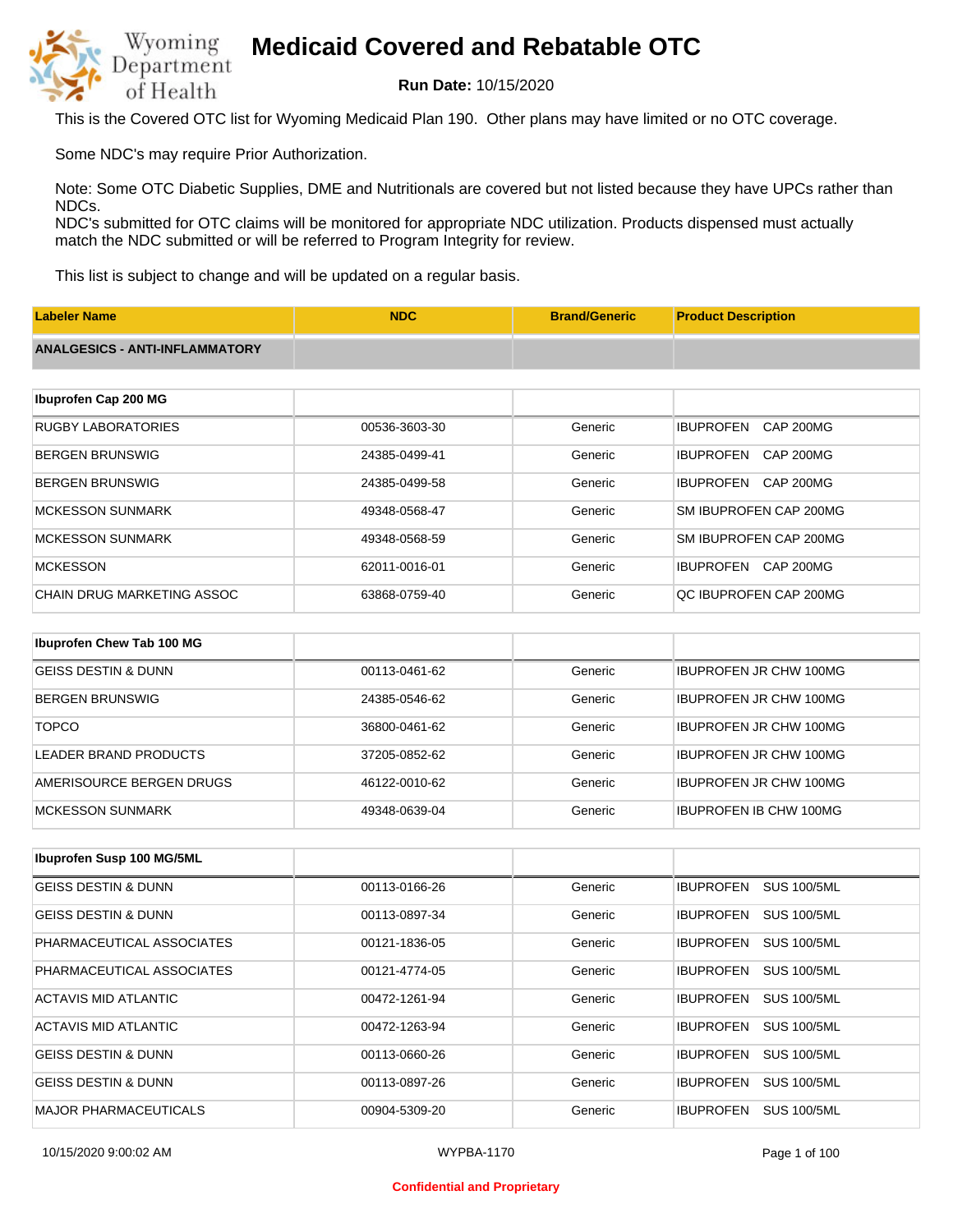| Wyoming                      | <b>Medicaid Covered and Rebatable OTC</b> |         |                                        |
|------------------------------|-------------------------------------------|---------|----------------------------------------|
| Department<br>of Health      | <b>Run Date: 10/15/2020</b>               |         |                                        |
| <b>ACTAVIS MID ATLANTIC</b>  | 00472-1255-94                             | Generic | <b>IBUPROFEN</b><br><b>SUS 100/5ML</b> |
| <b>MAJOR PHARMACEUTICALS</b> | 00904-5309-09                             | Generic | <b>IBUPROFEN</b><br><b>SUS 100/5ML</b> |
| <b>MAJOR PHARMACEUTICALS</b> | 00904-5577-20                             | Generic | <b>IBUPROFEN</b><br><b>SUS 100/5ML</b> |
| <b>SELECT BRAND</b>          | 15127-0900-04                             | Generic | <b>IBUPROFEN</b><br><b>SUS 100/5ML</b> |
| <b>BERGEN BRUNSWIG</b>       | 24385-0009-26                             | Generic | <b>IBUPROFEN</b><br><b>SUS 100/5ML</b> |
| <b>BERGEN BRUNSWIG</b>       | 24385-0372-26                             | Generic | <b>IBUPROFEN</b><br><b>SUS 100/5ML</b> |
| <b>BERGEN BRUNSWIG</b>       | 24385-0905-26                             | Generic | <b>IBUPROFEN</b><br><b>SUS 100/5ML</b> |
| <b>BERGEN BRUNSWIG</b>       | 24385-0905-34                             | Generic | <b>IBUPROFEN</b><br><b>SUS 100/5ML</b> |
| <b>TOPCO</b>                 | 36800-0166-26                             | Generic | <b>IBUPROFEN</b><br><b>SUS 100/5ML</b> |
| <b>TOPCO</b>                 | 36800-0897-26                             | Generic | <b>IBUPROFEN</b><br><b>SUS 100/5ML</b> |
| <b>LEADER BRAND PRODUCTS</b> | 37205-0643-26                             | Generic | <b>IBUPROFEN</b><br><b>SUS 100/5ML</b> |
| <b>LEADER BRAND PRODUCTS</b> | 37205-0660-26                             | Generic | <b>IBUPROFEN</b><br><b>SUS 100/5ML</b> |
| <b>SELECT BRAND</b>          | 15127-0978-04                             | Generic | <b>IBUPROFEN</b><br><b>SUS 100/5ML</b> |
| <b>BERGEN BRUNSWIG</b>       | 24385-0009-34                             | Generic | <b>IBUPROFEN</b><br><b>SUS 100/5ML</b> |
| <b>BERGEN BRUNSWIG</b>       | 24385-0361-26                             | Generic | <b>IBUPROFEN</b><br><b>SUS 100/5ML</b> |
| <b>BERGEN BRUNSWIG</b>       | 24385-0361-34                             | Generic | <b>IBUPROFEN</b><br><b>SUS 100/5ML</b> |
| <b>TOPCO</b>                 | 36800-0660-26                             | Generic | <b>IBUPROFEN</b><br><b>SUS 100/5ML</b> |
| PERRIGO PHARMACEUTICALS      | 45802-0140-26                             | Generic | <b>IBUPROFEN</b><br><b>SUS 100/5ML</b> |
| LEADER BRAND PRODUCTS        | 37205-0282-26                             | Generic | <b>IBUPROFEN</b><br><b>SUS 100/5ML</b> |
| LEADER BRAND PRODUCTS        | 37205-0283-26                             | Generic | <b>IBUPROFEN</b><br><b>SUS 100/5ML</b> |
| LEADER BRAND PRODUCTS        | 37205-0848-26                             | Generic | <b>IBUPROFEN</b><br><b>SUS 100/5ML</b> |
| <b>MCKESSON SUNMARK</b>      | 49348-0229-37                             | Generic | IBUPROFEN SUS 100/5ML                  |
| PERRIGO PHARMACEUTICALS      | 45802-0133-26                             | Generic | <b>IBUPROFEN SUS 100/5ML</b>           |
| PERRIGO PHARMACEUTICALS      | 45802-0897-26                             | Generic | <b>SUS 100/5ML</b><br>IBUPROFEN        |
| PERRIGO PHARMACEUTICALS      | 45802-0897-34                             | Generic | <b>IBUPROFEN</b><br><b>SUS 100/5ML</b> |
| <b>MCKESSON SUNMARK</b>      | 49348-0499-34                             | Generic | <b>IBUPROFEN</b><br><b>SUS 100/5ML</b> |
| <b>MCKESSON SUNMARK</b>      | 49348-0500-34                             | Generic | <b>IBUPROFEN</b><br><b>SUS 100/5ML</b> |
| <b>MCKESSON SUNMARK</b>      | 49348-0876-34                             | Generic | <b>IBUPROFEN</b><br><b>SUS 100/5ML</b> |
| AMERISOURCE BERGEN DRUGS     | 46122-0110-26                             | Generic | <b>IBUPROFEN</b><br><b>SUS 100/5ML</b> |
| <b>MCKESSON SUNMARK</b>      | 49348-0229-34                             | Generic | <b>IBUPROFEN</b><br><b>SUS 100/5ML</b> |
| <b>MCKESSON</b>              | 62011-0011-01                             | Generic | <b>IBUPROFEN</b><br><b>SUS 100/5ML</b> |
| <b>MCKESSON</b>              | 62011-0030-01                             | Generic | <b>IBUPROFEN</b><br><b>SUS 100/5ML</b> |
| <b>MCKESSON</b>              | 62011-0010-01                             | Generic | <b>SUS 100/5ML</b><br><b>IBUPROFEN</b> |
| <b>MCKESSON</b>              | 62011-0030-02                             | Generic | <b>IBUPROFEN</b><br><b>SUS 100/5ML</b> |
| <b>MCKESSON</b>              | 62011-0214-01                             | Generic | <b>SUS 100/5ML</b><br><b>IBUPROFEN</b> |
| CHAIN DRUG MARKETING ASSOC   | 63868-0758-18                             | Generic | <b>SUS 100/5ML</b><br>IBUPROFEN        |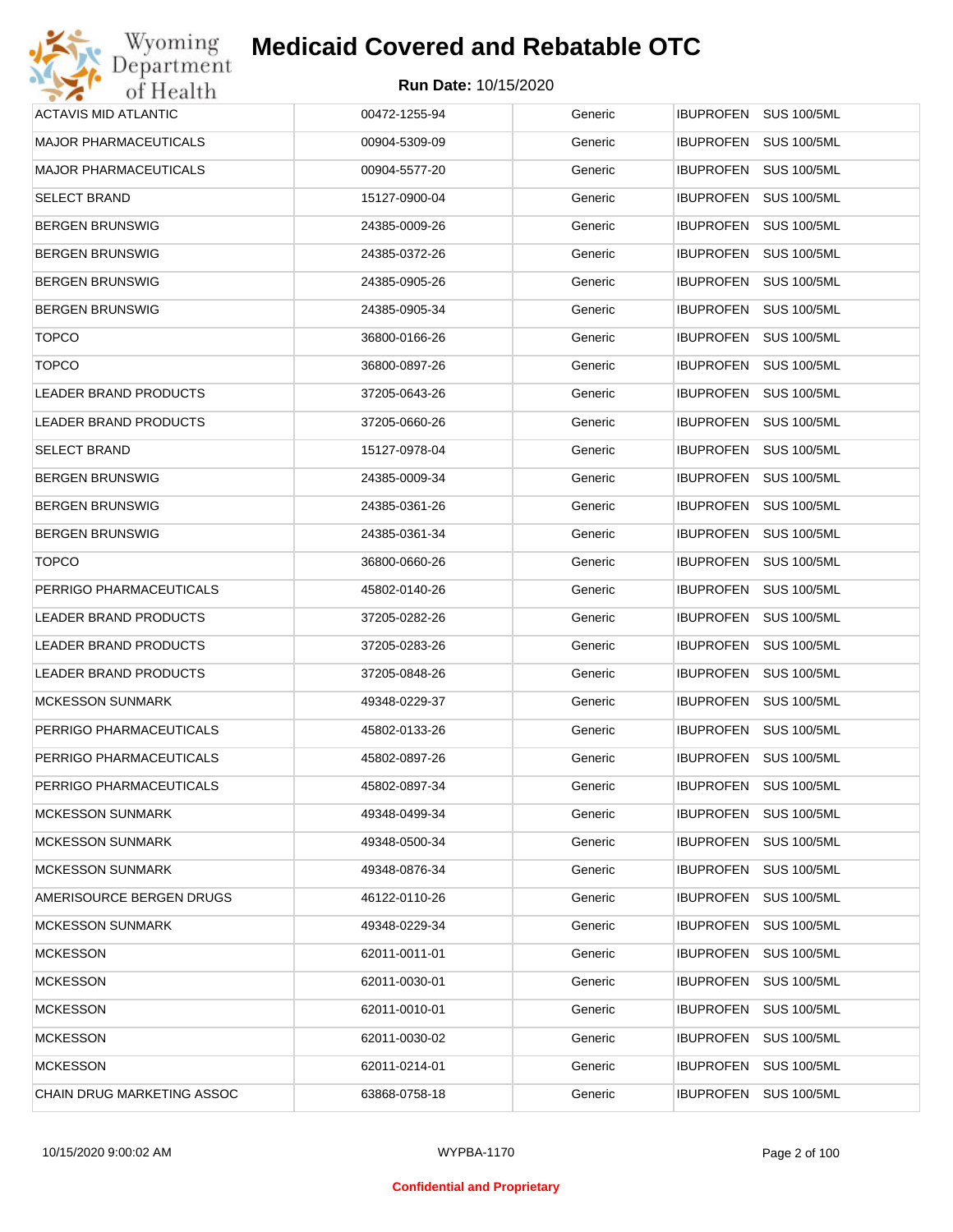

| PRECISION DOSE, INC.        | 68094-0503-62 | Generic | <b>SUS 100/5ML</b><br><b>IBUPROFEN</b> |
|-----------------------------|---------------|---------|----------------------------------------|
| PRECISION DOSE, INC.        | 68094-0494-58 | Generic | <b>SUS 100/5ML</b><br><b>IBUPROFEN</b> |
| PRECISION DOSE, INC.        | 68094-0494-59 | Generic | <b>SUS 100/5ML</b><br><b>IBUPROFEN</b> |
| PRECISION DOSE, INC.        | 68094-0494-61 | Generic | <b>IBUPROFEN</b><br><b>SUS 100/5ML</b> |
| PRECISION DOSE, INC.        | 68094-0503-61 | Generic | <b>SUS 100/5ML</b><br><b>IBUPROFEN</b> |
| CHAIN DRUG MARKETING ASSOC  | 63868-0756-18 | Generic | <b>SUS 100/5ML</b><br><b>IBUPROFFN</b> |
| PRECISION DOSE, INC.        | 68094-0494-62 | Generic | <b>SUS 100/5ML</b><br><b>IBUPROFEN</b> |
| <b>PRECISION DOSE, INC.</b> | 68094-0503-59 | Generic | <b>IBUPROFEN</b><br><b>SUS 100/5ML</b> |

| <b>Ibuprofen Susp 40 MG/ML</b>    |               |         |                                 |
|-----------------------------------|---------------|---------|---------------------------------|
| <b>GEISS DESTIN &amp; DUNN</b>    | 00113-0057-05 | Generic | DRO 50/1.25<br><b>IBUPROFEN</b> |
| <b>MAJOR PHARMACEUTICALS</b>      | 00904-5463-35 | Generic | <b>IBUPROFEN</b><br>DRO 50/1.25 |
| <b>TOPCO</b>                      | 36800-0057-05 | Generic | <b>IBUPROFEN</b><br>DRO 50/1.25 |
| <b>TOPCO</b>                      | 36800-0255-10 | Generic | <b>IBUPROFEN</b><br>DRO 50/1.25 |
| <b>LEADER BRAND PRODUCTS</b>      | 37205-0436-10 | Generic | <b>IBU-DROPS</b><br>DRO 50/1.25 |
| <b>LEADER BRAND PRODUCTS</b>      | 37205-0646-05 | Generic | <b>IBU-DROPS</b><br>DRO 40MG/ML |
| <b>ACTAVIS</b>                    | 45963-0125-23 | Generic | <b>IBUPROFEN</b><br>DRO 50/1.25 |
| <b>BERGEN BRUNSWIG</b>            | 24385-0550-10 | Generic | <b>IBUPROFEN</b><br>DRO 50/1.25 |
| <b>MCKESSON SUNMARK</b>           | 49348-0374-69 | Generic | <b>IBUPROFEN</b><br>DRO 50/1.25 |
| <b>MCKESSON SUNMARK</b>           | 49348-0642-27 | Generic | <b>IBUPROFEN</b><br>DRO 50/1.25 |
| PERRIGO PHARMACEUTICALS           | 45802-0057-05 | Generic | <b>IBUPROFEN</b><br>DRO 50/1.25 |
| <b>ACTAVIS</b>                    | 45963-0125-24 | Generic | <b>IBUPROFEN</b><br>DRO 50/1.25 |
| <b>MCKESSON</b>                   | 62011-0012-01 | Generic | <b>IBUPROFEN</b><br>DRO 50/1.25 |
| <b>MCKESSON</b>                   | 62011-0004-01 | Generic | <b>IBUPROFEN</b><br>DRO 50/1.25 |
| <b>CHAIN DRUG MARKETING ASSOC</b> | 63868-0076-30 | Generic | <b>IBUPROFEN</b><br>DRO 50/1.25 |

| Ibuprofen Tab 200 MG           |               |         |                                      |
|--------------------------------|---------------|---------|--------------------------------------|
| <b>GEISS DESTIN &amp; DUNN</b> | 00113-0517-71 | Generic | <b>IBUPROFEN</b><br><b>TAB 200MG</b> |
| <b>PERRIGO</b>                 | 00113-0604-62 | Generic | <b>TAB 200MG</b><br><b>IBUPROFEN</b> |
| <b>PERRIGO</b>                 | 00113-0604-71 | Generic | <b>TAB 200MG</b><br><b>IBUPROFEN</b> |
| <b>PERRIGO</b>                 | 00113-0647-78 | Generic | <b>TAB 200MG</b><br><b>IBUPROFEN</b> |
| <b>PERRIGO</b>                 | 00113-0074-71 | Generic | <b>IBUPROFEN</b><br><b>TAB 200MG</b> |
| <b>PERRIGO</b>                 | 00113-0074-78 | Generic | <b>IBUPROFEN</b><br><b>TAB 200MG</b> |
| <b>PERRIGO</b>                 | 00113-0647-62 | Generic | <b>TAB 200MG</b><br><b>IBUPROFEN</b> |
| <b>PERRIGO</b>                 | 00113-0647-71 | Generic | <b>TAB 200MG</b><br><b>IBUPROFEN</b> |
| <b>PERRIGO</b>                 | 00113-0604-78 | Generic | <b>IBUPROFEN</b><br><b>TAB 200MG</b> |
| <b>PERRIGO</b>                 | 00113-0604-90 | Generic | <b>IBUPROFEN</b><br><b>TAB 200MG</b> |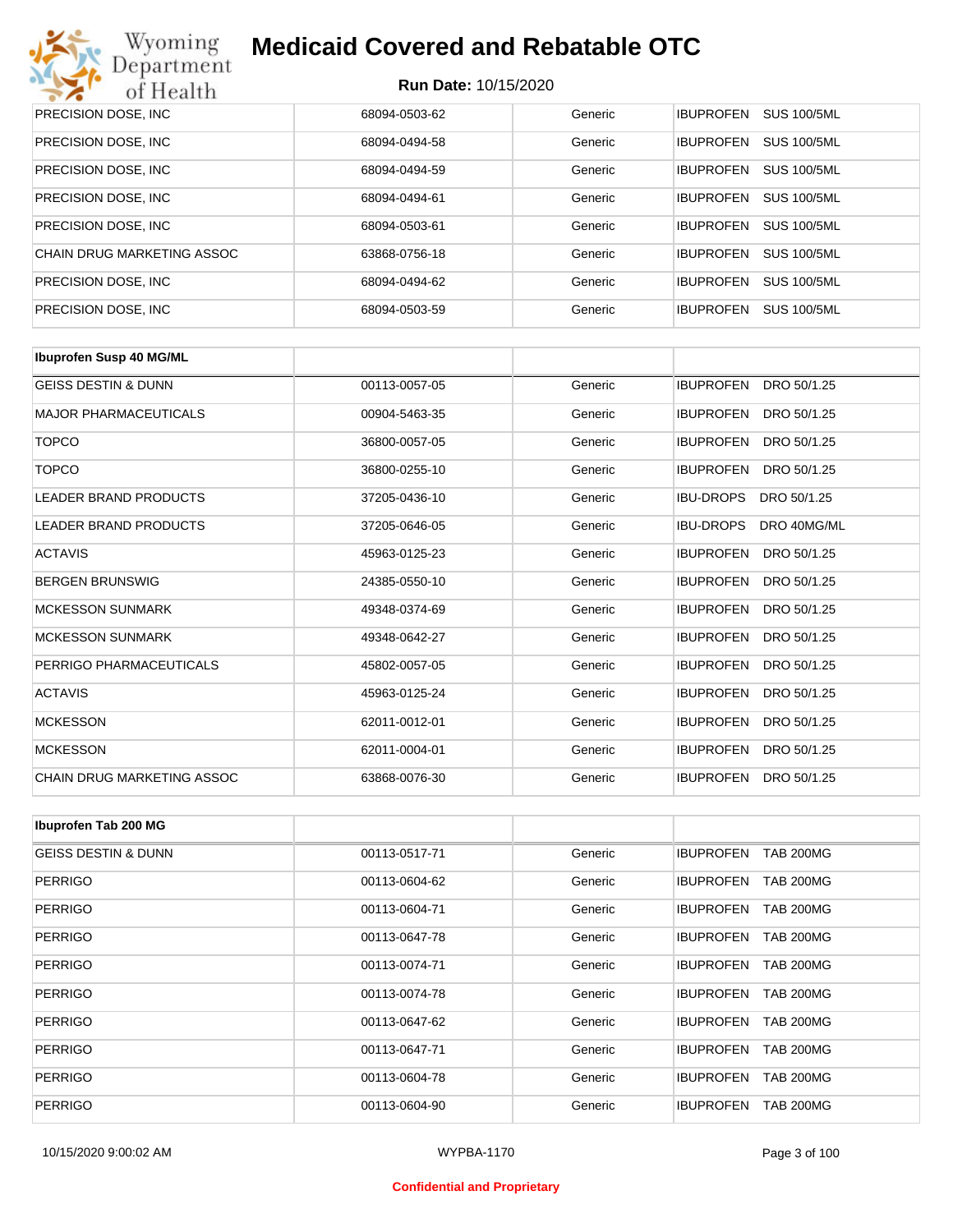| Wyoming                      | <b>Medicaid Covered and Rebatable OTC</b> |         |                                      |
|------------------------------|-------------------------------------------|---------|--------------------------------------|
| Department<br>of Health      | <b>Run Date: 10/15/2020</b>               |         |                                      |
| <b>RUGBY LABORATORIES</b>    | 00536-3587-01                             | Generic | IBUPROFEN TAB 200MG                  |
| <b>RUGBY LABORATORIES</b>    | 00536-3587-06                             | Generic | IBUPROFEN TAB 200MG                  |
| <b>MAJOR PHARMACEUTICALS</b> | 00904-7914-59                             | Generic | <b>IBU-200</b><br><b>TAB 200MG</b>   |
| <b>MAJOR PHARMACEUTICALS</b> | 00904-7915-80                             | Generic | IBUPROFEN TAB 200MG                  |
| <b>SELECT BRAND</b>          | 15127-0312-50                             | Generic | SB IBUPROFEN TAB 200MG               |
| <b>SELECT BRAND</b>          | 15127-0335-50                             | Generic | SB IBUPROFEN TAB 200MG               |
| <b>SELECT BRAND</b>          | 15127-0905-50                             | Generic | SB IBUPROFEN TAB 200MG               |
| <b>SELECT BRAND</b>          | 15127-0907-50                             | Generic | SB IBUPROFEN TAB 200MG               |
| PHARBEST PHARMACEUTICALS     | 16103-0393-06                             | Generic | <b>IBUPROFEN TAB 200MG</b>           |
| <b>MAJOR PHARMACEUTICALS</b> | 00904-7915-24                             | Generic | IBUPROFEN TAB 200MG                  |
| <b>MAJOR PHARMACEUTICALS</b> | 00904-7915-40                             | Generic | IBUPROFEN TAB 200MG                  |
| <b>MAJOR PHARMACEUTICALS</b> | 00904-7915-51                             | Generic | IBUPROFEN TAB 200MG                  |
| <b>MAJOR PHARMACEUTICALS</b> | 00904-7915-59                             | Generic | IBUPROFEN TAB 200MG                  |
| <b>SELECT BRAND</b>          | 15127-0312-01                             | Generic | SB IBUPROFEN TAB 200MG               |
| <b>SELECT BRAND</b>          | 15127-0312-24                             | Generic | SB IBUPROFEN TAB 200MG               |
| <b>BERGEN BRUNSWIG</b>       | 24385-0058-78                             | Generic | IBUPROFEN TAB 200MG                  |
| <b>BERGEN BRUNSWIG</b>       | 24385-0058-82                             | Generic | <b>IBUPROFEN</b><br>TAB 200MG        |
| <b>BERGEN BRUNSWIG</b>       | 24385-0059-78                             | Generic | <b>IBUPROFEN</b><br>TAB 200MG        |
| <b>BERGEN BRUNSWIG</b>       | 24385-0604-78                             | Generic | <b>IBUPROFEN</b><br><b>TAB 200MG</b> |
| <b>BERGEN BRUNSWIG</b>       | 24385-0604-90                             | Generic | <b>IBUPROFEN</b><br><b>TAB 200MG</b> |
| <b>BERGEN BRUNSWIG</b>       | 24385-0647-71                             | Generic | <b>IBUPROFEN</b><br><b>TAB 200MG</b> |
| <b>TOPCO</b>                 | 36800-0517-78                             | Generic | <b>IBUPROFEN TAB 200MG</b>           |
| <b>TOPCO</b>                 | 36800-0604-90                             | Generic | IBUPROFEN TAB 200MG                  |
| <b>TOPCO</b>                 | 36800-0647-62                             | Generic | IBUPROFEN TAB 200MG                  |
| <b>TOPCO</b>                 | 36800-0647-78                             | Generic | <b>IBUPROFEN</b><br><b>TAB 200MG</b> |
| <b>BERGEN BRUNSWIG</b>       | 24385-0604-71                             | Generic | <b>IBUPROFEN</b><br><b>TAB 200MG</b> |
| <b>BERGEN BRUNSWIG</b>       | 24385-0647-78                             | Generic | <b>IBUPROFEN</b><br><b>TAB 200MG</b> |
| <b>TOPCO</b>                 | 36800-0604-62                             | Generic | <b>IBUPROFEN</b><br><b>TAB 200MG</b> |
| <b>TOPCO</b>                 | 36800-0604-71                             | Generic | <b>IBUPROFEN</b><br><b>TAB 200MG</b> |
| <b>TOPCO</b>                 | 36800-0604-78                             | Generic | <b>IBUPROFEN</b><br><b>TAB 200MG</b> |
| <b>TOPCO</b>                 | 36800-0604-85                             | Generic | <b>IBUPROFEN</b><br><b>TAB 200MG</b> |
| LEADER BRAND PRODUCTS        | 37205-0341-78                             | Generic | <b>IBUPROFEN</b><br><b>TAB 200MG</b> |
| LEADER BRAND PRODUCTS        | 37205-0345-71                             | Generic | <b>IBUPROFEN</b><br><b>TAB 200MG</b> |
| LEADER BRAND PRODUCTS        | 37205-0345-78                             | Generic | <b>IBUPROFEN</b><br>TAB 200MG        |
| <b>MAJOR PHARMACEUTICALS</b> | 00904-7912-51                             | Generic | <b>IBUPROFEN</b><br><b>TAB 200MG</b> |
| <b>MAJOR PHARMACEUTICALS</b> | 00904-7912-59                             | Generic | <b>IBUPROFEN</b><br><b>TAB 200MG</b> |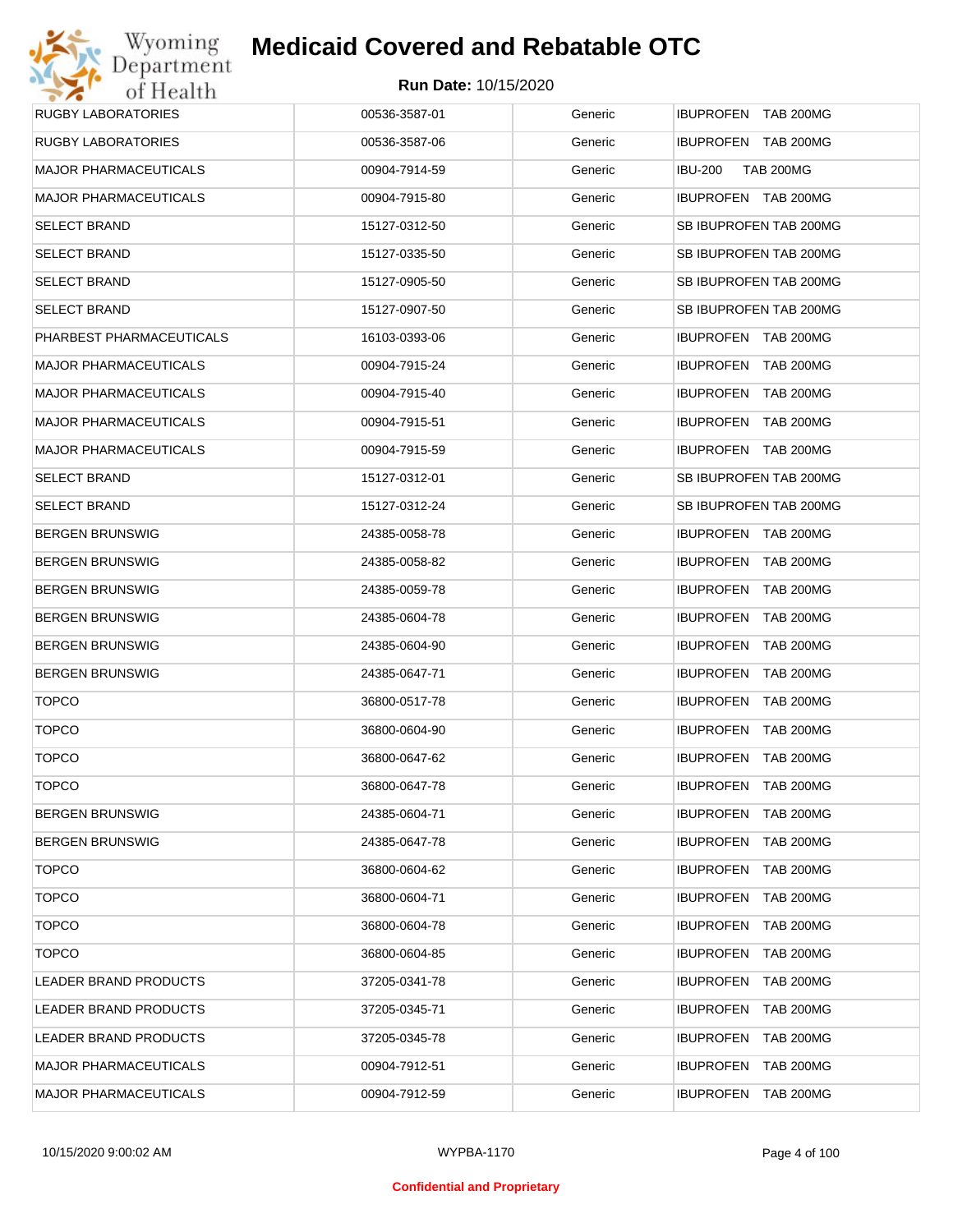| Wyoming                      | <b>Medicaid Covered and Rebatable OTC</b> |         |                                      |
|------------------------------|-------------------------------------------|---------|--------------------------------------|
| Department<br>of Health      | <b>Run Date: 10/15/2020</b>               |         |                                      |
| <b>SELECT BRAND</b>          | 15127-0335-01                             | Generic | SB IBUPROFEN TAB 200MG               |
| PHARBEST PHARMACEUTICALS     | 16103-0393-08                             | Generic | IBUPROFEN TAB 200MG                  |
| <b>MAJOR PHARMACEUTICALS</b> | 00904-7914-51                             | Generic | <b>TAB 200MG</b><br><b>IBU-200</b>   |
| <b>MAJOR PHARMACEUTICALS</b> | 00904-7914-61                             | Generic | IBUPROFEN TAB 200MG                  |
| <b>MAJOR PHARMACEUTICALS</b> | 00904-7915-70                             | Generic | IBUPROFEN TAB 200MG                  |
| <b>SELECT BRAND</b>          | 15127-0312-25                             | Generic | SB IBUPROFEN TAB 200MG               |
| <b>SELECT BRAND</b>          | 15127-0335-24                             | Generic | SB IBUPROFEN TAB 200MG               |
| <b>SELECT BRAND</b>          | 15127-0907-24                             | Generic | SB IBUPROFEN TAB 200MG               |
| <b>TOPCO</b>                 | 36800-0074-71                             | Generic | <b>IBUPROFEN TAB 200MG</b>           |
| <b>TOPCO</b>                 | 36800-0074-78                             | Generic | IBUPROFEN TAB 200MG                  |
| <b>LEADER BRAND PRODUCTS</b> | 37205-0350-71                             | Generic | <b>IBUPROFEN</b><br><b>TAB 200MG</b> |
| LEADER BRAND PRODUCTS        | 37205-0605-71                             | Generic | <b>IBUPROFEN</b><br><b>TAB 200MG</b> |
| <b>BERGEN BRUNSWIG</b>       | 24385-0604-85                             | Generic | <b>IBUPROFEN</b><br><b>TAB 200MG</b> |
| <b>TOPCO</b>                 | 36800-0183-83                             | Generic | <b>IBUPROFEN</b><br><b>TAB 200MG</b> |
| <b>TOPCO</b>                 | 36800-0517-71                             | Generic | <b>IBUPROFEN</b><br><b>TAB 200MG</b> |
| <b>TOPCO</b>                 | 36800-0604-93                             | Generic | <b>IBUPROFEN</b><br><b>TAB 200MG</b> |
| <b>TOPCO</b>                 | 36800-0647-71                             | Generic | <b>IBUPROFEN</b><br><b>TAB 200MG</b> |
| <b>TOPCO</b>                 | 36800-0647-90                             | Generic | <b>IBUPROFEN</b><br><b>TAB 200MG</b> |
| <b>LEADER BRAND PRODUCTS</b> | 37205-0341-71                             | Generic | <b>IBUPROFEN</b><br><b>TAB 200MG</b> |
| <b>MCKESSON SUNMARK</b>      | 49348-0706-09                             | Generic | <b>IBUPROFEN</b><br><b>TAB 200MG</b> |
| <b>MCKESSON SUNMARK</b>      | 49348-0706-14                             | Generic | <b>IBUPROFEN</b><br><b>TAB 200MG</b> |
| <b>MCKESSON SUNMARK</b>      | 49348-0196-09                             | Generic | <b>IBUPROFEN TAB 200MG</b>           |
| <b>MCKESSON SUNMARK</b>      | 49348-0196-10                             | Generic | <b>IBUPROFEN TAB 200MG</b>           |
| <b>MCKESSON SUNMARK</b>      | 49348-0196-35                             | Generic | IBUPROFEN TAB 200MG                  |
| <b>MCKESSON SUNMARK</b>      | 49348-0727-09                             | Generic | SM IBUPROFEN TAB 200MG               |
| <b>MCKESSON SUNMARK</b>      | 49348-0706-04                             | Generic | IBUPROFEN TAB 200MG                  |
| <b>MCKESSON SUNMARK</b>      | 49348-0706-10                             | Generic | IBUPROFEN TAB 200MG                  |
| <b>MCKESSON SUNMARK</b>      | 49348-0727-10                             | Generic | SM IBUPROFEN TAB 200MG               |
| <b>MCKESSON</b>              | 62011-0015-02                             | Generic | HM IBUPROFEN TAB 200MG               |
| AMNEAL PHARMACEUTICALS       | 53746-0140-01                             | Generic | IBUPROFEN TAB 200MG                  |
| <b>MCKESSON</b>              | 62011-0015-01                             | Generic | HM IBUPROFEN TAB 200MG               |
| AMNEAL PHARMACEUTICALS       | 53746-0140-10                             | Generic | IBUPROFEN TAB 200MG                  |
| <b>MCKESSON</b>              | 62011-0014-01                             | Generic | HM IBUPROFEN TAB 200MG               |
| <b>MCKESSON</b>              | 62011-0014-02                             | Generic | HM IBUPROFEN TAB 200MG               |
| <b>MCKESSON</b>              | 62011-0014-03                             | Generic | HM IBUPROFEN TAB 200MG               |
| AUBURN PHARMACEUTICAL        | 62107-0002-01                             | Generic | <b>PROVIL</b><br><b>TAB 200MG</b>    |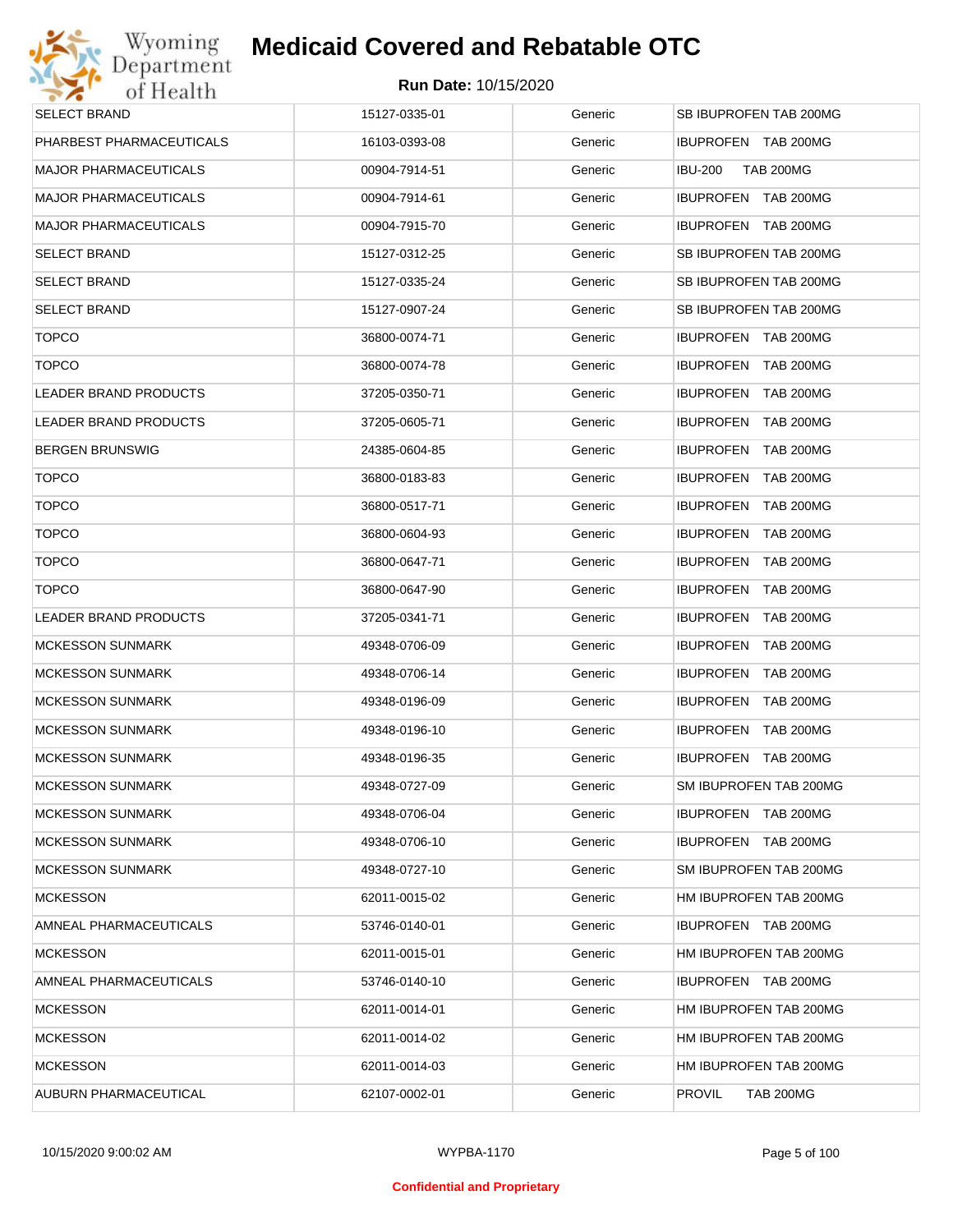

| AUBURN PHARMACEUTICAL             | 62107-0002-50 | Generic | <b>PROVIL</b><br><b>TAB 200MG</b>    |
|-----------------------------------|---------------|---------|--------------------------------------|
| <b>SKY PACKAGING</b>              | 63739-0134-01 | Generic | <b>TAB 200MG</b><br><b>IBUPROFEN</b> |
| <b>MCKESSON</b>                   | 62011-0222-02 | Generic | HM IBUPROFEN TAB 200MG               |
| <b>CHAIN DRUG MARKETING ASSOC</b> | 63868-0790-50 | Generic | OC IBUPROFEN TAB 200MG               |
| CHAIN DRUG MARKETING ASSOC        | 63868-0983-50 | Generic | QC IBUPROFEN TAB 200MG               |
| <b>MCKESSON</b>                   | 62011-0213-01 | Generic | HM IBUPROFEN TAB 200MG               |
| <b>MCKESSON</b>                   | 62011-0222-01 | Generic | HM IBUPROFEN TAB 200MG               |
| CHAIN DRUG MARKETING ASSOC        | 63868-0791-50 | Generic | OC IBUPROFEN TAB 200MG               |

| Naproxen Sodium Cap 220 MG |               |         |                        |
|----------------------------|---------------|---------|------------------------|
| LEADER BRAND PRODUCTS      | 37205-0854-58 | Generic | NAPROXEN SOD CAP 220MG |
| LEADER BRAND PRODUCTS      | 37205-0854-60 | Generic | NAPROXEN SOD CAP 220MG |
| AMERISOURCE BERGEN DRUGS   | 46122-0038-58 | Generic | NAPROXEN SOD CAP 220MG |
| AMERISOURCE BERGEN DRUGS   | 46122-0038-60 | Generic | NAPROXEN SOD CAP 220MG |
| <b>MCKESSON</b>            | 62011-0007-01 | Generic | NAPROXEN SOD CAP 220MG |

| Naproxen Sodium Tab 220 MG     |               |         |                        |
|--------------------------------|---------------|---------|------------------------|
| <b>GEISS DESTIN &amp; DUNN</b> | 00113-0368-62 | Generic | NAPROXEN SOD TAB 220MG |
| <b>GEISS DESTIN &amp; DUNN</b> | 00113-0368-71 | Generic | NAPROXEN SOD TAB 220MG |
| <b>GEISS DESTIN &amp; DUNN</b> | 00113-0368-78 | Generic | NAPROXEN SOD TAB 220MG |
| <b>GEISS DESTIN &amp; DUNN</b> | 00113-9490-62 | Generic | NAPROXEN SOD TAB 220MG |
| <b>GEISS DESTIN &amp; DUNN</b> | 00113-9490-71 | Generic | NAPROXEN SOD TAB 220MG |
| <b>RUGBY LABORATORIES</b>      | 00536-1022-01 | Generic | ALL DAY RELF TAB 220MG |
| <b>RUGBY LABORATORIES</b>      | 00536-1022-06 | Generic | ALL DAY RELF TAB 220MG |
| <b>RUGBY LABORATORIES</b>      | 00536-1023-01 | Generic | ALL DAY RELF TAB 220MG |
| <b>GEISS DESTIN &amp; DUNN</b> | 00113-9490-78 | Generic | NAPROXEN SOD TAB 220MG |
| <b>SELECT BRAND</b>            | 15127-0466-01 | Generic | NAPROXEN SOD TAB 220MG |
| <b>TOPCO</b>                   | 36800-0490-62 | Generic | ALL DAY PAIN TAB 220MG |
| <b>TOPCO</b>                   | 36800-0490-78 | Generic | ALL DAY PAIN TAB 220MG |
| <b>BERGEN BRUNSWIG</b>         | 24385-0368-71 | Generic | ALL DAY PAIN TAB 220MG |
| <b>BERGEN BRUNSWIG</b>         | 24385-0368-78 | Generic | ALL DAY PAIN TAB 220MG |
| <b>BERGEN BRUNSWIG</b>         | 24385-0368-81 | Generic | ALL DAY PAIN TAB 220MG |
| <b>BERGEN BRUNSWIG</b>         | 24385-0490-78 | Generic | ALL DAY PAIN TAB 220MG |
| <b>SELECT BRAND</b>            | 15127-0466-24 | Generic | NAPROXEN SOD TAB 220MG |
| <b>SELECT BRAND</b>            | 15127-0466-50 | Generic | NAPROXEN SOD TAB 220MG |
| <b>TOPCO</b>                   | 36800-0368-62 | Generic | ALL DAY PAIN TAB 220MG |
| <b>TOPCO</b>                   | 36800-0368-71 | Generic | ALL DAY PAIN TAB 220MG |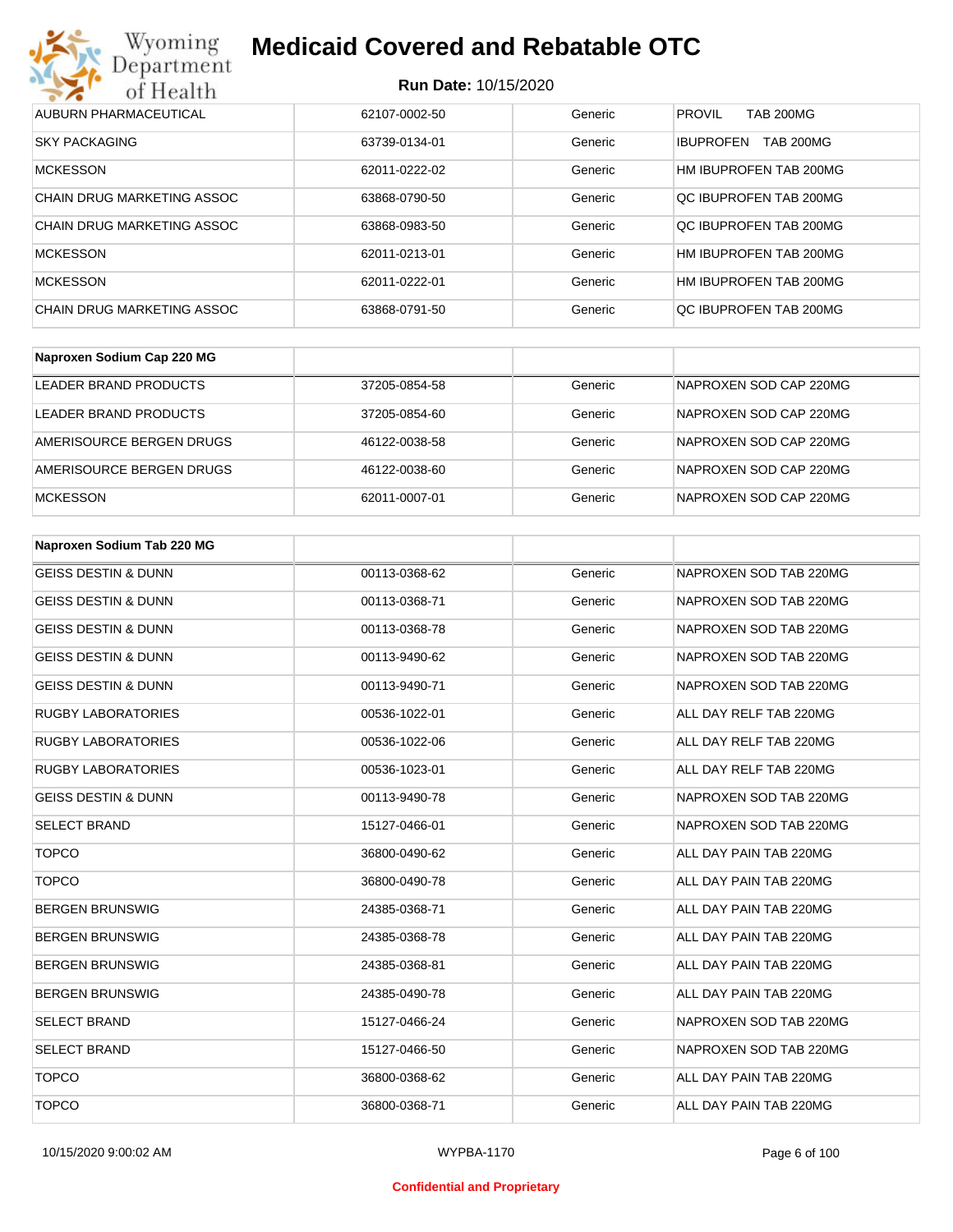# Wyoming<br>Department<br>of Health

# **Medicaid Covered and Rebatable OTC**

### **Run Date:** 10/15/2020

| <b>TOPCO</b>                    | 36800-0368-78 | Generic | ALL DAY PAIN TAB 220MG |
|---------------------------------|---------------|---------|------------------------|
| <b>TOPCO</b>                    | 36800-0368-82 | Generic | ALL DAY PAIN TAB 220MG |
| PERRIGO PHARMACEUTICALS         | 45802-0490-78 | Generic | NAPROXEN SOD TAB 220MG |
| <b>BERGEN BRUNSWIG</b>          | 24385-0490-71 | Generic | ALL DAY PAIN TAB 220MG |
| <b>MCKESSON SUNMARK</b>         | 49348-0306-09 | Generic | NAPROXEN SOD TAB 220MG |
| PERRIGO PHARMACEUTICALS         | 45802-0490-71 | Generic | NAPROXEN SOD TAB 220MG |
| <b>MCKESSON</b>                 | 62011-0017-01 | Generic | NAPROXEN SOD TAB 220MG |
| <b>MCKESSON</b>                 | 62011-0017-02 | Generic | NAPROXEN SOD TAB 220MG |
| CHAIN DRUG MARKETING ASSOC      | 63868-0465-01 | Generic | NAPROXEN SOD TAB 220MG |
| CHAIN DRUG MARKETING ASSOC      | 63868-0465-50 | Generic | NAPROXEN SOD TAB 220MG |
| <b>ANALGESICS - NonNarcotic</b> |               |         |                        |

| Acetaminophen Cap 500 MG |               |         |              |                  |
|--------------------------|---------------|---------|--------------|------------------|
| MAJOR PHARMACEUTICALS    | 00904-1987-80 | Generic | <b>MAPAP</b> | <b>CAP 500MG</b> |
| MAJOR PHARMACEUTICALS    | 00904-1987-60 | Generic | <b>MAPAP</b> | <b>CAP 500MG</b> |

| Acetaminophen Chew Tab 80 MG |               |         |                                  |
|------------------------------|---------------|---------|----------------------------------|
| <b>RUGBY LABORATORIES</b>    | 00536-1014-07 | Generic | <b>PAIN &amp; FEVER CHW 80MG</b> |
| MAJOR PHARMACEUTICALS        | 00904-5256-46 | Generic | CHW 80MG<br>MAPAP                |
| MAJOR PHARMACEUTICALS        | 00904-5791-46 | Generic | MAPAP CHILD CHW 80MG             |

| Acetaminophen Disintegrating Tab 160 MG |               |         |                           |
|-----------------------------------------|---------------|---------|---------------------------|
| MAJOR PHARMACEUTICALS                   | 00904-5754-24 | Generic | JUNIOR MAPAP TAB 160MG RT |
| MCKESSON SUNMARK                        | 49348-0063-04 | Generic | SM RPD MELT TAB 160MG     |
| MCKESSON                                | 62011-0230-01 | Generic | HM RPD MELT TAB 160MG     |
| CHAIN DRUG MARKETING ASSOC              | 63868-0158-24 | Generic | NON-ASA JR TAB 160MG      |

| Acetaminophen Disintegrating Tab 80 MG |               |         |                         |
|----------------------------------------|---------------|---------|-------------------------|
| IMAJOR PHARMACEUTICALS                 | 00904-5751-46 | Generic | CHLDS MAPAP TAB 80MG RT |
| LEADER BRAND PRODUCTS                  | 37205-0516-65 | Generic | CHLD PAIN RL TAB 80MG   |

| Acetaminophen Liquid 160 MG/5ML |               |         |                             |  |
|---------------------------------|---------------|---------|-----------------------------|--|
| <b>PAR PHARMACEUTICALS</b>      | 00603-0840-94 | Generic | Q-PAP<br>LIQ 160/5ML        |  |
| <b>PAR PHARMACEUTICALS</b>      | 00603-0839-94 | Generic | Q-PAP<br>LIQ 160/5ML        |  |
| MAJOR PHARMACEUTICALS           | 00904-1985-00 | Generic | <b>MAPAP</b><br>LIQ 160/5ML |  |
| MAJOR PHARMACEUTICALS           | 00904-1985-20 | Generic | <b>MAPAP</b><br>LIQ 160/5ML |  |
| <b>PAR PHARMACEUTICALS</b>      | 00603-0839-58 | Generic | Q-PAP<br>LIQ 160/5ML        |  |
| WOMEN'S CHOICE PHARMACEUTICALS  | 00485-0057-08 | Generic | LIQ 80MG/2.5<br>ED-APAP     |  |

### **Confidential and Proprietary**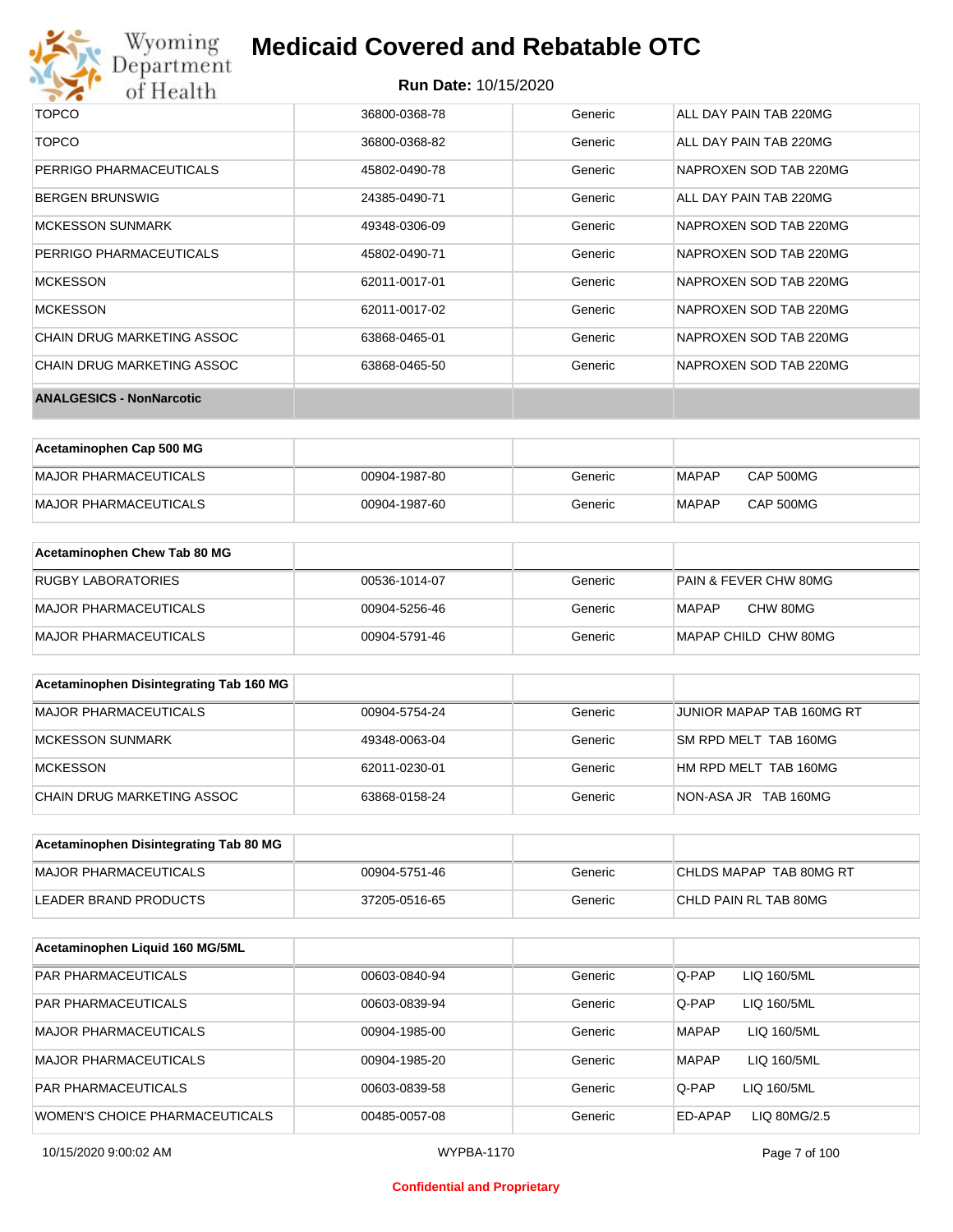|  | Run Date: 10/15/2020 |
|--|----------------------|
|--|----------------------|

| <b>MAJOR PHARMACEUTICALS</b>    | 00904-1985-16 | Generic      | <b>MAPAP</b><br>LIQ 160/5ML           |
|---------------------------------|---------------|--------------|---------------------------------------|
| <b>METHOD PHARMACEUTICALS</b>   | 58657-0520-16 | Generic      | <b>ACETAMIN</b><br>LIQ 160/5ML        |
| <b>SILARX</b>                   | 54838-0144-40 | Generic      | CHLD SILAPAP LIQ 160/5ML              |
| <b>SILARX</b>                   | 54838-0144-70 | Generic      | CHLD SILAPAP LIQ 160/5ML              |
| <b>SILARX</b>                   | 54838-0144-80 | Generic      | CHLD SILAPAP LIQ 160/5ML              |
|                                 |               |              |                                       |
| Acetaminophen Liquid 167 MG/5ML |               |              |                                       |
| <b>MAJOR PHARMACEUTICALS</b>    | 00904-5847-09 | Generic      | MAPAP APAP LIQ 500/15ML               |
| Acetaminophen Soln 100 MG/ML    |               |              |                                       |
| PAR PHARMACEUTICALS             | 00603-0838-73 | Generic      | Q-PAP INFANT DRO 80/0.8ML             |
| <b>SILARX</b>                   | 54838-0145-15 | <b>Brand</b> | INF SILAPAP DRO 80/0.8ML              |
| <b>SILARX</b>                   | 54838-0145-30 | <b>Brand</b> | INF SILAPAP DRO 80/0.8ML              |
| Acetaminophen Soln 160 MG/5ML   |               |              |                                       |
| PHARMACEUTICAL ASSOCIATES       | 00121-0657-05 | Generic      | <b>SOL 160/5ML</b><br><b>ACETAMIN</b> |
| PHARMACEUTICAL ASSOCIATES       | 00121-0657-11 | Generic      | <b>SOL 160/5ML</b><br><b>ACETAMIN</b> |
| PHARMACEUTICAL ASSOCIATES       | 00121-0657-21 | Generic      | <b>ACETAMIN</b><br><b>SOL 160/5ML</b> |
| <b>RUGBY LABORATORIES</b>       | 00536-0122-85 | Generic      | PAIN & FEVER SOL 160/5ML              |
| <b>RUGBY LABORATORIES</b>       | 00536-0122-97 | Generic      | PAIN & FEVER SOL 160/5ML              |
| Acetaminophen Suppos 120 MG     |               |              |                                       |
| <b>COSETTE PHARMACEUTICALS</b>  | 00713-0118-01 | Generic      | SUP 120MG<br><b>ACEPHEN</b>           |
| COSETTE PHARMACEUTICALS         | 00713-0118-12 | Generic      | SUP 120MG<br><b>ACEPHEN</b>           |
| COSETTE PHARMACEUTICALS         | 00713-0118-50 | Generic      | <b>ACEPHEN</b><br>SUP 120MG           |
| <b>PERRIGO</b>                  | 45802-0732-30 | Generic      | <b>ACETAMIN</b><br><b>SUP 120MG</b>   |
| PERRIGO                         | 45802-0732-33 | Generic      | ACETAMIN SUP 120MG                    |
| <b>TARO</b>                     | 51672-2115-02 | Generic      | <b>FEVERALL</b><br><b>SUP 120MG</b>   |
| <b>TARO</b>                     | 51672-2115-04 | Generic      | <b>SUP 120MG</b><br><b>FEVERALL</b>   |
| Acetaminophen Suppos 325 MG     |               |              |                                       |
|                                 |               |              |                                       |
| <b>COSETTE PHARMACEUTICALS</b>  | 00713-0164-50 | Generic      | <b>ACEPHEN</b><br><b>SUP 325MG</b>    |
| COSETTE PHARMACEUTICALS         | 00713-0164-01 | Generic      | <b>ACEPHEN</b><br><b>SUP 325MG</b>    |
| <b>COSETTE PHARMACEUTICALS</b>  | 00713-0164-12 | Generic      | <b>ACEPHEN</b><br><b>SUP 325MG</b>    |
| <b>TARO</b>                     | 51672-2116-04 | <b>Brand</b> | <b>FEVERALL</b><br><b>SUP 325MG</b>   |
| <b>TARO</b>                     | 51672-2116-02 | <b>Brand</b> | <b>FEVERALL</b><br><b>SUP 325MG</b>   |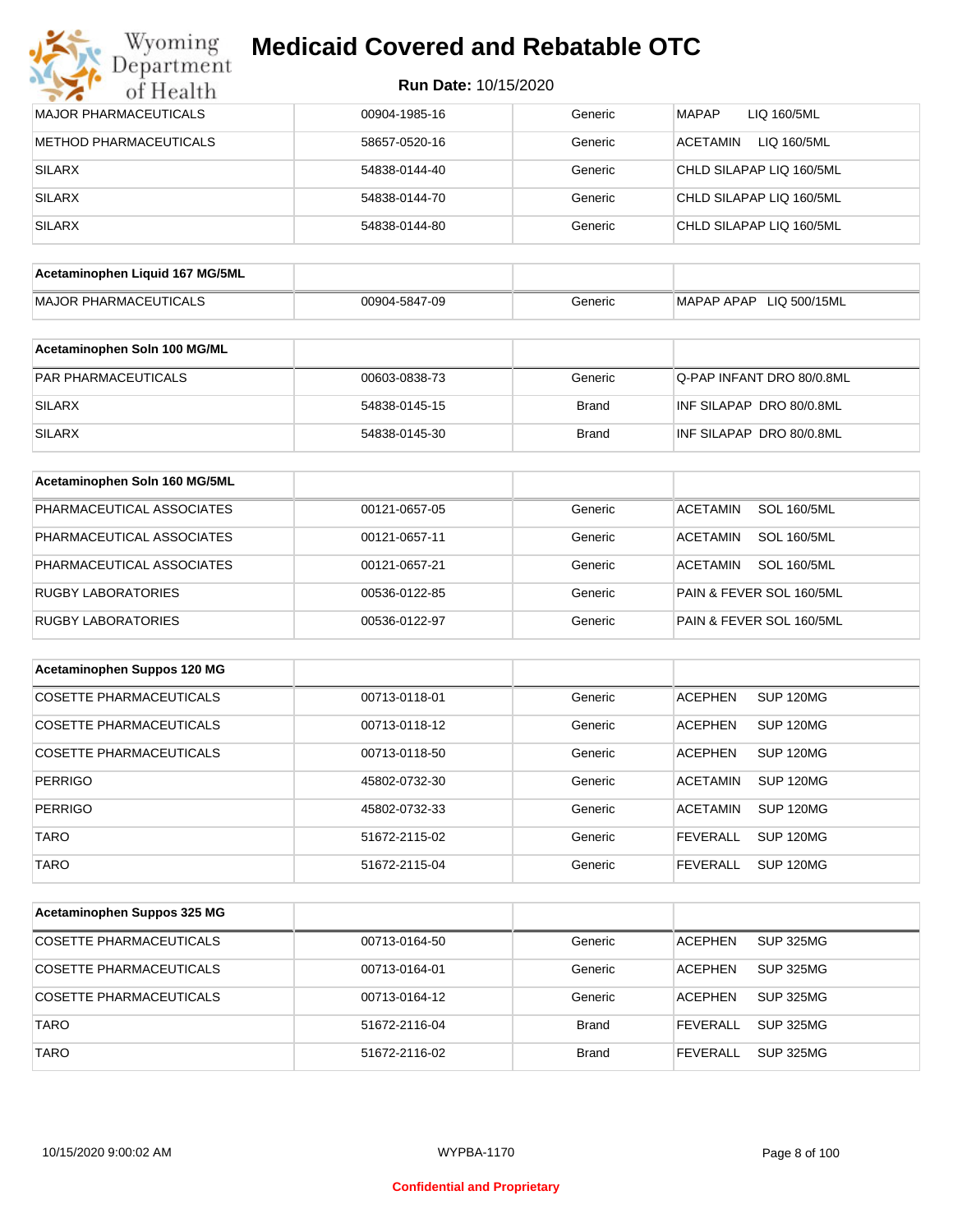

| Acetaminophen Suppos 650 MG    |               |              |                              |
|--------------------------------|---------------|--------------|------------------------------|
| <b>COSETTE PHARMACEUTICALS</b> | 00713-0165-12 | Generic      | SUP 650MG<br><b>ACEPHEN</b>  |
| COSETTE PHARMACEUTICALS        | 00713-0165-50 | Generic      | <b>ACEPHEN</b><br>SUP 650MG  |
| <b>COSETTE PHARMACEUTICALS</b> | 00713-0165-01 | Generic      | <b>ACEPHEN</b><br>SUP 650MG  |
| <b>PERRIGO</b>                 | 45802-0730-30 | Generic      | <b>ACETAMIN</b><br>SUP 650MG |
| <b>PERRIGO</b>                 | 45802-0730-32 | Generic      | <b>ACETAMIN</b><br>SUP 650MG |
| <b>PERRIGO</b>                 | 45802-0730-33 | Generic      | <b>ACETAMIN</b><br>SUP 650MG |
| TARO                           | 51672-2117-04 | Generic      | <b>FEVERALL</b><br>SUP 650MG |
|                                |               |              |                              |
| Acetaminophen Suppos 80 MG     |               |              |                              |
| <b>TARO</b>                    | 51672-2114-04 | <b>Brand</b> | FEVERALL INF SUP 80MG        |
| <b>TARO</b>                    | 51672-2114-02 | <b>Brand</b> | FEVERALL INF SUP 80MG        |
|                                |               |              |                              |
| Acetaminophen Susp 160 MG/5ML  |               |              |                              |
| <b>GEISS DESTIN &amp; DUNN</b> | 00113-0212-26 | Generic      | PAIN & FEVER SUS 160/5ML     |
| <b>PERRIGO</b>                 | 00113-0590-10 | Generic      | PAIN & FEVER SUS 160/5ML     |
| PERRIGO PHARMACEUTICALS        | 00113-0105-26 | Generic      | PAIN RELIEF SUS 160/5ML      |
| GEISS DESTIN & DUNN            | 00113-0608-26 | Generic      | PAIN & FEVER SUS 160/5ML     |
| PHARMACEUTICAL ASSOCIATES      | 00121-1781-05 | Generic      | ACETAMINOPHN SUS 160/5ML     |
| PAR PHARMACEUTICALS            | 00603-0841-54 | Generic      | Q-PAP CHILD SUS 160/5ML      |
| PAR PHARMACEUTICALS            | 00603-0842-54 | Generic      | Q-PAP CHILD SUS 160/5ML      |
| PAR PHARMACEUTICALS            | 00603-0843-54 | Generic      | Q-PAP CHILD SUS 160/5ML      |
| <b>RUGBY LABORATORIES</b>      | 00536-3606-96 | Generic      | PAIN & FEVER SUS 160/5ML     |
| <b>MAJOR PHARMACEUTICALS</b>   | 00904-6308-20 | Generic      | MAPAP CHILD SUS 160/5ML      |
| <b>TOPCO</b>                   | 36800-0105-26 | Generic      | PAIN RELIEF SUS 160/5ML      |
| <b>TOPCO</b>                   | 36800-0130-26 | Generic      | PAIN RELIEF SUS 160/5ML      |
| AMERISOURCE BERGEN DRUGS       | 46122-0042-03 | Generic      | PAIN & FEVER SUS 160/5ML     |
| AMERISOURCE BERGEN DRUGS       | 46122-0105-26 | Generic      | PAIN & FEVER SUS 160/5ML     |
| LEADER BRAND PRODUCTS          | 37205-0576-16 | Generic      | PAIN & FEVER SUS 160/5ML     |
| LEADER BRAND PRODUCTS          | 37205-0577-16 | Generic      | PAIN & FEVER SUS 160/5ML     |
| LEADER BRAND PRODUCTS          | 37205-0676-26 | Generic      | PAIN & FEVER SUS 160/5ML     |
| <b>BERGEN BRUNSWIG</b>         | 24385-0130-26 | Generic      | PAIN RELIEF SUS 160/5ML      |
| <b>TOPCO</b>                   | 36800-0175-26 | Generic      | PAIN RELIEF SUS 160/5ML      |
| LEADER BRAND PRODUCTS          | 37205-0575-16 | Generic      | PAIN & FEVER SUS 160/5ML     |
| AMERISOURCE BERGEN DRUGS       | 46122-0211-26 | Generic      | PAIN & FEVER SUS 160/5ML     |
| AMERISOURCE BERGEN DRUGS       | 46122-0214-26 | Generic      | PAIN & FEVER SUS 160/5ML     |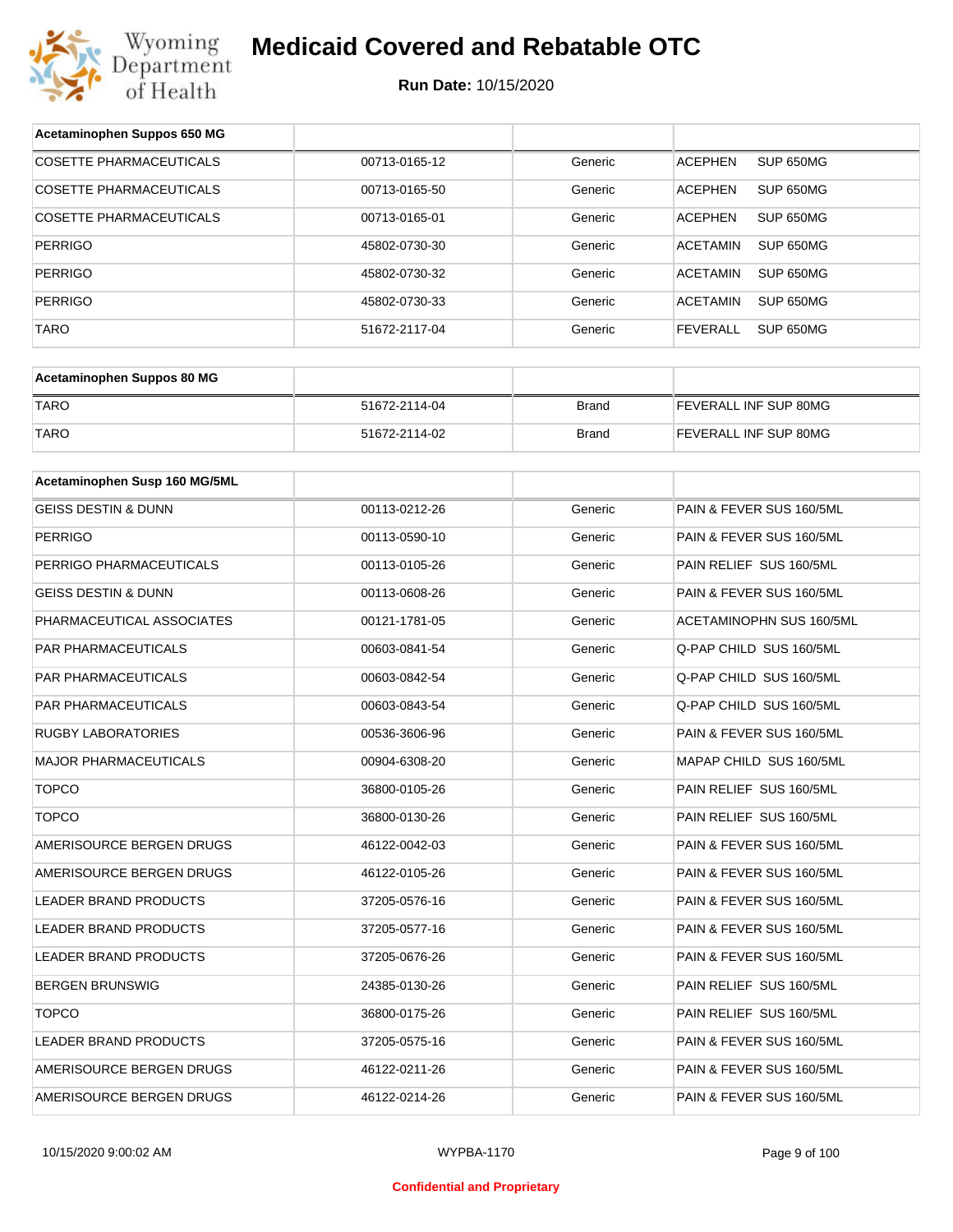| Wyoming<br><b>Medicaid Covered and Rebatable OTC</b><br>Jepartment |                             |         |                          |
|--------------------------------------------------------------------|-----------------------------|---------|--------------------------|
| of Health                                                          | <b>Run Date: 10/15/2020</b> |         |                          |
| <b>MCKESSON SUNMARK</b>                                            | 49348-0081-30               | Generic | PAIN & FEVER SUS 160/5ML |
| <b>MCKESSON SUNMARK</b>                                            | 49348-0123-34               | Generic | PAIN & FEVER SUS 160/5ML |
| AMERISOURCE BERGEN DRUGS                                           | 46122-0050-46               | Generic | PAIN RELIEF SUS 160/5ML  |
| PERRIGO PHARMACEUTICALS                                            | 45802-0203-26               | Generic | ACETAMINOPHN SUS 160/5ML |
| AMERISOURCE BERGEN DRUGS                                           | 46122-0056-03               | Generic | PAIN & FEVER SUS 160/5ML |
| AMERISOURCE BERGEN DRUGS                                           | 46122-0209-26               | Generic | PAIN & FEVER SUS 160/5ML |
| <b>MCKESSON SUNMARK</b>                                            | 49348-0119-34               | Generic | PAIN & FEVER SUS 160/5ML |
| PERRIGO PHARMACEUTICALS                                            | 45802-0201-26               | Generic | ACETAMINOPHN SUS 160/5ML |
| AMERISOURCE BERGEN DRUGS                                           | 46122-0042-46               | Generic | PAIN & FEVER SUS 160/5ML |
| AMERISOURCE BERGEN DRUGS                                           | 46122-0106-26               | Generic | PAIN RELIEF SUS 160/5ML  |
| AMERISOURCE BERGEN DRUGS                                           | 46122-0210-26               | Generic | PAIN & FEVER SUS 160/5ML |
| AMERISOURCE BERGEN DRUGS                                           | 46122-0212-26               | Generic | PAIN & FEVER SUS 160/5ML |
| <b>MCKESSON SUNMARK</b>                                            | 49348-0325-34               | Generic | PAIN & FEVER SUS 160/5ML |
| <b>MCKESSON SUNMARK</b>                                            | 49348-0430-30               | Generic | PAIN & FEVER SUS 160/5ML |
| <b>MCKESSON</b>                                                    | 62011-0001-01               | Generic | PAIN & FEVER SUS 160/5ML |
| <b>MCKESSON</b>                                                    | 62011-0022-01               | Generic | PAIN & FEVER SUS 160/5ML |
| <b>MCKESSON</b>                                                    | 62011-0002-01               | Generic | PAIN & FEVER SUS 160/5ML |
| <b>MCKESSON</b>                                                    | 62011-0029-01               | Generic | PAIN RELIEF SUS 160/5ML  |
| <b>MCKESSON</b>                                                    | 62011-0247-01               | Generic | PAIN & FEVER SUS 160/5ML |
| <b>MCKESSON</b>                                                    | 62011-0183-01               | Generic | PAIN & FEVER SUS 160/5ML |
| <b>CHAIN DRUG MARKETING ASSOC</b>                                  | 63868-0175-26               | Generic | NON-ASPIRIN SUS 160/5ML  |
| CHAIN DRUG MARKETING ASSOC                                         | 63868-0176-26               | Generic | NON-ASPIRIN SUS 160/5ML  |
| PRECISION DOSE, INC                                                | 68094-0586-58               | Generic | ACETAMINOPHN SUS 160/5ML |
| PRECISION DOSE, INC                                                | 68094-0587-58               | Generic | ACETAMINOPHN SUS 160/5ML |
| PRECISION DOSE, INC.                                               | 68094-0587-59               | Generic | ACETAMINOPHN SUS 160/5ML |
| PRECISION DOSE, INC.                                               | 68094-0587-61               | Generic | ACETAMINOPHN SUS 160/5ML |
| PRECISION DOSE, INC.                                               | 68094-0588-59               | Generic | ACETAMINOPHN SUS 325MG   |
| PRECISION DOSE, INC.                                               | 68094-0587-62               | Generic | ACETAMINOPHN SUS 160/5ML |
| PRECISION DOSE, INC                                                | 68094-0588-62               | Generic | ACETAMINOPHN SUS 325MG   |

| Acetaminophen Susp 80 MG/0.8ML |               |         |                          |
|--------------------------------|---------------|---------|--------------------------|
| <b>TOPCO</b>                   | 36800-0289-05 | Generic | PAIN RELIEF DRO 80/0.8ML |
| <b>TOPCO</b>                   | 36800-0008-05 | Generic | PAIN RELIEF DRO 80/0.8ML |
| <b>TOPCO</b>                   | 36800-0289-10 | Generic | PAIN RELIEF DRO 80/0.8ML |

| Acetaminophen Tab 325 MG  |               |         |                                   |
|---------------------------|---------------|---------|-----------------------------------|
| <b>RUGBY LABORATORIES</b> | 00536-3222-01 | Generic | <b>PAIN &amp; FEVER TAB 325MG</b> |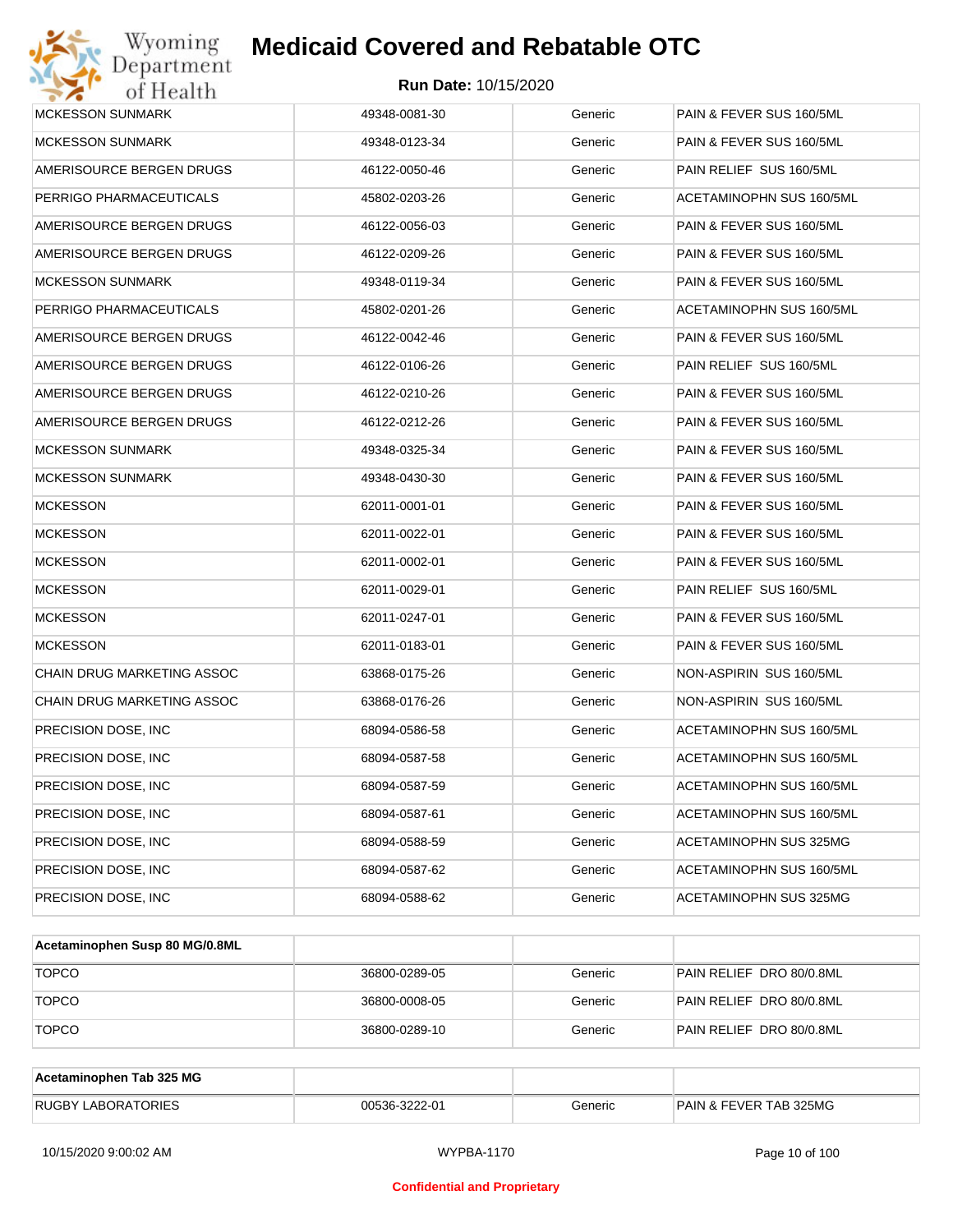# Wyoming<br>Department<br>of Health **Medicaid Covered and Rebatable OTC**

### **Run Date:** 10/15/2020

| MAJOR PHARMACEUTICALS        | 00904-1982-51 | Generic | <b>MAPAP</b><br><b>TAB 325MG</b> |
|------------------------------|---------------|---------|----------------------------------|
| <b>MAJOR PHARMACEUTICALS</b> | 00904-1982-59 | Generic | <b>MAPAP</b><br><b>TAB 325MG</b> |
| <b>MAJOR PHARMACEUTICALS</b> | 00904-1982-60 | Generic | <b>MAPAP</b><br><b>TAB 325MG</b> |
| <b>MAJOR PHARMACEUTICALS</b> | 00904-1982-61 | Generic | <b>TAB 325MG</b><br>MAPAP        |
| RUGBY LABORATORIES           | 00536-3222-10 | Generic | PAIN & FEVER TAB 325MG           |
| PAR PHARMACEUTICAL           | 00603-0263-32 | Generic | Q-PAP<br><b>TAB 325MG</b>        |
| PAR PHARMACEUTICAL           | 00603-0263-29 | Generic | Q-PAP<br><b>TAB 325MG</b>        |
| MAJOR PHARMACEUTICALS        | 00904-1982-80 | Generic | <b>MAPAP</b><br><b>TAB 325MG</b> |
| SELECT BRAND                 | 15127-0072-24 | Generic | NON-ASPIRIN TAB 325MG            |
| PHARBEST PHARMACEUTICALS     | 16103-0353-07 | Generic | PHARBETOL TAB 325MG              |
| PHARBEST PHARMACEUTICALS     | 16103-0353-11 | Generic | PHARBETOL TAB 325MG              |
| SELECT BRAND                 | 15127-0072-08 | Generic | NON-ASPIRIN TAB 325MG            |
| PHARBEST PHARMACEUTICALS     | 16103-0353-08 | Generic | PHARBETOL TAB 325MG              |
| BERGEN BRUNSWIG              | 24385-0403-78 | Generic | PAIN RELIEF TAB 325MG            |
| <b>TOPCO</b>                 | 36800-0403-78 | Generic | PAIN RELIEF TAB 325MG            |
| AMERISOURCE BERGEN DRUGS     | 46122-0247-78 | Generic | PAIN RELIEF TAB 325MG            |
| <b>MCKESSON SUNMARK</b>      | 49348-0973-10 | Generic | PAIN RELIEVE TAB 325MG           |
| <b>MCKESSON</b>              | 62011-0032-01 | Generic | PAIN RELIEVE TAB 325MG           |
| AUBURN PHARMACEUTICAL        | 62107-0052-01 | Generic | TACTINAL<br><b>TAB 325MG</b>     |
| AUBURN PHARMACEUTICAL        | 62107-0052-10 | Generic | TACTINAL<br><b>TAB 325MG</b>     |
| <b>SKY PACKAGING</b>         | 63739-0440-01 | Generic | ACETAMIN<br>TAB 325MG            |
| CHAIN DRUG CONSORTIUM        | 68016-0246-00 | Generic | NON-ASPIRIN TAB 325MG            |
|                              |               |         |                                  |
| Acetaminophen Tab 500 MG     |               |         |                                  |
| PERRIGO                      | 00113-0484-62 | Generic | PAIN RELIEF TAB 500MG            |
| <b>PERRIGO</b>               | 00113-0484-78 | Generic | PAIN RELIEF TAB 500MG            |
| PERRIGO                      | 00113-0227-71 | Generic | PAIN RELIEF TAB 500MG            |
| RUGBY LABORATORIES           | 00536-3218-01 | Generic | PAIN & FEVER TAB 500MG           |
| <b>RUGBY LABORATORIES</b>    | 00536-3218-10 | Generic | PAIN & FEVER TAB 500MG           |
| RUGBY LABORATORIES           | 00536-3231-10 | Generic | PAIN & FEVER TAB 500MG           |
| PERRIGO                      | 00113-0484-71 | Generic | PAIN RELIEF TAB 500MG            |
| <b>PERRIGO</b>               | 00113-0484-90 | Generic | PAIN RELIEF TAB 500MG            |
| MAJOR PHARMACEUTICALS        | 00904-1988-59 | Generic | MAPAP<br>TAB 500MG               |
| <b>MAJOR PHARMACEUTICALS</b> | 00904-1988-60 | Generic | TAB 500MG<br>MAPAP               |
| MAJOR PHARMACEUTICALS        | 00904-1988-61 | Generic | TAB 500MG<br>MAPAP               |
| <b>MAJOR PHARMACEUTICALS</b> | 00904-1988-80 | Generic | TAB 500MG<br>MAPAP               |
| MAJOR PHARMACEUTICALS        | 00904-1983-24 | Generic | <b>MAPAP</b><br>TAB 500MG        |

### **Confidential and Proprietary**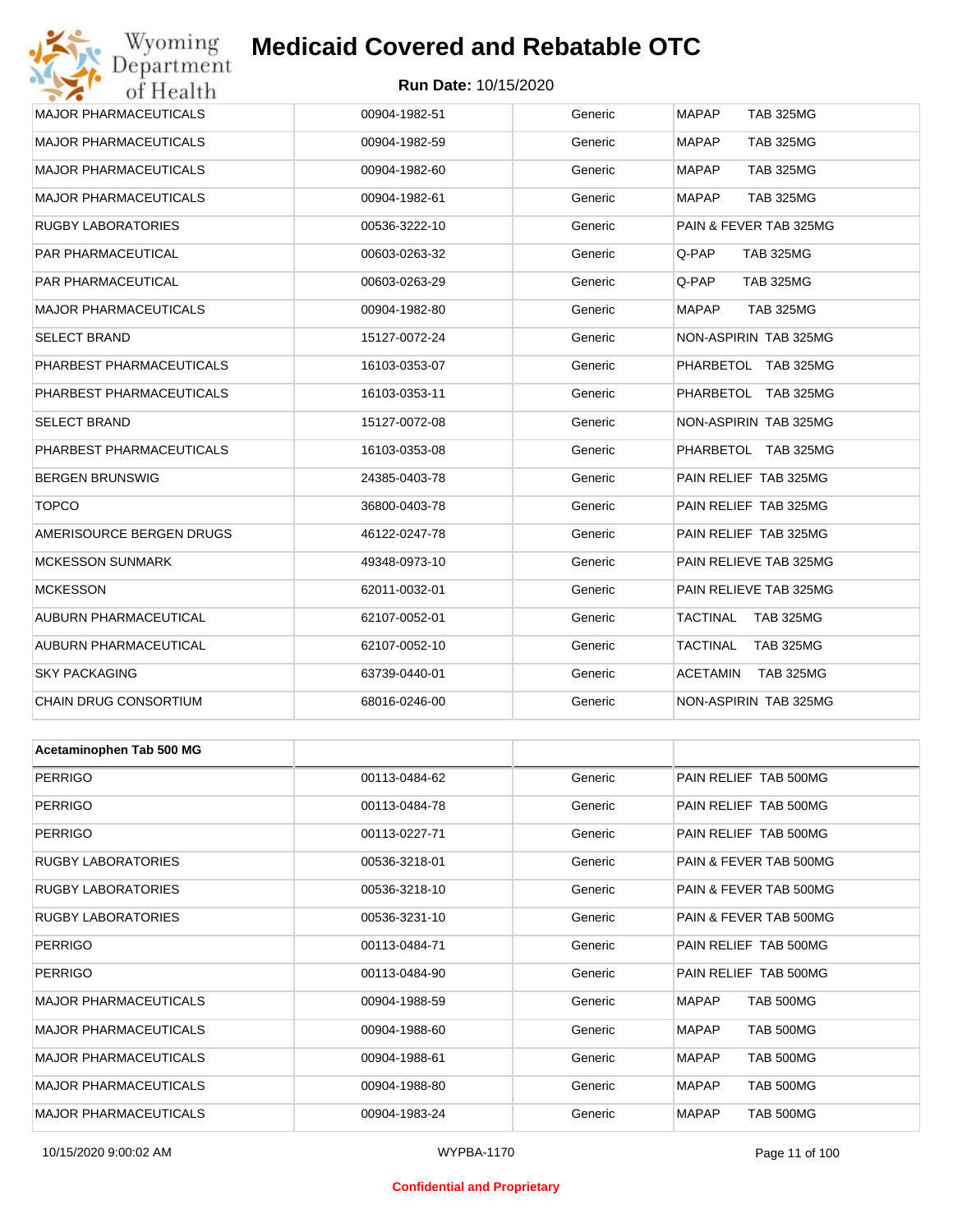

| <b>MAJOR PHARMACEUTICALS</b> | 00904-1983-51 | Generic | <b>MAPAP</b><br><b>TAB 500MG</b> |
|------------------------------|---------------|---------|----------------------------------|
| PAR PHARMACEUTICAL           | 00603-0268-29 | Generic | Q-PAP<br>TAB 500MG               |
| PAR PHARMACEUTICAL           | 00603-0268-32 | Generic | Q-PAP<br>TAB 500MG               |
| <b>MAJOR PHARMACEUTICALS</b> | 00904-1983-59 | Generic | <b>MAPAP</b><br><b>TAB 500MG</b> |
| <b>MAJOR PHARMACEUTICALS</b> | 00904-1983-60 | Generic | TAB 500MG<br>MAPAP               |
| <b>MAJOR PHARMACEUTICALS</b> | 00904-1983-80 | Generic | <b>TAB 500MG</b><br>MAPAP        |
| <b>MAJOR PHARMACEUTICALS</b> | 00904-1983-94 | Generic | <b>TAB 500MG</b><br>MAPAP        |
| <b>MAJOR PHARMACEUTICALS</b> | 00904-5816-60 | Generic | TAB 500MG/RR<br>MAPAP            |
| RUGBY LABORATORIES           | 00536-3231-01 | Generic | PAIN & FEVER TAB 500MG           |
| <b>MAJOR PHARMACEUTICALS</b> | 00904-1983-40 | Generic | <b>MAPAP</b><br>TAB 500MG        |
| SELECT BRAND                 | 15127-0735-09 | Generic | NON-ASPIRIN TAB 500MG            |
| PHARBEST PHARMACEUTICALS     | 16103-0376-06 | Generic | PHARBETOL TAB 500MG              |
| PHARBEST PHARMACEUTICALS     | 16103-0376-08 | Generic | PHARBETOL TAB 500MG              |
| PHARBEST PHARMACEUTICALS     | 16103-0376-11 | Generic | PHARBETOL TAB 500MG              |
| <b>TOPCO</b>                 | 36800-0010-71 | Generic | PAIN RELIEF TAB 500MG            |
| <b>TOPCO</b>                 | 36800-0405-72 | Generic | PAIN RELIEF TAB 500MG            |
| <b>TOPCO</b>                 | 36800-0484-71 | Generic | PAIN RELIEF TAB 500MG            |
| <b>TOPCO</b>                 | 36800-0227-71 | Generic | PAIN RELIEF TAB 500MG            |
| <b>TOPCO</b>                 | 36800-0227-78 | Generic | PAIN RELIEF TAB 500MG            |
| LEADER BRAND PRODUCTS        | 37205-0594-90 | Generic | PAIN RELIEVE TAB 500MG           |
| <b>TOPCO</b>                 | 36800-0484-90 | Generic | PAIN RELIEF TAB 500MG            |
| SELECT BRAND                 | 15127-0730-06 | Generic | NON-ASPIRIN TAB 500MG            |
| SELECT BRAND                 | 15127-0730-21 | Generic | NON-ASPIRIN TAB 500MG            |
| SELECT BRAND                 | 15127-0735-05 | Generic | NON-ASPIRIN TAB 500MG            |
| SELECT BRAND                 | 15127-0735-08 | Generic | NON-ASPIRIN TAB 500MG            |
| SELECT BRAND                 | 15127-0735-16 | Generic | NON-ASPIRIN TAB 500MG            |
| <b>BERGEN BRUNSWIG</b>       | 24385-0145-71 | Generic | PAIN RELIEF TAB 500MG            |
| BERGEN BRUNSWIG              | 24385-0484-71 | Generic | PAIN RELIEF TAB 500MG            |
| BERGEN BRUNSWIG              | 24385-0484-78 | Generic | PAIN RELIEF TAB 500MG            |
| <b>BERGEN BRUNSWIG</b>       | 24385-0484-90 | Generic | PAIN RELIEF TAB 500MG            |
| <b>TOPCO</b>                 | 36800-0010-78 | Generic | PAIN RELIEF TAB 500MG            |
| <b>TOPCO</b>                 | 36800-0046-62 | Generic | PAIN RELIEVE TAB 500MG           |
| <b>TOPCO</b>                 | 36800-0046-71 | Generic | PAIN RELIEVE TAB 500MG           |
| <b>TOPCO</b>                 | 36800-0046-78 | Generic | PAIN RELIEVE TAB 500MG           |
| <b>TOPCO</b>                 | 36800-0046-83 | Generic | PAIN RELIEVE TAB 500MG           |
| LEADER BRAND PRODUCTS        | 37205-0593-71 | Generic | PAIN RELIEVE TAB 500MG           |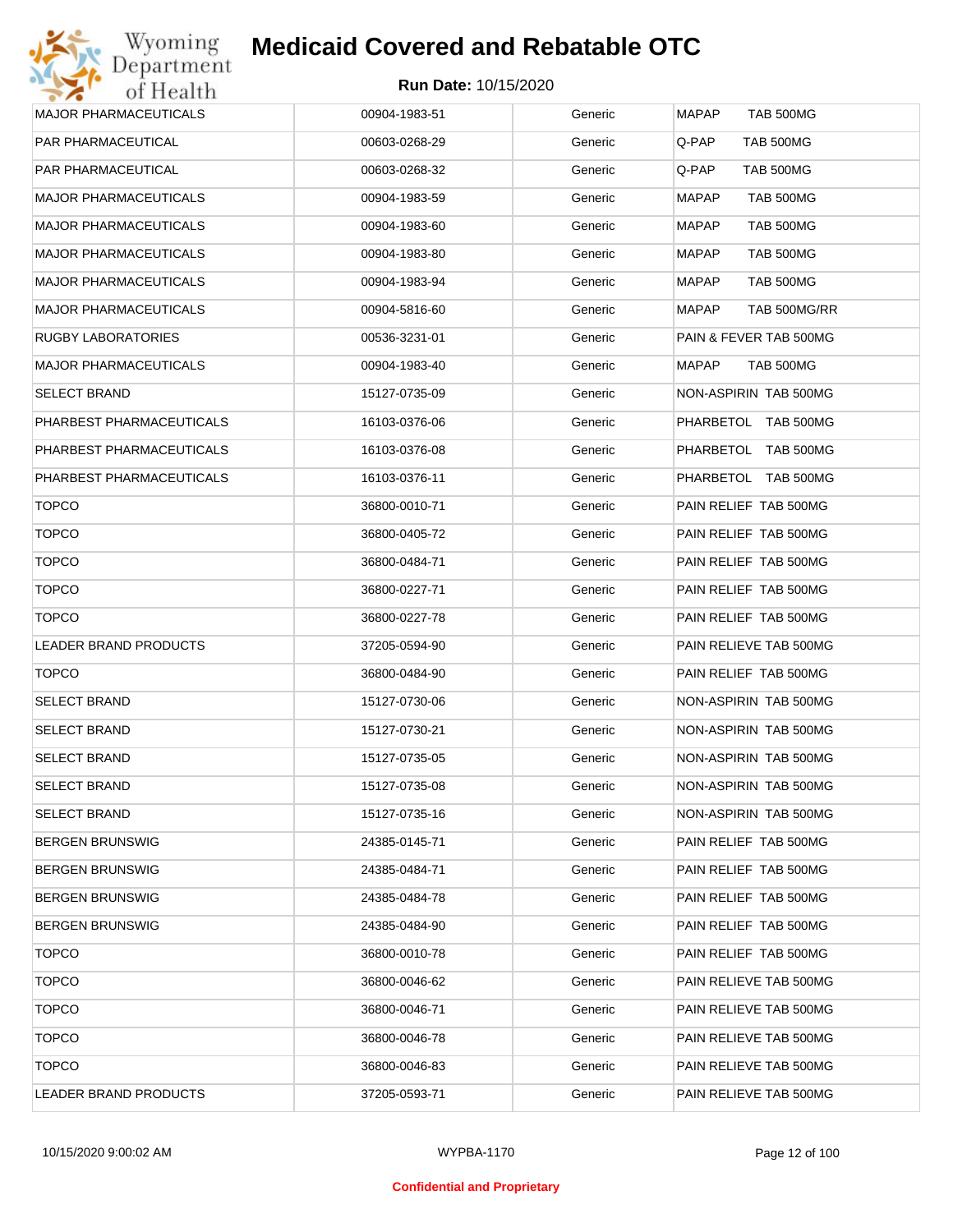### **Run Date:** 10/15/2020

| Wyoming<br>Department        | <b>Medicaid Covered and Rebatable OTC</b> |         |                              |
|------------------------------|-------------------------------------------|---------|------------------------------|
| of Health                    | <b>Run Date: 10/15/2020</b>               |         |                              |
| <b>LEADER BRAND PRODUCTS</b> | 37205-0593-78                             | Generic | PAIN RELIEVE TAB 500MG       |
| LEADER BRAND PRODUCTS        | 37205-0594-71                             | Generic | PAIN RELIEVE TAB 500MG       |
| LEADER BRAND PRODUCTS        | 37205-0980-71                             | Generic | PAIN RELIEVE TAB 500MG/RR    |
| LEADER BRAND PRODUCTS        | 37205-0980-78                             | Generic | PAIN RELIEVE TAB 500MG/RR    |
| <b>BERGEN BRUNSWIG</b>       | 24385-0484-47                             | Generic | PAIN RELIEF TAB 500MG        |
| <b>TOPCO</b>                 | 36800-0405-78                             | Generic | PAIN RELIEF TAB 500MG        |
| <b>TOPCO</b>                 | 36800-0484-62                             | Generic | PAIN RELIEF TAB 500MG        |
| <b>TOPCO</b>                 | 36800-0484-78                             | Generic | PAIN RELIEF TAB 500MG        |
| <b>LEADER BRAND PRODUCTS</b> | 37205-0594-78                             | Generic | PAIN RELIEVE TAB 500MG       |
| <b>MCKESSON SUNMARK</b>      | 49348-0042-09                             | Generic | PAIN RELIEVE TAB 500MG       |
| <b>MCKESSON SUNMARK</b>      | 49348-0730-09                             | Generic | PAIN RELIEVE TAB 500MG       |
| AMERISOURCE BERGEN DRUGS     | 46122-0178-78                             | Generic | PAIN RELIEVE TAB 500MG       |
| <b>MCKESSON SUNMARK</b>      | 49348-0042-10                             | Generic | PAIN RELIEVE TAB 500MG       |
| <b>MCKESSON SUNMARK</b>      | 49348-0042-14                             | Generic | PAIN RELIEVE TAB 500MG       |
| PERRIGO PHARMACEUTICALS      | 45802-0484-78                             | Generic | <b>ACETAMIN</b><br>TAB 500MG |
| PERRIGO PHARMACEUTICALS      | 45802-0484-90                             | Generic | <b>ACETAMIN</b><br>TAB 500MG |
| <b>MCKESSON SUNMARK</b>      | 49348-0730-10                             | Generic | PAIN RELIEVE TAB 500MG       |
| <b>MCKESSON SUNMARK</b>      | 49348-0998-10                             | Generic | PAIN RELIEVE TAB 500MG       |
| <b>MCKESSON</b>              | 62011-0023-03                             | Generic | PAIN RELIEF TAB 500MG        |
| <b>MCKESSON</b>              | 62011-0049-01                             | Generic | PAIN RELIEF TAB 500MG        |
| <b>MCKESSON</b>              | 62011-0023-01                             | Generic | PAIN RELIEF TAB 500MG        |
| <b>MCKESSON</b>              | 62011-0027-01                             | Generic | PAIN RELIEF TAB 500MG        |
| AUBURN PHARMACEUTICAL        | 62107-0050-01                             | Generic | TACTINAL<br>TAB 500MG        |
| AUBURN PHARMACEUTICAL        | 62107-0050-10                             | Generic | TACTINAL<br>TAB 500MG        |
| <b>AUBURN PHARMACEUTICAL</b> | 62107-0051-01                             | Generic | TACTINAL<br>TAB 500MG        |
| CHAIN DRUG MARKETING ASSOC   | 63868-0507-01                             | Generic | NON-ASPIRIN TAB 500MG        |
| CHAIN DRUG MARKETING ASSOC   | 63868-0503-50                             | Generic | NON-ASPIRIN TAB 500MG        |
| <b>AUBURN PHARMACEUTICAL</b> | 62107-0051-10                             | Generic | <b>TAB 500MG</b><br>TACTINAL |
| CHAIN DRUG MARKETING ASSOC   | 63868-0987-10                             | Generic | NON-ASPIRIN TAB 500MG/RR     |
| CHAIN DRUG MARKETING ASSOC   | 63868-0987-50                             | Generic | NON-ASPIRIN TAB 500MG/RR     |

| Acetaminophen Tab ER 650 MG    |               |         |                        |
|--------------------------------|---------------|---------|------------------------|
| <b>GEISS DESTIN &amp; DUNN</b> | 00113-0217-71 | Generic | PAIN RELIEF TAB 650MG  |
| PERRIGO                        | 00113-0544-71 | Generic | ARTHRTS PAIN TAB 650MG |
| <b>PERRIGO</b>                 | 00113-0544-62 | Generic | ARTHRTS PAIN TAB 650MG |
| MAJOR PHARMACEUTICALS          | 00904-5769-60 | Generic | ARTHRTS PAIN TAB 650MG |
| <b>TOPCO</b>                   | 36800-0544-62 | Generic | ARTHRTS PAIN TAB 650MG |

### **Confidential and Proprietary**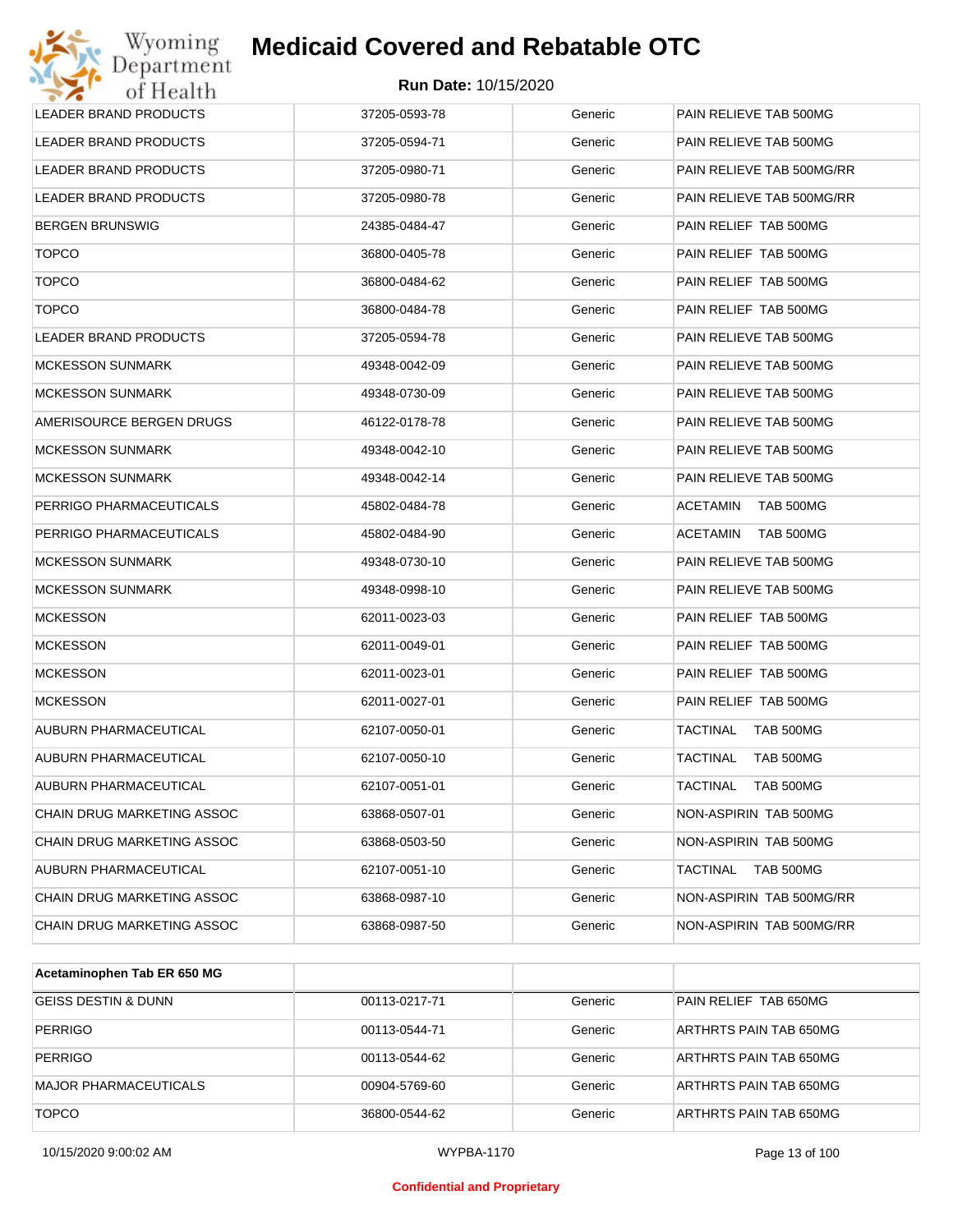

### **Run Date:** 10/15/2020

| $\sim$ 70<br>UI IIU aitii         |               |         |                             |  |  |
|-----------------------------------|---------------|---------|-----------------------------|--|--|
| <b>TOPCO</b>                      | 36800-0544-78 | Generic | ARTHRTS PAIN TAB 650MG      |  |  |
| <b>BERGEN BRUNSWIG</b>            | 24385-0629-71 | Generic | ARTHRTS PAIN TAB 650MG      |  |  |
| <b>BERGEN BRUNSWIG</b>            | 24385-0629-78 | Generic | ARTHRTS PAIN TAB 650MG      |  |  |
| LEADER BRAND PRODUCTS             | 37205-0477-78 | Generic | 8 HOUR PAIN TAB 650MG       |  |  |
| <b>TOPCO</b>                      | 36800-0217-78 | Generic | 8 HOUR PAIN TAB 650MG       |  |  |
| AMERISOURCE BERGEN DRUGS          | 46122-0062-78 | Generic | 8 HOUR PAIN TAB 650MG       |  |  |
| <b>TOPCO</b>                      | 36800-0966-47 | Generic | ARTHRTS PAIN TAB 650MG      |  |  |
| <b>TOPCO</b>                      | 36800-0544-71 | Generic | ARTHRTS PAIN TAB 650MG      |  |  |
| LEADER BRAND PRODUCTS             | 37205-0034-78 | Generic | ARTHRTS PAIN TAB 650MG      |  |  |
| <b>MCKESSON SUNMARK</b>           | 49348-0921-09 | Generic | ARTHRTS PAIN TAB 650MG      |  |  |
| <b>MCKESSON SUNMARK</b>           | 49348-0921-10 | Generic | ARTHRTS PAIN TAB 650MG      |  |  |
| AMERISOURCE BERGEN DRUGS          | 46122-0062-71 | Generic | 8 HOUR PAIN TAB 650MG       |  |  |
| <b>MCKESSON SUNMARK</b>           | 49348-0924-09 | Generic | 8 HOUR PAIN TAB 650MG       |  |  |
| <b>OHM LABS</b>                   | 51660-0333-01 | Generic | ARTHRTS PAIN TAB 650MG      |  |  |
| <b>OHM LABS</b>                   | 51660-0333-50 | Generic | ARTHRTS PAIN TAB 650MG      |  |  |
| AMERISOURCE BERGEN DRUGS          | 46122-0170-81 | Generic | ARTHRTS PAIN TAB 650MG      |  |  |
| <b>MCKESSON SUNMARK</b>           | 49348-0924-10 | Generic | 8 HOUR PAIN TAB 650MG       |  |  |
| <b>MCKESSON</b>                   | 62011-0026-01 | Generic | ARTHRTS PAIN TAB 650MG      |  |  |
| <b>CHAIN DRUG MARKETING ASSOC</b> | 63868-0089-01 | Generic | ARTHRTS PAIN TAB 650MG      |  |  |
| CHAIN DRUG MARKETING ASSOC        | 63868-0089-50 | Generic | ARTHRTS PAIN TAB 650MG      |  |  |
| AMERICAN HEALTH PACKAGING         | 68084-0777-95 | Generic | ACETAMIN<br>TAB 650MG       |  |  |
| AMERICAN HEALTH PACKAGING         | 68084-0777-25 | Generic | ACETAMIN<br>TAB 650MG       |  |  |
|                                   |               |         |                             |  |  |
| <b>Aspirin Chew Tab 81 MG</b>     |               |         |                             |  |  |
| <b>GEISS DESTIN &amp; DUNN</b>    | 00113-0467-68 | Generic | <b>ASPIRIN</b><br>CHW 81MG  |  |  |
| RUGBY LABORATORIES                | 00536-1008-36 | Generic | <b>ASPIRIN</b><br>CHW 81MG  |  |  |
| GEISS DESTIN & DUNN               | 00113-0274-68 | Generic | <b>ASPIRIN</b><br>CHW 81MG  |  |  |
| PAR PHARMACEUTICAL                | 00603-0024-36 | Generic | <b>ASPIRIN</b><br>CHW 81MG  |  |  |
| <b>MAJOR PHARMACEUTICALS</b>      | 00904-4040-73 | Generic | <b>ASPIRIN</b><br>CHW 81MG  |  |  |
| PHARBEST PHARMACEUTICALS          | 16103-0366-05 | Generic | <b>ASPIRIN</b><br>CHW 81MG  |  |  |
| <b>MAJOR PHARMACEUTICALS</b>      | 00904-6288-89 | Generic | ASPIRIN LOW CHW 81MG        |  |  |
| <b>BERGEN BRUNSWIG</b>            | 24385-0028-68 | Generic | GNP ASPIRIN CHW 81MG        |  |  |
| <b>BERGEN BRUNSWIG</b>            | 24385-0364-68 | Generic | <b>GNP ASPIRIN CHW 81MG</b> |  |  |
| <b>TOPCO</b>                      | 36800-0467-68 | Generic | <b>ASPIRIN LOW CHW 81MG</b> |  |  |

TOPCO 36800-0274-68 Generic ASPIRIN LOW CHW 81MG LEADER BRAND PRODUCTS 
and the state of the state of the state of the state of the state of the state of the state of the state of the state of the state of the state of the state of the state of the state of the state of SELECT BRAND 15127-0241-36 Generic SB CHILD ASA CHW 81MG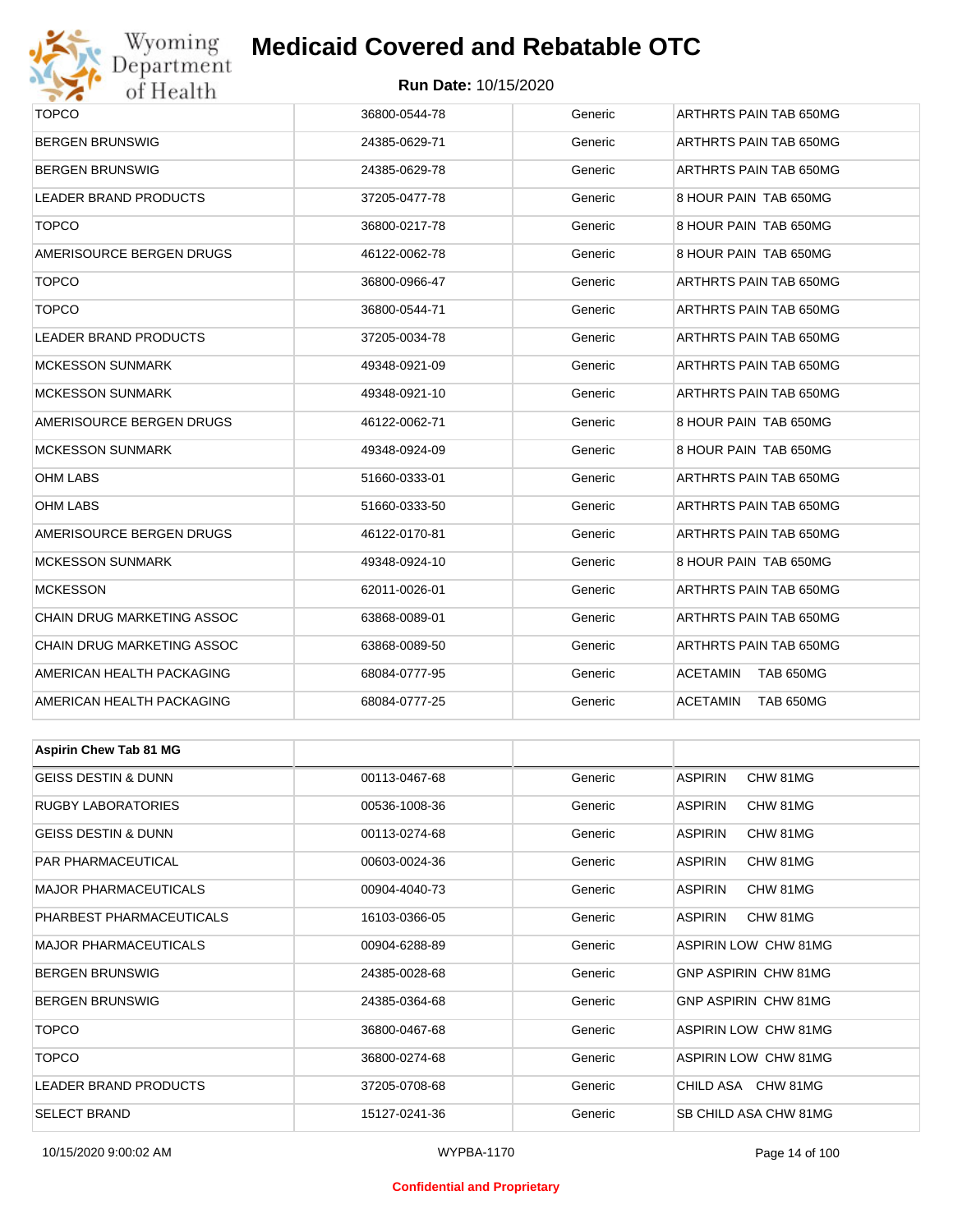### **Run Date:** 10/15/2020

| Wyoming<br>Department                    | <b>Medicaid Covered and Rebatable OTC</b> |         |                             |  |  |  |
|------------------------------------------|-------------------------------------------|---------|-----------------------------|--|--|--|
| <b>Run Date: 10/15/2020</b><br>of Health |                                           |         |                             |  |  |  |
| PHARBEST PHARMACEUTICALS                 | 16103-0366-11                             | Generic | <b>ASPIRIN</b><br>CHW 81MG  |  |  |  |
| <b>LEADER BRAND PRODUCTS</b>             | 37205-0369-68                             | Generic | <b>ASPIRIN</b><br>CHW 81MG  |  |  |  |
| <b>LEADER BRAND PRODUCTS</b>             | 37205-0467-68                             | Generic | CHILD ASA CHW 81MG          |  |  |  |
| <b>BERGEN BRUNSWIG</b>                   | 24385-0278-68                             | Generic | <b>GNP ASPIRIN CHW 81MG</b> |  |  |  |
| <b>TOPCO</b>                             | 36800-0259-68                             | Generic | <b>ASPIRIN</b><br>CHW 81MG  |  |  |  |
| <b>MCKESSON SUNMARK</b>                  | 49348-0191-07                             | Generic | SM CHILD ASA CHW 81MG       |  |  |  |
| <b>MCKESSON SUNMARK</b>                  | 49348-0498-07                             | Generic | SM ASPIRIN CHW 81MG         |  |  |  |
| <b>MCKESSON SUNMARK</b>                  | 49348-0757-07                             | Generic | SM ASPIRIN CHW 81MG         |  |  |  |
| <b>TIME-CAP LABS</b>                     | 49483-0334-63                             | Generic | <b>ASPIRIN LOW CHW 81MG</b> |  |  |  |
| <b>MCKESSON</b>                          | 62011-0028-01                             | Generic | HM ASPIRIN CHW 81MG         |  |  |  |
| <b>MCKESSON</b>                          | 62011-0021-01                             | Generic | HM ASPIRIN CHW 81MG         |  |  |  |
| AUBURN PHARMACEUTICAL                    | 62107-0026-36                             | Generic | CHILD ASA LS CHW 81MG       |  |  |  |
| <b>MCKESSON</b>                          | 62011-0212-01                             | Generic | HM ASPIRIN CHW 81MG         |  |  |  |

| <b>Aspirin Suppos 300 MG</b> |               |         |                |           |
|------------------------------|---------------|---------|----------------|-----------|
| PERRIGO                      | 00574-7034-12 | Generic | <b>ASPIRIN</b> | SUP 300MG |

| <b>Aspirin Suppos 600 MG</b> |               |         |                |           |
|------------------------------|---------------|---------|----------------|-----------|
| PERRIGO                      | 00574-7036-12 | Generic | <b>ASPIRIN</b> | SUP 600MG |

| Aspirin Tab 325 MG             |               |         |                                    |
|--------------------------------|---------------|---------|------------------------------------|
| <b>GEISS DESTIN &amp; DUNN</b> | 00113-0416-87 | Generic | <b>ASPIRIN</b><br><b>TAB 325MG</b> |
| <b>GEISS DESTIN &amp; DUNN</b> | 00113-0416-90 | Generic | <b>ASPIRIN</b><br><b>TAB 325MG</b> |
| <b>RUGBY LABORATORIES</b>      | 00536-3305-10 | Generic | <b>ASPIRIN</b><br><b>TAB 325MG</b> |
| <b>RUGBY LABORATORIES</b>      | 00536-1053-01 | Generic | <b>TAB 325MG</b><br><b>ASPIRIN</b> |
| <b>GEISS DESTIN &amp; DUNN</b> | 00113-0416-78 | Generic | <b>ASPIRIN</b><br><b>TAB 325MG</b> |
| <b>RUGBY LABORATORIES</b>      | 00536-1054-29 | Generic | <b>ASPIRIN</b><br><b>TAB 325MG</b> |
| <b>MAJOR PHARMACEUTICALS</b>   | 00904-2009-40 | Generic | <b>ASPIRIN</b><br><b>TAB 325MG</b> |
| <b>RUGBY LABORATORIES</b>      | 00536-1053-05 | Generic | <b>TAB 325MG</b><br><b>ASPIRIN</b> |
| <b>RUGBY LABORATORIES</b>      | 00536-3305-01 | Generic | <b>TAB 325MG</b><br><b>ASPIRIN</b> |
| <b>MAJOR PHARMACEUTICALS</b>   | 00904-2009-60 | Generic | <b>ASPIRIN</b><br><b>TAB 325MG</b> |
| <b>SELECT BRAND</b>            | 15127-0738-01 | Generic | SB ASPIRIN TAB 325MG               |
| PHARBEST PHARMACEUTICALS       | 16103-0365-11 | Generic | <b>ASPIRIN</b><br><b>TAB 325MG</b> |
| <b>SELECT BRAND</b>            | 15127-0738-10 | Generic | SB ASPIRIN TAB 325MG               |
| <b>SELECT BRAND</b>            | 15127-0738-21 | Generic | SB ASPIRIN TAB 325MG               |
| PHARBEST PHARMACEUTICALS       | 16103-0365-08 | Generic | <b>ASPIRIN</b><br><b>TAB 325MG</b> |
| <b>SELECT BRAND</b>            | 15127-0738-05 | Generic | SB ASPIRIN TAB 325MG               |

### **Confidential and Proprietary**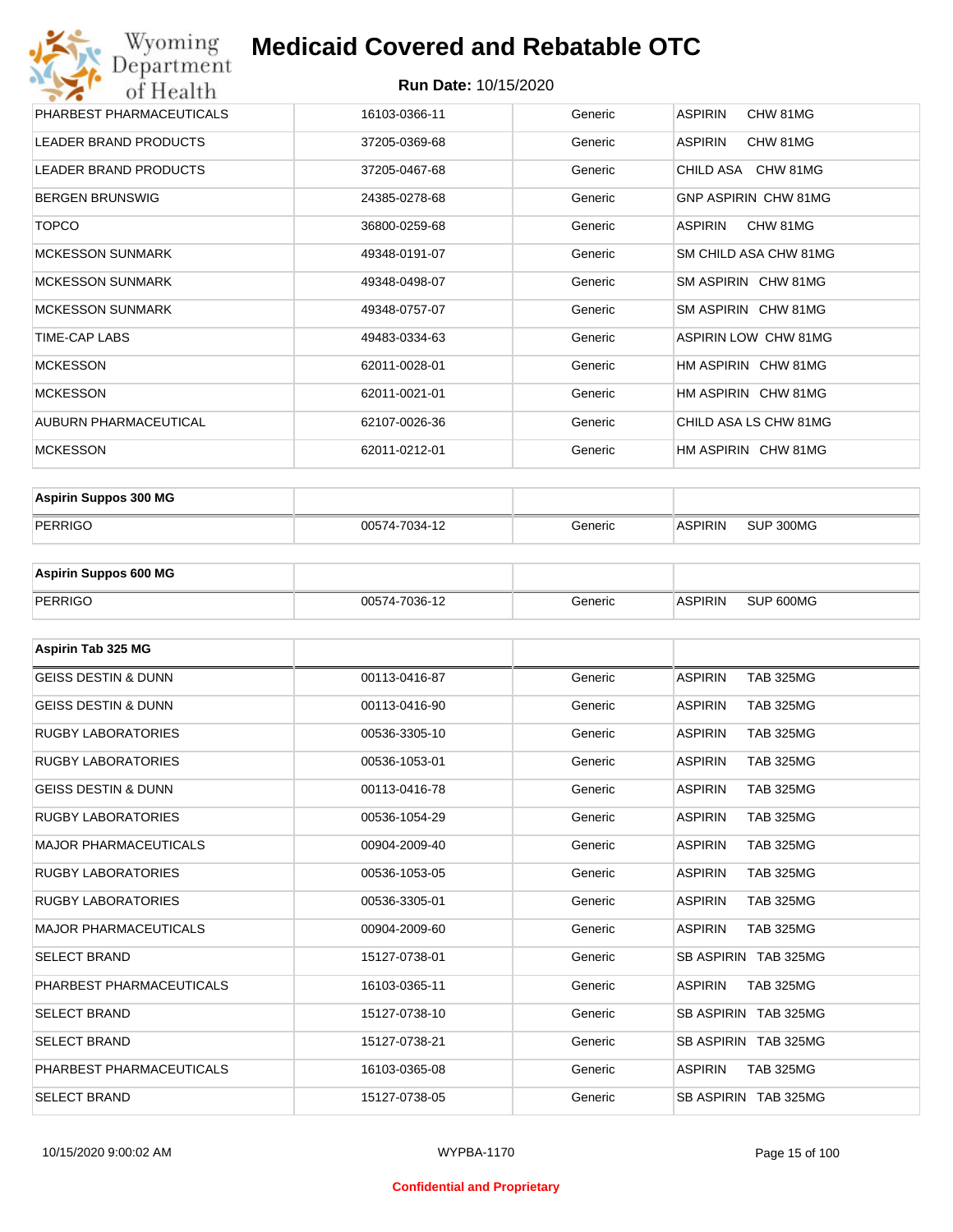# Wyoming<br>Department<br>of Health

# **Medicaid Covered and Rebatable OTC**

| <b>MCKESSON SUNMARK</b>    | 49348-0001-23 | Generic | SM ASPIRIN TAB 325MG               |
|----------------------------|---------------|---------|------------------------------------|
| <b>MCKESSON SUNMARK</b>    | 49348-0001-10 | Generic | SM ASPIRIN TAB 325MG               |
| TIME-CAP LABS              | 49483-0011-10 | Generic | <b>ASPIRIN</b><br><b>TAB 325MG</b> |
| <b>MCKESSON SUNMARK</b>    | 49348-0001-14 | Generic | SM ASPIRIN TAB 325MG               |
| <b>MCKESSON</b>            | 62011-0020-01 | Generic | HM ASPIRIN TAB 325MG               |
| CHAIN DRUG MARKETING ASSOC | 63868-0352-03 | Generic | OC ASPIRIN TAB 325MG               |
| CHAIN DRUG MARKETING ASSOC | 63868-0352-10 | Generic | QC ASPIRIN TAB 325MG               |

| <b>RUGBY LABORATORIES</b><br>00536-3313-01<br><b>RUGBY LABORATORIES</b><br>00536-3313-10 | Generic<br>Generic<br>Generic | <b>ASPIRIN</b><br>TAB 325MG EC<br><b>ASPIRIN</b><br>TAB 325MG EC |
|------------------------------------------------------------------------------------------|-------------------------------|------------------------------------------------------------------|
|                                                                                          |                               |                                                                  |
|                                                                                          |                               |                                                                  |
| PAR PHARMACEUTICAL<br>00603-0169-21                                                      |                               | <b>ASPIRIN</b><br>TAB 325MG EC                                   |
| <b>PAR PHARMACEUTICAL</b><br>00603-0169-32                                               | Generic                       | <b>ASPIRIN</b><br>TAB 325MG EC                                   |
| PAR PHARMACEUTICAL<br>00603-0168-21                                                      | Generic                       | TAB 325MG EC<br><b>ASPIRIN</b>                                   |
| <b>MAJOR PHARMACEUTICALS</b><br>00904-2013-80                                            | Generic                       | TAB 325MG EC<br><b>ASPIRIN</b>                                   |
| <b>MAJOR PHARMACEUTICALS</b><br>00904-2011-59                                            | Generic                       | <b>ASPIRIN</b><br>TAB 325MG EC                                   |
| <b>MAJOR PHARMACEUTICALS</b><br>00904-2013-60                                            | Generic                       | <b>ASPIRIN</b><br>TAB 325MG EC                                   |
| MAJOR PHARMACEUTICALS<br>00904-2013-72                                                   | Generic                       | <b>ASPIRIN</b><br>TAB 325MG EC                                   |
| PHARBEST PHARMACEUTICALS<br>16103-0357-11                                                | Generic                       | TAB 325MG EC<br><b>ASPIRIN</b>                                   |
| <b>BERGEN BRUNSWIG</b><br>24385-0429-02                                                  | Generic                       | GNP ASPIRIN TAB 325MG EC                                         |
| <b>BERGEN BRUNSWIG</b><br>24385-0429-90                                                  | Generic                       | GNP ASPIRIN TAB 325MG EC                                         |
| PHARBEST PHARMACEUTICALS<br>16103-0357-08                                                | Generic                       | TAB 325MG EC<br><b>ASPIRIN</b>                                   |
| <b>LEADER BRAND PRODUCTS</b><br>37205-0429-87                                            | Generic                       | TAB 325MG EC<br><b>ASPIRIN</b>                                   |
| <b>TOPCO</b><br>36800-0429-02                                                            | Generic                       | <b>ASPIRIN</b><br>TAB 325MG EC                                   |
| <b>LEADER BRAND PRODUCTS</b><br>37205-0429-96                                            | Generic                       | <b>ASPIRIN</b><br>TAB 325MG EC                                   |
| <b>MCKESSON SUNMARK</b><br>49348-0937-14                                                 | Generic                       | SM ASPIRIN TAB 325MG EC                                          |
| <b>TIME-CAP LABS</b><br>49483-0331-10                                                    | Generic                       | <b>ASPIRIN</b><br>TAB 325MG EC                                   |
| <b>MCKESSON SUNMARK</b><br>49348-0937-82                                                 | Generic                       | SM ASPIRIN TAB 325MG EC                                          |
| <b>TIME-CAP LABS</b><br>49483-0331-01                                                    | Generic                       | <b>ASPIRIN</b><br>TAB 325MG EC                                   |
| <b>WAL-MART</b><br>50844-0227-12                                                         | Generic                       | EQ ASPIRIN TAB 325MG EC                                          |
| <b>MCKESSON</b><br>62011-0040-01                                                         | Generic                       | <b>ASPIRIN</b><br>TAB 325MG EC                                   |
| <b>SKY PACKAGING</b><br>63739-0523-01                                                    | Generic                       | <b>ASPIRIN</b><br>TAB 325MG EC                                   |
| <b>AUBURN PHARMACEUTICAL</b><br>62107-0028-01                                            | Generic                       | <b>ECPIRIN</b><br>TAB 325MG EC                                   |
| <b>AUBURN PHARMACEUTICAL</b><br>62107-0028-32                                            | Generic                       | <b>ECPIRIN</b><br>TAB 325MG EC                                   |

| Aspirin Tab Delayed Release 81 MG |               |         |                |             |
|-----------------------------------|---------------|---------|----------------|-------------|
| <b>RUGBY LABORATORIES</b>         | 00536-1004-10 | Generic | <b>ASPIRIN</b> | TAB 81MG EC |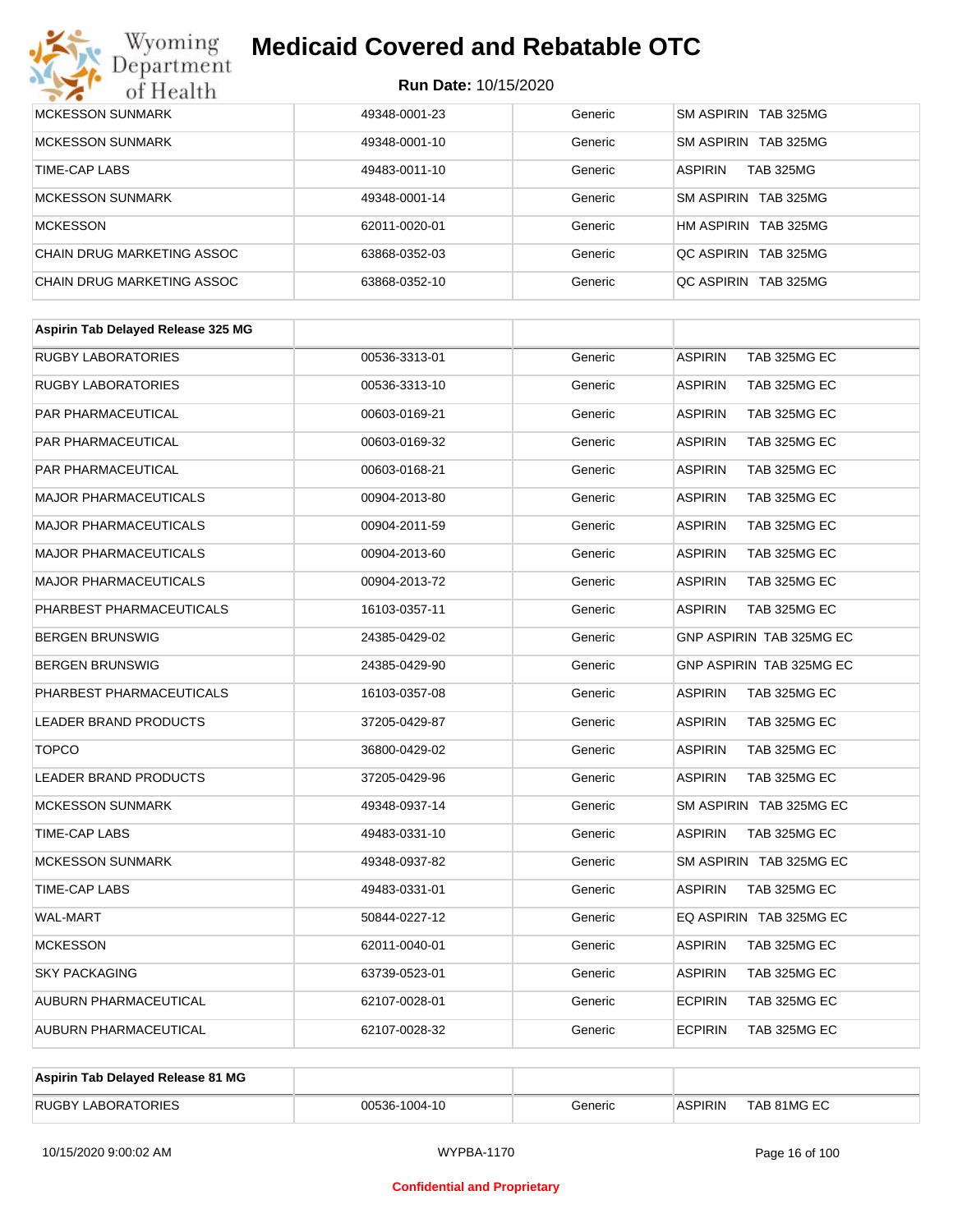# Wyoming<br>Department<br>of Health **Medicaid Covered and Rebatable OTC**

| PAR PHARMACEUTICAL           | 00603-0026-22 | Generic | ASPIRIN LOW TAB 81MG EC       |
|------------------------------|---------------|---------|-------------------------------|
| PAR PHARMACEUTICAL           | 00603-0026-32 | Generic | ASPIRIN LOW TAB 81MG EC       |
| <b>RUGBY LABORATORIES</b>    | 00536-1004-41 | Generic | ASPIRIN<br>TAB 81MG EC        |
| <b>MAJOR PHARMACEUTICALS</b> | 00904-7704-18 | Generic | ASPIR-LOW TAB 81MG EC         |
| <b>MAJOR PHARMACEUTICALS</b> | 00904-7704-80 | Generic | ASPIR-LOW TAB 81MG EC         |
| PHARBEST PHARMACEUTICALS     | 16103-0356-09 | Generic | ASPIRIN<br>TAB 81MG EC        |
| PHARBEST PHARMACEUTICALS     | 16103-0356-11 | Generic | <b>ASPIRIN</b><br>TAB 81MG EC |
| <b>TOPCO</b>                 | 36800-0277-48 | Generic | ASPIRIN LOW TAB 81MG EC       |
| <b>SELECT BRAND</b>          | 15127-0228-65 | Generic | ASPIRIN<br>TAB 81MG EC        |
| <b>SELECT BRAND</b>          | 15127-0228-94 | Generic | ASPIRIN LOW TAB 81MG EC       |
| <b>MAJOR PHARMACEUTICALS</b> | 00904-7704-70 | Generic | ASPIR-LOW TAB 81MG EC         |
| AMERISOURCE BERGEN DRUGS     | 46122-0180-76 | Generic | ASPIRIN LOW TAB 81MG EC       |
| AMERISOURCE BERGEN DRUGS     | 46122-0182-48 | Generic | GNP ASPIRIN TAB 81MG EC       |
| TIME-CAP LABS                | 49483-0387-12 | Generic | ASPIRIN LOW TAB 81MG EC       |
| <b>MCKESSON SUNMARK</b>      | 49348-0980-15 | Generic | SM ASPIRIN TAB 81MG EC        |
| <b>MCKESSON SUNMARK</b>      | 49348-0980-23 | Generic | SM ASPIRIN TAB 81MG EC        |
| <b>MCKESSON SUNMARK</b>      | 49348-0980-53 | Generic | SM ASPIRIN TAB 81MG EC        |
| <b>MCKESSON SUNMARK</b>      | 49348-0981-15 | Generic | SM ASPIRIN TAB 81MG EC        |
| AMERISOURCE BERGEN DRUGS     | 46122-0180-87 | Generic | ASPIRIN LOW TAB 81MG EC       |
| TIME-CAP LABS                | 49483-0387-10 | Generic | ASPIRIN LOW TAB 81MG EC       |
| <b>MCKESSON</b>              | 62011-0003-01 | Generic | ASPIRIN LOW TAB 81MG EC       |
| <b>MCKESSON</b>              | 62011-0019-01 | Generic | ASPIRIN LOW TAB 81MG EC       |
| <b>SKY PACKAGING</b>         | 63739-0522-01 | Generic | ASPIRIN<br>TAB 81MG EC        |
| <b>SKY PACKAGING</b>         | 63739-0522-10 | Generic | ASPIRIN<br>TAB 81MG EC        |
| <b>AUBURN PHARMACEUTICAL</b> | 62107-0027-26 | Generic | ASPIRIN 81 TAB 81MG EC        |
| AUBURN PHARMACEUTICAL        | 62107-0027-32 | Generic | ASPIRIN 81 TAB 81MG EC        |
|                              |               |         |                               |

| Magnesium Salicylate Tab 500 MG |               |         |                               |
|---------------------------------|---------------|---------|-------------------------------|
| <b>SELECT BRAND</b>             | 15127-0448-24 | Generic | <b>ISB BACKACHE TAB 500MG</b> |
| <b>ANTACIDS</b>                 |               |         |                               |

| Alum & Mag Hydroxide-Simethicone Chew<br>Tab 200-200-25 MG |               |         |                        |
|------------------------------------------------------------|---------------|---------|------------------------|
| MAJOR PHARMACEUTICALS                                      | 00904-0478-60 | Generic | MINTOX PLUS CHW        |
| RUGBY LABORATORIES                                         | 00536-1011-01 | Generic | <b>CHW</b><br>ALMACONE |

| Alum & Mag Hydroxide-Simethicone Susp<br>200-200-20 MG/5ML |               |         |                 |
|------------------------------------------------------------|---------------|---------|-----------------|
| PHARMACEUTICAL ASSOCIATES                                  | 00121-1761-30 | Generic | MAG-AL PLUS LIO |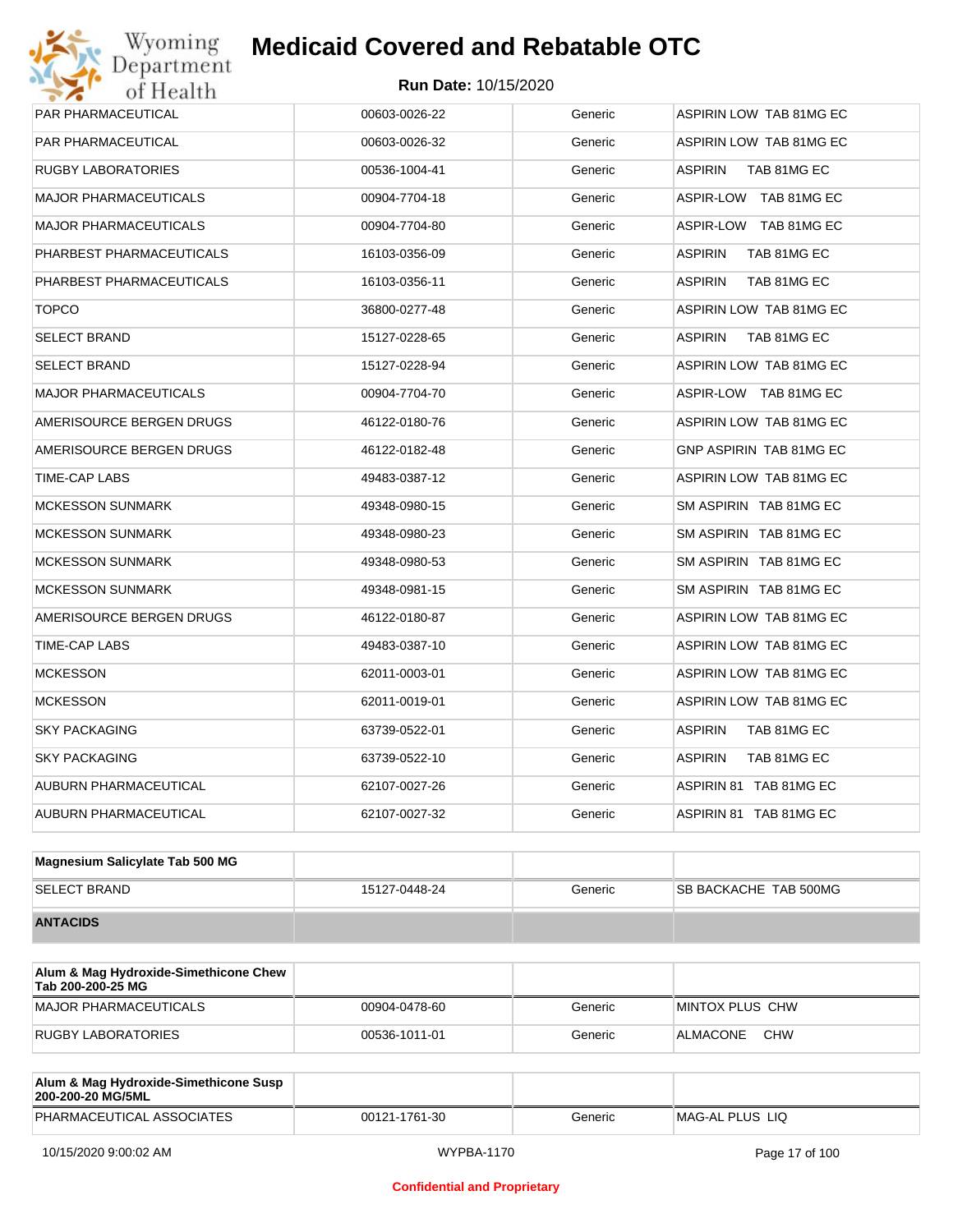

# Wyoming<br>Department<br>of Health

# **Medicaid Covered and Rebatable OTC**

| <b>PERRIGO</b>                    | 00113-0851-40 | Generic | <b>ANTACID</b><br><b>SUS</b>        |
|-----------------------------------|---------------|---------|-------------------------------------|
| <b>PERRIGO</b>                    | 00113-0357-40 | Generic | ANTACID PLUS SUS GAS REL            |
| <b>RUGBY LABORATORIES</b>         | 00536-0025-83 | Generic | <b>ALMACONE</b><br><b>SUS</b>       |
| <b>RUGBY LABORATORIES</b>         | 00536-1945-83 | Generic | <b>RULOX</b><br><b>SUS</b>          |
| <b>MAJOR PHARMACEUTICALS</b>      | 00904-5721-14 | Generic | <b>SUS</b><br><b>MINTOX</b>         |
| <b>MAJOR PHARMACEUTICALS</b>      | 00904-0004-14 | Generic | MI-ACID<br><b>SUS</b>               |
| <b>SELECT BRAND</b>               | 15127-0883-52 | Generic | SB ANTACID/ SUS ANTIGAS             |
| <b>BERGEN BRUNSWIG</b>            | 24385-0357-40 | Generic | <b>GNP MASANTI SUS REG ST</b>       |
| <b>TOPCO</b>                      | 36800-0851-40 | Generic | <b>ANTACID FAST SUS RELIEF</b>      |
| <b>TOPCO</b>                      | 36800-0357-40 | Generic | ANTACID PLUS SUS GAS REL            |
| <b>LEADER BRAND PRODUCTS</b>      | 37205-0530-40 | Generic | <b>ANTACID FAST SUS ACTING</b>      |
| <b>BERGEN BRUNSWIG</b>            | 24385-0356-40 | Generic | <b>GNP ANTACID SUS ANTI-GAS</b>     |
| <b>LEADER BRAND PRODUCTS</b>      | 37205-0314-40 | Generic | <b>ANTACID</b><br><b>SUS REG ST</b> |
| <b>MCKESSON SUNMARK</b>           | 49348-0019-39 | Generic | <b>SM ANTACID/ SUS ANTIGAS</b>      |
| <b>MCKESSON SUNMARK</b>           | 49348-0020-39 | Generic | SM ANTACID SUS ANTI-GAS             |
| <b>MCKESSON</b>                   | 62011-0147-01 | Generic | HM ANTACID SUS ANTI-GAS             |
| <b>MCKESSON</b>                   | 62011-0148-01 | Generic | HM ANTACID SUS ANTI-GAS             |
| <b>CHAIN DRUG MARKETING ASSOC</b> | 63868-0694-57 | Generic | QC ANTACID SUS                      |
| <b>CHAIN DRUG MARKETING ASSOC</b> | 63868-0712-57 | Generic | QC ANTACID SUS ANTI-GAS             |

| Alum & Mag Hydroxide-Simethicone Susp<br>400-400-40 MG/5ML |               |         |                                       |
|------------------------------------------------------------|---------------|---------|---------------------------------------|
| <b>GEISS DESTIN &amp; DUNN</b>                             | 00113-0340-40 | Generic | ANTACID PLUS SUS GAS REL              |
| PHARMACEUTICAL ASSOCIATES                                  | 00121-1762-30 | Generic | MAG-AL PLUS LIQ XS                    |
| PERRIGO PHARMACEUTICALS                                    | 00113-0588-40 | Generic | <b>ANTACID</b><br><b>SUS ANTI-GAS</b> |
| <b>MAJOR PHARMACEUTICALS</b>                               | 00904-5725-14 | Generic | <b>MINTOX</b><br><b>SUS MAX ST</b>    |
| <b>MAJOR PHARMACEUTICALS</b>                               | 00904-0005-14 | Generic | MI-ACID<br><b>SUS MAX ST</b>          |
| <b>RUGBY LABORATORIES</b>                                  | 00536-0015-83 | Generic | ALMACONE DBL SUS STRENGTH             |
| <b>BERGEN BRUNSWIG</b>                                     | 24385-0362-40 | Generic | <b>GNP ANTACID SUS CHERRY</b>         |
| LEADER BRAND PRODUCTS                                      | 37205-0536-40 | Generic | <b>ANTACID</b><br><b>SUS MAX ST</b>   |
| <b>TOPCO</b>                                               | 36800-0340-40 | Generic | ANTACID PLUS SUS ANTI-GAS             |
| <b>TOPCO</b>                                               | 36800-0588-40 | Generic | <b>ANTACID</b><br><b>SUS MAX ST</b>   |
| <b>SELECT BRAND</b>                                        | 15127-0745-52 | Generic | ANTACID/ANTI SUS - GAS DS             |
| <b>BERGEN BRUNSWIG</b>                                     | 24385-0340-40 | Generic | <b>GNP MASANTI SUS MAX ST</b>         |
| LEADER BRAND PRODUCTS                                      | 37205-0535-40 | Generic | <b>ANTACID</b><br><b>SUS MAX ST</b>   |
| <b>MCKESSON</b>                                            | 62011-0122-01 | Generic | ADVANCED<br><b>SUS ANTACID</b>        |
| <b>MCKESSON</b>                                            | 62011-0149-01 | Generic | HM ANTACID SUS ANTI-GAS               |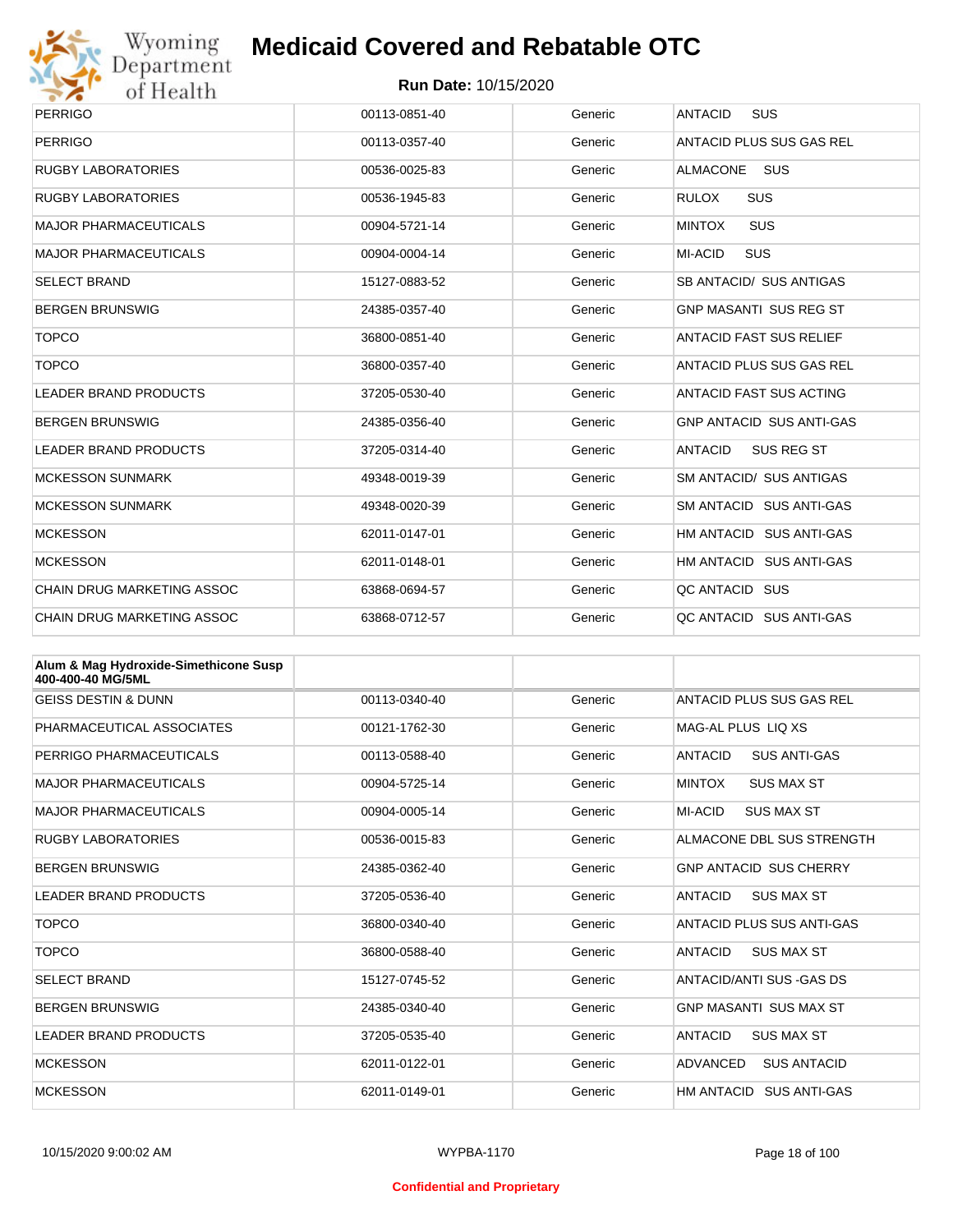

| Aluminum & Magnesium Hydroxides Susp<br>200-200 MG/5ML          |               |              |                                |
|-----------------------------------------------------------------|---------------|--------------|--------------------------------|
| PHARMACEUTICAL ASSOCIATES                                       | 00121-1760-30 | <b>Brand</b> | MAG-AL<br>LIQ                  |
| Aluminum Hydroxide Gel Susp 320                                 |               |              |                                |
| MG/5ML                                                          |               |              |                                |
| <b>RUGBY LABORATORIES</b>                                       | 00536-0091-85 | Generic      | ALUM HYDROX SUS 320/5ML        |
| Aluminum Hydroxide-Magnesium<br>Carbonate Chew Tab 160-105 MG   |               |              |                                |
| GLAXO CONSUMER HEALTHCARE L.P.                                  | 00135-0098-26 | <b>Brand</b> | <b>GAVISCON</b><br>CHW EX-STR  |
| GLAXO CONSUMER HEALTHCARE L.P.                                  | 00135-0430-03 | Brand        | <b>GAVISCON</b><br>CHW EX-STR  |
| <b>MAJOR PHARMACEUTICALS</b>                                    | 00904-5365-60 | Generic      | <b>ACID GONE</b><br><b>CHW</b> |
| AMERISOURCE BERGEN DRUGS                                        | 46122-0150-78 | Generic      | GNP ANTACID CHW 160-105        |
|                                                                 |               |              |                                |
| Aluminum Hydroxide-Magnesium<br>Carbonate Susp 508-475 MG/10ML  |               |              |                                |
| GLAXO CONSUMER HEALTHCARE L.P.                                  | 00135-0095-41 | Brand        | <b>GAVISCON</b><br>SUS         |
|                                                                 |               |              |                                |
| Aluminum Hydroxide-Magnesium<br>Carbonate Susp 95-358 MG/15ML   |               |              |                                |
| GLAXO CONSUMER HEALTHCARE L.P.                                  | 00135-0094-41 | <b>Brand</b> | <b>GAVISCON</b><br>SUS         |
| <b>MAJOR PHARMACEUTICALS</b>                                    | 00904-7727-14 | Generic      | <b>ACID GONE</b><br><b>SUS</b> |
|                                                                 |               |              |                                |
| Aluminum Hydroxide-Magnesium<br>Trisilicate Chew Tab 80-14.2 MG |               |              |                                |
| GLAXO CONSUMER HEALTHCARE L.P.                                  | 00135-0096-26 | <b>Brand</b> | <b>GAVISCON</b><br><b>CHW</b>  |
|                                                                 |               |              |                                |
| <b>Calcium Carbonate (Antacid) Chew Tab</b><br>1000 MG          |               |              |                                |
| <b>GLAXO CONSUMER HEALTHCARE L.P.</b>                           | 00135-0180-14 | <b>Brand</b> | TUMS ULTRA CHW 1000MG          |
| <b>GLAXO CONSUMER HEALTHCARE L.P.</b>                           | 00135-0181-01 | <b>Brand</b> | TUMS ULTRA CHW 1000MG          |
| GLAXO CONSUMER HEALTHCARE L.P.                                  | 00135-0181-02 | <b>Brand</b> | TUMS ULTRA CHW 1000MG          |
| GLAXO CONSUMER HEALTHCARE L.P.                                  | 00135-0181-03 | Brand        | TUMS ULTRA CHW 1000MG          |
| GLAXO CONSUMER HEALTHCARE L.P.                                  | 00135-0228-01 | <b>Brand</b> | TUMS ULTRA CHW 1000MG          |
| GLAXO CONSUMER HEALTHCARE L.P.                                  | 00135-0180-02 | <b>Brand</b> | TUMS ULTRA CHW 1000MG          |
| GLAXO CONSUMER HEALTHCARE L.P.                                  | 00135-0181-14 | Brand        | TUMS ULTRA CHW 1000MG          |
| GLAXO CONSUMER HEALTHCARE L.P.                                  | 00135-0118-14 | Brand        | TUMS ULTRA CHW 1000MG          |
| GLAXO CONSUMER HEALTHCARE L.P.                                  | 00135-0118-83 | <b>Brand</b> | TUMS ULTRA CHW 1000MG          |
| PERRIGO PHARMACEUTICALS                                         | 00113-0595-23 | Generic      | CAL ANTACID CHW 1000MG         |
| GLAXO CONSUMER HEALTHCARE L.P.                                  | 00135-0181-05 | <b>Brand</b> | TUMS ULTRA CHW 1000MG          |
| LEADER BRAND PRODUCTS                                           | 37205-0333-69 | Generic      | CAL ANTACID CHW 1000MG         |
| <b>TOPCO</b>                                                    | 36800-0595-23 | Generic      | CALC ANTACID CHW 1000MG        |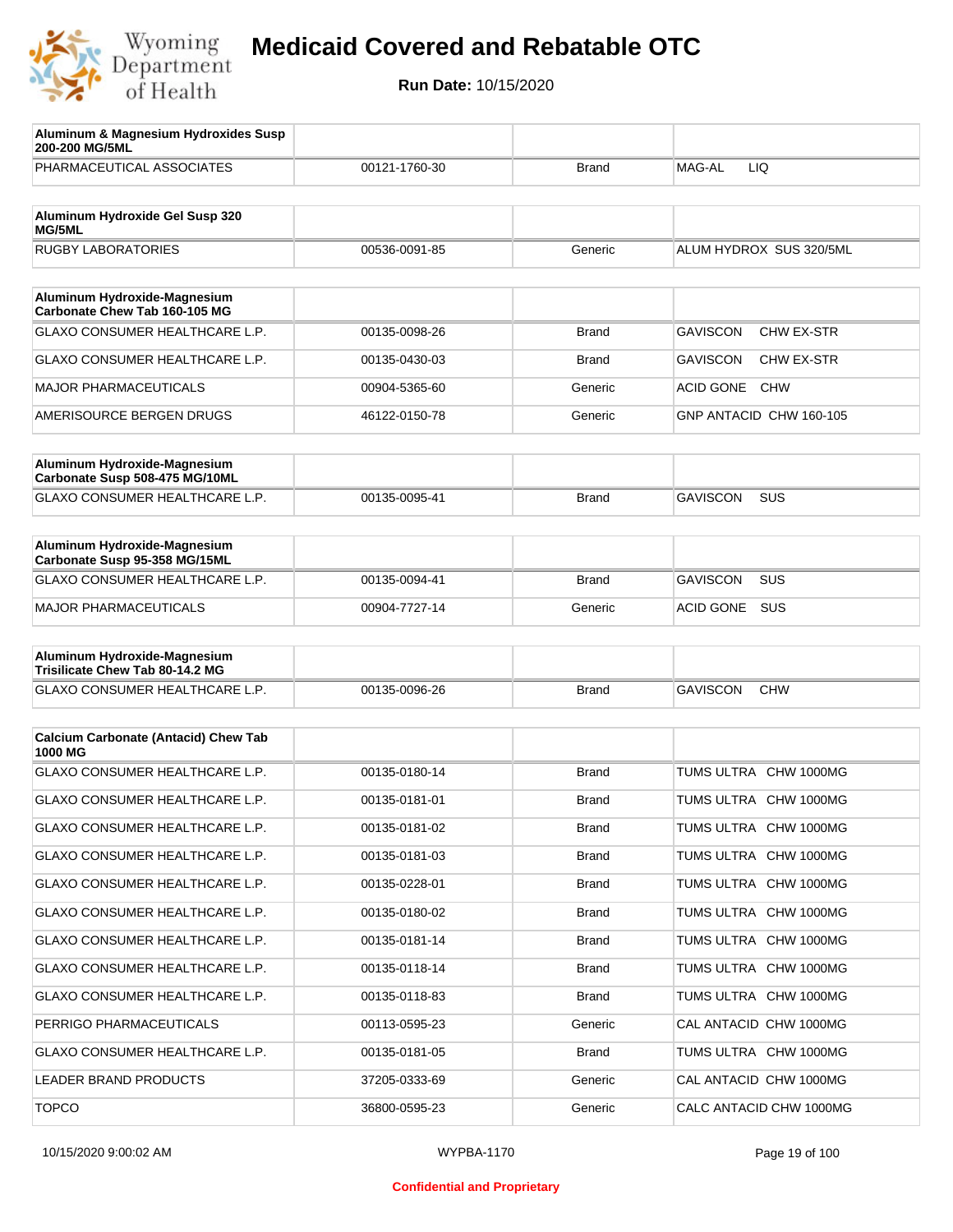

| <b>MCKESSON SUNMARK</b>                                            | 49348-0959-16 | Generic      | SM ANTACID CHW 1000MG       |
|--------------------------------------------------------------------|---------------|--------------|-----------------------------|
|                                                                    |               |              |                             |
| <b>Calcium Carbonate (Antacid) Chew Tab</b><br>1177 MG (471 MG Ca) |               |              |                             |
| <b>GLAXO CONSUMER HEALTHCARE L.P.</b>                              | 00135-0560-01 | <b>Brand</b> | TUMS CHW DEL CHW 1177MG     |
| <b>Calcium Carbonate (Antacid) Chew Tab</b><br>500 MG              |               |              |                             |
| PERRIGO PHARMACEUTICALS                                            | 00113-0478-47 | Generic      | CALC ANTACID CHW 500MG      |
| <b>GLAXO CONSUMER HEALTHCARE L.P.</b>                              | 00135-0070-27 | <b>Brand</b> | <b>TUMS</b><br>CHW 500MG    |
| PERRIGO PHARMACEUTICALS                                            | 00113-0485-47 | Generic      | <b>ANTACID</b><br>CHW 500MG |
| GLAXO CONSUMER HEALTHCARE L.P.                                     | 00135-0070-48 | <b>Brand</b> | TUMS<br>CHW 500MG           |
| GLAXO CONSUMER HEALTHCARE L.P.                                     | 00135-0071-27 | <b>Brand</b> | TUMS<br>CHW 500MG           |
| <b>GLAXO CONSUMER HEALTHCARE L.P.</b>                              | 00135-0071-48 | <b>Brand</b> | TUMS<br>CHW 500MG           |
| <b>RUGBY LABORATORIES</b>                                          | 00536-1007-15 | Generic      | CAL-GEST<br>CHW 500MG       |
| GLAXO CONSUMER HEALTHCARE L.P.                                     | 00135-0522-03 | Generic      | TUMS FRESHER CHW 500MG      |
| <b>GLAXO CONSUMER HEALTHCARE L.P.</b>                              | 00135-0070-03 | <b>Brand</b> | TUMS<br>CHW 500MG           |
| <b>MAJOR PHARMACEUTICALS</b>                                       | 00904-1257-92 | Generic      | CALC ANTACID CHW 500MG      |
| <b>RUGBY LABORATORIES</b>                                          | 00536-1048-15 | Generic      | <b>ANTACID</b><br>CHW 500MG |
| <b>MAJOR PHARMACEUTICALS</b>                                       | 00904-6412-92 | Generic      | CALC ANTACID CHW 500MG      |
| <b>SELECT BRAND</b>                                                | 15127-0211-24 | Generic      | <b>ANTACID</b><br>CHW 500MG |
| <b>TOPCO</b>                                                       | 36800-0485-47 | Generic      | CALC ANTACID CHW 500MG      |
| <b>SELECT BRAND</b>                                                | 15127-0210-24 | Generic      | <b>ANTACID</b><br>CHW 500MG |
| LEADER BRAND PRODUCTS                                              | 37205-0200-47 | Generic      | <b>ANTACID</b><br>CHW 500MG |
| LEADER BRAND PRODUCTS                                              | 37205-0210-47 | Generic      | CHW 500MG<br>ANTACID        |
| <b>TOPCO</b>                                                       | 36800-0478-47 | Generic      | <b>ANTACID</b><br>CHW 500MG |
| <b>MCKESSON SUNMARK</b>                                            | 49348-0958-21 | Generic      | CALC ANTACID CHW 500MG      |
| <b>MCKESSON SUNMARK</b>                                            | 49348-0957-21 | Generic      | CALC ANTACID CHW 500MG      |
| <b>MCKESSON</b>                                                    | 62011-0132-01 | Generic      | CALC ANTACID CHW 500MG      |
|                                                                    |               |              |                             |
|                                                                    |               |              |                             |

| <b>Calcium Carbonate (Antacid) Chew Tab</b><br>750 MG |               |              |                              |
|-------------------------------------------------------|---------------|--------------|------------------------------|
| PERRIGO PHARMACEUTICALS                               | 00113-0179-80 | Generic      | CALC ANTACID CHW 750MG       |
| <b>GLAXO CONSUMER HEALTHCARE L.P.</b>                 | 00135-0154-05 | <b>Brand</b> | CHW 750MG<br>TUMS E-X        |
| GLAXO CONSUMER HEALTHCARE L.P.                        | 00135-0469-01 | <b>Brand</b> | CHW 750MG<br>TUMS KIDS       |
| PERRIGO PHARMACEUTICALS                               | 00113-0468-80 | Generic      | ANTACID<br>CHW 750MG         |
| GLAXO CONSUMER HEALTHCARE L.P.                        | 00135-0074-25 | <b>Brand</b> | TUMS EXTRA CHW 750MG         |
| GLAXO CONSUMER HEALTHCARE L.P.                        | 00135-0076-25 | <b>Brand</b> | CHW 750MG<br>TUMS F-X        |
| <b>GLAXO CONSUMER HEALTHCARE L.P.</b>                 | 00135-0140-01 | <b>Brand</b> | <b>CHW 750MG</b><br>TUMS F-X |
| GLAXO CONSUMER HEALTHCARE L.P.                        | 00135-0178-09 | <b>Brand</b> | TUMS E-X<br>CHW 750MG        |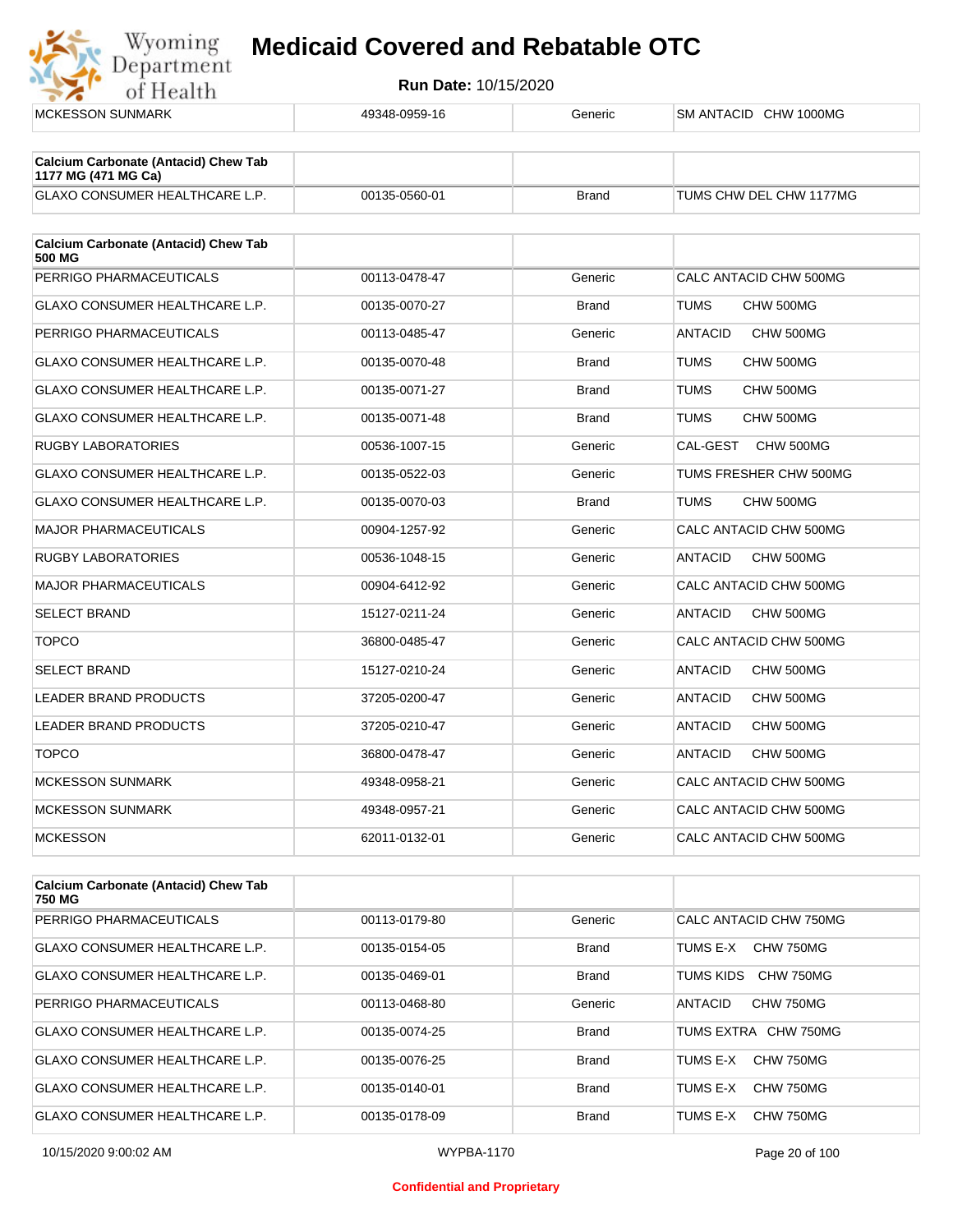

| Wyoming<br>Jepartment                 | <b>Medicaid Covered and Rebatable OTC</b> |              |                             |
|---------------------------------------|-------------------------------------------|--------------|-----------------------------|
| of Health                             | <b>Run Date: 10/15/2020</b>               |              |                             |
| <b>GLAXO CONSUMER HEALTHCARE L.P.</b> | 00135-0243-02                             | <b>Brand</b> | TUMS SMOOTHI CHW 750MG      |
| GLAXO CONSUMER HEALTHCARE L.P.        | 00135-0074-07                             | <b>Brand</b> | TUMS EXTRA CHW 750MG        |
| GLAXO CONSUMER HEALTHCARE L.P.        | 00135-0074-22                             | <b>Brand</b> | TUMS EXTRA CHW 750MG        |
| GLAXO CONSUMER HEALTHCARE L.P.        | 00135-0140-03                             | <b>Brand</b> | TUMS E-X<br>CHW 750MG       |
| GLAXO CONSUMER HEALTHCARE L.P.        | 00135-0178-02                             | <b>Brand</b> | TUMS E-X<br>CHW 750MG       |
| GLAXO CONSUMER HEALTHCARE L.P.        | 00135-0178-03                             | <b>Brand</b> | TUMS E-X<br>CHW 750MG       |
| GLAXO CONSUMER HEALTHCARE L.P.        | 00135-0178-08                             | <b>Brand</b> | TUMS E-X<br>CHW 750MG       |
| GLAXO CONSUMER HEALTHCARE L.P.        | 00135-0245-02                             | Generic      | TUMS SMOOTHI CHW 750MG      |
| GLAXO CONSUMER HEALTHCARE L.P.        | 00135-0246-01                             | <b>Brand</b> | TUMS SMOOTHI CHW 750MG      |
| RUGBY LABORATORIES                    | 00536-1050-22                             | Generic      | CALC ANTACID CHW 750MG      |
| PERRIGO PHARMACEUTICALS               | 00113-0489-80                             | Generic      | ANTACID<br>CHW 750MG        |
| GLAXO CONSUMER HEALTHCARE L.P.        | 00135-0074-24                             | <b>Brand</b> | TUMS EXTRA CHW 750MG        |
| GLAXO CONSUMER HEALTHCARE L.P.        | 00135-0074-46                             | <b>Brand</b> | TUMS EXTRA CHW 750MG        |
| GLAXO CONSUMER HEALTHCARE L.P.        | 00135-0246-02                             | <b>Brand</b> | TUMS SMOOTHI CHW 750MG      |
| GLAXO CONSUMER HEALTHCARE L.P.        | 00135-0456-03                             | <b>Brand</b> | TUMS SMOOTHI CHW 750MG      |
| RUGBY LABORATORIES                    | 00536-1049-22                             | Generic      | CALC ANTACID CHW 750MG      |
| <b>MAJOR PHARMACEUTICALS</b>          | 00904-5513-79                             | Generic      | CALC ANTACID CHW 750MG      |
| SELECT BRAND                          | 15127-0207-37                             | Generic      | ANTACID<br>CHW 750MG        |
| <b>BERGEN BRUNSWIG</b>                | 24385-0106-80                             | Generic      | ANTACID<br>CHW 750MG        |
| <b>TOPCO</b>                          | 36800-0179-80                             | Generic      | CALC ANTACID CHW 750MG      |
| <b>LEADER BRAND PRODUCTS</b>          | 37205-0205-80                             | Generic      | <b>ANTACID</b><br>CHW 750MG |
| <b>MAJOR PHARMACEUTICALS</b>          | 00904-7695-91                             | Generic      | CALC ANTACID CHW 750MG      |
| SELECT BRAND                          | 15127-0212-96                             | Generic      | ANTACID<br>CHW 750MG        |
| LEADER BRAND PRODUCTS                 | 37205-0706-80                             | Generic      | CHW 750MG<br>ANTACID        |
| <b>TOPCO</b>                          | 36800-0468-80                             | Generic      | CALC ANTACID CHW 750MG      |
| <b>TOPCO</b>                          | 36800-0489-80                             | Generic      | CALC ANTACID CHW 750MG      |
| <b>MCKESSON SUNMARK</b>               | 49348-0954-34                             | Generic      | CALC ANTACID CHW 750MG      |
| <b>MCKESSON</b>                       | 62011-0131-01                             | Generic      | CALC ANTACID CHW 750MG      |
| <b>MCKESSON</b>                       | 62011-0229-01                             | Generic      | CALC ANTACID CHW 750MG      |
|                                       |                                           |              |                             |

| Calcium Carbonate (Antacid) Susp 1250<br>MG/5ML |               |         |                           |
|-------------------------------------------------|---------------|---------|---------------------------|
| PHARMACEUTICAL ASSOCIATES                       | 00121-4766-05 | Generic | CALCIUM CARB SUS 1250/5ML |
| <b>HIKMA</b>                                    | 00054-3117-63 | Generic | CALCIUM CARB SUS 1250/5ML |
| PHARMACEUTICAL ASSOCIATES                       | 00121-0766-16 | Generic | CALCIUM CARB SUS 1250/5ML |

| Calcium Carbonate (Antacid) Tab 648 MG |               |         |                        |
|----------------------------------------|---------------|---------|------------------------|
| <b>RUGBY LABORATORIES</b>              | 00536-1024-10 | Generic | CALCIUM CARB TAB 648MG |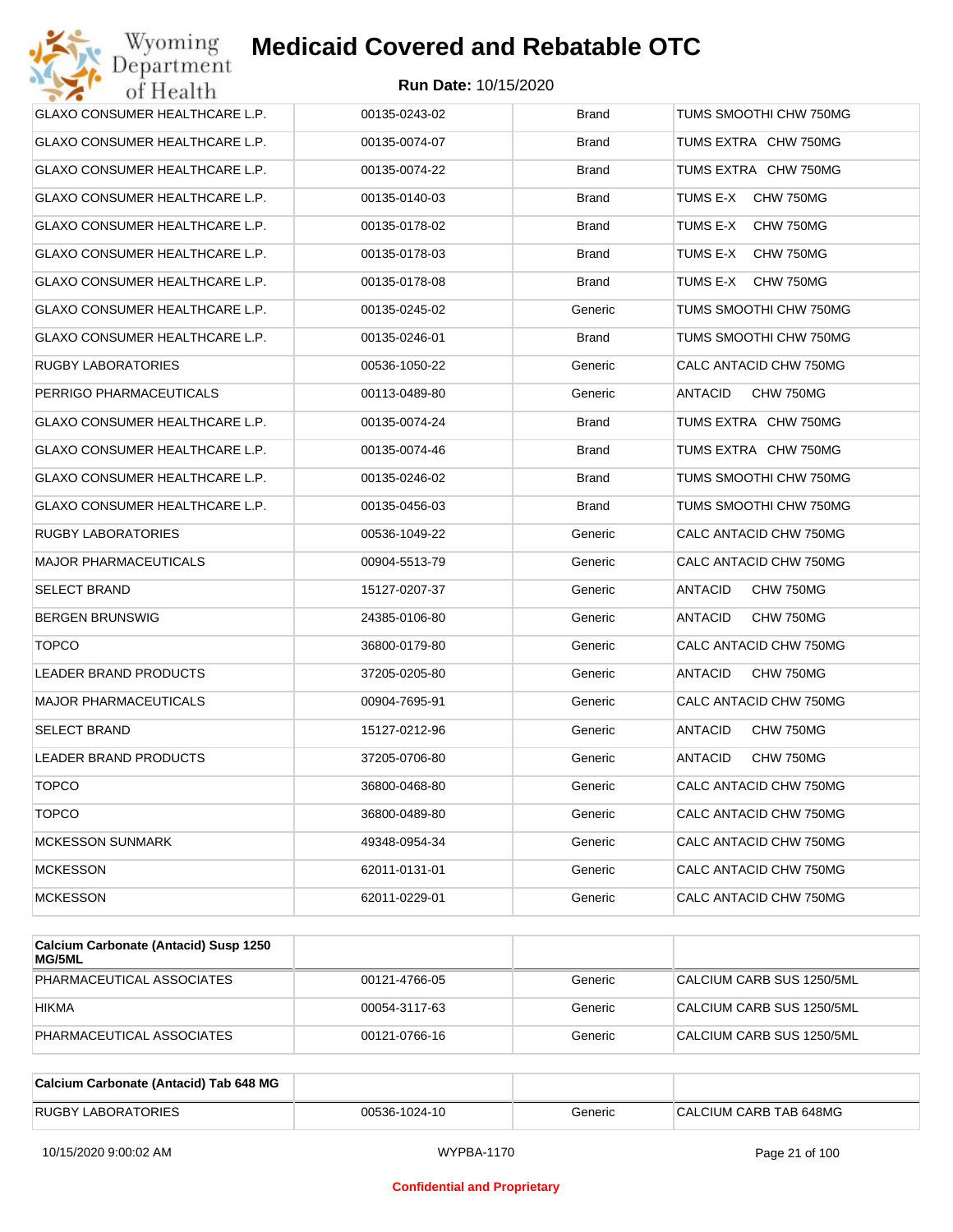

| Calcium Carbonate-Mag Hydroxide Chew<br>Tab 550-110 MG        |               |              |                              |
|---------------------------------------------------------------|---------------|--------------|------------------------------|
| AMERISOURCE BERGEN DRUGS                                      | 46122-0153-47 | Generic      | GNP ANTACID CHW 550-110      |
| <b>Calcium Carbonate-Mag Hydroxide Chew</b><br>Tab 700-300 MG |               |              |                              |
| <b>MAJOR PHARMACEUTICALS</b>                                  | 00904-5115-71 | <b>Brand</b> | <b>MI-ACID</b><br><b>CHW</b> |
| <b>Calcium Carbonate-Simethicone Chew Tab</b><br>1000-60 MG   |               |              |                              |
| AMERISOURCE BERGEN DRUGS                                      | 46122-0151-75 | Generic      | ANT/ANTI-GAS CHW 1000-60     |
| Magnesium Oxide Tab 400 MG                                    |               |              |                              |
| PAR PHARMACEUTICALS                                           | 00603-0209-22 | Generic      | MAG OXIDE TAB 400MG          |
| Magnesium Oxide Tab 420 MG                                    |               |              |                              |
| PAR PHARMACEUTICALS                                           | 00603-0213-21 | Generic      | MAG OXIDE TAB 420MG          |
| Sodium Bicarbonate Tab 325 MG                                 |               |              |                              |
| <b>RUGBY LABORATORIES</b>                                     | 00536-1046-10 | Generic      | SODIUM BICAR TAB 325MG       |
| Sodium Bicarbonate Tab 650 MG                                 |               |              |                              |
| <b>RUGBY LABORATORIES</b>                                     | 00536-1047-10 | Generic      | SODIUM BICAR TAB 650MG       |
| <b>RUGBY LABORATORIES</b>                                     | 00536-4544-10 | Generic      | SODIUM BICAR TAB 650MG       |
| RISING PHARMACEUTICALS                                        | 64980-0182-10 | Generic      | SODIUM BICAR TAB 10GR        |
| <b>ANTIASTHMATIC AND BRONCHODILATOR</b><br><b>AGENTS</b>      |               |              |                              |
| <b>Ephedrine Sulfate Cap 25 MG</b>                            |               |              |                              |
| <b>HIKMA</b>                                                  | 00143-3145-01 | Generic      | EPHEDRINE SU CAP 25MG        |
| Racepinephrine HCI Soln Nebu 2.25%<br>(Base Equivalent)       |               |              |                              |
| NEPHRON PHARMACEUTICALS CORP.                                 | 00487-5901-10 | <b>Brand</b> | S <sub>2</sub><br>NEB 2.25%  |
| NEPHRON PHARMACEUTICALS CORP.                                 | 00487-5901-99 | <b>Brand</b> | S2<br>NEB 2.25%              |
| <b>ANTIDIABETICS</b>                                          |               |              |                              |
|                                                               |               |              |                              |

| Insulin NPH & Regular Susp Pen-Inj 100<br>Unit/ML (70-30) |               |              |                                |
|-----------------------------------------------------------|---------------|--------------|--------------------------------|
| LILLY                                                     | 00002-8803-01 | <b>Brand</b> | INJ 70/30KWP<br><b>HUMULIN</b> |
| LILLY                                                     | 00002-8803-59 | <b>Brand</b> | INJ 70/30KWP<br><b>HUMULIN</b> |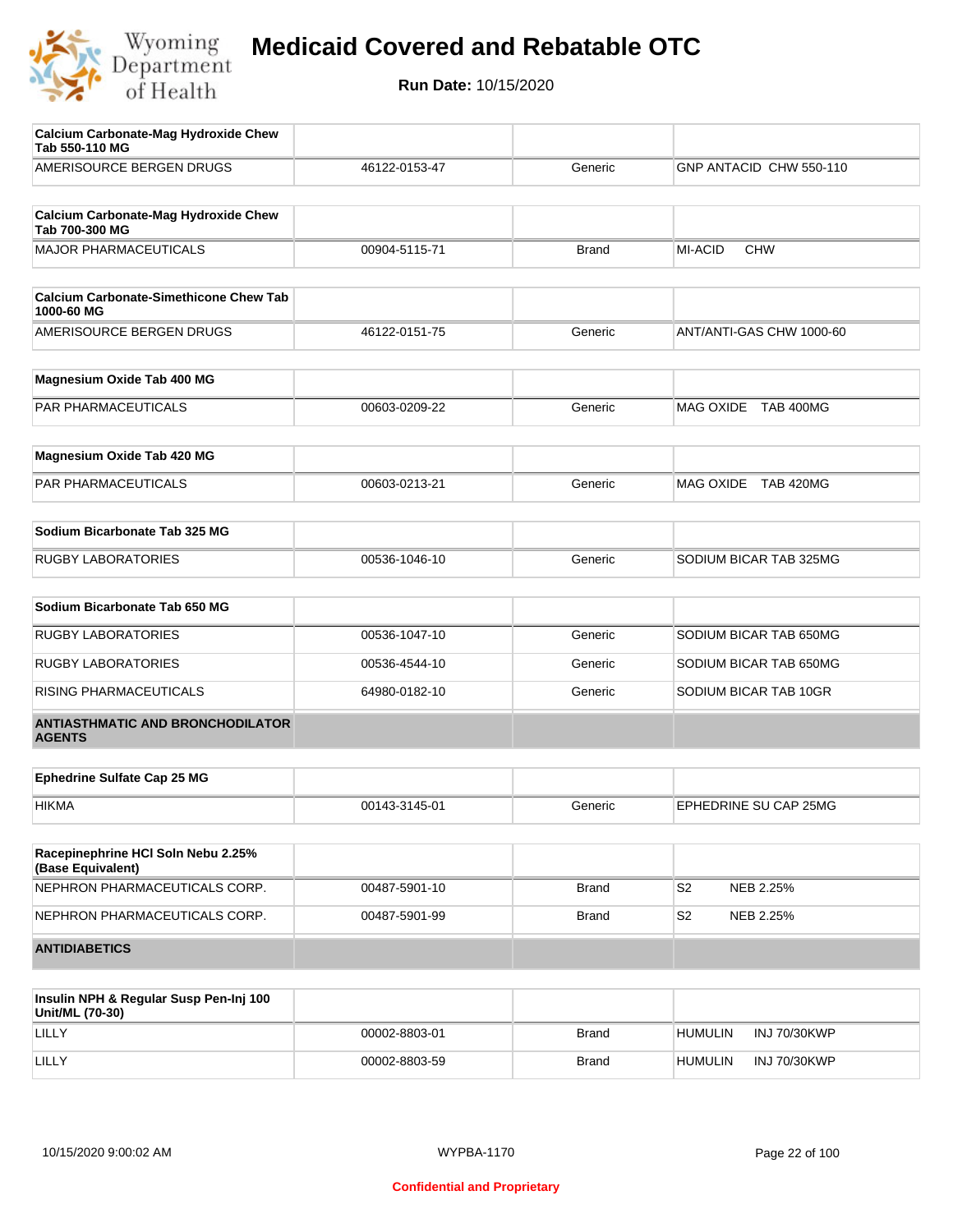

| Insulin NPH (Human) (Isophane) Inj 100<br>Unit/ML |               |              |                         |
|---------------------------------------------------|---------------|--------------|-------------------------|
| LILLY                                             | 00002-8315-01 | <b>Brand</b> | HUMULIN N INJ U-100     |
| LILLY                                             | 00002-8315-17 | Brand        | HUMULIN N INJ U-100     |
| NOVO NORDISK                                      | 00169-1834-02 | Brand        | INJ RELION<br>NOVOLIN N |
| NOVO NORDISK                                      | 00169-1834-11 | <b>Brand</b> | INJ U-100<br>NOVOLIN N  |

| Insulin NPH (Human) (Isophane) Susp Pen-<br>injector 100 Unit/ML |               |       |                        |
|------------------------------------------------------------------|---------------|-------|------------------------|
| LILLY                                                            | 00002-8805-01 | Brand | HUMULIN N INJ U-100KWP |
| LILLY                                                            | 00002-8805-59 | Brand | HUMULIN N INJ U-100KWP |

| Insulin NPH Isophane & Regular Human Inj<br>100 Unit/ML (70-30) |               |              |                             |
|-----------------------------------------------------------------|---------------|--------------|-----------------------------|
| LILLY                                                           | 00002-8715-17 | <b>Brand</b> | <b>HUMULIN</b><br>INJ 70/30 |
| NOVO NORDISK                                                    | 00169-1837-02 | <b>Brand</b> | NOVOLIN70/30 INJ RELION     |
| NOVO NORDISK                                                    | 00169-1837-11 | <b>Brand</b> | <b>NOVOLIN</b><br>INJ 70/30 |
| LILLY                                                           | 00002-8715-01 | <b>Brand</b> | INJ 70/30<br><b>HUMULIN</b> |

| Insulin Regular (Human) Inj 100 Unit/ML |               |              |                         |
|-----------------------------------------|---------------|--------------|-------------------------|
| LILLY                                   | 00002-8215-17 | <b>Brand</b> | HUMULIN R INJ U-100     |
| NOVO NORDISK                            | 00169-1833-02 | <b>Brand</b> | NOVOLIN R<br>INJ RELION |
| LILLY                                   | 00002-8215-01 | <b>Brand</b> | HUMULIN R INJ U-100     |
| NOVO NORDISK                            | 00169-1833-11 | <b>Brand</b> | NOVOLIN R INJ U-100     |
| <b>ANTIDIARRHEAL/PROBIOTIC AGENTS</b>   |               |              |                         |

| <b>Bismuth Subsalicylate Chew Tab 262 MG</b> |               |         |                                      |
|----------------------------------------------|---------------|---------|--------------------------------------|
| <b>RUGBY LABORATORIES</b>                    | 00536-1021-07 | Generic | PEPTIC RELF CHW 262MG                |
| <b>PAR PHARMACEUTICAL</b>                    | 00603-0235-16 | Generic | PINK BISMUTH CHW 262MG               |
| <b>MAJOR PHARMACEUTICALS</b>                 | 00904-1315-46 | Generic | <b>BISMATROL</b><br><b>CHW 262MG</b> |
| <b>BERGEN BRUNSWIG</b>                       | 24385-0024-65 | Generic | PINK BISMUTH CHW 262MG               |
| LEADER BRAND PRODUCTS                        | 37205-0720-65 | Generic | PINK BISMUTH CHW 262MG               |
| <b>TOPCO</b>                                 | 36800-0469-65 | Generic | STOMACH RELF CHW 262MG               |
| <b>MCKESSON SUNMARK</b>                      | 49348-0953-44 | Generic | STOMACH RELF CHW 262MG               |
| <b>MCKESSON</b>                              | 62011-0140-01 | Generic | STOMACH RELF CHW 262MG               |

| Bismuth Subsalicylate Susp 262 MG/15ML |               |         |                           |
|----------------------------------------|---------------|---------|---------------------------|
| PERRIGO                                | 00113-0302-34 | Generic | STOMACH RELF SUS 262/15ML |
| PERRIGO                                | 00113-0302-40 | Generic | STOMACH RELF SUS 262/15ML |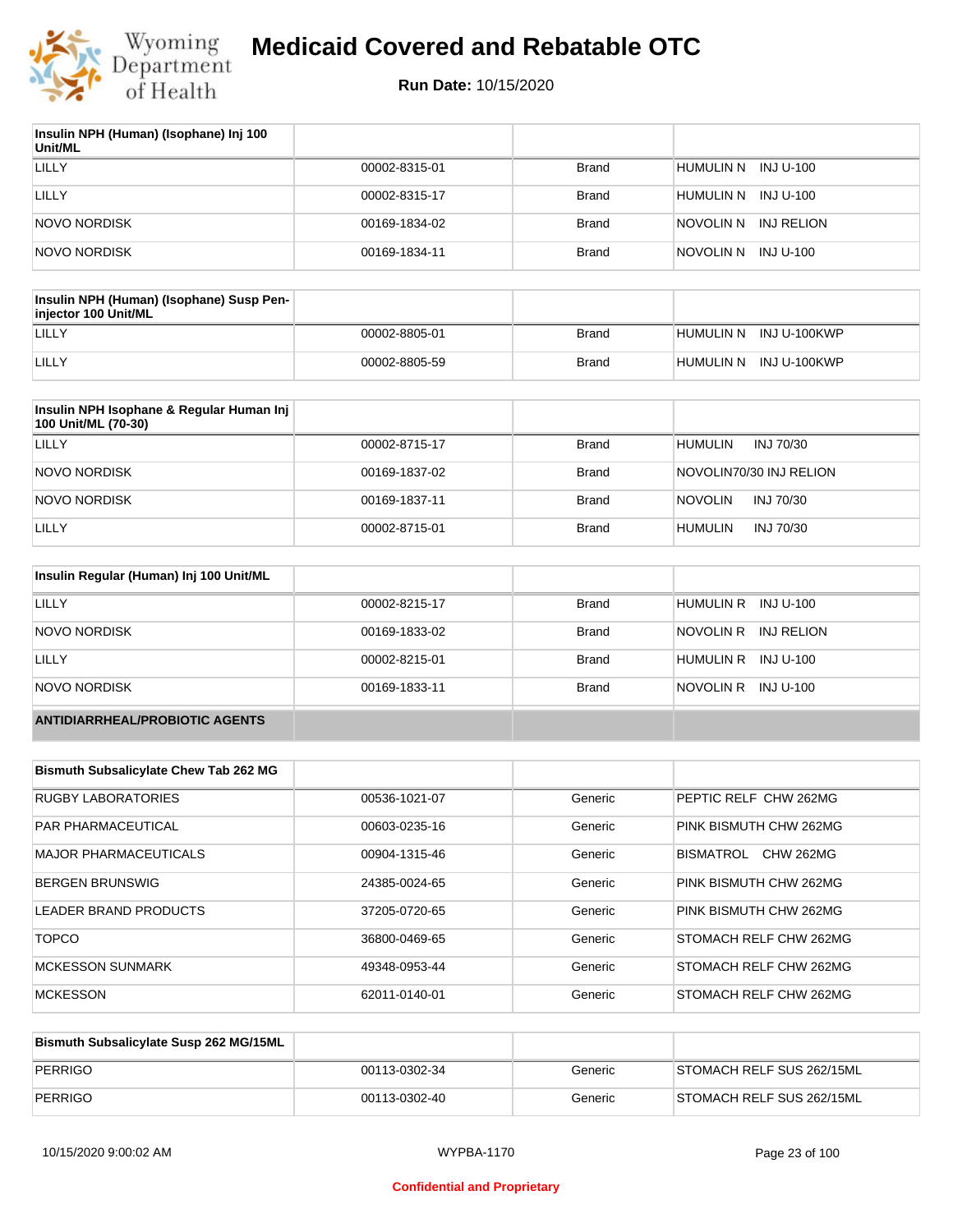| Wyoming<br><b>Medicaid Covered and Rebatable OTC</b><br>Department |                             |         |                           |  |
|--------------------------------------------------------------------|-----------------------------|---------|---------------------------|--|
| of Health                                                          | <b>Run Date: 10/15/2020</b> |         |                           |  |
| <b>MAJOR PHARMACEUTICALS</b>                                       | 00904-1313-09               | Generic | SUS 262/15ML<br>BISMATROL |  |
| <b>RUGBY LABORATORIES</b>                                          | 00536-1810-59               | Generic | PEPTIC RELF SUS 262/15ML  |  |
| MAJOR PHARMACEUTICALS                                              | 00904-5709-09               | Generic | KAO-TIN<br>SUS 262/15ML   |  |
| <b>MAJOR PHARMACEUTICALS</b>                                       | 00904-5709-16               | Generic | KAO-TIN<br>SUS 262/15ML   |  |
| <b>BERGEN BRUNSWIG</b>                                             | 24385-0302-34               | Generic | STOMACH RELF SUS 262/15ML |  |
| <b>TOPCO</b>                                                       | 36800-0302-34               | Generic | STOMACH RELF SUS 262/15ML |  |
| <b>SELECT BRAND</b>                                                | 15127-0550-68               | Generic | SB BISMUTH SUS 262/15ML   |  |
| <b>BERGEN BRUNSWIG</b>                                             | 24385-0302-26               | Generic | STOMACH RELF SUS 262/15ML |  |
| <b>TOPCO</b>                                                       | 36800-0302-40               | Generic | STOMACH RELF SUS 262/15ML |  |
| <b>MCKESSON SUNMARK</b>                                            | 49348-0922-37               | Generic | SM STOMACH SUS 262/15ML   |  |
| <b>MCKESSON</b>                                                    | 62011-0126-01               | Generic | STOMACH RELF SUS 262/15ML |  |

| Bismuth Subsalicylate Susp 525 MG/15ML |               |         |                           |
|----------------------------------------|---------------|---------|---------------------------|
| PERRIGO PHARMACEUTICALS                | 00113-0337-34 | Generic | STOMACH RELF SUS 525/15ML |
| <b>MAJOR PHARMACEUTICALS</b>           | 00904-1314-09 | Generic | SUS 525/15ML<br>BISMATROL |
| <b>BERGEN BRUNSWIG</b>                 | 24385-0337-34 | Generic | STOMACH RELF SUS 525/15ML |
| <b>TOPCO</b>                           | 36800-0337-40 | Generic | STOMACH RELF SUS 525/15ML |
| <b>SELECT BRAND</b>                    | 15127-0555-68 | Generic | BISMUTH MS SUS 525/15ML   |
| <b>TOPCO</b>                           | 36800-0337-34 | Generic | STOMACH RELF SUS 525/15ML |
| <b>MCKESSON</b>                        | 62011-0127-01 | Generic | STOMACH RELF SUS 525/15ML |

| <b>Bismuth Subsalicylate Tab 262 MG</b> |               |         |                        |
|-----------------------------------------|---------------|---------|------------------------|
| BERGEN BRUNSWIG                         | 24385-0017-58 | Generic | PINK BISMUTH TAB 262MG |
| <b>IMCKESSON SUNMARK</b>                | 49348-0511-59 | Generic | STOMACH RELF TAB 262MG |

| Loperamide HCI Cap 2 MG  |               |         |                      |
|--------------------------|---------------|---------|----------------------|
| IMCKESSON SUNMARK        | 49348-0752-04 | Generic | ANTI-DIARRHE CAP 2MG |
| AMERISOURCE BERGEN DRUGS | 46122-0207-62 | Generic | ANTI-DIARRHE CAP 2MG |
| <b>IMCKESSON</b>         | 62011-0158-01 | Generic | LOPERAMIDE CAP 2MG   |

| Loperamide HCI Liq 1 MG/5ML (0.2 MG/ML) |               |         |                        |
|-----------------------------------------|---------------|---------|------------------------|
| HI-TECH                                 | 50383-0618-05 | Generic | LOPERAMIDE LIQ 1MG/5ML |
| HI-TECH                                 | 50383-0618-10 | Generic | LOPERAMIDE LIQ 1MG/5ML |
| HI-TECH                                 | 50383-0618-11 | Generic | LOPERAMIDE LIQ 1MG/5ML |
| HI-TECH                                 | 50383-0618-04 | Generic | LOPERAMIDE LIQ 1MG/5ML |
| HI-TECH                                 | 50383-0618-06 | Generic | LOPERAMIDE LIQ 1MG/5ML |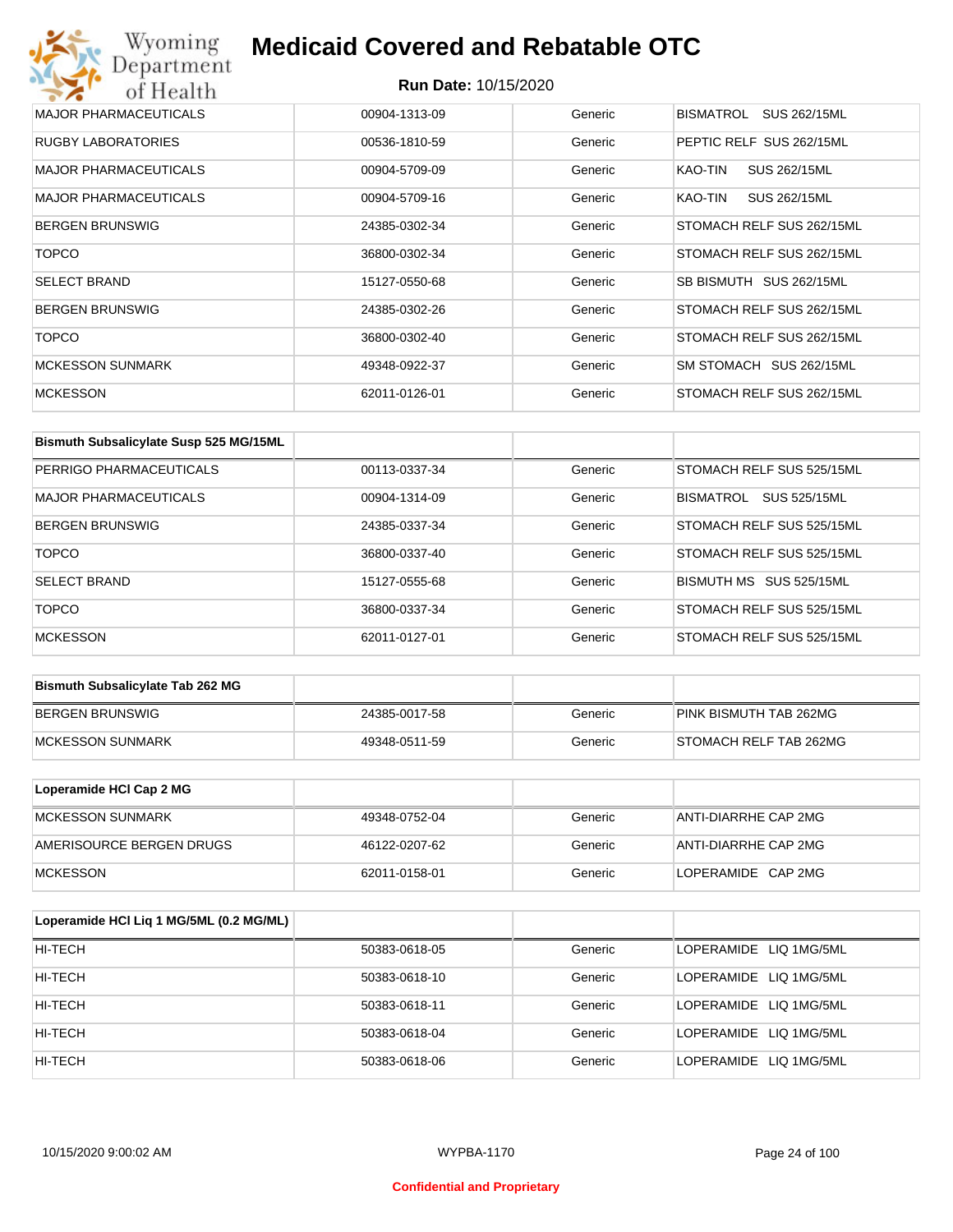

| Loperamide HCI Liq 1 MG/7.5ML |               |         |                             |  |
|-------------------------------|---------------|---------|-----------------------------|--|
| PERRIGO PHARMACEUTICALS       | 00113-0645-26 | Generic | LOPERAMIDE SUS 1MG/7.5      |  |
| <b>MAJOR PHARMACEUTICALS</b>  | 00904-6256-20 | Generic | LOPERAMIDE SUS 1MG/7.5      |  |
| AMERISOURCE BERGEN DRUGS      | 46122-0111-26 | Generic | LOPERAMIDE SUS 1MG/7.5      |  |
| <b>MCKESSON SUNMARK</b>       | 49348-0999-34 | Generic | LOPERAMIDE SUS 1MG/7.5      |  |
| <b>MCKESSON</b>               | 62011-0151-01 | Generic | LOPERAMIDE SUS 1MG/7.5      |  |
| <b>MCKESSON</b>               | 62011-0236-01 | Generic | LOPERAMIDE LIQ 1MG/7.5      |  |
| PRECISION DOSE, INC           | 68094-0107-62 | Generic | LOPERAMIDE SUS 1MG/7.5      |  |
| PRECISION DOSE, INC           | 68094-0108-62 | Generic | LOPERAMIDE SUS 1MG/7.5      |  |
| PRECISION DOSE, INC           | 68094-0107-59 | Generic | LOPERAMIDE SUS 1MG/7.5      |  |
| PRECISION DOSE, INC           | 68094-0108-59 | Generic | LOPERAMIDE SUS 1MG/7.5      |  |
|                               |               |         |                             |  |
| Loperamide HCI Tab 2 MG       |               |         |                             |  |
| PERRIGO PHARMACEUTICALS       | 00113-0224-53 | Generic | <b>ANTI-DIARRHE TAB 2MG</b> |  |
| PERRIGO PHARMACEUTICALS       | 00113-0224-89 | Generic | ANTI-DIARRHE TAB 2MG        |  |
| PERRIGO PHARMACEUTICALS       | 00113-0224-62 | Generic | ANTI-DIARRHE TAB 2MG        |  |
| PERRIGO PHARMACEUTICALS       | 00113-0224-91 | Generic | <b>ANTI-DIARRHE TAB 2MG</b> |  |
| <b>MAJOR PHARMACEUTICALS</b>  | 00904-7725-24 | Generic | ANTI-DIARRHE TAB 2MG        |  |
| <b>SELECT BRAND</b>           | 15127-0338-66 | Generic | ANTI-DIARRHE TAB 2MG        |  |
| <b>BERGEN BRUNSWIG</b>        | 24385-0554-53 | Generic | ANTI-DIARRHE TAB 2MG        |  |
| <b>TOPCO</b>                  | 36800-0224-62 | Generic | ANTI-DIARRHE TAB 2MG        |  |
| <b>BERGEN BRUNSWIG</b>        | 24385-0386-89 | Generic | ANTI-DIARRHE TAB 2MG        |  |
| <b>TOPCO</b>                  | 36800-0224-91 | Generic | ANTI-DIARRHE TAB 2MG        |  |
| LEADER BRAND PRODUCTS         | 37205-0370-89 | Generic | ANTI-DIARRHE TAB 2MG        |  |
| <b>MAJOR PHARMACEUTICALS</b>  | 00904-7725-12 | Generic | ANTI-DIARRHE TAB 2MG        |  |
| <b>SELECT BRAND</b>           | 15127-0338-12 | Generic | ANTI-DIARRHE TAB 2MG        |  |
| <b>BERGEN BRUNSWIG</b>        | 24385-0554-62 | Generic | <b>ANTI-DIARRHE TAB 2MG</b> |  |
| <b>BERGEN BRUNSWIG</b>        | 24385-0554-67 | Generic | ANTI-DIARRHE TAB 2MG        |  |
| LEADER BRAND PRODUCTS         | 37205-0370-53 | Generic | ANTI-DIARRHE TAB 2MG        |  |
| <b>TOPCO</b>                  | 36800-0224-53 | Generic | ANTI-DIARRHE TAB 2MG        |  |
| <b>TOPCO</b>                  | 36800-0224-80 | Generic | ANTI-DIARRHE TAB 2MG        |  |
| LEADER BRAND PRODUCTS         | 37205-0370-67 | Generic | ANTI-DIARRHE TAB 2MG        |  |
| AMERISOURCE BERGEN DRUGS      | 46122-0169-08 | Generic | ANTI-DIARRHE TAB 2MG        |  |
| <b>MCKESSON SUNMARK</b>       | 49348-0529-02 | Generic | SM ANTI-DIAR TAB 2MG        |  |
| <b>MCKESSON SUNMARK</b>       | 49348-0529-08 | Generic | SM ANTI-DIAR TAB 2MG        |  |
| <b>MCKESSON SUNMARK</b>       | 49348-0529-34 | Generic | SM ANTI-DIAR TAB 2MG        |  |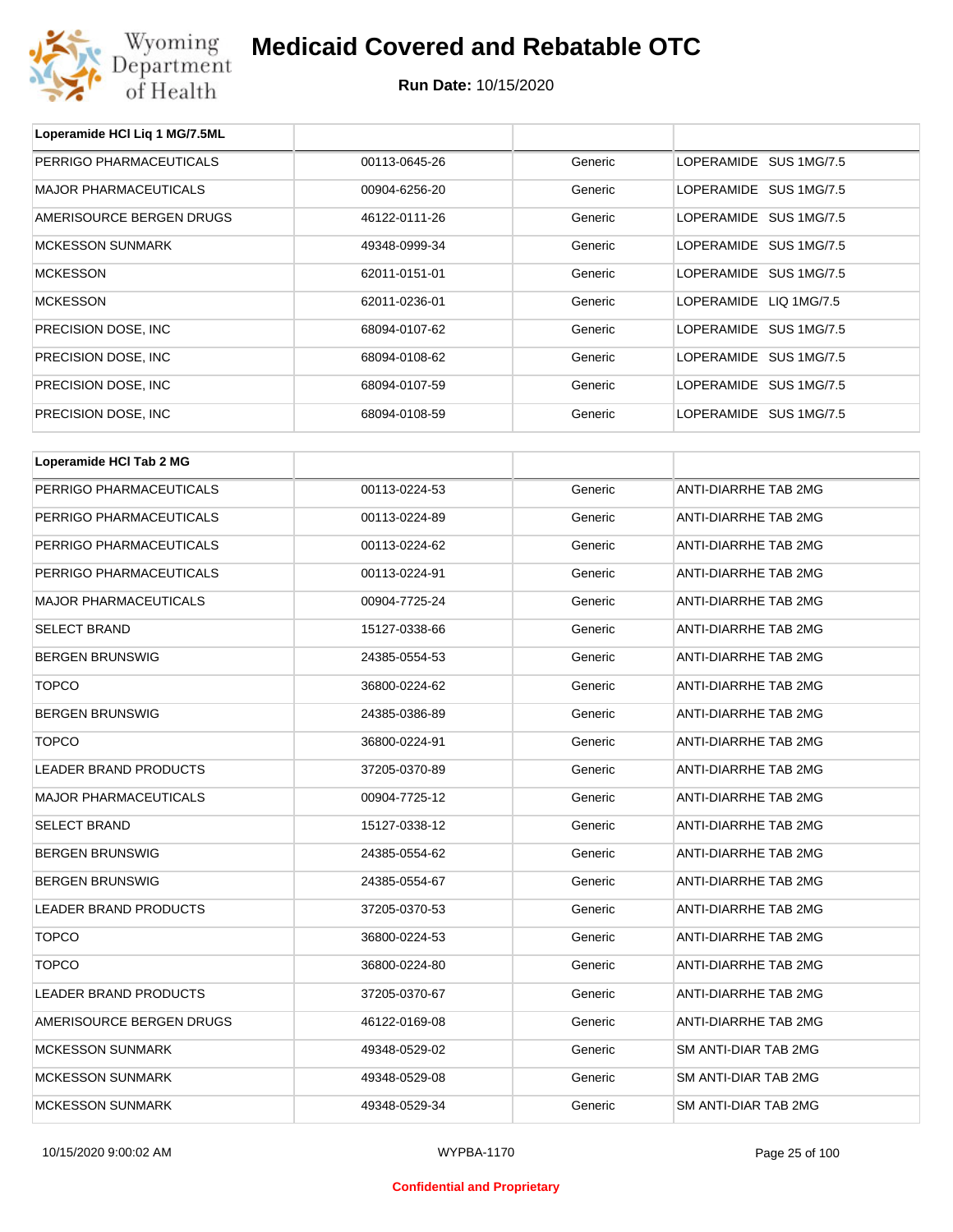

### **Run Date:** 10/15/2020

| MCKESSON SUNMARK           | 49348-0529-04 | Generic | SM ANTI-DIAR TAB 2MG |
|----------------------------|---------------|---------|----------------------|
| <b>MCKESSON</b>            | 62011-0150-01 | Generic | ANTI-DIARRHE TAB 2MG |
| <b>MCKESSON</b>            | 62011-0150-03 | Generic | ANTI-DIARRHE TAB 2MG |
| <b>MCKESSON</b>            | 62011-0150-02 | Generic | ANTI-DIARRHE TAB 2MG |
| CHAIN DRUG MARKETING ASSOC | 63868-0338-12 | Generic | ANTI-DIARRHE TAB 2MG |
| CHAIN DRUG MARKETING ASSOC | 63868-0338-24 | Generic | ANTI-DIARRHE TAB 2MG |
| CHAIN DRUG MARKETING ASSOC | 63868-0338-60 | Generic | ANTI-DIARRHE TAB 2MG |
| <b>ANTIHISTAMINES</b>      |               |         |                      |

| Brompheniramine Maleate Liquid 1 MG/ML |               |       |          |            |
|----------------------------------------|---------------|-------|----------|------------|
| JAYMAC PHARMACEUTICAL LLC              | 64661-0031-30 | Brand | J-TAN PD | DRO 1MG/ML |

| Cetirizine HCI Chew Tab 10 MG |               |         |                       |
|-------------------------------|---------------|---------|-----------------------|
| SANDOZ                        | 00781-5284-64 | Generic | CETIRIZINE CHW 10MG   |
| MAJOR PHARMACEUTICALS         | 00904-5879-12 | Generic | ALL DAY ALLG CHW 10MG |
| <b>SUN PHARMACEUTICALS</b>    | 47335-0344-83 | Generic | CETIRIZINE CHW 10MG   |

| Cetirizine HCI Chew Tab 5 MG |               |         |                    |
|------------------------------|---------------|---------|--------------------|
| SANDOZ                       | 00781-5283-64 | Generic | CETIRIZINE CHW 5MG |
| <b>SUN PHARMACEUTICALS</b>   | 47335-0343-83 | Generic | CETIRIZINE CHW 5MG |

| Cetirizine HCI Oral Soln 1 MG/ML (5<br>MG/5ML) |               |         |                          |
|------------------------------------------------|---------------|---------|--------------------------|
| PERRIGO PHARMACEUTICALS                        | 00113-0974-26 | Generic | ALL DAY ALLG SOL 5MG/5ML |
| <b>MAJOR PHARMACEUTICALS</b>                   | 00904-5828-20 | Generic | ALL DAY ALLG SOL 1MG/ML  |
| <b>MAJOR PHARMACEUTICALS</b>                   | 00904-6372-20 | Generic | ALL DAY ALLG SOL 1MG/ML  |
| <b>BERGEN BRUNSWIG</b>                         | 24385-0188-26 | Generic | ALL DAY ALLG SOL 1MG/ML  |
| <b>LEADER BRAND PRODUCTS</b>                   | 37205-0855-26 | Generic | ALL DAY ALLG SOL 5MG/5ML |
| PERRIGO PHARMACEUTICALS                        | 45802-0974-26 | Generic | CETIRIZINE SOL 1MG/ML    |
| AMERISOURCE BERGEN DRUGS                       | 46122-0020-26 | Generic | ALL DAY ALLG SOL 1MG/ML  |
| <b>TOPCO</b>                                   | 36800-0974-26 | Generic | ALL DAY ALLG SOL 5MG/5ML |
| <b>LEADER BRAND PRODUCTS</b>                   | 37205-0826-26 | Generic | ALL DAY ALLG SOL 1MG/ML  |
| <b>LEADER BRAND PRODUCTS</b>                   | 37205-0591-26 | Generic | ALLERGY RELF SOL 5MG/5ML |
| <b>MCKESSON SUNMARK</b>                        | 49348-0078-34 | Generic | ALL DAY ALLG SOL 5MG/5ML |
| AMERISOURCE BERGEN DRUGS                       | 46122-0101-26 | Generic | ALL DAY ALLG SOL 5MG/5ML |
| <b>MCKESSON SUNMARK</b>                        | 49348-0326-34 | Generic | ALL DAY ALLG SOL 5MG/5ML |
| <b>MCKESSON SUNMARK</b>                        | 49348-0934-34 | Generic | ALL DAY ALLG SOL 5MG/5ML |
| <b>TARO</b>                                    | 51672-2088-08 | Generic | CETIRIZINE SOL 1MG/ML    |

### **Confidential and Proprietary**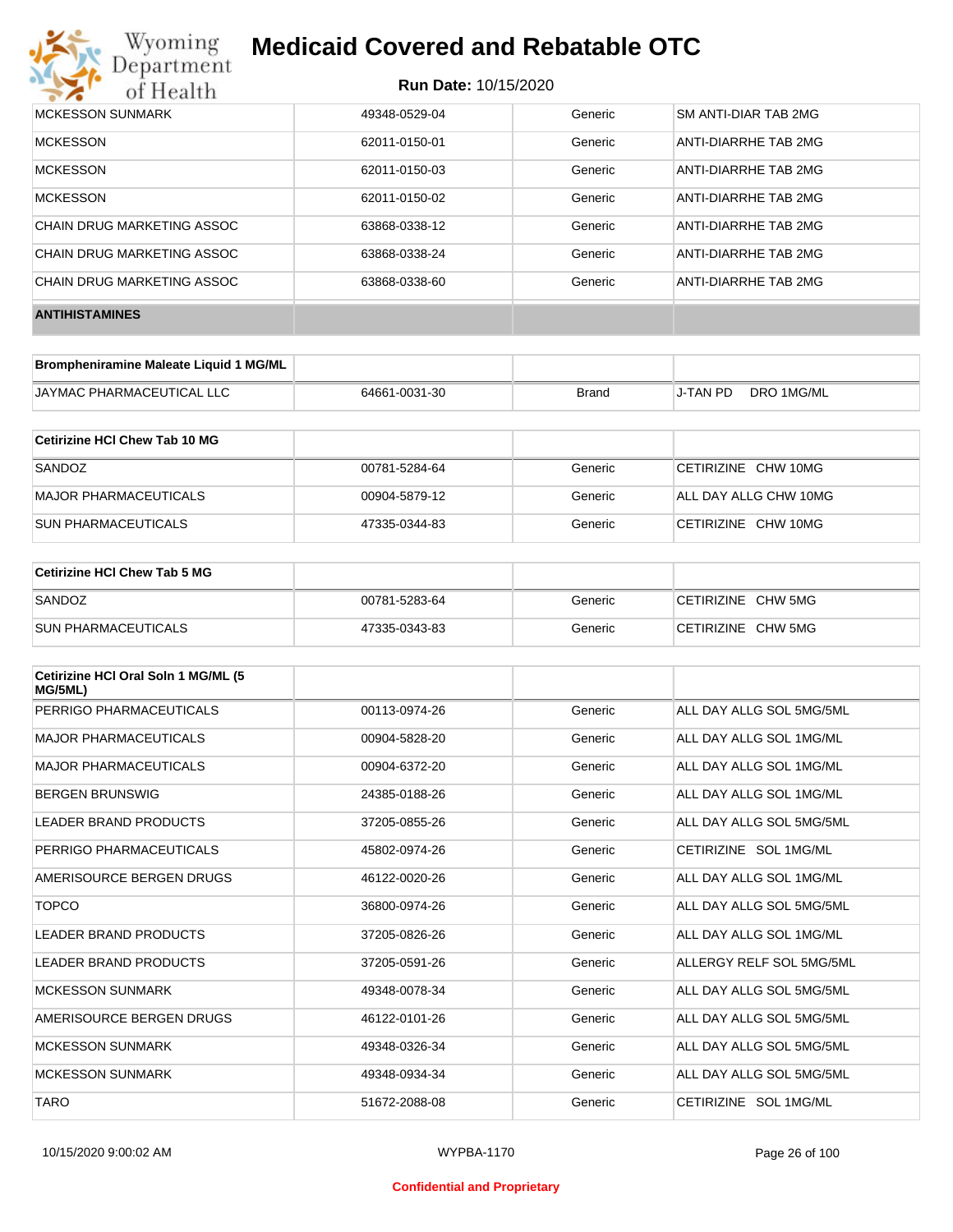

| <b>TARO</b>          | 51672-2102-08 | Generic | CETIRIZINE SOL 5MG/5ML           |
|----------------------|---------------|---------|----------------------------------|
| <b>SILARX</b>        | 54838-0552-40 | Generic | CETIRIZINE SOL 5MG/5ML           |
| <b>MCKESSON</b>      | 62011-0051-01 | Generic | CETIRIZINE SOL 5MG/5ML           |
| <b>MCKESSON</b>      | 62011-0054-01 | Generic | ALLERGY COMP SOL 1MG/ML          |
| <b>MCKESSON</b>      | 62011-0093-01 | Generic | CETIRIZINE SOL 5MG/5ML           |
| PRECISION DOSE, INC. | 68094-0720-59 | Generic | CETIRIZINE SOL 5MG/5ML           |
| PRECISION DOSE, INC. | 68094-0720-62 | Generic | SOL 5MG/5ML<br><b>CETIRIZINE</b> |

| <b>Cetirizine HCI Tab 10 MG</b> |               |         |                         |  |
|---------------------------------|---------------|---------|-------------------------|--|
| <b>GEISS DESTIN &amp; DUNN</b>  | 00113-9458-39 | Generic | ALL DAY ALLG TAB 10MG   |  |
| <b>GEISS DESTIN &amp; DUNN</b>  | 00113-9458-66 | Generic | ALL DAY ALLG TAB 10MG   |  |
| <b>MYLAN</b>                    | 00378-3637-01 | Generic | CETIRIZINE TAB 10MG     |  |
| <b>RUGBY LABORATORIES</b>       | 00536-1041-05 | Generic | CETIRIZINE TAB 10MG     |  |
| <b>MYLAN</b>                    | 00378-3637-05 | Generic | CETIRIZINE TAB 10MG     |  |
| <b>RUGBY LABORATORIES</b>       | 00536-4088-07 | Generic | CETIRIZINE TAB 10MG     |  |
| <b>RUGBY LABORATORIES</b>       | 00536-4088-11 | Generic | CETIRIZINE TAB 10MG     |  |
| <b>RUGBY LABORATORIES</b>       | 00536-4088-88 | Generic | CETIRIZINE TAB 10MG     |  |
| <b>MAJOR PHARMACEUTICALS</b>    | 00904-5852-61 | Generic | CETIRIZINE TAB 10MG     |  |
| SANDOZ                          | 00781-1684-01 | Generic | CETIRIZINE TAB 10MG     |  |
| <b>MAJOR PHARMACEUTICALS</b>    | 00904-5852-60 | Generic | ALL DAY ALLG TAB 10MG   |  |
| <b>MAJOR PHARMACEUTICALS</b>    | 00904-5852-89 | Generic | ALL DAY ALLG TAB 10MG   |  |
| <b>MAJOR PHARMACEUTICALS</b>    | 00904-5852-41 | Generic | ALL DAY ALLG TAB 10MG   |  |
| <b>MAJOR PHARMACEUTICALS</b>    | 00904-5852-43 | Generic | ALL DAY ALLG TAB 10MG   |  |
| <b>MAJOR PHARMACEUTICALS</b>    | 00904-5852-46 | Generic | ALL DAY ALLG TAB 10MG   |  |
| <b>NORTHSTAR RX</b>             | 16714-0271-02 | Generic | CETIRIZINE TAB 10MG     |  |
| <b>TOPCO</b>                    | 36800-0458-39 | Generic | ALL DAY ALLG TAB 10MG   |  |
| <b>TOPCO</b>                    | 36800-0458-66 | Generic | ALL DAY ALLG TAB 10MG   |  |
| <b>TOPCO</b>                    | 36800-0458-13 | Generic | ALL DAY ALLG TAB 10MG   |  |
| <b>SELECT BRAND</b>             | 15127-0909-14 | Generic | SB ALLERGY TAB 10MG     |  |
| <b>SELECT BRAND</b>             | 15127-0909-30 | Generic | SB ALLERGY TAB 10MG     |  |
| PACK PHARMACEUTICALS, LLC       | 16571-0402-10 | Generic | CETIRIZINE TAB 10MG     |  |
| PACK PHARMACEUTICALS, LLC       | 16571-0402-50 | Generic | CETIRIZINE TAB 10MG     |  |
| <b>BERGEN BRUNSWIG</b>          | 24385-0998-65 | Generic | GNP ALL DAY TAB ALLERGY |  |
| <b>BERGEN BRUNSWIG</b>          | 24385-0998-74 | Generic | GNP ALL DAY TAB ALLERGY |  |
| <b>BERGEN BRUNSWIG</b>          | 24385-0998-75 | Generic | GNP ALL DAY TAB ALLERGY |  |
| <b>TOPCO</b>                    | 36800-0458-87 | Generic | ALL DAY ALLG TAB 10MG   |  |
| <b>TOPCO</b>                    | 36800-0458-95 | Generic | ALL DAY ALLG TAB 10MG   |  |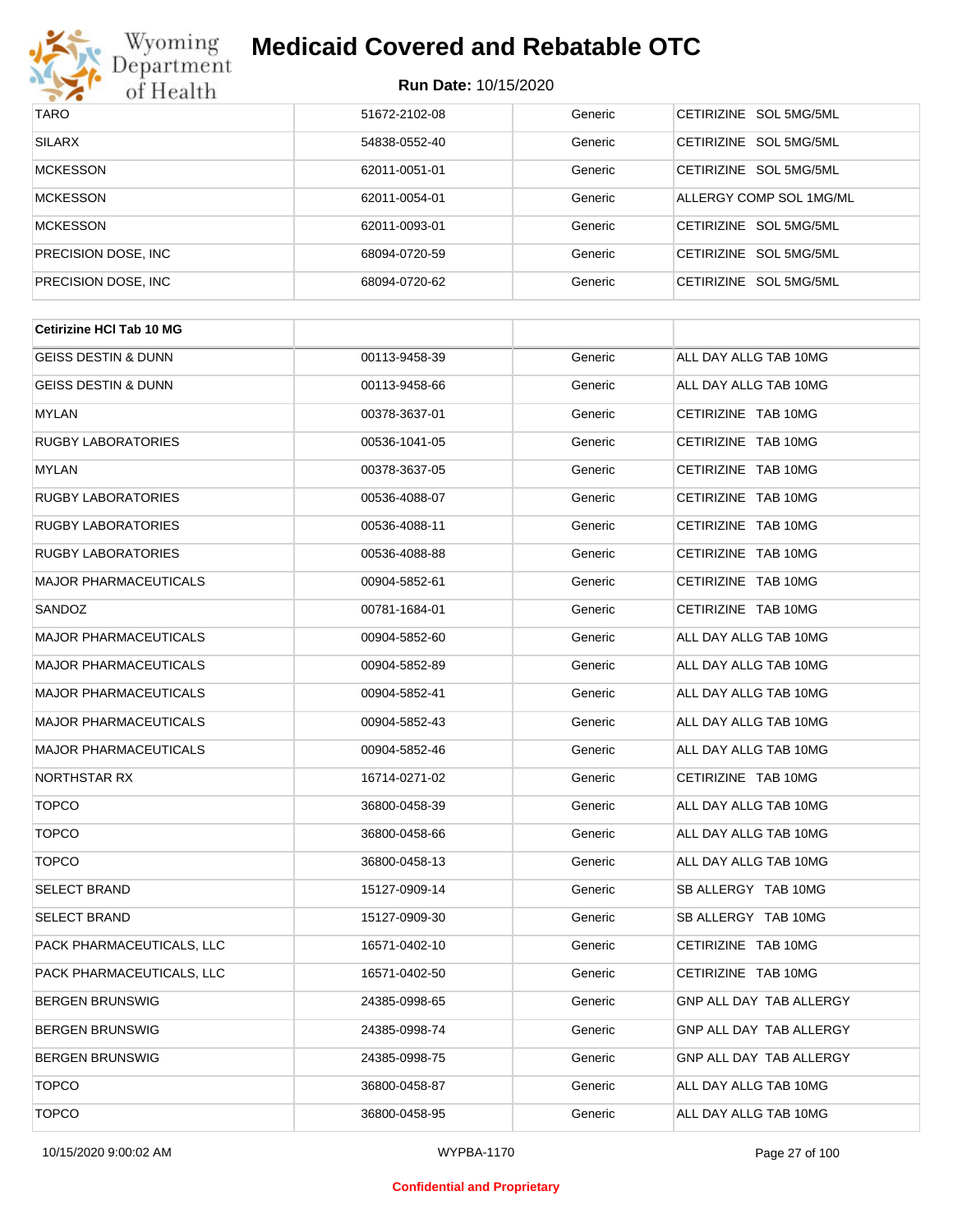

| <b>PERRIGO</b>                    | 45802-0919-39 | Generic | CETIRIZINE TAB 10MG    |
|-----------------------------------|---------------|---------|------------------------|
| <b>NORTHSTAR RX</b>               | 16714-0271-03 | Generic | CETIRIZINE TAB 10MG    |
| <b>TOPCO</b>                      | 36800-0458-47 | Generic | ALL DAY ALLG TAB 10MG  |
| <b>TOPCO</b>                      | 36800-0458-72 | Generic | ALL DAY ALLG TAB 10MG  |
| <b>PERRIGO</b>                    | 45802-0919-87 | Generic | CETIRIZINE TAB 10MG    |
| <b>MCKESSON SUNMARK</b>           | 49348-0984-46 | Generic | SM ALL DAY TAB ALLERGY |
| <b>MYLAN INSTITUTIONAL</b>        | 51079-0597-20 | Generic | CETIRIZINE TAB 10MG    |
| <b>MCKESSON SUNMARK</b>           | 49348-0939-44 | Generic | SM ALL DAY TAB ALLERGY |
| <b>OHM LABS</b>                   | 51660-0939-54 | Generic | CETIRIZINE TAB 10MG    |
| <b>MCKESSON SUNMARK</b>           | 49348-0939-12 | Generic | SM ALL DAY TAB ALLERGY |
| <b>MYLAN INSTITUTIONAL</b>        | 51079-0597-01 | Generic | CETIRIZINE TAB 10MG    |
| DR.REDDY'S LABORATORIES, INC.     | 55111-0699-90 | Generic | CETIRIZINE TAB 10MG    |
| <b>APOTEX</b>                     | 60505-2633-01 | Generic | CETIRIZINE TAB 10MG    |
| <b>APOTEX</b>                     | 60505-2633-08 | Generic | CETIRIZINE TAB 10MG    |
| <b>MCKESSON</b>                   | 62011-0052-01 | Generic | ALL DAY ALLG TAB 10MG  |
| <b>MCKESSON</b>                   | 62011-0052-02 | Generic | ALL DAY ALLG TAB 10MG  |
| <b>MCKESSON</b>                   | 62011-0205-02 | Generic | ALL DAY ALLG TAB 10MG  |
| <b>CHAIN DRUG MARKETING ASSOC</b> | 63868-0132-30 | Generic | QC ALLERGY TAB 10MG    |
| <b>CHAIN DRUG MARKETING ASSOC</b> | 63868-0132-14 | Generic | QC ALLERGY TAB 10MG    |
| <b>CHAIN DRUG MARKETING ASSOC</b> | 63868-0132-90 | Generic | QC ALLERGY TAB 10MG    |

| Cetirizine HCI Tab 5 MG   |               |         |                    |
|---------------------------|---------------|---------|--------------------|
| <b>MYLAN</b>              | 00378-3635-01 | Generic | CETIRIZINE TAB 5MG |
| SANDOZ                    | 00781-1683-01 | Generic | CETIRIZINE TAB 5MG |
| PACK PHARMACEUTICALS, LLC | 16571-0401-10 | Generic | CETIRIZINE TAB 5MG |

| <b>Chlorcyclizine HCI Tab 25 MG</b> |               |       |       |          |
|-------------------------------------|---------------|-------|-------|----------|
| MAGNA PHARMACEUTICALS. INC          | 58407-0025-30 | Brand | AHIST | TAB 25MG |

| Chlorpheniramine Maleate Liquid 2 MG/ML |               |              |                                |
|-----------------------------------------|---------------|--------------|--------------------------------|
| WOMEN'S CHOICE PHARMACEUTICALS          | 00485-0094-02 | <b>Brand</b> | <b>IED CHLORPED LIQ 2MG/ML</b> |

| <b>Chlorpheniramine Maleate Syrup 2</b><br><b>MG/5ML</b> |               |         |                         |
|----------------------------------------------------------|---------------|---------|-------------------------|
| WOMEN'S CHOICE PHARMACEUTICALS                           | 00485-0098-16 | Generic | ED CHLORPED SYP JR      |
| WOMEN'S CHOICE PHARMACEUTICALS                           | 00485-0098-04 | Generic | ED CHLORPED SYP JR      |
| RUGBY LABORATORIES                                       | 00536-1025-47 | Generic | ALLER-CHLOR SYP 2MG/5ML |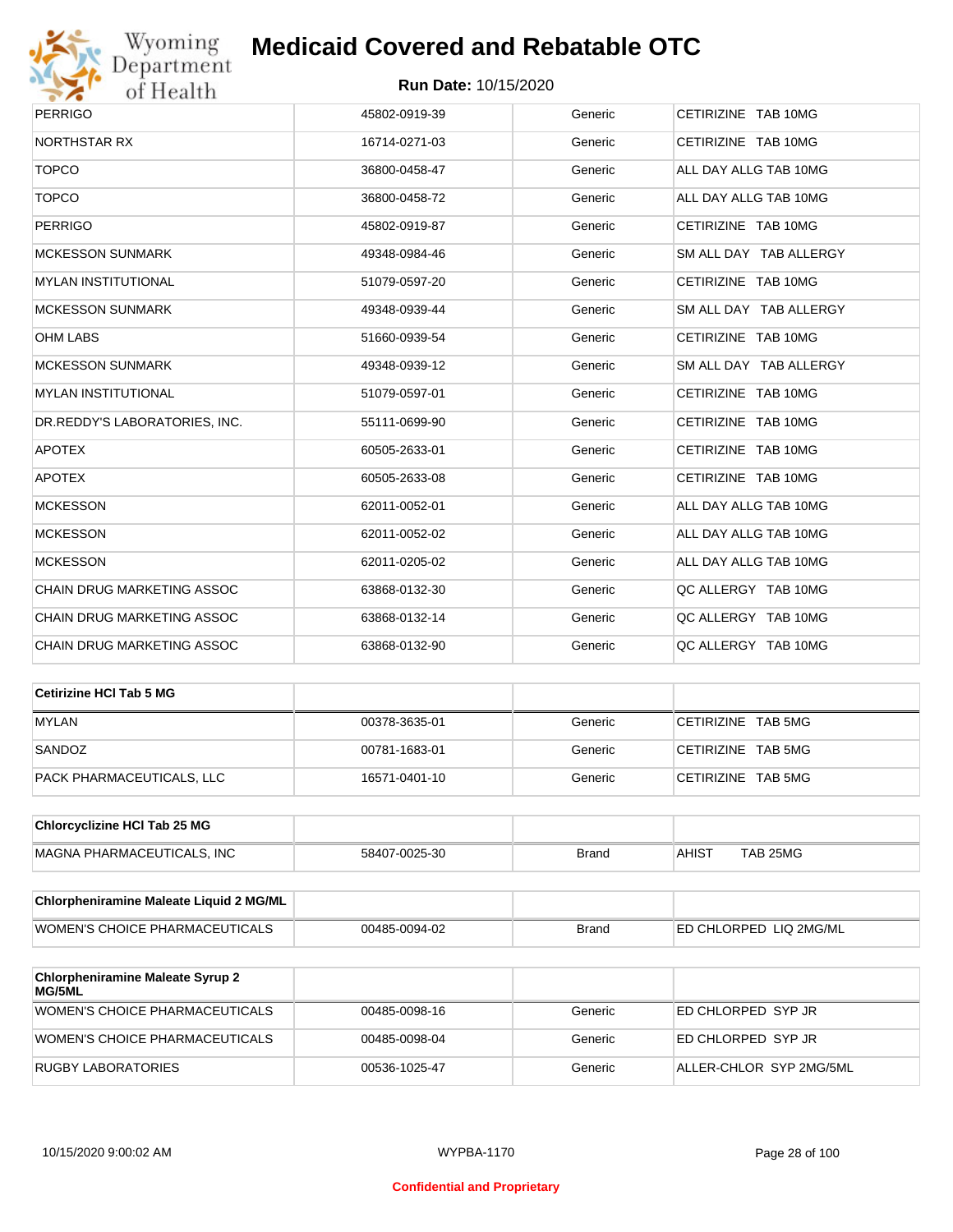

| <b>Chlorpheniramine Maleate Tab 4 MG</b> |               |         |                           |
|------------------------------------------|---------------|---------|---------------------------|
| <b>RUGBY LABORATORIES</b>                | 00536-1006-10 | Generic | ALLER-CHLOR TAB 4MG       |
| <b>RUGBY LABORATORIES</b>                | 00536-1006-35 | Generic | ALLER-CHLOR TAB 4MG       |
| WOMEN'S CHOICE PHARMACEUTICALS           | 00485-0085-01 | Generic | ED-CHLORTAN TAB 4MG       |
| <b>RUGBY LABORATORIES</b>                | 00536-3467-10 | Generic | ALLER-CHLOR TAB 4MG       |
| <b>MAJOR PHARMACEUTICALS</b>             | 00904-0012-80 | Generic | TAB 4MG<br><b>ALLERGY</b> |
| <b>MAJOR PHARMACEUTICALS</b>             | 00904-0012-24 | Generic | <b>ALLERGY</b><br>TAB 4MG |
| <b>MAJOR PHARMACEUTICALS</b>             | 00904-0012-59 | Generic | <b>ALLERGY</b><br>TAB 4MG |
| <b>RUGBY LABORATORIES</b>                | 00536-1006-01 | Generic | ALLER-CHLOR TAB 4MG       |
| <b>MAJOR PHARMACEUTICALS</b>             | 00904-0012-61 | Generic | <b>ALLERGY</b><br>TAB 4MG |
| <b>SELECT BRAND</b>                      | 15127-0821-09 | Generic | CHLORPHENIR TAB 4MG       |
| <b>BERGEN BRUNSWIG</b>                   | 24385-0463-62 | Generic | GNP ALLERGY TAB 4MG       |
| <b>LEADER BRAND PRODUCTS</b>             | 37205-0215-62 | Generic | <b>ALLERGY</b><br>TAB 4MG |
| <b>LEADER BRAND PRODUCTS</b>             | 37205-0215-78 | Generic | <b>ALLERGY</b><br>TAB 4MG |
| <b>BERGEN BRUNSWIG</b>                   | 24385-0463-78 | Generic | GNP ALLERGY TAB 4MG       |
| <b>TOPCO</b>                             | 36800-0463-62 | Generic | <b>ALLERGY</b><br>TAB 4MG |
| <b>MCKESSON SUNMARK</b>                  | 49348-0025-04 | Generic | SM ALLERGY TAB 4MG        |
| <b>TIME-CAP LABS</b>                     | 49483-0242-01 | Generic | ALLERGY-TIME TAB 4MG      |
| <b>TIME-CAP LABS</b>                     | 49483-0242-10 | Generic | ALLERGY-TIME TAB 4MG      |
| <b>MCKESSON SUNMARK</b>                  | 49348-0025-10 | Generic | SM ALLERGY TAB 4MG        |
| <b>MCKESSON</b>                          | 62011-0059-01 | Generic | HM ALLERGY TAB 4MG        |

| <b>Chlorpheniramine Maleate Tab ER 12 MG</b> |               |         |                         |
|----------------------------------------------|---------------|---------|-------------------------|
| KVK TECH                                     | 10702-0017-06 | Generic | CHLORPHENIR TAB 12MG CR |
| KVK TECH                                     | 10702-0017-24 | Generic | CHLORPHENIR TAB 12MG CR |
| LEADER BRAND PRODUCTS                        | 37205-0117-62 | Generic | TAB 12MG CR<br>ALLERGY  |

| Clemastine Fumarate Tab 1.34 MG (1 MG<br>Base Equiv) |               |         |                          |
|------------------------------------------------------|---------------|---------|--------------------------|
| PERRIGO PHARMACEUTICALS                              | 00113-0282-73 | Generic | DAYHIST ALRG TAB 12 HOUR |
| SANDOZ                                               | 00781-1358-01 | Generic | CLEMASTINE TAB 1.34MG    |
| <b>TOPCO</b>                                         | 36800-0282-51 | Generic | DAYHIST ALRG TAB 12 HOUR |
| LEADER BRAND PRODUCTS                                | 37205-0228-73 | Generic | ALLERHIST-1 TAB 1.34MG   |
| <b>BERGEN BRUNSWIG</b>                               | 24385-0183-51 | Generic | GNP DAYHIST TAB 1.34MG   |
| MCKESSON SUNMARK                                     | 49348-0686-03 | Generic | ALLERGY RELF TAB 1.34MG  |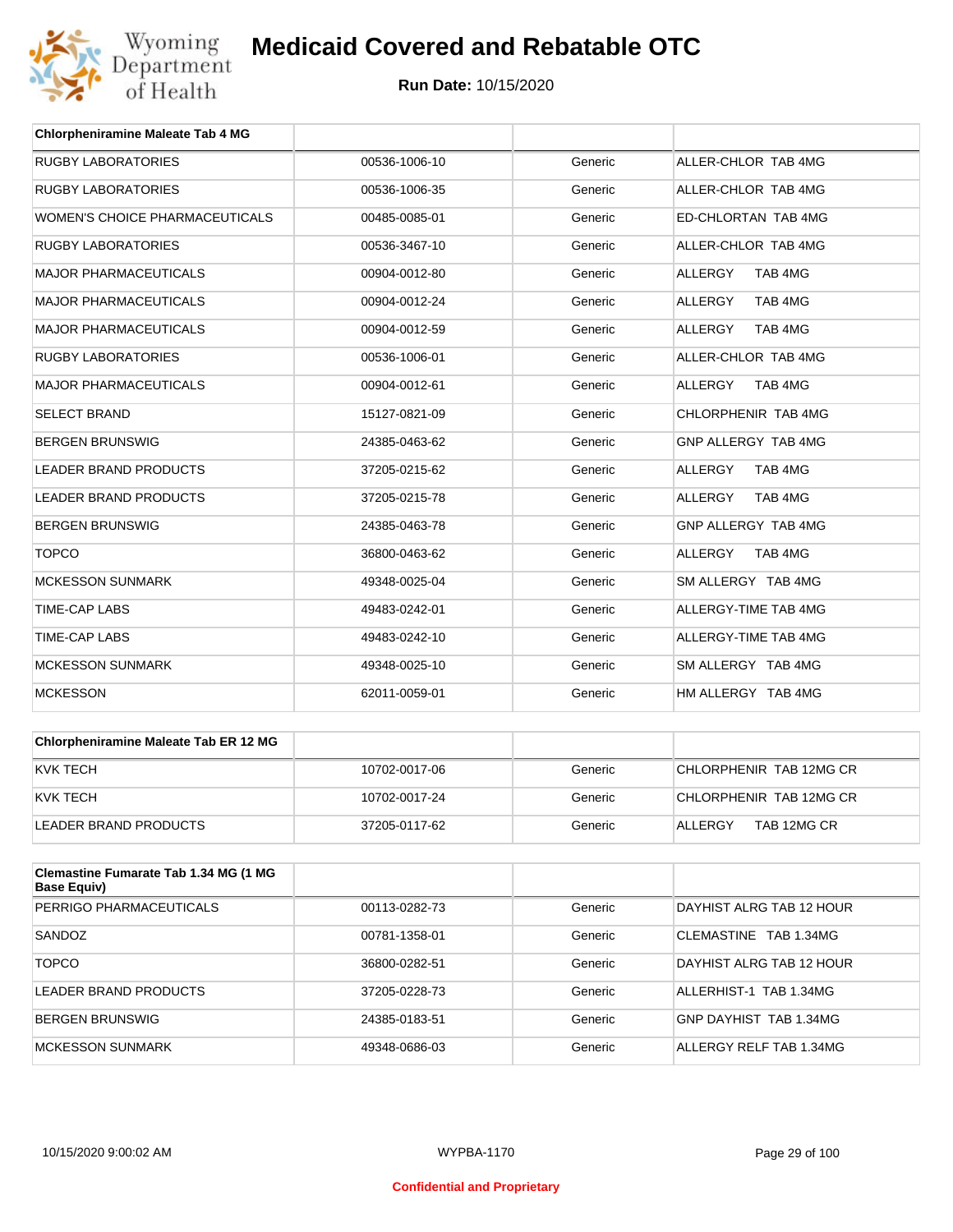

| Dexbrompheniramine Maleate Tab 2 MG |               |              |                             |
|-------------------------------------|---------------|--------------|-----------------------------|
| POLY PHARMACEUTICALS                | 50991-0783-60 | <b>Brand</b> | ALA-HIST IR TAB 2MG         |
|                                     |               |              |                             |
| Diphenhydramine HCI Cap 25 MG       |               |              |                             |
| SANDOZ                              | 00185-0648-10 | Generic      | DIPHENHYDRAM CAP 25MG       |
| RUGBY LABORATORIES                  | 00536-1010-01 | Generic      | DIPHENHIST CAP 25MG         |
| GEISS DESTIN & DUNN                 | 00113-0462-62 | Generic      | ALLERGY RELF CAP 25MG       |
| PAR PHARMACEUTICAL                  | 00603-0241-18 | Generic      | Q-DRYL<br>CAP 25MG          |
| <b>MAJOR PHARMACEUTICALS</b>        | 00904-5306-61 | Generic      | DIPHENHYDRAM CAP 25MG       |
| <b>MAJOR PHARMACEUTICALS</b>        | 00904-5306-80 | Generic      | <b>BANOPHEN</b><br>CAP 25MG |
| MAJOR PHARMACEUTICALS               | 00904-2035-24 | Generic      | <b>BANOPHEN</b><br>CAP 25MG |
| <b>PAR PHARMACEUTICALS</b>          | 00603-3339-21 | Generic      | DIPHENHYDRAM CAP 25MG       |
| PAR PHARMACEUTICALS                 | 00603-3339-32 | Generic      | DIPHENHYDRAM CAP 25MG       |
| SANDOZ                              | 00185-0648-01 | Generic      | DIPHENHYDRAM CAP 25MG       |
| MAJOR PHARMACEUTICALS               | 00904-5306-60 | Generic      | <b>BANOPHEN</b><br>CAP 25MG |
| <b>SELECT BRAND</b>                 | 15127-0283-24 | Generic      | ALLERGY<br>CAP 25MG         |
| <b>TOPCO</b>                        | 36800-0462-78 | Generic      | <b>ALLERGY</b><br>CAP 25MG  |
| BERGEN BRUNSWIG                     | 24385-0462-62 | Generic      | GNP ALLERGY CAP 25MG        |
| BERGEN BRUNSWIG                     | 24385-0462-78 | Generic      | GNP ALLERGY CAP 25MG        |
| CONTRACT PHARMACAL CORPORATION      | 10267-0835-01 | Generic      | DIPHENHYDRAM CAP 25MG       |
| PHARBEST PHARMACEUTICALS            | 16103-0348-08 | Generic      | PHARBEDRYL CAP 25MG         |
| PHARBEST PHARMACEUTICALS            | 16103-0348-11 | Generic      | PHARBEDRYL CAP 25MG         |
| CONTRACT PHARMACAL CORPORATION      | 10267-0835-04 | Generic      | DIPHENHYDRAM CAP 25MG       |
| <b>SELECT BRAND</b>                 | 15127-0283-48 | Generic      | <b>ALLERGY</b><br>CAP 25MG  |
| PHARBEST PHARMACEUTICALS            | 16103-0348-03 | Generic      | PHARBEDRYL CAP 25MG         |
| TOPCO                               | 36800-0462-62 | Generic      | ALLERGY<br>CAP 25MG         |
| <b>TOPCO</b>                        | 36800-0462-67 | Generic      | <b>ALLERGY</b><br>CAP 25MG  |
| <b>MCKESSON SUNMARK</b>             | 49348-0971-10 | Generic      | ALLERGY RELF CAP 25MG       |
| <b>MCKESSON</b>                     | 62011-0056-03 | Generic      | ALLERGY<br>CAP 25MG         |
| <b>MCKESSON</b>                     | 62011-0056-01 | Generic      | ALLERGY<br>CAP 25MG         |
| SDA LABORATORIES INC                | 66424-0020-10 | Generic      | DIPHENHYDRAM CAP 25MG       |
| SDA LABORATORIES INC                | 66424-0020-01 | Generic      | DIPHENHYDRAM CAP 25MG       |
| CHAIN DRUG MARKETING ASSOC          | 63868-0087-01 | Generic      | COMP ALLERGY CAP 25MG       |
| CHAIN DRUG MARKETING ASSOC          | 63868-0087-24 | Generic      | COMP ALLERGY CAP 25MG       |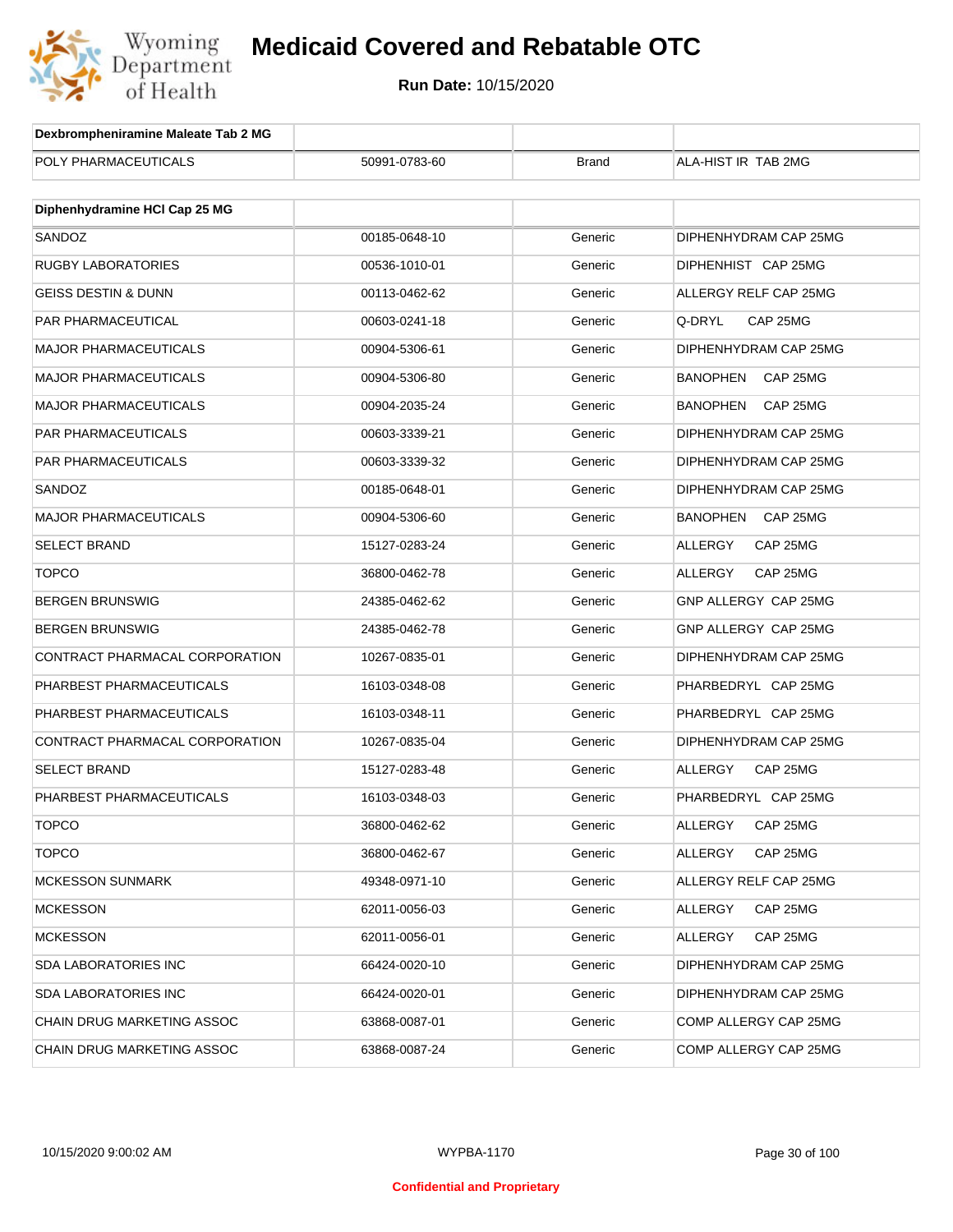

**Diphenhydramine HCl Cap 50 MG**

# **Medicaid Covered and Rebatable OTC**

| SANDOZ                                 | 00185-0649-10 | Generic | DIPHENHYDRAM CAP 50MG           |
|----------------------------------------|---------------|---------|---------------------------------|
| <b>MAJOR PHARMACEUTICALS</b>           | 00904-5307-60 | Generic | BANOPHEN CAP 50MG               |
| <b>MAJOR PHARMACEUTICALS</b>           | 00904-5307-80 | Generic | BANOPHEN<br>CAP 50MG            |
| PAR PHARMACEUTICALS                    | 00603-3340-32 | Generic | DIPHENHYDRAM CAP 50MG           |
| <b>MAJOR PHARMACEUTICALS</b>           | 00904-2056-61 | Generic | DIPHENHYDRAM CAP 50MG           |
| SANDOZ                                 | 00185-0649-01 | Generic | DIPHENHYDRAM CAP 50MG           |
| PAR PHARMACEUTICALS                    | 00603-3340-21 | Generic | DIPHENHYDRAM CAP 50MG           |
| PHARBEST PHARMACEUTICALS               | 16103-0347-11 | Generic | PHARBEDRYL CAP 50MG             |
| <b>SDA LABORATORIES INC</b>            | 66424-0021-10 | Generic | DIPHENHYDRAM CAP 50MG           |
| <b>SDA LABORATORIES INC</b>            | 66424-0021-01 | Generic | DIPHENHYDRAM CAP 50MG           |
|                                        |               |         |                                 |
| Diphenhydramine HCI Liquid 12.5 MG/5ML |               |         |                                 |
| <b>GEISS DESTIN &amp; DUNN</b>         | 00113-0379-26 | Generic | ALLERGY RELF LIQ 12.5/5ML       |
| <b>RUGBY LABORATORIES</b>              | 00536-0770-85 | Generic | DIPHENHIST LIQ 12.5/5ML         |
| <b>RUGBY LABORATORIES</b>              | 00536-0770-97 | Generic | DIPHENHIST LIQ 12.5/5ML         |
| <b>MAJOR PHARMACEUTICALS</b>           | 00904-5174-16 | Generic | BANOPHEN<br>LIQ 12.5/5ML        |
| PAR PHARMACEUTICALS                    | 00603-0823-58 | Generic | Q-DRYL<br>LIQ 12.5/5ML          |
| PAR PHARMACEUTICALS                    | 00603-0823-94 | Generic | Q-DRYL<br>LIQ 12.5/5ML          |
| <b>MAJOR PHARMACEUTICALS</b>           | 00904-1228-00 | Generic | <b>BANOPHEN</b><br>LIQ 12.5/5ML |
| <b>MAJOR PHARMACEUTICALS</b>           | 00904-1228-20 | Generic | BANOPHEN<br>LIQ 12.5/5ML        |
| PAR PHARMACEUTICALS                    | 00603-0823-54 | Generic | Q-DRYL<br>LIQ 12.5/5ML          |
| PAR PHARMACEUTICALS                    | 00603-0823-81 | Generic | Q-DRYL<br>LIQ 12.5/5ML          |
| LEADER BRAND PRODUCTS                  | 37205-0565-34 | Generic | ALLERGY<br>LIQ 12.5/5ML         |
| <b>TOPCO</b>                           | 36800-0379-26 | Generic | ALLERGY RELF LIQ 12.5/5ML       |
| <b>TOPCO</b>                           | 36800-0379-34 | Generic | ALLERGY RELF LIQ 12.5/5ML       |
| <b>BERGEN BRUNSWIG</b>                 | 24385-0379-26 | Generic | CHLD ALLERGY LIQ 12.5/5ML       |
| LEADER BRAND PRODUCTS                  | 37205-0565-26 | Generic | ALLERGY<br>LIQ 12.5/5ML         |
| <b>MCKESSON SUNMARK</b>                | 49348-0045-37 | Generic | ALLERGY RELF LIQ 12.5/5ML       |
| SILARX                                 | 54838-0135-40 | Generic | SILADRYL ALR LIQ 12.5/5ML       |
| <b>MCKESSON SUNMARK</b>                | 49348-0045-34 | Generic | ALLERGY RELF LIQ 12.5/5ML       |
| <b>MCKESSON</b>                        | 62011-0057-01 | Generic | ALLERGY CHLD LIQ 12.5/5ML       |
| <b>SILARX</b>                          | 54838-0135-70 | Generic | SILADRYL ALR LIQ 12.5/5ML       |
| <b>SILARX</b>                          | 54838-0135-80 | Generic | SILADRYL ALR LIQ 12.5/5ML       |
| CHAIN DRUG MARKETING ASSOC             | 63868-0823-54 | Generic | ALLERGY CHLD LIQ 12.5/5ML       |
|                                        |               |         |                                 |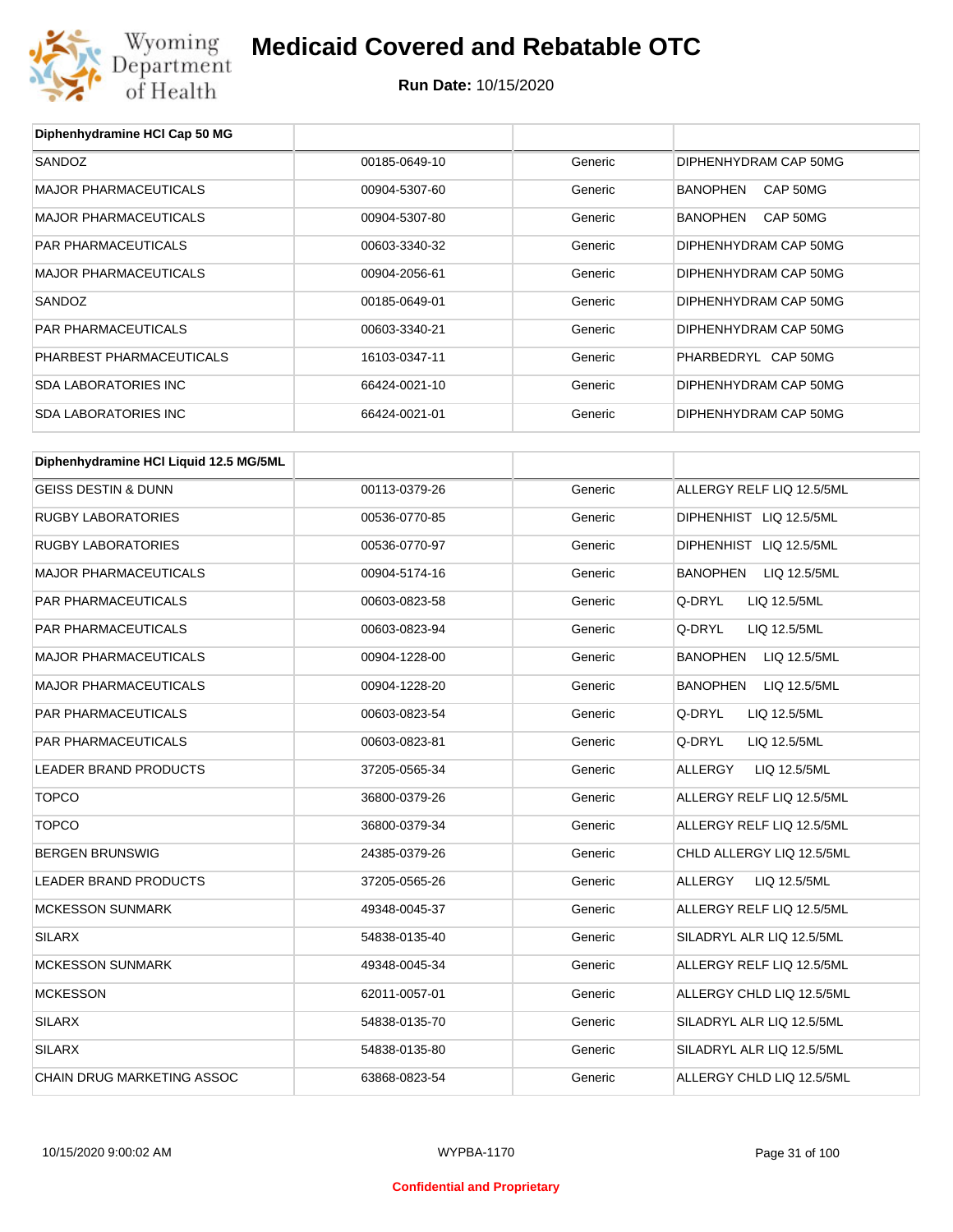

**Run Date:** 10/15/2020

| Diphenhydramine HCI Syrup 12.5 MG/5ML        |               |              |                             |
|----------------------------------------------|---------------|--------------|-----------------------------|
| PAR PHARMACEUTICALS                          | 00603-0860-54 | Generic      | QUENALIN<br>SYP 12.5/5ML    |
| <b>SILARX</b>                                | 54838-0154-40 | <b>Brand</b> | SILPHEN COUG SYP 12.5/5ML   |
| <b>SILARX</b>                                | 54838-0154-80 | <b>Brand</b> | SILPHEN COUG SYP 12.5/5ML   |
| <b>SILARX</b>                                | 54838-0154-70 | <b>Brand</b> | SILPHEN COUG SYP 12.5/5ML   |
| Diphenhydramine HCI Tab 25 MG                |               |              |                             |
| <b>GEISS DESTIN &amp; DUNN</b>               | 00113-0479-62 | Generic      | ALLERGY RELF TAB 25MG       |
| <b>GEISS DESTIN &amp; DUNN</b>               | 00113-0479-78 | Generic      | ALLERGY RELF TAB 25MG       |
| <b>RUGBY LABORATORIES</b>                    | 00536-1016-01 | Generic      | DIPHENHIST TAB 25MG         |
| <b>MAJOR PHARMACEUTICALS</b>                 | 00904-5551-24 | Generic      | <b>BANOPHEN</b><br>TAB 25MG |
| <b>MAJOR PHARMACEUTICALS</b>                 | 00904-5551-59 | Generic      | <b>BANOPHEN</b><br>TAB 25MG |
| <b>SELECT BRAND</b>                          | 15127-0018-01 | Generic      | SB ALLERGY TAB 25MG MED     |
| <b>BERGEN BRUNSWIG</b>                       | 24385-0479-78 | Generic      | GNP ALLERGY TAB 25MG        |
| <b>BERGEN BRUNSWIG</b>                       | 24385-0479-62 | Generic      | GNP ALLERGY TAB 25MG        |
| <b>TOPCO</b>                                 | 36800-0479-62 | Generic      | TAB 25MG<br><b>ALLERGY</b>  |
| <b>TOPCO</b>                                 | 36800-0479-67 | Generic      | TAB 25MG<br>ALLERGY         |
| <b>TOPCO</b>                                 | 36800-0479-78 | Generic      | TAB 25MG<br><b>ALLERGY</b>  |
| <b>TOPCO</b>                                 | 36800-0479-79 | Generic      | <b>ALLERGY</b><br>TAB 25MG  |
| <b>TIME-CAP LABS</b>                         | 49483-0061-01 | Generic      | DIPHENHYDRAM TAB 25MG       |
| <b>TIME-CAP LABS</b>                         | 49483-0061-10 | Generic      | DIPHENHYDRAM TAB 25MG       |
| <b>MCKESSON SUNMARK</b>                      | 49348-0983-10 | Generic      | SM ALLERGY TAB 25MG RLF     |
| <b>MCKESSON</b>                              | 62011-0058-01 | Generic      | HM ALLERGY TAB 25MG         |
| <b>MCKESSON</b>                              | 62011-0058-03 | Generic      | HM ALLERGY TAB 25MG         |
| Fexofenadine HCI Susp 30 MG/5ML (6<br>MG/ML) |               |              |                             |
| <b>RUGBY LABORATORIES</b>                    | 00536-1005-97 | Generic      | FEXOFENADINE SUS 30MG/5ML   |
| <b>ACTAVIS MID ATLANTIC</b>                  | 00472-0527-94 | Generic      | FEXOFENADINE SUS 30MG/5ML   |
| Fexofenadine HCI Tab 180 MG                  |               |              |                             |
| <b>MYLAN</b>                                 | 00378-0782-05 | Generic      | FEXOFENADINE TAB 180MG      |
| <b>MYLAN</b>                                 | 00378-0782-93 | Generic      | FEXOFENADINE TAB 180MG      |
| <b>RUGBY LABORATORIES</b>                    | 00536-1066-15 | Generic      | FEXOFENADINE TAB 180MG      |
|                                              |               |              |                             |

MAJOR PHARMACEUTICALS 
and the option of the company of the company of the company of the company of the company of the company of the company of the company of the company of the company of the company of the company of t MAJOR PHARMACEUTICALS 00904-6214-18 Generic FEXOFENADINE TAB 180MG MAJOR PHARMACEUTICALS 00904-6214-48 Generic FEXOFENADINE TAB 180MG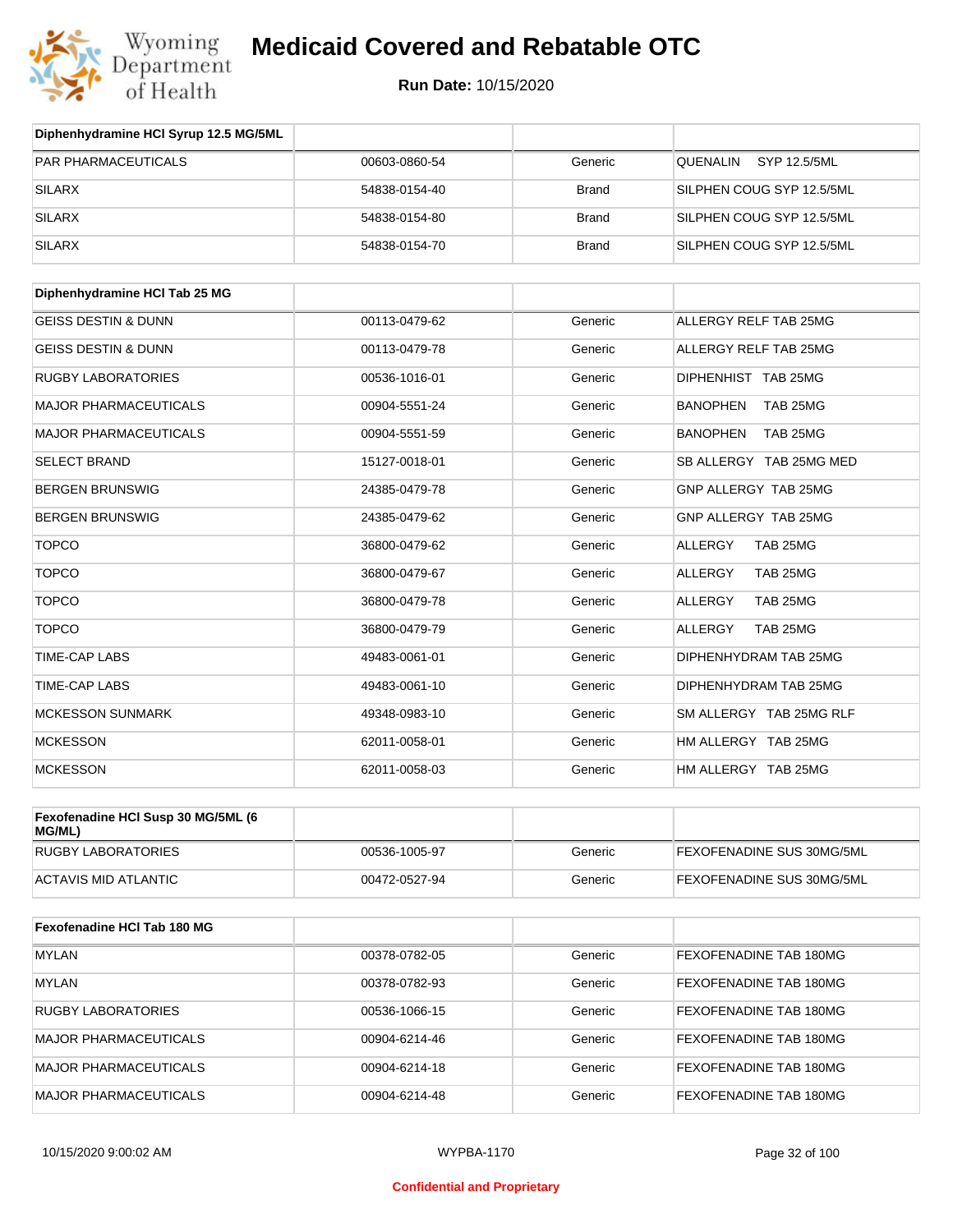

| Wyoming<br>Department         | <b>Medicaid Covered and Rebatable OTC</b> |         |                        |
|-------------------------------|-------------------------------------------|---------|------------------------|
| of Health                     | <b>Run Date: 10/15/2020</b>               |         |                        |
| <b>MAJOR PHARMACEUTICALS</b>  | 00904-6214-52                             | Generic | FEXOFENADINE TAB 180MG |
| <b>MAJOR PHARMACEUTICALS</b>  | 00904-6214-89                             | Generic | FEXOFENADINE TAB 180MG |
| LEADER BRAND PRODUCTS         | 37205-0650-65                             | Generic | ALLER-EASE TAB 180MG   |
| LEADER BRAND PRODUCTS         | 37205-0650-88                             | Generic | ALLER-EASE TAB 180MG   |
| PERRIGO PHARMACEUTICALS       | 45802-0571-78                             | Generic | FEXOFENADINE TAB 180MG |
| AMERISOURCE BERGEN DRUGS      | 46122-0040-22                             | Generic | GNP ALLERGY TAB 180MG  |
| AMERISOURCE BERGEN DRUGS      | 46122-0040-65                             | Generic | GNP ALLERGY TAB 180MG  |
| AMERISOURCE BERGEN DRUGS      | 46122-0040-75                             | Generic | GNP ALLERGY TAB 180MG  |
| AMERISOURCE BERGEN DRUGS      | 46122-0040-61                             | Generic | GNP ALLERGY TAB 180MG  |
| <b>MCKESSON SUNMARK</b>       | 49348-0968-56                             | Generic | FEXOFENADINE TAB 180MG |
| <b>MYLAN INSTITUTIONAL</b>    | 51079-0548-20                             | Generic | FEXOFENADINE TAB 180MG |
| MCKESSON SUNMARK              | 49348-0968-44                             | Generic | FEXOFENADINE TAB 180MG |
| <b>MCKESSON SUNMARK</b>       | 49348-0968-57                             | Generic | FEXOFENADINE TAB 180MG |
| MYLAN INSTITUTIONAL           | 51079-0548-01                             | Generic | FEXOFENADINE TAB 180MG |
| <b>MCKESSON</b>               | 62011-0067-01                             | Generic | FEXOFENADINE TAB 180MG |
| MCKESSON                      | 62011-0067-02                             | Generic | FEXOFENADINE TAB 180MG |
| DR.REDDY'S LABORATORIES, INC. | 55111-0784-30                             | Generic | FEXOFENADINE TAB 180MG |
| <b>MCKESSON</b>               | 62011-0233-01                             | Generic | FEXOFENADINE TAB 180MG |
| RECKITT BENCKISER             | 63824-0926-05                             | Generic | MUCINEX ALLR TAB 180MG |
| RECKITT BENCKISER             | 63824-0926-30                             | Generic | MUCINEX ALLR TAB 180MG |
| RECKITT BENCKISER             | 63824-0926-40                             | Generic | MUCINEX ALLR TAB 180MG |
| RECKITT BENCKISER             | 63824-0926-10                             | Generic | MUCINEX ALLR TAB 180MG |
| Fexofenadine HCI Tab 60 MG    |                                           |         |                        |
| <b>PERRIGO</b>                | 00113-0425-53                             | Generic | ALLER-EASE TAB 60MG    |
| <b>MYLAN</b>                  | 00378-0781-05                             | Generic | FEXOFENADINE TAB 60MG  |
| <b>MYLAN</b>                  | 00378-0781-91                             | Generic | FEXOFENADINE TAB 60MG  |
| <b>MCKESSON SUNMARK</b>       | 49348-0970-02                             | Generic | FEXOFENADINE TAB 60MG  |
|                               |                                           |         |                        |

| MUNESSUN SUNMARN        | 49348-0970-02 | Generic | FEAUFENADINE TAB 60MG.       |
|-------------------------|---------------|---------|------------------------------|
| PERRIGO PHARMACEUTICALS | 45802-0425-78 | Generic | <b>FEXOFENADINE TAB 60MG</b> |
| IMYLAN INSTITUTIONAL    | 51079-0547-20 | Generic | <b>FEXOFENADINE TAB 60MG</b> |
| IMYLAN INSTITUTIONAL    | 51079-0547-01 | Generic | <b>FEXOFENADINE TAB 60MG</b> |
| MCKESSON                | 62011-0068-01 | Generic | <b>FEXOFENADINE TAB 60MG</b> |

| Loratadine Rapidly-Disintegrating Tab 10<br>МG |               |         |                       |
|------------------------------------------------|---------------|---------|-----------------------|
| MAJOR PHARMACEUTICALS                          | 00904-5806-15 | Generic | TAB 10MG<br>ALLERGY   |
| BERGEN BRUNSWIG                                | 24385-0161-52 | Generic | ALLERGY RELF TAB 10MG |
| LEADER BRAND PRODUCTS                          | 37205-0745-65 | Generic | ALLERGY RELF TAB 10MG |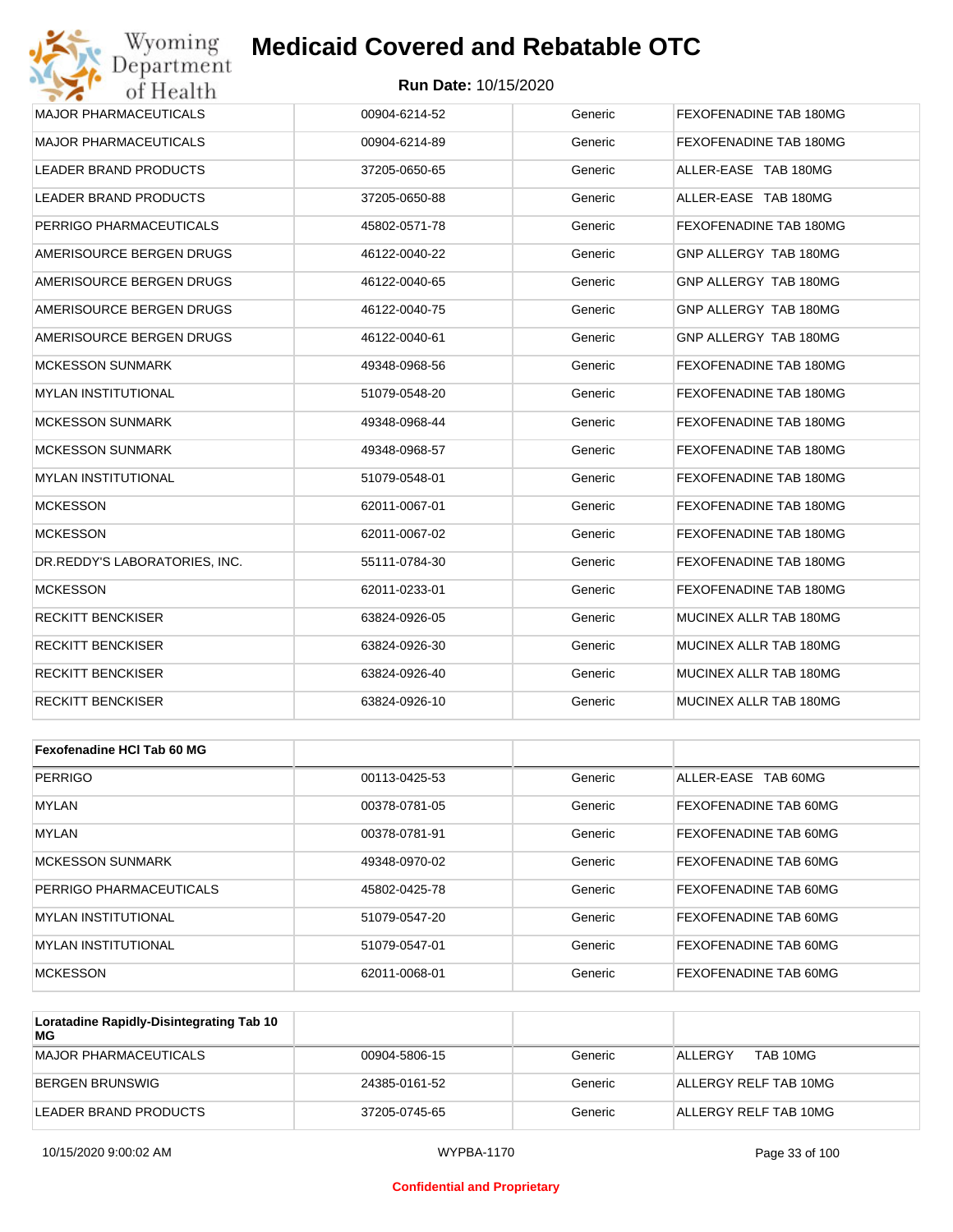

| Wyoming<br><b>Medicaid Covered and Rebatable OTC</b><br>Department |                             |         |                        |  |  |
|--------------------------------------------------------------------|-----------------------------|---------|------------------------|--|--|
| of Health                                                          | <b>Run Date: 10/15/2020</b> |         |                        |  |  |
| AMERISOURCE BERGEN DRUGS                                           | 46122-0140-52               | Generic | ALLERGY RELF TAB 10MG  |  |  |
| <b>BERGEN BRUNSWIG</b>                                             | 24385-0540-53               | Generic | ALLERGY RELF TAB 10MG  |  |  |
| <b>MCKESSON SUNMARK</b>                                            | 49348-0930-01               | Generic | LORATADINE<br>TAB 10MG |  |  |
| <b>MCKESSON SUNMARK</b>                                            | 49348-0930-44               | Generic | LORATADINE<br>TAB 10MG |  |  |
| <b>OHM LABS</b>                                                    | 51660-0527-31               | Generic | ALLERGY RELF TAB 10MG  |  |  |
| <b>MCKESSON</b>                                                    | 62011-0073-01               | Generic | ALLERGY RELF TAB 10MG  |  |  |
| <b>CHAIN DRUG MARKETING ASSOC</b>                                  | 63868-0157-10               | Generic | ALLERGY RELF TAB 10MG  |  |  |

| Loratadine Syrup 5 MG/5ML    |               |         |                          |
|------------------------------|---------------|---------|--------------------------|
| <b>MAJOR PHARMACEUTICALS</b> | 00904-6234-20 | Generic | LORATADINE SOL 5MG/5ML   |
| <b>BERGEN BRUNSWIG</b>       | 24385-0531-26 | Generic | LORATADINE SYP 5MG/5ML   |
| LEADER BRAND PRODUCTS        | 37205-0378-26 | Generic | ALLERGY RELF SYP 5MG/5ML |
| <b>MCKESSON SUNMARK</b>      | 49348-0636-34 | Generic | LORATADINE SYP 5MG/5ML   |
| AMERISOURCE BERGEN DRUGS     | 46122-0164-26 | Generic | LORATADINE SYP 5MG/5ML   |
| <b>MCKESSON SUNMARK</b>      | 49348-0333-34 | Generic | LORATADINE SYP 5MG/5ML   |
| <b>TARO</b>                  | 51672-2073-08 | Generic | LORATADINE SYP 5MG/5ML   |
| <b>TARO</b>                  | 51672-2085-08 | Generic | LORATADINE SYP 5MG/5ML   |
| <b>SILARX</b>                | 54838-0558-40 | Generic | LORATADINE SOL 5MG/5ML   |
| <b>TARO</b>                  | 51672-2092-08 | Generic | LORATADINE SOL 5MG/5ML   |
| <b>SILARX</b>                | 54838-0554-40 | Generic | LORATADINE SOL 5MG/5ML   |
| <b>MCKESSON</b>              | 62011-0072-01 | Generic | LORATADINE SYP 5MG/5ML   |
| <b>MCKESSON</b>              | 62011-0181-01 | Generic | LORATADINE SYP 5MG/5ML   |

| <b>Loratadine Tab 10 MG</b>    |               |         |                       |  |
|--------------------------------|---------------|---------|-----------------------|--|
| <b>GEISS DESTIN &amp; DUNN</b> | 00113-0612-65 | Generic | ALLERGY RELF TAB 10MG |  |
| <b>GEISS DESTIN &amp; DUNN</b> | 00113-0612-39 | Generic | ALLERGY RELF TAB 10MG |  |
| <b>GEISS DESTIN &amp; DUNN</b> | 00113-0612-60 | Generic | ALLERGY RELF TAB 10MG |  |
| <b>GEISS DESTIN &amp; DUNN</b> | 00113-0612-46 | Generic | ALLERGY RELF TAB 10MG |  |
| <b>MAJOR PHARMACEUTICALS</b>   | 00904-5728-87 | Generic | TAB 10MG<br>ALLERGY   |  |
| SANDOZ                         | 00781-5077-01 | Generic | LORATADINE TAB 10MG   |  |
| <b>MAJOR PHARMACEUTICALS</b>   | 00904-5728-89 | Generic | ALLERGY<br>TAB 10MG   |  |
| <b>MAJOR PHARMACEUTICALS</b>   | 00904-6074-46 | Generic | TAB 10MG<br>ALLERGY   |  |
| <b>MAJOR PHARMACEUTICALS</b>   | 00904-6074-60 | Generic | TAB 10MG<br>ALLERGY   |  |
| <b>MAJOR PHARMACEUTICALS</b>   | 00904-6074-61 | Generic | LORATADINE TAB 10MG   |  |
| <b>MAJOR PHARMACEUTICALS</b>   | 00904-6074-89 | Generic | TAB 10MG<br>ALLERGY   |  |
| <b>SELECT BRAND</b>            | 15127-0715-10 | Generic | LORATADINE TAB 10MG   |  |
| <b>SELECT BRAND</b>            | 15127-0715-30 | Generic | LORATADINE TAB 10MG   |  |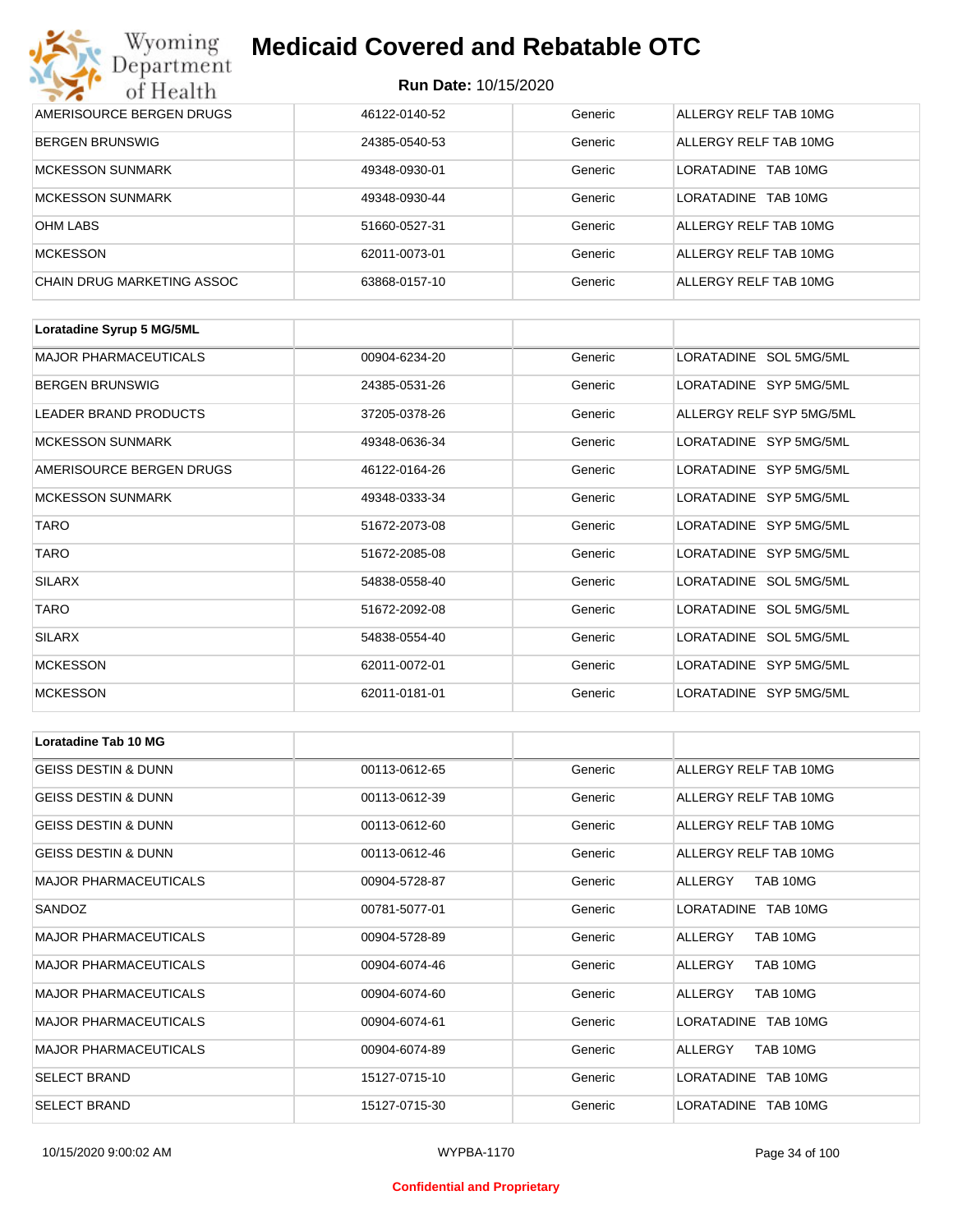

| <b>BERGEN BRUNSWIG</b><br>LORATADINE TAB 10MG<br>24385-0471-78<br>Generic<br>LORATADINE TAB 10MG<br>BERGEN BRUNSWIG<br>24385-0471-52<br>Generic<br><b>TOPCO</b><br>36800-0612-65<br>Generic<br>ALLERGY RELF TAB 10MG<br><b>TOPCO</b><br>36800-0612-72<br>Generic<br>ALLERGY RELF TAB 10MG<br><b>TOPCO</b><br>36800-0612-76<br>Generic<br>ALLERGY RELF TAB 10MG<br><b>TOPCO</b><br>36800-0612-87<br>Generic<br>ALLERGY RELF TAB 10MG<br>PERRIGO PHARMACEUTICALS<br>45802-0650-87<br>Generic<br>LORATADINE TAB 10MG<br>PERRIGO PHARMACEUTICALS<br>45802-0650-78<br>Generic<br>LORATADINE TAB 10MG<br>LORATADINE TAB 10MG<br>LEADER BRAND PRODUCTS<br>37205-0346-72<br>Generic<br>BERGEN BRUNSWIG<br>24385-0471-99<br>Generic<br>LORATADINE TAB 10MG<br><b>TOPCO</b><br>ALLERGY RELF TAB 10MG<br>36800-0612-46<br>Generic<br>AMERISOURCE BERGEN DRUGS<br>LORATADINE TAB 10MG<br>46122-0158-65<br>Generic<br>MCKESSON SUNMARK<br>49348-0818-01<br>Generic<br>SM LORATADIN TAB 10MG<br>MCKESSON SUNMARK<br>49348-0818-13<br>Generic<br>SM LORATADIN TAB 10MG<br>PERRIGO PHARMACEUTICALS<br>45802-0650-65<br>Generic<br>LORATADINE TAB 10MG<br>MCKESSON SUNMARK<br>49348-0818-44<br>Generic<br>SM LORATADIN TAB 10MG<br>OHM LABS<br>ALLERGY RELF TAB 10MG<br>51660-0526-01<br>Generic<br>MYLAN INSTITUTIONAL<br>51079-0246-01<br>Generic<br>LORATADINE TAB 10MG<br>LORATADINE TAB 10MG<br>MYLAN INSTITUTIONAL<br>51079-0246-20<br>Generic<br><b>APOTEX</b><br>60505-0147-08<br>Generic<br>LORATADINE TAB 10MG<br>OHM LABS<br>51660-0526-05<br>Generic<br>ALLERGY RELF TAB 10MG<br>OHM LABS<br>51660-0526-31<br>Generic<br>ALLERGY RELF TAB 10MG<br><b>APOTEX</b><br>LORATADINE TAB 10MG<br>60505-0147-01<br>Generic<br>CHAIN DRUG MARKETING ASSOC<br>63868-0151-01<br>Generic<br>LORATADINE TAB 10MG<br>LORATADINE TAB 10MG<br>CHAIN DRUG MARKETING ASSOC<br>63868-0151-10<br>Generic<br>LORATADINE TAB 10MG<br>CHAIN DRUG MARKETING ASSOC<br>63868-0151-30<br>Generic<br>AMERICAN HEALTH PACKAGING<br>68084-0248-01<br>Generic<br>LORATADINE TAB 10MG<br>LORATADINE TAB 10MG<br>AMERICAN HEALTH PACKAGING<br>68084-0248-11<br>Generic<br>Triprolidine HCI Drops 0.938 MG/ML<br>ALLEGIS PHARMACEUTICALS<br>28595-0801-30<br><b>Brand</b><br>HISTEX PD<br>DRO 0.938MG<br>Triprolidine HCI Liquid 0.625 MG/ML<br><b>GM PHARMACEUTICALS</b><br><b>Brand</b><br>VANAHIST PD LIQ 0.625MG<br>58809-0501-30<br>Triprolidine HCI Syrup 2.5 MG/5ML |                         |               |              |                              |  |  |
|-------------------------------------------------------------------------------------------------------------------------------------------------------------------------------------------------------------------------------------------------------------------------------------------------------------------------------------------------------------------------------------------------------------------------------------------------------------------------------------------------------------------------------------------------------------------------------------------------------------------------------------------------------------------------------------------------------------------------------------------------------------------------------------------------------------------------------------------------------------------------------------------------------------------------------------------------------------------------------------------------------------------------------------------------------------------------------------------------------------------------------------------------------------------------------------------------------------------------------------------------------------------------------------------------------------------------------------------------------------------------------------------------------------------------------------------------------------------------------------------------------------------------------------------------------------------------------------------------------------------------------------------------------------------------------------------------------------------------------------------------------------------------------------------------------------------------------------------------------------------------------------------------------------------------------------------------------------------------------------------------------------------------------------------------------------------------------------------------------------------------------------------------------------------------------------------------------------------------------------------------------------------------------------------------------------------------------------------------------------------------------------------------------------------------------------|-------------------------|---------------|--------------|------------------------------|--|--|
|                                                                                                                                                                                                                                                                                                                                                                                                                                                                                                                                                                                                                                                                                                                                                                                                                                                                                                                                                                                                                                                                                                                                                                                                                                                                                                                                                                                                                                                                                                                                                                                                                                                                                                                                                                                                                                                                                                                                                                                                                                                                                                                                                                                                                                                                                                                                                                                                                                     |                         |               |              |                              |  |  |
|                                                                                                                                                                                                                                                                                                                                                                                                                                                                                                                                                                                                                                                                                                                                                                                                                                                                                                                                                                                                                                                                                                                                                                                                                                                                                                                                                                                                                                                                                                                                                                                                                                                                                                                                                                                                                                                                                                                                                                                                                                                                                                                                                                                                                                                                                                                                                                                                                                     |                         |               |              |                              |  |  |
|                                                                                                                                                                                                                                                                                                                                                                                                                                                                                                                                                                                                                                                                                                                                                                                                                                                                                                                                                                                                                                                                                                                                                                                                                                                                                                                                                                                                                                                                                                                                                                                                                                                                                                                                                                                                                                                                                                                                                                                                                                                                                                                                                                                                                                                                                                                                                                                                                                     |                         |               |              |                              |  |  |
|                                                                                                                                                                                                                                                                                                                                                                                                                                                                                                                                                                                                                                                                                                                                                                                                                                                                                                                                                                                                                                                                                                                                                                                                                                                                                                                                                                                                                                                                                                                                                                                                                                                                                                                                                                                                                                                                                                                                                                                                                                                                                                                                                                                                                                                                                                                                                                                                                                     |                         |               |              |                              |  |  |
|                                                                                                                                                                                                                                                                                                                                                                                                                                                                                                                                                                                                                                                                                                                                                                                                                                                                                                                                                                                                                                                                                                                                                                                                                                                                                                                                                                                                                                                                                                                                                                                                                                                                                                                                                                                                                                                                                                                                                                                                                                                                                                                                                                                                                                                                                                                                                                                                                                     |                         |               |              |                              |  |  |
|                                                                                                                                                                                                                                                                                                                                                                                                                                                                                                                                                                                                                                                                                                                                                                                                                                                                                                                                                                                                                                                                                                                                                                                                                                                                                                                                                                                                                                                                                                                                                                                                                                                                                                                                                                                                                                                                                                                                                                                                                                                                                                                                                                                                                                                                                                                                                                                                                                     |                         |               |              |                              |  |  |
|                                                                                                                                                                                                                                                                                                                                                                                                                                                                                                                                                                                                                                                                                                                                                                                                                                                                                                                                                                                                                                                                                                                                                                                                                                                                                                                                                                                                                                                                                                                                                                                                                                                                                                                                                                                                                                                                                                                                                                                                                                                                                                                                                                                                                                                                                                                                                                                                                                     |                         |               |              |                              |  |  |
|                                                                                                                                                                                                                                                                                                                                                                                                                                                                                                                                                                                                                                                                                                                                                                                                                                                                                                                                                                                                                                                                                                                                                                                                                                                                                                                                                                                                                                                                                                                                                                                                                                                                                                                                                                                                                                                                                                                                                                                                                                                                                                                                                                                                                                                                                                                                                                                                                                     |                         |               |              |                              |  |  |
|                                                                                                                                                                                                                                                                                                                                                                                                                                                                                                                                                                                                                                                                                                                                                                                                                                                                                                                                                                                                                                                                                                                                                                                                                                                                                                                                                                                                                                                                                                                                                                                                                                                                                                                                                                                                                                                                                                                                                                                                                                                                                                                                                                                                                                                                                                                                                                                                                                     |                         |               |              |                              |  |  |
|                                                                                                                                                                                                                                                                                                                                                                                                                                                                                                                                                                                                                                                                                                                                                                                                                                                                                                                                                                                                                                                                                                                                                                                                                                                                                                                                                                                                                                                                                                                                                                                                                                                                                                                                                                                                                                                                                                                                                                                                                                                                                                                                                                                                                                                                                                                                                                                                                                     |                         |               |              |                              |  |  |
|                                                                                                                                                                                                                                                                                                                                                                                                                                                                                                                                                                                                                                                                                                                                                                                                                                                                                                                                                                                                                                                                                                                                                                                                                                                                                                                                                                                                                                                                                                                                                                                                                                                                                                                                                                                                                                                                                                                                                                                                                                                                                                                                                                                                                                                                                                                                                                                                                                     |                         |               |              |                              |  |  |
|                                                                                                                                                                                                                                                                                                                                                                                                                                                                                                                                                                                                                                                                                                                                                                                                                                                                                                                                                                                                                                                                                                                                                                                                                                                                                                                                                                                                                                                                                                                                                                                                                                                                                                                                                                                                                                                                                                                                                                                                                                                                                                                                                                                                                                                                                                                                                                                                                                     |                         |               |              |                              |  |  |
|                                                                                                                                                                                                                                                                                                                                                                                                                                                                                                                                                                                                                                                                                                                                                                                                                                                                                                                                                                                                                                                                                                                                                                                                                                                                                                                                                                                                                                                                                                                                                                                                                                                                                                                                                                                                                                                                                                                                                                                                                                                                                                                                                                                                                                                                                                                                                                                                                                     |                         |               |              |                              |  |  |
|                                                                                                                                                                                                                                                                                                                                                                                                                                                                                                                                                                                                                                                                                                                                                                                                                                                                                                                                                                                                                                                                                                                                                                                                                                                                                                                                                                                                                                                                                                                                                                                                                                                                                                                                                                                                                                                                                                                                                                                                                                                                                                                                                                                                                                                                                                                                                                                                                                     |                         |               |              |                              |  |  |
|                                                                                                                                                                                                                                                                                                                                                                                                                                                                                                                                                                                                                                                                                                                                                                                                                                                                                                                                                                                                                                                                                                                                                                                                                                                                                                                                                                                                                                                                                                                                                                                                                                                                                                                                                                                                                                                                                                                                                                                                                                                                                                                                                                                                                                                                                                                                                                                                                                     |                         |               |              |                              |  |  |
|                                                                                                                                                                                                                                                                                                                                                                                                                                                                                                                                                                                                                                                                                                                                                                                                                                                                                                                                                                                                                                                                                                                                                                                                                                                                                                                                                                                                                                                                                                                                                                                                                                                                                                                                                                                                                                                                                                                                                                                                                                                                                                                                                                                                                                                                                                                                                                                                                                     |                         |               |              |                              |  |  |
|                                                                                                                                                                                                                                                                                                                                                                                                                                                                                                                                                                                                                                                                                                                                                                                                                                                                                                                                                                                                                                                                                                                                                                                                                                                                                                                                                                                                                                                                                                                                                                                                                                                                                                                                                                                                                                                                                                                                                                                                                                                                                                                                                                                                                                                                                                                                                                                                                                     |                         |               |              |                              |  |  |
|                                                                                                                                                                                                                                                                                                                                                                                                                                                                                                                                                                                                                                                                                                                                                                                                                                                                                                                                                                                                                                                                                                                                                                                                                                                                                                                                                                                                                                                                                                                                                                                                                                                                                                                                                                                                                                                                                                                                                                                                                                                                                                                                                                                                                                                                                                                                                                                                                                     |                         |               |              |                              |  |  |
|                                                                                                                                                                                                                                                                                                                                                                                                                                                                                                                                                                                                                                                                                                                                                                                                                                                                                                                                                                                                                                                                                                                                                                                                                                                                                                                                                                                                                                                                                                                                                                                                                                                                                                                                                                                                                                                                                                                                                                                                                                                                                                                                                                                                                                                                                                                                                                                                                                     |                         |               |              |                              |  |  |
|                                                                                                                                                                                                                                                                                                                                                                                                                                                                                                                                                                                                                                                                                                                                                                                                                                                                                                                                                                                                                                                                                                                                                                                                                                                                                                                                                                                                                                                                                                                                                                                                                                                                                                                                                                                                                                                                                                                                                                                                                                                                                                                                                                                                                                                                                                                                                                                                                                     |                         |               |              |                              |  |  |
|                                                                                                                                                                                                                                                                                                                                                                                                                                                                                                                                                                                                                                                                                                                                                                                                                                                                                                                                                                                                                                                                                                                                                                                                                                                                                                                                                                                                                                                                                                                                                                                                                                                                                                                                                                                                                                                                                                                                                                                                                                                                                                                                                                                                                                                                                                                                                                                                                                     |                         |               |              |                              |  |  |
|                                                                                                                                                                                                                                                                                                                                                                                                                                                                                                                                                                                                                                                                                                                                                                                                                                                                                                                                                                                                                                                                                                                                                                                                                                                                                                                                                                                                                                                                                                                                                                                                                                                                                                                                                                                                                                                                                                                                                                                                                                                                                                                                                                                                                                                                                                                                                                                                                                     |                         |               |              |                              |  |  |
|                                                                                                                                                                                                                                                                                                                                                                                                                                                                                                                                                                                                                                                                                                                                                                                                                                                                                                                                                                                                                                                                                                                                                                                                                                                                                                                                                                                                                                                                                                                                                                                                                                                                                                                                                                                                                                                                                                                                                                                                                                                                                                                                                                                                                                                                                                                                                                                                                                     |                         |               |              |                              |  |  |
|                                                                                                                                                                                                                                                                                                                                                                                                                                                                                                                                                                                                                                                                                                                                                                                                                                                                                                                                                                                                                                                                                                                                                                                                                                                                                                                                                                                                                                                                                                                                                                                                                                                                                                                                                                                                                                                                                                                                                                                                                                                                                                                                                                                                                                                                                                                                                                                                                                     |                         |               |              |                              |  |  |
|                                                                                                                                                                                                                                                                                                                                                                                                                                                                                                                                                                                                                                                                                                                                                                                                                                                                                                                                                                                                                                                                                                                                                                                                                                                                                                                                                                                                                                                                                                                                                                                                                                                                                                                                                                                                                                                                                                                                                                                                                                                                                                                                                                                                                                                                                                                                                                                                                                     |                         |               |              |                              |  |  |
|                                                                                                                                                                                                                                                                                                                                                                                                                                                                                                                                                                                                                                                                                                                                                                                                                                                                                                                                                                                                                                                                                                                                                                                                                                                                                                                                                                                                                                                                                                                                                                                                                                                                                                                                                                                                                                                                                                                                                                                                                                                                                                                                                                                                                                                                                                                                                                                                                                     |                         |               |              |                              |  |  |
|                                                                                                                                                                                                                                                                                                                                                                                                                                                                                                                                                                                                                                                                                                                                                                                                                                                                                                                                                                                                                                                                                                                                                                                                                                                                                                                                                                                                                                                                                                                                                                                                                                                                                                                                                                                                                                                                                                                                                                                                                                                                                                                                                                                                                                                                                                                                                                                                                                     |                         |               |              |                              |  |  |
|                                                                                                                                                                                                                                                                                                                                                                                                                                                                                                                                                                                                                                                                                                                                                                                                                                                                                                                                                                                                                                                                                                                                                                                                                                                                                                                                                                                                                                                                                                                                                                                                                                                                                                                                                                                                                                                                                                                                                                                                                                                                                                                                                                                                                                                                                                                                                                                                                                     |                         |               |              |                              |  |  |
|                                                                                                                                                                                                                                                                                                                                                                                                                                                                                                                                                                                                                                                                                                                                                                                                                                                                                                                                                                                                                                                                                                                                                                                                                                                                                                                                                                                                                                                                                                                                                                                                                                                                                                                                                                                                                                                                                                                                                                                                                                                                                                                                                                                                                                                                                                                                                                                                                                     |                         |               |              |                              |  |  |
|                                                                                                                                                                                                                                                                                                                                                                                                                                                                                                                                                                                                                                                                                                                                                                                                                                                                                                                                                                                                                                                                                                                                                                                                                                                                                                                                                                                                                                                                                                                                                                                                                                                                                                                                                                                                                                                                                                                                                                                                                                                                                                                                                                                                                                                                                                                                                                                                                                     |                         |               |              |                              |  |  |
|                                                                                                                                                                                                                                                                                                                                                                                                                                                                                                                                                                                                                                                                                                                                                                                                                                                                                                                                                                                                                                                                                                                                                                                                                                                                                                                                                                                                                                                                                                                                                                                                                                                                                                                                                                                                                                                                                                                                                                                                                                                                                                                                                                                                                                                                                                                                                                                                                                     |                         |               |              |                              |  |  |
|                                                                                                                                                                                                                                                                                                                                                                                                                                                                                                                                                                                                                                                                                                                                                                                                                                                                                                                                                                                                                                                                                                                                                                                                                                                                                                                                                                                                                                                                                                                                                                                                                                                                                                                                                                                                                                                                                                                                                                                                                                                                                                                                                                                                                                                                                                                                                                                                                                     |                         |               |              |                              |  |  |
|                                                                                                                                                                                                                                                                                                                                                                                                                                                                                                                                                                                                                                                                                                                                                                                                                                                                                                                                                                                                                                                                                                                                                                                                                                                                                                                                                                                                                                                                                                                                                                                                                                                                                                                                                                                                                                                                                                                                                                                                                                                                                                                                                                                                                                                                                                                                                                                                                                     |                         |               |              |                              |  |  |
|                                                                                                                                                                                                                                                                                                                                                                                                                                                                                                                                                                                                                                                                                                                                                                                                                                                                                                                                                                                                                                                                                                                                                                                                                                                                                                                                                                                                                                                                                                                                                                                                                                                                                                                                                                                                                                                                                                                                                                                                                                                                                                                                                                                                                                                                                                                                                                                                                                     |                         |               |              |                              |  |  |
|                                                                                                                                                                                                                                                                                                                                                                                                                                                                                                                                                                                                                                                                                                                                                                                                                                                                                                                                                                                                                                                                                                                                                                                                                                                                                                                                                                                                                                                                                                                                                                                                                                                                                                                                                                                                                                                                                                                                                                                                                                                                                                                                                                                                                                                                                                                                                                                                                                     | ALLEGIS PHARMACEUTICALS | 28595-0802-08 | <b>Brand</b> | <b>HISTEX</b><br>SYP 2.5MG/5 |  |  |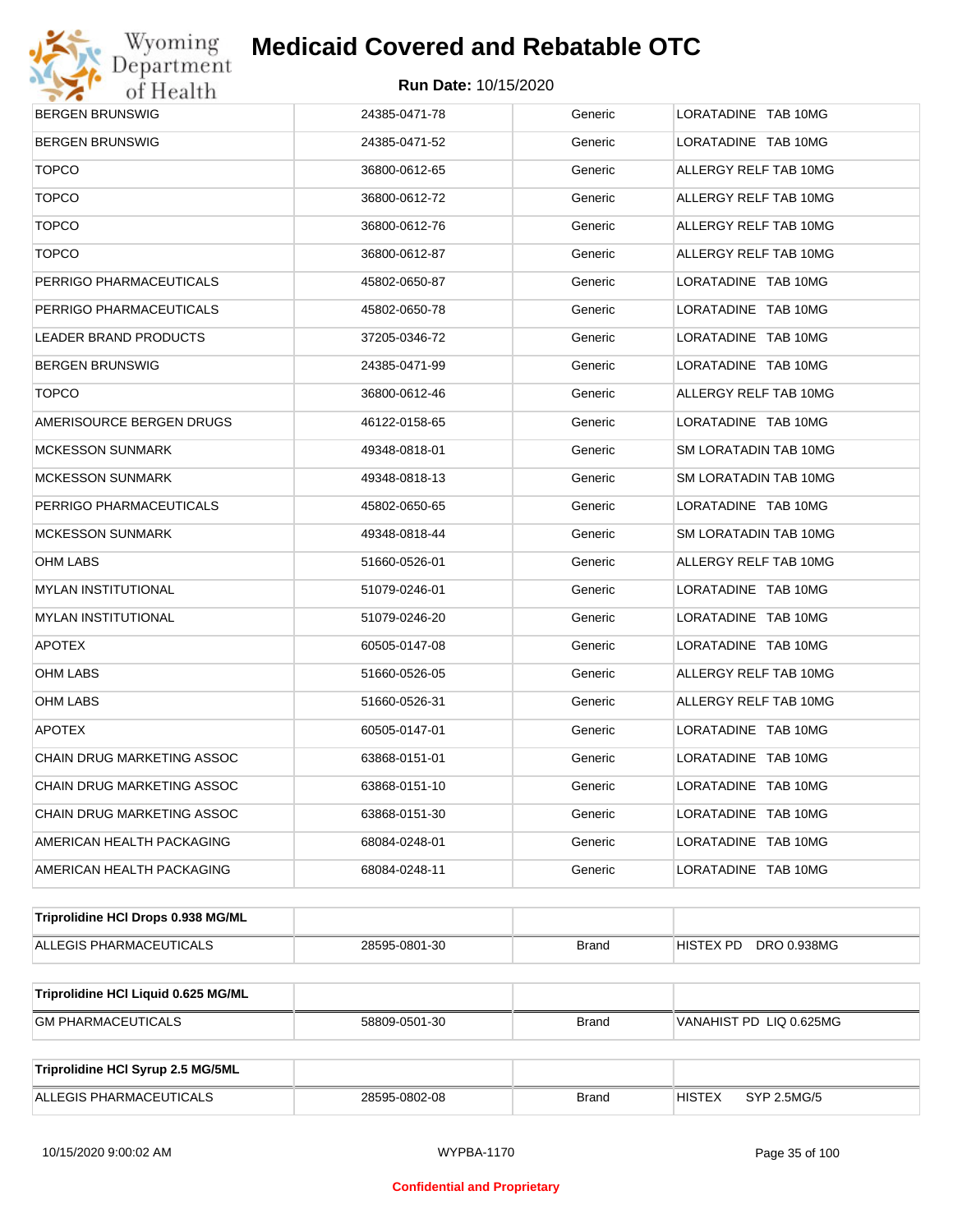

| Levonorgestrel Tab 1.5 MG             |               |              |                                       |
|---------------------------------------|---------------|--------------|---------------------------------------|
| LUPIN PHARMACEUTICALS                 | 43386-0622-30 | Generic      | <b>TAB 1.5MG</b><br>MY WAY            |
| <b>AFAXYS</b>                         | 50102-0111-01 | Generic      | ECONTRA EZ TAB 1.5MG                  |
| <b>AFAXYS</b>                         | 50102-0111-12 | Generic      | ECONTRA EZ TAB 1.5MG                  |
| FOUNDATION CONSUMER HEALTHCARE        | 51285-0100-88 | Generic      | TAKE ACTION TAB 1.5MG                 |
| FOUNDATION CONSUMER HEALTHCARE        | 51285-0103-88 | Generic      | AFTERA<br><b>TAB 1.5MG</b>            |
| <b>TEVA/WOMENS HEALTH</b>             | 51285-0943-88 | <b>Brand</b> | PLAN B<br><b>TAB 1.5MG</b>            |
| <b>ACTAVIS PHARMA</b>                 | 52544-0065-54 | Generic      | NEXT CHOICE TAB 1.5MG                 |
| <b>FOUNDATION CONSUMER HEALTHCARE</b> | 51285-0146-19 | <b>Brand</b> | PLAN <sub>B</sub><br><b>TAB 1.5MG</b> |
| <b>FOUNDATION CONSUMER HEALTHCARE</b> | 51285-0162-88 | <b>Brand</b> | PLAN B<br><b>TAB 1.5MG</b>            |
| PHARMACIST PHARMACEUTICAL LLC         | 63704-0010-01 | Generic      | LEVONORGESTR TAB 1.5MG                |
| <b>SUN PHARMACEUTICALS</b>            | 62756-0718-60 | Generic      | <b>OPCICON</b><br><b>TAB 1.5MG</b>    |
| LUPIN PHARMACEUTICALS                 | 68180-0853-13 | Generic      | FALLBACK<br><b>TAB 1.5MG</b>          |
| <b>COUGH/COLD/ALLERGY</b>             |               |              |                                       |

| *Camphor-Eucalyptus-Menthol - Oint*** |               |         |                             |
|---------------------------------------|---------------|---------|-----------------------------|
| AMERISOURCE BERGEN DRUGS              | 46122-0157-54 | Generic | OIN RUB<br><b>GNP CHEST</b> |
| <b>MCKESSON</b>                       | 62011-0075-01 | Generic | HM CHEST RUB OIN            |

| *Camphor-Eucalyptus-Menthol-Turp Oil-<br>White Pet -Oint*** |               |         |                           |
|-------------------------------------------------------------|---------------|---------|---------------------------|
| <b>IMCKESSON SUNMARK</b>                                    | 49348-0398-96 | Generic | SM MEDICATED MIS CHST RUB |

| *DM-GG-PE Tab & APAP-Diphenhyd-PE<br>Tab Therapy Pack*** |               |       |                            |
|----------------------------------------------------------|---------------|-------|----------------------------|
| <b>RECKITT BENCKISER</b>                                 | 63824-0555-30 | Brand | IMUCINEX FAST MIS MX DAY/N |

| *PE-DM-GG Ligd & Diphenhyd-PE-APAP<br>Ligd Therapy Pack*** |               |       |                                   |
|------------------------------------------------------------|---------------|-------|-----------------------------------|
| <b>RECKITT BENCKISER</b>                                   | 63824-0287-22 | Brand | <b>IMUCINEX CHLD MIS DAY/NITE</b> |

| *PE-DM-GG-APAP Ligd & PE-Diphenhyd-<br><b>APAP Ligd Therapy Pack***</b> |               |       |                                   |
|-------------------------------------------------------------------------|---------------|-------|-----------------------------------|
| <b>RECKITT BENCKISER</b>                                                | 63824-0526-22 | Brand | <b>IMUCINEX FAST MIS DAY/NGHT</b> |

| *PE-DM-GG-APAP Pack & PE-Diphenhyd-<br><b>APAP Pack Therapy Pack***</b> |               |       |                |              |
|-------------------------------------------------------------------------|---------------|-------|----------------|--------------|
| <b>RECKITT BENCKISER</b>                                                | 63824-0234-44 | Brand | <b>MUCINEX</b> | MIS DAY/NGHT |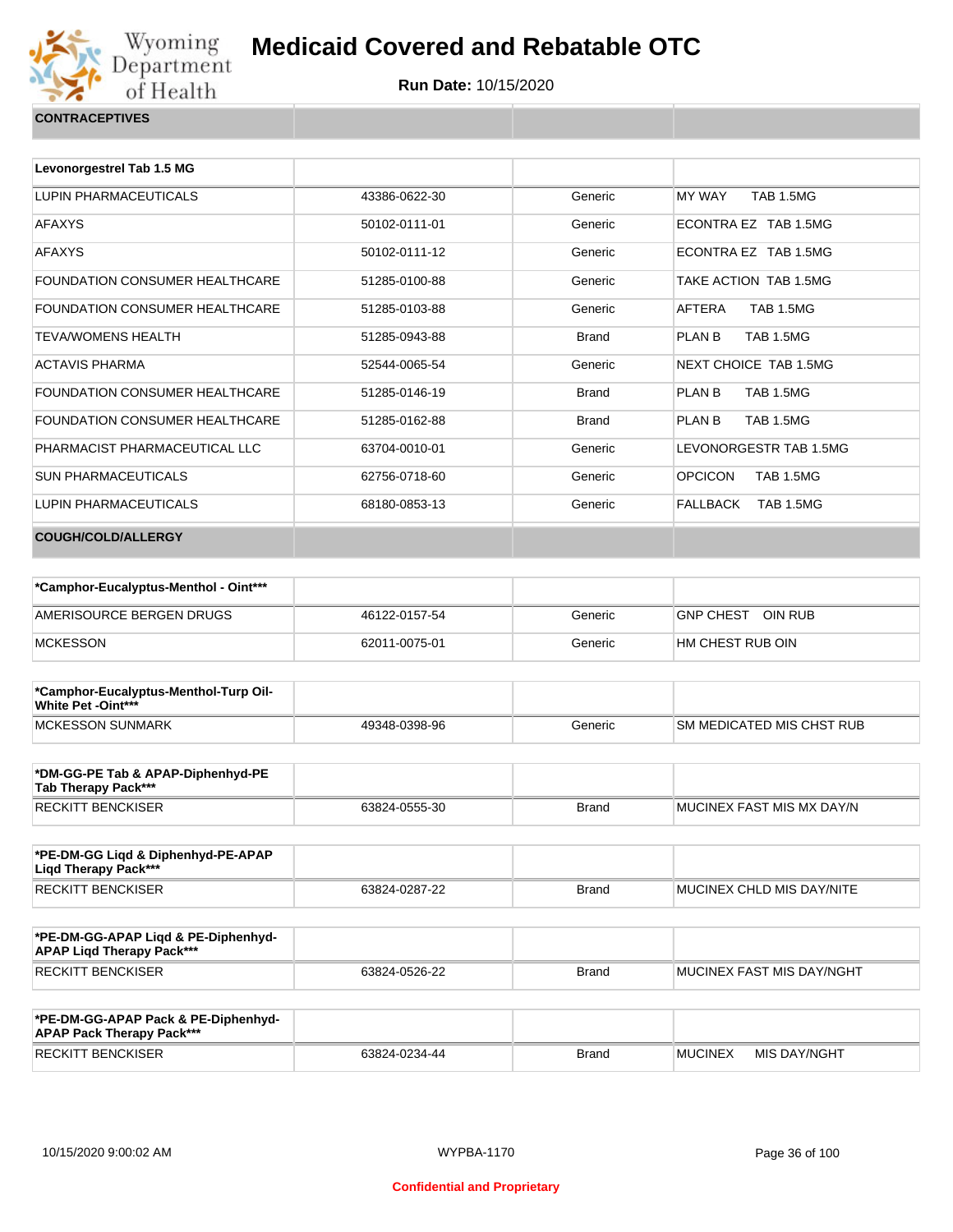

| *PE-DM-GG-APAP Tab & PE-Diphenhyd-<br><b>APAP Tab Therapy Pack***</b> |               |              |                                         |
|-----------------------------------------------------------------------|---------------|--------------|-----------------------------------------|
| <b>RECKITT BENCKISER</b>                                              | 63824-0551-30 | Generic      | MUCINEX FAST PAK DAY/NGHT               |
| Acetaminophen w/ DM Liq 1000-30<br>MG/30ML                            |               |              |                                         |
| <b>TOPCO</b>                                                          | 36800-0698-34 | Generic      | COUGH & SORE LIQ THRT DAY               |
|                                                                       |               |              |                                         |
| Acetaminophen w/ DM Susp 160-5 MG/5ML                                 |               |              |                                         |
| <b>GLAXO CONSUMER HEALTHCARE L.P.</b>                                 | 00067-8115-04 | <b>Brand</b> | TRIAMINIC<br>SUS CGH/ST                 |
| Brompheniramine & Phenylephrine Elixir 1<br>-2.5 MG/5ML               |               |              |                                         |
| <b>PERRIGO</b>                                                        | 00113-0906-26 | Generic      | COLD/ALLERGY ELX CHILDREN               |
| <b>MAJOR PHARMACEUTICALS</b>                                          | 00904-5781-20 | Generic      | <b>DIMAPHEN</b><br><b>ELX CHILDREN</b>  |
| <b>WOMEN'S CHOICE PHARMACEUTICALS</b>                                 | 00485-0202-16 | Generic      | RYNEX PE<br><b>ELX</b>                  |
| <b>TOPCO</b>                                                          | 36800-0906-26 | Generic      | COLD/ALLERGY ELX CHILDREN               |
| <b>BERGEN BRUNSWIG</b>                                                | 24385-0517-26 | Generic      | <b>GNP CLD/ALLE ELX CHILDREN</b>        |
| <b>BERGEN BRUNSWIG</b>                                                | 24385-0517-34 | Generic      | GNP CLD/ALLE ELX CHILDREN               |
| <b>LEADER BRAND PRODUCTS</b>                                          | 37205-0931-26 | Generic      | COLD/ALLERGY ELX CHILDREN               |
| <b>TOPCO</b>                                                          | 36800-0906-34 | Generic      | COLD/ALLERGY ELX CHILDREN               |
| <b>MCKESSON SUNMARK</b>                                               | 49348-0777-37 | Generic      | SM CLD/ALRGY ELX CHILDREN               |
| <b>MCKESSON SUNMARK</b>                                               | 49348-0777-34 | Generic      | SM CLD/ALRGY ELX CHILDREN               |
| <b>MCKESSON</b>                                                       | 62011-0062-01 | Generic      | COLD/ALLERGY ELX CHILDREN               |
| Brompheniramine & Phenylephrine Syrup                                 |               |              |                                         |
| 1-2.5 MG/5ML<br><b>GLAXO CONSUMER HEALTHCARE L.P.</b>                 | 00067-8117-04 | <b>Brand</b> | <b>SYP CLD/ALRG</b><br><b>TRIAMINIC</b> |
|                                                                       |               |              |                                         |
| Brompheniramine & Phenylephrine Tab 4-<br><b>10 MG</b>                |               |              |                                         |
| ALLEGIS PHARMACEUTICALS                                               | 28595-0900-60 | <b>Brand</b> | RU-HIST D TAB 4-10MG                    |
| Brompheniramine & Pseudoephedrine Cap<br>4-60 MG                      |               |              |                                         |
| <b>BAUSCH HEALTH</b>                                                  | 00095-0860-06 | <b>Brand</b> | LODRANE D CAP 4-60MG                    |
| <b>Brompheniramine &amp; Pseudoephedrine</b>                          |               |              |                                         |
| Elixir 1-15 MG/5ML                                                    |               |              |                                         |
| WOMEN'S CHOICE PHARMACEUTICALS                                        | 00485-0206-16 | Generic      | RYNEX PSE LIQ                           |
| PAR PHARMACEUTICALS                                                   | 00603-0851-94 | Generic      | Q-TAPP<br>ELX 1-15/5ML                  |
| <b>SILARX</b>                                                         | 54838-0125-40 | Generic      | LIQ<br>BROTAPP                          |
| <b>SILARX</b>                                                         | 54838-0125-80 | Generic      | LIQ<br><b>BROTAPP</b>                   |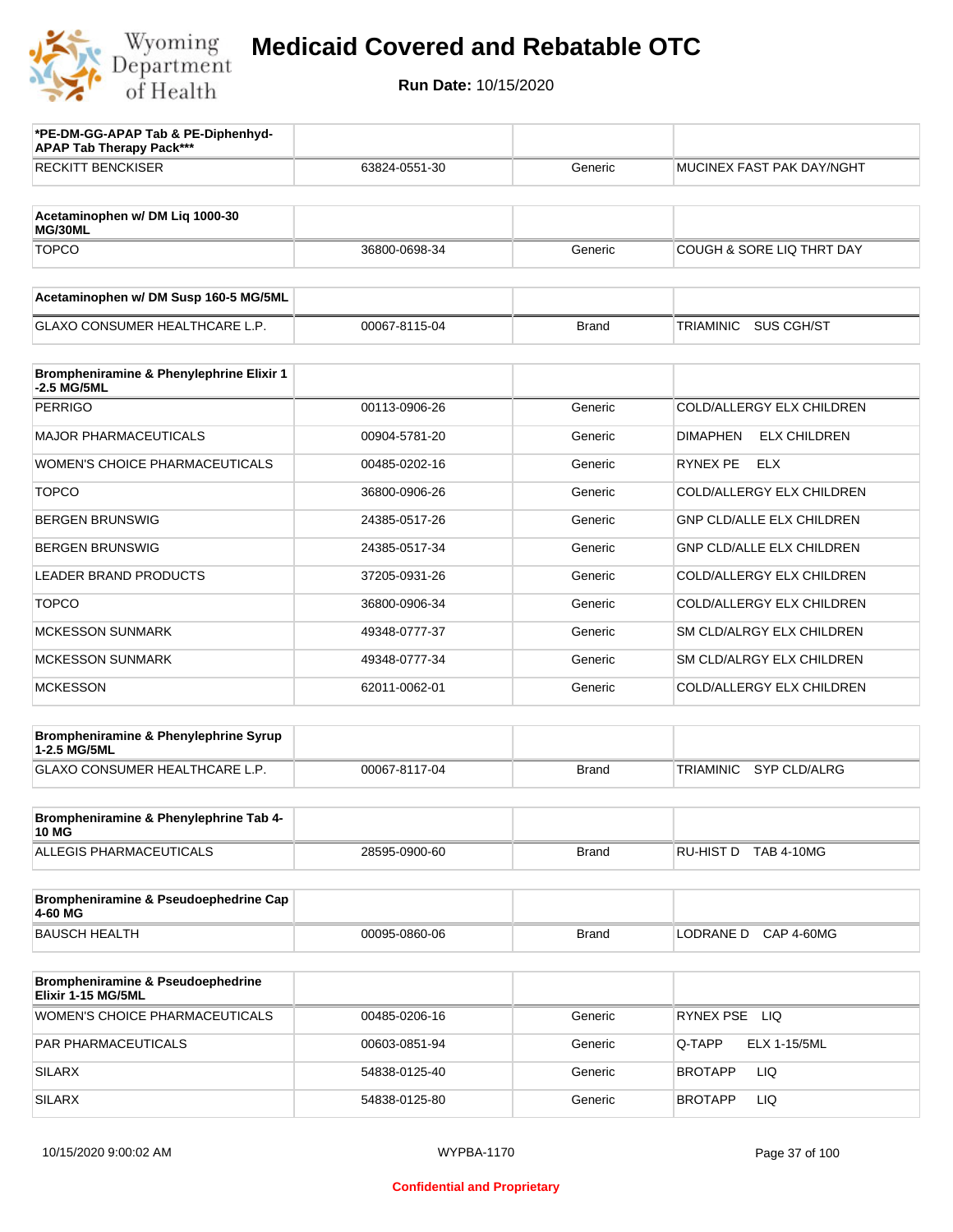

| <b>SILARX</b>                                                | 54838-0125-70 | Generic      | LIQ<br><b>BROTAPP</b>                |
|--------------------------------------------------------------|---------------|--------------|--------------------------------------|
| Brompheniramine & Pseudoephedrine<br>Liquid 1-7.5 MG/ML      |               |              |                                      |
| JAYMAC PHARMACEUTICAL LLC                                    | 64661-0032-30 | <b>Brand</b> | J-TAN D PD DRO 1-7.5MG               |
| Brompheniramine-Acetaminophen Tab 2-<br><b>250 MG</b>        |               |              |                                      |
| MAGNA PHARMACEUTICALS, INC                                   | 58407-0225-01 | <b>Brand</b> | <b>STAFLEX</b><br><b>TAB 2-250MG</b> |
| Cetirizine-Pseudoephedrine Tab ER 12HR<br>5-120 MG           |               |              |                                      |
| <b>GEISS DESTIN &amp; DUNN</b>                               | 00113-0176-53 | Generic      | ALLERGY-D TAB 5-120MG                |
| <b>GEISS DESTIN &amp; DUNN</b>                               | 00113-0176-62 | Generic      | ALLERGY-D TAB 5-120MG                |
| <b>PERRIGO</b>                                               | 00113-2176-53 | Generic      | ALLERGY-D TAB 5-120MG                |
| <b>PERRIGO</b>                                               | 00113-2176-62 | Generic      | ALLERGY-D TAB 5-120MG                |
| <b>MAJOR PHARMACEUTICALS</b>                                 | 00904-5831-12 | Generic      | ALLERGY-D TAB 5-120MG                |
| <b>BERGEN BRUNSWIG</b>                                       | 24385-0175-53 | Generic      | ALLERGY-D TAB 5-120MG                |
| <b>BERGEN BRUNSWIG</b>                                       | 24385-0175-62 | Generic      | ALLERGY-D TAB 5-120MG                |
| <b>TOPCO</b>                                                 | 36800-0176-62 | Generic      | ALLERGY D TAB 5-120MG                |
| PERRIGO PHARMACEUTICALS                                      | 45802-0721-53 | Generic      | CETIRIZ/PSE TAB 5-120MG              |
| PERRIGO PHARMACEUTICALS                                      | 45802-0721-62 | Generic      | CETIRIZ/PSE TAB 5-120MG              |
| <b>TOPCO</b>                                                 | 36800-0176-53 | Generic      | ALLERGY D TAB 5-120MG                |
| <b>MCKESSON SUNMARK</b>                                      | 49348-0851-04 | Generic      | ALLERGY-D TAB 5-120MG                |
| <b>MCKESSON</b>                                              | 62011-0055-01 | Generic      | ALLGY COMP-D TAB 5-120MG             |
| Chlophedianol-Dexbrompheniramine Soln<br>12.5-1 MG/5ML       |               |              |                                      |
| <b>RAMCNEIL</b>                                              | 12830-0864-16 | <b>Brand</b> | CHLO HIST SOL                        |
| Chlophedianol-Guaifenesin Liquid 12.5-100<br>MG/5ML          |               |              |                                      |
| <b>RAMCNEIL</b>                                              | 12830-0767-16 | <b>Brand</b> | CHLO TUSS EX LIQ 12.5-100            |
| Chlophedianol-Pyrilamine Liquid 12.5-12.5<br>MG/5ML          |               |              |                                      |
| <b>CENTURION LABS</b>                                        | 23359-0032-16 | <b>Brand</b> | <b>NINJACOF</b><br>LIQ.              |
| Chlophedianol-Pyrilamine Liquid 25-50<br>MG/15ML             |               |              |                                      |
| <b>GM PHARMACEUTICALS</b>                                    | 58809-0350-04 | <b>Brand</b> | VANACOF-8<br>LIQ 25-50/15            |
| Chlophedianol-Pyrilamine-APAP Liquid<br>12.5-12.5-160 MG/5ML |               |              |                                      |
| <b>CENTURION LABS</b>                                        | 23359-0033-16 | <b>Brand</b> | NINJACOF-A LIQ                       |
|                                                              |               |              |                                      |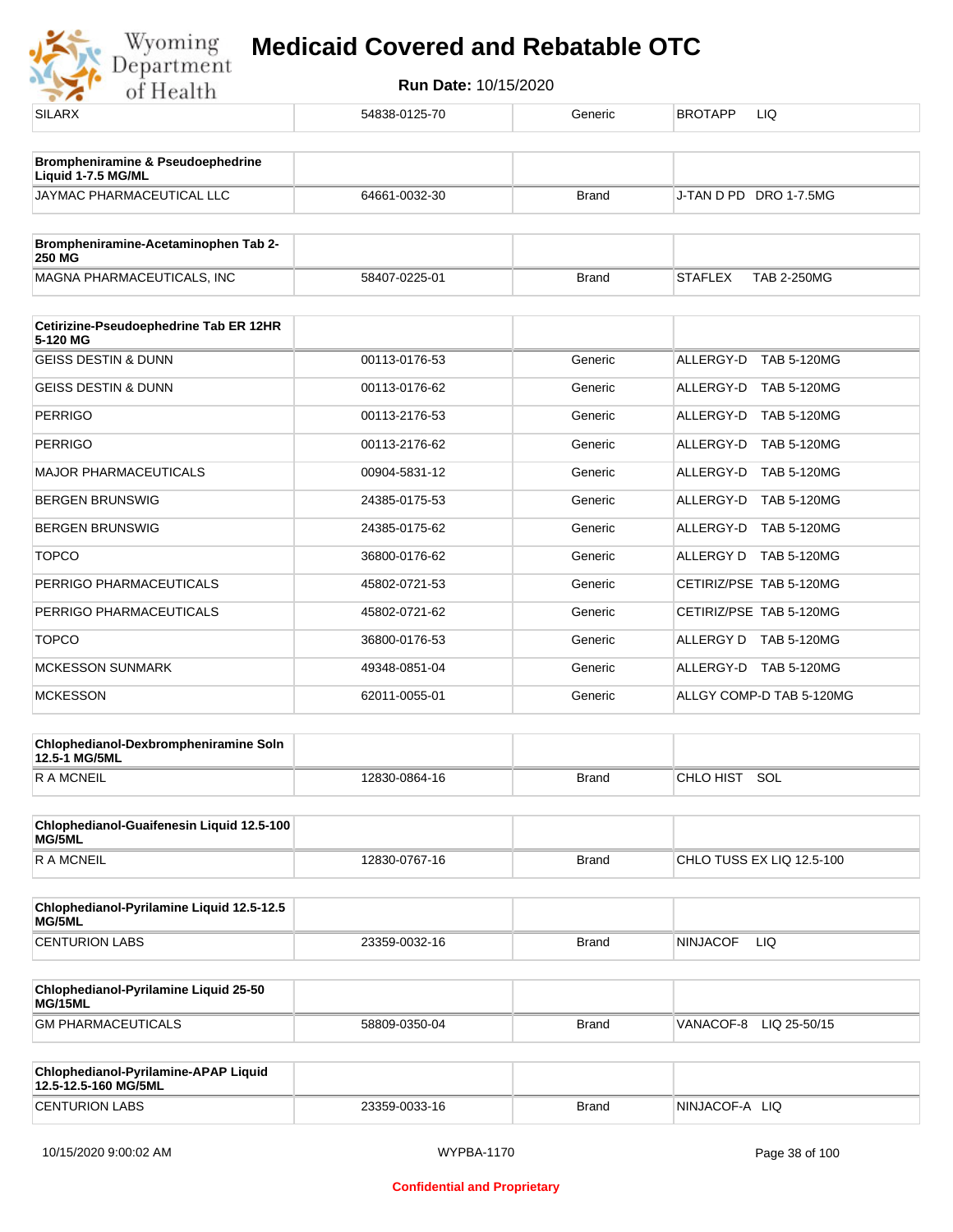

| <b>Chlorcyclizine &amp; Pseudoephedrine Liquid</b><br>25-60 MG/5ML |               |              |                                       |
|--------------------------------------------------------------------|---------------|--------------|---------------------------------------|
| MAGNA PHARMACEUTICALS, INC                                         | 58407-0624-04 | <b>Brand</b> | STAHIST AD LIQ                        |
| Chlorcyclizine & Pseudoephedrine Tab 25-                           |               |              |                                       |
| 60 MG                                                              |               |              |                                       |
| MAGNA PHARMACEUTICALS, INC                                         | 58407-0625-30 | <b>Brand</b> | STAHIST AD TAB 25-60MG                |
| Chlorpheniramine & Phenylephrine Liquid<br>1-2.5 MG/ML             |               |              |                                       |
| <b>LASER PHARMACEUTICALS</b>                                       | 16477-0121-30 | <b>Brand</b> | <b>DALLERGY</b><br><b>DRO 1-2.5MG</b> |
| Chlorpheniramine & Phenylephrine Liquid<br>1-3.5 MG/ML             |               |              |                                       |
| <b>VIRTUS PHARMACEUTICALS OPCO</b>                                 | 76439-0319-30 | Generic      | <b>VIRDEC</b><br><b>DRO</b>           |
| Chlorpheniramine & Phenylephrine Liquid<br>2-5 MG/ML               |               |              |                                       |
| <b>WOMEN'S CHOICE PHARMACEUTICALS</b>                              | 00485-0096-02 | <b>Brand</b> | ED CHLORPED DRO D                     |
| <b>Chlorpheniramine &amp; Phenylephrine Liquid</b><br>4-10 MG/5ML  |               |              |                                       |
| WOMEN'S CHOICE PHARMACEUTICALS                                     | 00485-0155-16 | <b>Brand</b> | ED A-HIST<br>LIQ 4-10/5ML             |
| LARKEN LABORATORIES, INC.                                          | 68047-0185-16 | Generic      | NOHIST-LQ LIQ 4-10/5ML                |
| Chlorpheniramine & Phenylephrine Tab 4-<br><b>10 MG</b>            |               |              |                                       |
| WOMEN'S CHOICE PHARMACEUTICALS                                     | 00485-0254-01 | Generic      | ED A-HIST TAB 4-10MG                  |
| <b>TOPCO</b>                                                       | 36800-0139-62 | Generic      | COLD/ALLERGY TAB 4-10MG               |
| <b>SELECT BRAND</b>                                                | 15127-0082-24 | Generic      | SINUS/ALERGY TAB MAX ST               |
| <b>TOPCO</b>                                                       | 36800-0358-62 | Generic      | SINUS/ALERGY TAB PE MAX               |
| <b>BERGEN BRUNSWIG</b>                                             | 24385-0961-62 | Generic      | SINUS/ALLERG TAB 4-10MG               |
| AMERISOURCE BERGEN DRUGS                                           | 46122-0181-62 | Generic      | COLD/ALLERGY TAB 4-10MG               |
| Chlorpheniramine & Pseudoephedrine                                 |               |              |                                       |
| Liquid 2-30 MG/5ML<br>LARKEN LABORATORIES, INC.                    | 68047-0120-16 | <b>Brand</b> | LOHIST-D<br>LIQ                       |
|                                                                    |               |              |                                       |
| Chlorpheniramine & Pseudoephedrine Tab<br>4-60 MG                  |               |              |                                       |
| <b>MAJOR PHARMACEUTICALS</b>                                       | 00904-5351-24 | Generic      | <b>SUDOGEST</b><br><b>TAB 4-60MG</b>  |
| <b>MAJOR PHARMACEUTICALS</b>                                       | 00904-5351-96 | Generic      | SUDOGEST<br><b>TAB 4-60MG</b>         |
| Chlorpheniramine w/ Codeine Liquid 2-9<br>MG/5ML                   |               |              |                                       |
| MAGNA PHARMACEUTICALS, INC                                         | 58407-0920-16 | <b>Brand</b> | LIQ 2-9/5ML<br>Z-TUSS AC              |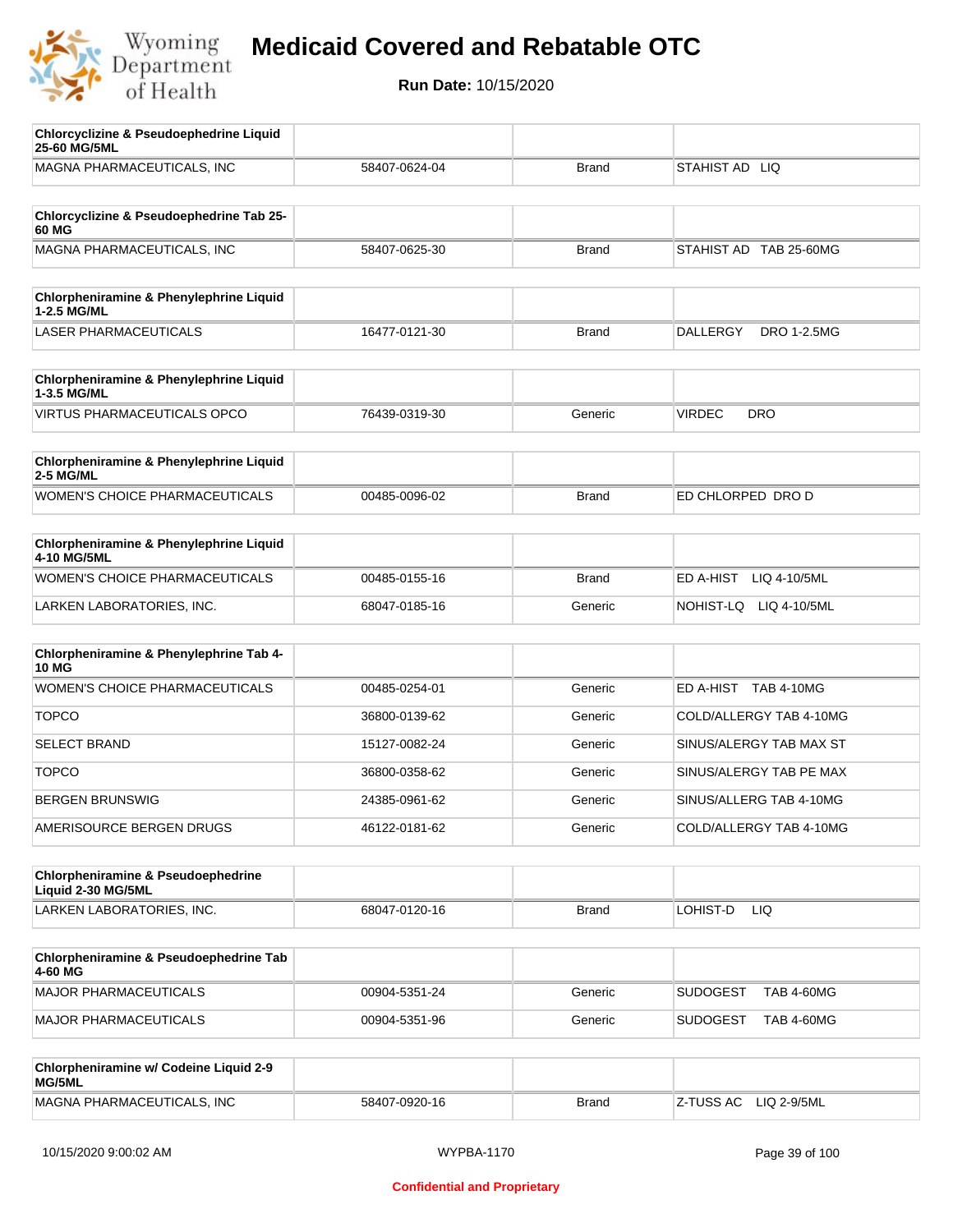

| Chlorpheniramine-DM Tab 4-30 MG                                  |               |              |                                       |
|------------------------------------------------------------------|---------------|--------------|---------------------------------------|
| <b>MAJOR PHARMACEUTICALS</b>                                     | 00904-5817-44 | Generic      | COUGH & COLD TAB                      |
| <b>SELECT BRAND</b>                                              | 15127-0268-16 | Generic      | SB COLD/CGH TAB HBP                   |
|                                                                  |               |              |                                       |
| Chlorpheniramine-Phenylephrine-ASA<br>Effer Tab 2-7.8-325 MG     |               |              |                                       |
| <b>CHAIN DRUG MARKETING ASSOC</b>                                | 63868-0228-20 | Generic      | COLD RELIEF TAB PLUS                  |
| Chlorphen-PE-APAP Tab 2-5-325 MG & PE-<br>APAP Tab 5-325 MG Pack |               |              |                                       |
| <b>SELECT BRAND</b>                                              | 15127-0933-24 | Generic      | <b>SB SINUS CNG PAK/PAIN</b>          |
| AMERISOURCE BERGEN DRUGS                                         | 46122-0075-60 | Generic      | SINUS RELIEF PAK CNG/PAIN             |
| Chlorphen-Phenylephrine w/ APAP Tab 2-5                          |               |              |                                       |
| -325 MG<br><b>GEISS DESTIN &amp; DUNN</b>                        | 00113-0476-62 | Generic      | <b>ALLERGY</b><br><b>TAB MULTI-SY</b> |
|                                                                  |               |              |                                       |
| <b>SELECT BRAND</b>                                              | 15127-0966-24 | Generic      | SB SINUS CNG TAB / PAIN               |
| <b>SELECT BRAND</b>                                              | 15127-0967-24 | Generic      | SB ALLERGY TAB MULTI-SY               |
| <b>TOPCO</b>                                                     | 36800-0476-62 | Generic      | <b>ALLERGY</b><br>TAB MULTI-SY        |
| <b>TOPCO</b>                                                     | 36800-0476-67 | Generic      | TAB MULTI-SY<br>ALLERGY               |
| <b>BERGEN BRUNSWIG</b>                                           | 24385-0147-62 | Generic      | GNP ALLERGY TAB MULTI-SY              |
| LEADER BRAND PRODUCTS                                            | 37205-0940-62 | Generic      | <b>TAB MULTI-SY</b><br>ALLERGY        |
| <b>TOPCO</b>                                                     | 36800-0935-62 | Generic      | NIGHT TIME TAB SINUS                  |
| AMERISOURCE BERGEN DRUGS                                         | 46122-0074-62 | Generic      | <b>GNP SINUS</b><br>TAB CNG/PAIN      |
| <b>MCKESSON SUNMARK</b>                                          | 49348-0778-04 | Generic      | SM ALLERGY TAB MULTI-SY               |
| CHAIN DRUG MARKETING ASSOC                                       | 63868-0981-24 | Generic      | QC ALLERGY TAB RELIEF                 |
| Chlorphen-Phenylephrine w/ APAP Tab 4-                           |               |              |                                       |
| 10-325 MG                                                        |               |              | NOREL AD                              |
| U S PHARMACEUTICAL                                               | 52747-0475-70 | <b>Brand</b> | TAB 4-10-325                          |
| Dexbrompheniramine & Pseudoephedrine<br><b>Soln 1-30 MG/5ML</b>  |               |              |                                       |
| LLORENS PHARMACEUTICAL                                           | 54859-0802-04 | <b>Brand</b> | <b>CONEX</b><br><b>SOL CLD/ALRG</b>   |
| Dexbrompheniramine & Pseudoephedrine<br><b>Tab 2-60 MG</b>       |               |              |                                       |
| LLORENS PHARMACEUTICAL                                           | 54859-0702-60 | Brand        | <b>CONEX</b><br><b>TAB 2-60MG</b>     |
|                                                                  |               |              |                                       |
| Dexbrompheniramine-Phenylephrine<br>Syrup 1-5 MG/5ML             |               |              |                                       |
| LASER PHARMACEUTICALS                                            | 16477-0822-01 | <b>Brand</b> | DALLERGY SYP                          |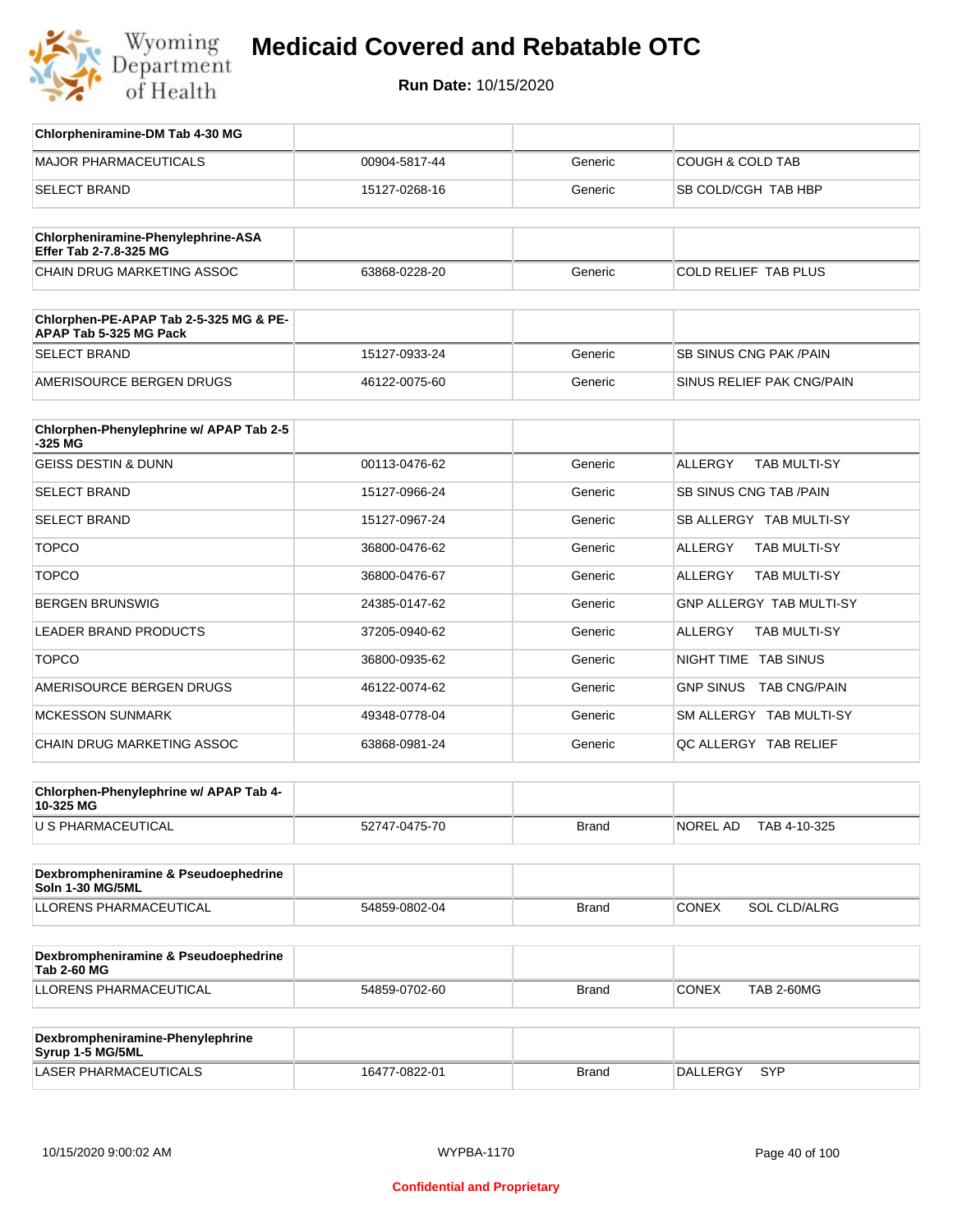

| Dexbrompheniramine-Phenylephrine Tab 1<br>-5 MG                       |               |              |                                    |
|-----------------------------------------------------------------------|---------------|--------------|------------------------------------|
| <b>LASER PHARMACEUTICALS</b>                                          | 16477-0161-01 | <b>Brand</b> | <b>DALLERGY</b><br>TAB 1-5MG       |
| Dexbrompheniramine-Phenylephrine Tab 2<br>-10 MG                      |               |              |                                    |
| POLY PHARMACEUTICALS                                                  | 50991-0782-60 | <b>Brand</b> | ALA-HIST PE TAB 2-10MG             |
|                                                                       |               |              |                                    |
| Dexchlorpheniramine & Pseudoephedrine<br><b>Tab 2-60 MG</b>           |               |              |                                    |
| CAPELLON PHARMACEUTICALS                                              | 64543-0097-90 | <b>Brand</b> | <b>TAB 2-60MG</b><br><b>RESCON</b> |
| Dexchlorpheniramine-Phenylephrine Tab 2<br>-10 MG                     |               |              |                                    |
| WOMEN'S CHOICE PHARMACEUTICALS                                        | 00485-0080-01 | <b>Brand</b> | <b>TAB 2-10MG</b><br><b>RYMED</b>  |
| Dextromethorphan HBr Cap 15 MG                                        |               |              |                                    |
| <b>RUGBY LABORATORIES</b>                                             | 00536-1068-34 | Generic      | ROBAFEN CGH CAP 15MG               |
| <b>MAJOR PHARMACEUTICALS</b>                                          | 00904-5752-95 | Generic      | ROBAFEN CGH CAP 15MG               |
| <b>SELECT BRAND</b>                                                   | 15127-0984-20 | Generic      | SB CGH CONTR CAP 15MG              |
| Dextromethorphan HBr Liquid 15 MG/15ML                                |               |              |                                    |
| <b>TOPCO</b>                                                          | 36800-0473-38 | Generic      | DAY TIME<br>LIQ COUGH              |
| Dextromethorphan HBr Liquid 15 MG/5ML                                 |               |              |                                    |
| <b>SELECT BRAND</b>                                                   | 15127-0925-04 | Generic      | SB CGH RELF LIQ 15MG/5ML           |
| <b>BERGEN BRUNSWIG</b>                                                | 24385-0263-26 | Generic      | GNP CGH RELF LIQ 15MG/5ML          |
| <b>BERGEN BRUNSWIG</b>                                                | 24385-0262-26 | Generic      | GNP CGH RELF LIQ 15MG/5ML          |
| CHAIN DRUG MARKETING ASSOC                                            | 63868-0070-04 | Generic      | QC CGH RELF LIQ 15MG/5ML           |
| Dextromethorphan HBr Syrup 15 MG/5ML                                  |               |              |                                    |
| <b>BERGEN BRUNSWIG</b>                                                | 24385-0493-26 | Generic      | <b>TUSSIN COUGH SYP 15MG/5ML</b>   |
| <b>TOPCO</b>                                                          | 36800-0300-26 | Generic      | TUSSIN COUGH SYP 15MG/5ML          |
|                                                                       |               |              |                                    |
| <b>Dextromethorphan Polistirex Extended</b><br>Release Susp 30 MG/5ML |               |              |                                    |
| MAJOR PHARMACEUTICALS                                                 | 00904-6312-56 | Generic      | COUGH DM<br>SUS 30MG/5ML           |
| <b>LEADER BRAND PRODUCTS</b>                                          | 37205-0697-21 | Generic      | COUGH DM<br>SUS 30MG/5ML           |
| PERRIGO PHARMACEUTICALS                                               | 45802-0433-21 | Generic      | DEXTROMETHOR SUS 30MG/5ML          |
| AMERISOURCE BERGEN DRUGS                                              | 46122-0141-25 | Generic      | GNP COUGH DM SUS 30MG/5ML          |
| AMERISOURCE BERGEN DRUGS                                              | 46122-0141-21 | Generic      | GNP COUGH DM SUS 30MG/5ML          |
| AMERISOURCE BERGEN DRUGS                                              | 46122-0142-21 | Generic      | GNP COUGH DM SUS 30MG/5ML          |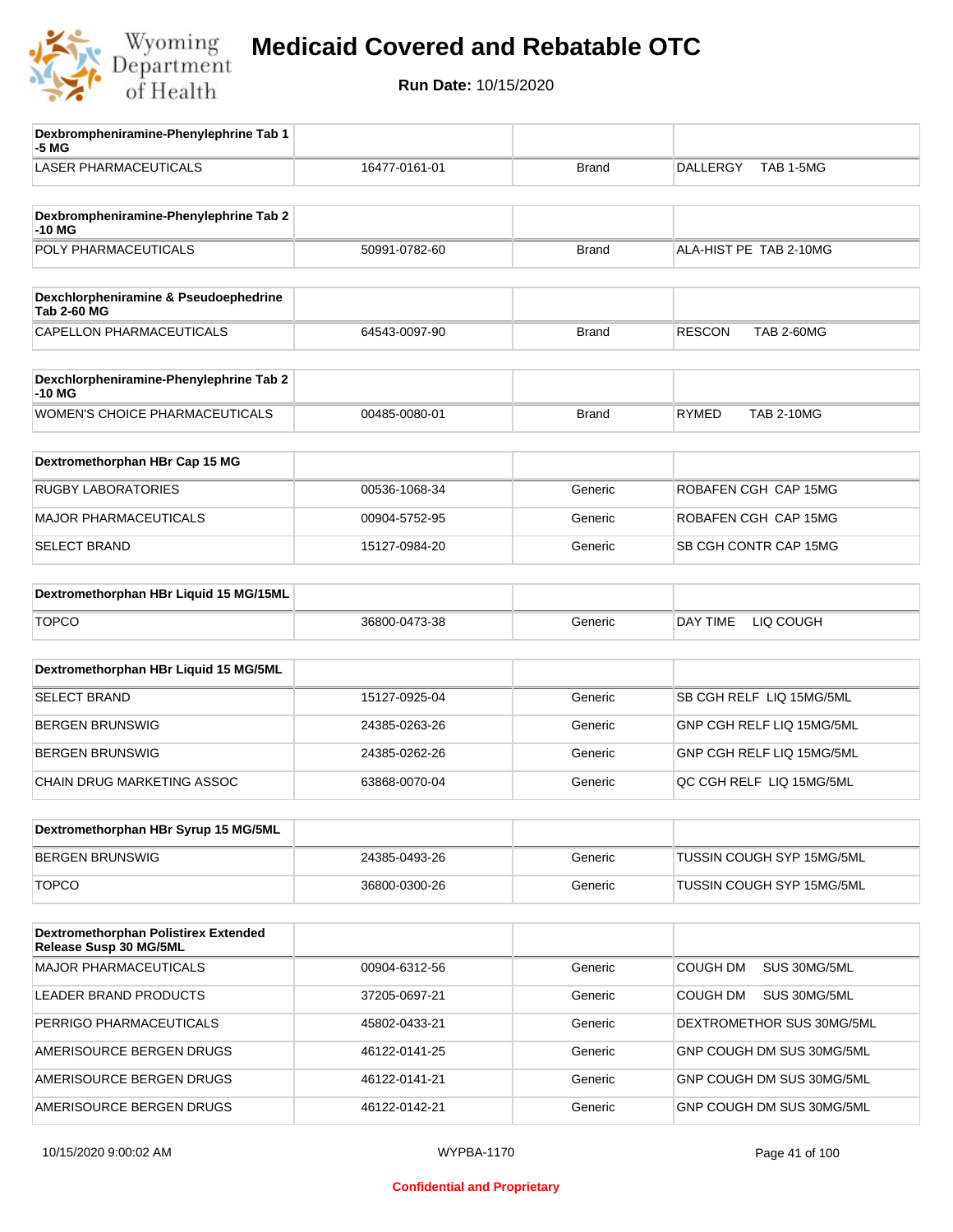

| <b>RECKITT BENCKISER</b> | 63824-0172-63 | <b>Brand</b> | <b>DELSYM</b><br>SUS 30MG/5ML |
|--------------------------|---------------|--------------|-------------------------------|
| <b>RECKITT BENCKISER</b> | 63824-0172-65 | <b>Brand</b> | SUS 30MG/5ML<br><b>DELSYM</b> |
| <b>RECKITT BENCKISER</b> | 63824-0173-63 | <b>Brand</b> | DELSYM CHILD SUS 30MG/5ML     |
| <b>RECKITT BENCKISER</b> | 63824-0176-65 | <b>Brand</b> | SUS 30MG/5ML<br>DELSYM        |
| <b>RECKITT BENCKISER</b> | 63824-0177-63 | <b>Brand</b> | DELSYM CHILD SUS 30MG/5ML     |
| <b>RECKITT BENCKISER</b> | 63824-0177-65 | Brand        | DELSYM CHILD SUS 30MG/5ML     |
| <b>MCKESSON</b>          | 62011-0198-01 | Generic      | HM COUGH DM SUS 30MG/5ML      |
| <b>RECKITT BENCKISER</b> | 63824-0171-65 | <b>Brand</b> | SUS 30MG/5ML<br>DELSYM        |
| <b>RECKITT BENCKISER</b> | 63824-0173-65 | <b>Brand</b> | DELSYM CHILD SUS 30MG/5ML     |
| <b>RECKITT BENCKISER</b> | 63824-0175-63 | <b>Brand</b> | <b>DELSYM</b><br>SUS 30MG/5ML |
| <b>RECKITT BENCKISER</b> | 63824-0176-63 | <b>Brand</b> | SUS 30MG/5ML<br><b>DELSYM</b> |
| <b>MCKESSON</b>          | 62011-0176-01 | Generic      | HM COUGH DM SUS 30MG/5ML      |
| <b>RECKITT BENCKISER</b> | 63824-0171-63 | <b>Brand</b> | <b>DELSYM</b><br>SUS 30MG/5ML |
| <b>RECKITT BENCKISER</b> | 63824-0175-65 | <b>Brand</b> | <b>DELSYM</b><br>SUS 30MG/5ML |

| Dextromethorphan-Doxylamine-APAP Cap<br>15-6.25-325 MG |               |         |                           |
|--------------------------------------------------------|---------------|---------|---------------------------|
| <b>MAJOR PHARMACEUTICALS</b>                           | 00904-5764-44 | Generic | NIGHT TIME CAP COLD/FLU   |
| <b>SELECT BRAND</b>                                    | 15127-0985-12 | Generic | NIGHT TIME CAP COLD/FLU   |
| TOPCO                                                  | 36800-0977-53 | Generic | NITE TIME<br>CAP COLD/FLU |
| LEADER BRAND PRODUCTS                                  | 37205-0707-62 | Generic | NITE-TIME<br>CAP COLD/FLU |
| <b>TOPCO</b>                                           | 36800-0977-60 | Generic | NITE TIME<br>CAP COLD/FLU |
| AMERISOURCE BERGEN DRUGS                               | 46122-0183-73 | Generic | NIGHT TIME CAP COLD/FLU   |
| AMERISOURCE BERGEN DRUGS                               | 46122-0245-62 | Generic | NIGHT TIME CAP COLD/FLU   |
| <b>MCKESSON SUNMARK</b>                                | 49348-0741-03 | Generic | SM NITE TIME CAP COLD/FLU |
| <b>MCKESSON</b>                                        | 62011-0084-02 | Generic | NIGHT TIME CAP COLD/FLU   |

| Dextromethorphan-Doxylamine-APAP<br>Liquid 15-6.25-325 MG/15ML |               |         |                            |
|----------------------------------------------------------------|---------------|---------|----------------------------|
| <b>MAJOR PHARMACEUTICALS</b>                                   | 00904-5777-09 | Generic | ALL-NITE<br>LIQ COLD/FLU   |
| AMERISOURCE BERGEN DRUGS                                       | 46122-0136-34 | Generic | LIQ COLD/FLU<br>NIGHT TIME |
| AMERISOURCE BERGEN DRUGS                                       | 46122-0198-34 | Generic | NIGHT TIME<br>LIQ COLD/FLU |
| AMERISOURCE BERGEN DRUGS                                       | 46122-0198-40 | Generic | NIGHT TIME<br>LIQ COLD/FLU |
| AMERISOURCE BERGEN DRUGS                                       | 46122-0136-40 | Generic | NIGHT TIME LIQ COLD/FLU    |
| <b>MCKESSON SUNMARK</b>                                        | 49348-0975-37 | Generic | SM NITE TIME LIQ CLD/FLU   |
| <b>MCKESSON SUNMARK</b>                                        | 49348-0975-39 | Generic | SM NITE TIME LIQ CLD/FLU   |
| <b>MCKESSON</b>                                                | 62011-0082-02 | Generic | NIGHT TIME LIQ CLD/FLU     |
| <b>MCKESSON</b>                                                | 62011-0083-02 | Generic | NIGHT TIME<br>LIO CLD/FLU  |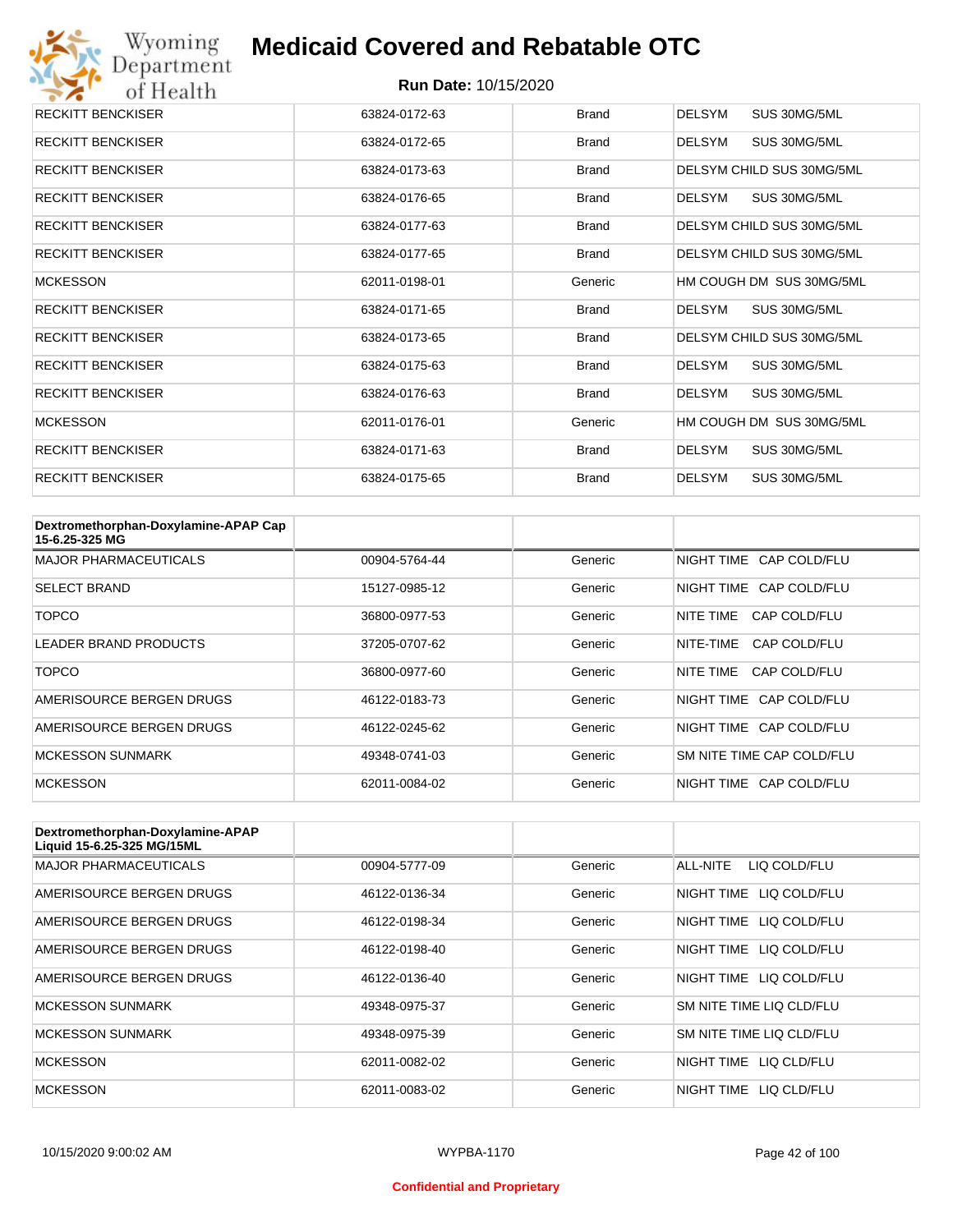

| Dextromethorphan-Doxylamine-APAP<br>Liquid 30-12.5-1000 MG/30ML |               |         |                            |
|-----------------------------------------------------------------|---------------|---------|----------------------------|
| <b>SELECT BRAND</b>                                             | 15127-0987-10 | Generic | NIGHT TIME<br>LIQ COLD/FLU |
| <b>TOPCO</b>                                                    | 36800-0041-30 | Generic | LIQ COLD/FLU<br>NITE-TIME  |
| <b>TOPCO</b>                                                    | 36800-0908-30 | Generic | LIQ COLD/FLU<br>NITE TIME  |
| <b>TOPCO</b>                                                    | 36800-0990-38 | Generic | NITE TIME<br>LIQ COLD/FLU  |
| <b>SELECT BRAND</b>                                             | 15127-0987-06 | Generic | NIGHT TIME LIQ COLD/FLU    |
| <b>TOPCO</b>                                                    | 36800-0666-34 | Generic | COUGH & SORE LIQ NGT TIME  |
| <b>TOPCO</b>                                                    | 36800-0908-38 | Generic | NITE TIME<br>LIQ COLD/FLU  |
| <b>TOPCO</b>                                                    | 36800-0041-38 | Generic | NITE-TIME<br>LIQ COLD/FLU  |
| <b>CHAIN DRUG MARKETING ASSOC</b>                               | 63868-0065-08 | Generic | QC COUGH<br>LIQ SORE THR   |
|                                                                 |               |         |                            |

| Dextromethorphan-Guaifenesin Granules<br>Packet 5-100 MG |               |       |                         |
|----------------------------------------------------------|---------------|-------|-------------------------|
| <b>RECKITT BENCKISER</b>                                 | 63824-0256-12 | Brand | MUCINEX CGH GRA 5-100MG |

| Dextromethorphan-Guaifenesin Liquid 10-<br><b>100 MG/5ML</b> |               |         |                                  |
|--------------------------------------------------------------|---------------|---------|----------------------------------|
| <b>PERRIGO</b>                                               | 00113-0578-26 | Generic | <b>TUSSIN DM</b><br><b>LIQ</b>   |
| <b>PAR PHARMACEUTICALS</b>                                   | 00603-1330-58 | Generic | IOPHEN DM-NR LIQ 100-10/5        |
| <b>BERGEN BRUNSWIG</b>                                       | 24385-0359-26 | Generic | <b>GNP TUSSIN LIQ DM</b>         |
| <b>TOPCO</b>                                                 | 36800-0359-34 | Generic | <b>TUSSIN DM</b><br>LIQ 100-10/5 |
| <b>TOPCO</b>                                                 | 36800-0578-26 | Generic | <b>TUSSIN DM</b><br>LIQ 100-10/5 |
| <b>BERGEN BRUNSWIG</b>                                       | 24385-0359-34 | Generic | <b>GNP TUSSIN LIQ DM</b>         |
| <b>LEADER BRAND PRODUCTS</b>                                 | 37205-0712-26 | Generic | <b>TUSSIN DM</b><br>LIQ CLEAR    |
| <b>BERGEN BRUNSWIG</b>                                       | 24385-0578-26 | Generic | GNP TUSSIN LIQ DM COUGH          |
| <b>TOPCO</b>                                                 | 36800-0359-26 | Generic | <b>TUSSIN DM</b><br>LIQ 100-10/5 |
| <b>TOPCO</b>                                                 | 36800-0359-40 | Generic | <b>TUSSIN DM</b><br>LIQ 100-10/5 |
| <b>HI-TECH</b>                                               | 50383-0062-07 | Generic | DM/GG<br>SOL 10-100/5            |
| <b>HI-TECH</b>                                               | 50383-0062-12 | Generic | SOL<br>DM/GG                     |
| <b>SILARX</b>                                                | 54838-0133-40 | Generic | SILTUSSIN DM LIQ DAS             |
| <b>HI-TECH</b>                                               | 50383-0062-11 | Generic | DM/GG<br>SOL                     |
| <b>SILARX</b>                                                | 54838-0139-40 | Generic | SILTUSSIN-DM LIQ DIABETIC        |
| <b>LLORENS PHARMACEUTICAL</b>                                | 54859-0505-16 | Generic | TUSNEL DIABT LIQ 10-100/5        |
| <b>LLORENS PHARMACEUTICAL</b>                                | 54859-0505-04 | Generic | TUSNEL DIABT LIQ 10-100/5        |
| <b>MCKESSON</b>                                              | 62011-0091-02 | Generic | HM TUSSIN LIQ ADLT DM            |
| <b>MCKESSON</b>                                              | 62011-0092-02 | Generic | TUSSIN ADULT LIQ CGH/CONG        |
| HI-TECH                                                      | 50383-0062-06 | Generic | DM/GG<br>SOL 10-100/5            |
| <b>MCKESSON</b>                                              | 62011-0091-01 | Generic | HM TUSSIN<br>LIQ ADLT DM         |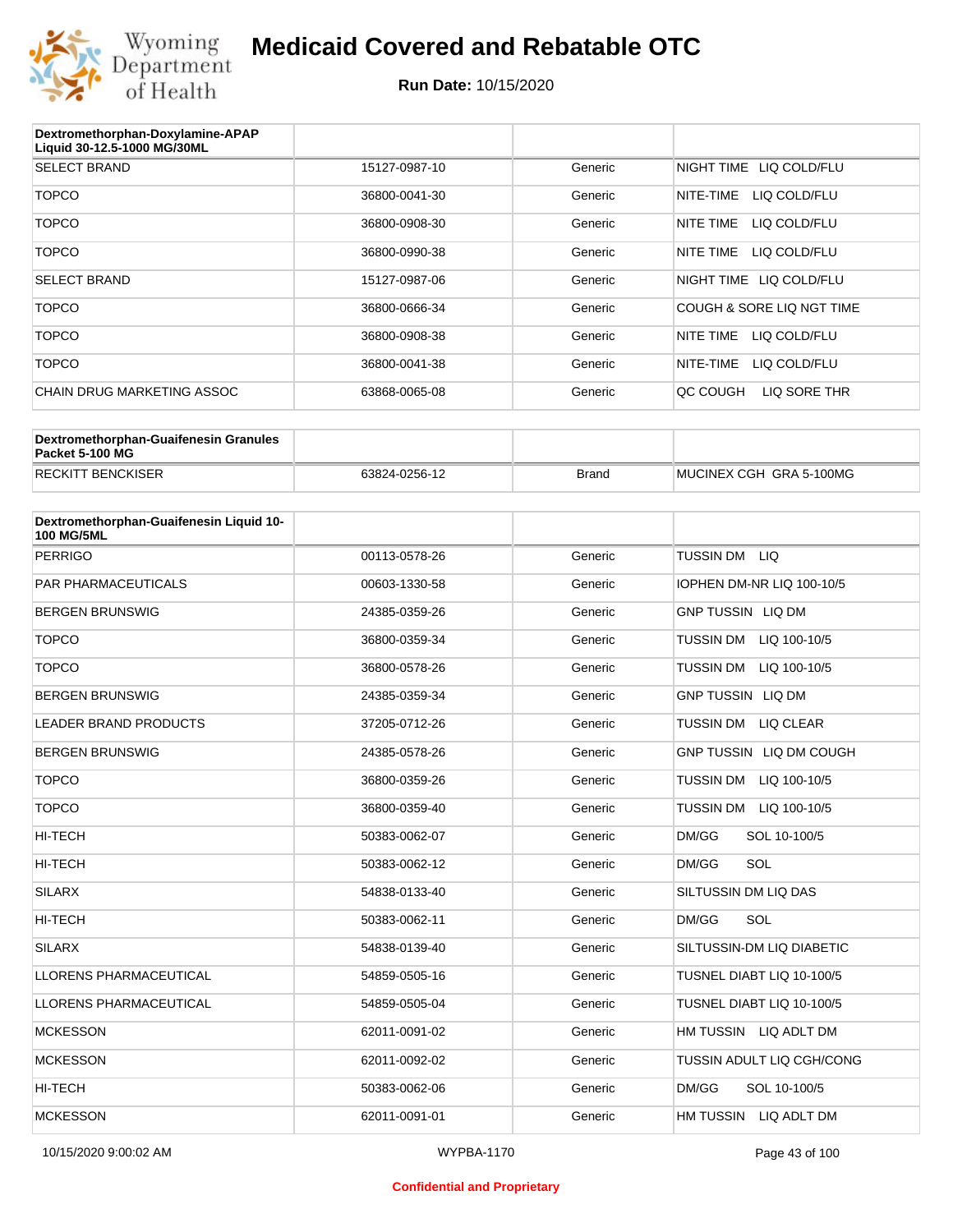

| <b>MCKESSON</b>                                              | 62011-0092-01 | Generic | TUSSIN ADULT LIQ CGH/CONG    |
|--------------------------------------------------------------|---------------|---------|------------------------------|
|                                                              |               |         |                              |
| Dextromethorphan-Guaifenesin Liquid 10-<br><b>200 MG/5ML</b> |               |         |                              |
| <b>PERRIGO</b>                                               | 00113-0799-26 | Generic | TUSSIN DM MX LIQ 10-200/5    |
| <b>TOPCO</b>                                                 | 36800-0799-34 | Generic | TUSSIN DM LIQ MAX            |
| <b>LEADER BRAND PRODUCTS</b>                                 | 37205-0629-26 | Generic | TUSSIN DM MX LIQ 10-200/5    |
| <b>TOPCO</b>                                                 | 36800-0799-26 | Generic | TUSSIN DM LIQ MAX            |
| <b>LEADER BRAND PRODUCTS</b>                                 | 37205-0629-34 | Generic | TUSSIN DM MX LIQ 10-200/5    |
| AMERISOURCE BERGEN DRUGS                                     | 46122-0139-26 | Generic | TUSSIN DM<br>LIQ 10-200/5    |
| AMERISOURCE BERGEN DRUGS                                     | 46122-0139-34 | Generic | TUSSIN DM<br>LIQ 10-200/5    |
| AMERISOURCE BERGEN DRUGS                                     | 46122-0017-26 | Generic | <b>GNP TUSSIN LIQ DM MAX</b> |
| AMERISOURCE BERGEN DRUGS                                     | 46122-0017-34 | Generic | GNP TUSSIN LIQ DM MAX        |
| <b>SILARX</b>                                                | 54838-0140-40 | Generic | SILTUSSIN-DM LIQ MAX ST      |
| <b>MCKESSON</b>                                              | 62011-0211-01 | Generic | HM TUSSIN LIQ DM MAX         |

| Dextromethorphan-Guaifenesin Liquid 5-<br><b>100 MG/5ML</b> |               |         |                                 |
|-------------------------------------------------------------|---------------|---------|---------------------------------|
| <b>GEISS DESTIN &amp; DUNN</b>                              | 00113-0419-26 | Generic | MUCUS RELIEF LIO 5-100MG        |
| <b>BERGEN BRUNSWIG</b>                                      | 24385-0985-26 | Generic | MUCUS RELIEF LIO 5-100MG        |
| TOPCO                                                       | 36800-0419-26 | Generic | MUCUS RELIEF LIO 5-100MG        |
| LEADER BRAND PRODUCTS                                       | 37205-0993-26 | Generic | MUCUS RELIEF LIO 5-100MG        |
| <b>MCKESSON SUNMARK</b>                                     | 49348-0828-34 | Generic | MUCUS RELIEF LIO 5-100MG        |
| <b>RECKITT BENCKISER</b>                                    | 63824-0213-66 | Generic | DELSYM COUGH LIQ CONGS DM       |
| <b>RECKITT BENCKISER</b>                                    | 63824-0214-66 | Generic | DELSYM COUGH LIQ CONGS DM       |
| <b>RECKITT BENCKISER</b>                                    | 63824-0019-66 | Generic | <b>MUCINEX DM</b><br>LIQ 20-400 |
| <b>RECKITT BENCKISER</b>                                    | 63824-0286-64 | Generic | MUCINEX CGH LIQ 5-100MG         |

| Dextromethorphan-Guaifenesin Syrup 10-<br><b>100 MG/5ML</b> |               |         |                           |
|-------------------------------------------------------------|---------------|---------|---------------------------|
| <b>PERRIGO</b>                                              | 00113-0359-26 | Generic | TUSSIN DM<br>SYP 100-10/5 |
| PHARMACEUTICAL ASSOCIATES                                   | 00121-0638-10 | Generic | <b>GUAIFENESIN SYP DM</b> |
| PHARMACEUTICAL ASSOCIATES                                   | 00121-0638-05 | Generic | <b>GUAIFENESIN SYP DM</b> |
| <b>RUGBY LABORATORIES</b>                                   | 00536-0970-97 | Generic | EXTRA ACTION SYP 100-10/5 |
| PERRIGO                                                     | 00113-0359-34 | Generic | TUSSIN DM SYP 100-10/5    |
| <b>MAJOR PHARMACEUTICALS</b>                                | 00904-0053-00 | Generic | ROBAFEN DM SYP 100-10/5   |
| <b>MAJOR PHARMACEUTICALS</b>                                | 00904-0053-09 | Generic | ROBAFEN DM SYP 100-10/5   |
| <b>MAJOR PHARMACEUTICALS</b>                                | 00904-0053-16 | Generic | ROBAFEN DM SYP 100-10/5   |
| <b>MAJOR PHARMACEUTICALS</b>                                | 00904-0053-20 | Generic | ROBAFEN DM SYP 100-10/5   |
| <b>PAR PHARMACEUTICALS</b>                                  | 00603-0855-94 | Generic | Q-TUSSIN DM SYP 100-10/5  |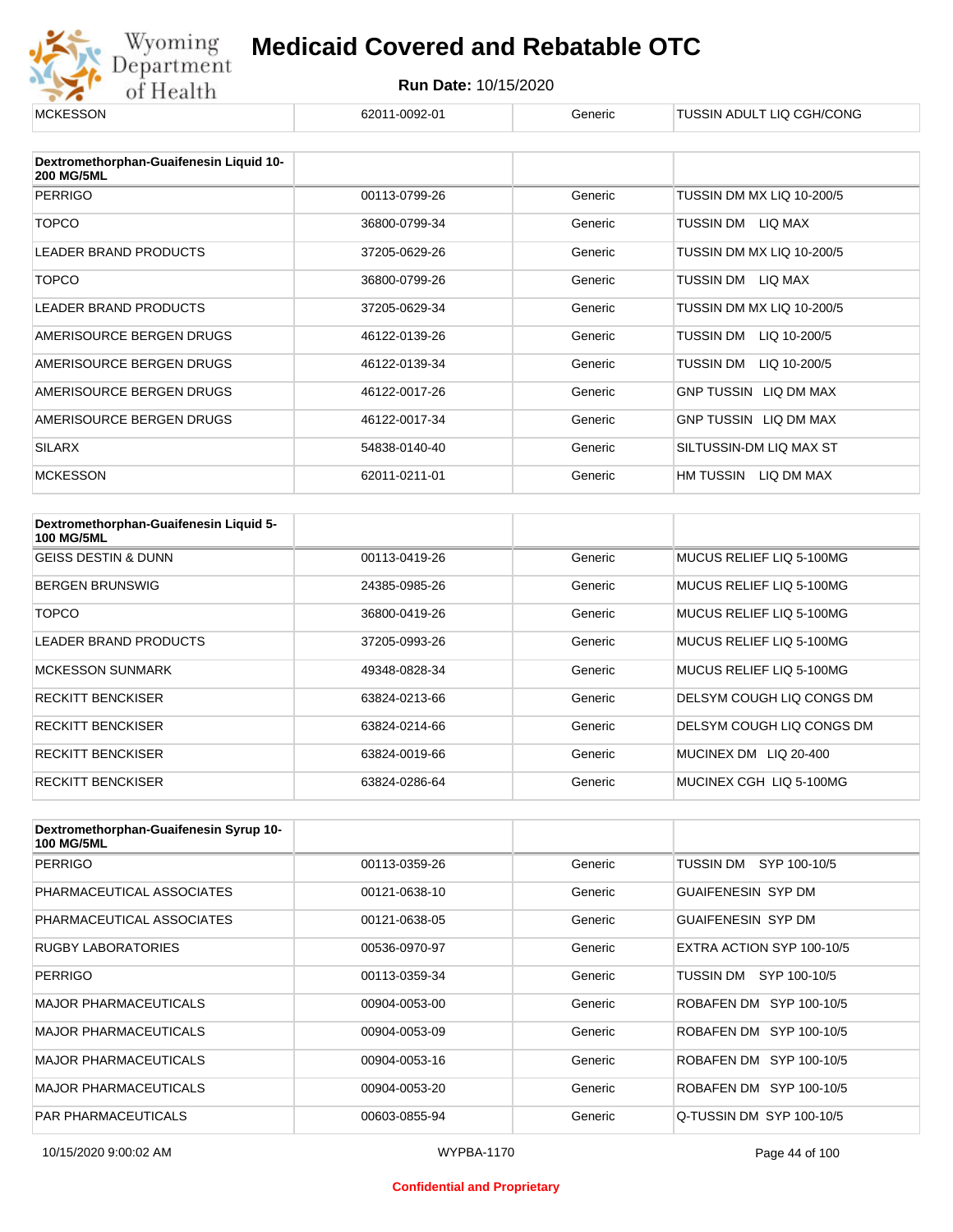| Wyoming<br>Department        | <b>Medicaid Covered and Rebatable OTC</b> |         |                           |  |  |  |
|------------------------------|-------------------------------------------|---------|---------------------------|--|--|--|
| of Health                    | <b>Run Date: 10/15/2020</b>               |         |                           |  |  |  |
| <b>RUGBY LABORATORIES</b>    | 00536-0970-85                             | Generic | EXTRA ACTION SYP 100-10/5 |  |  |  |
| <b>PAR PHARMACEUTICALS</b>   | 00603-0855-58                             | Generic | Q-TUSSIN DM SYP 100-10/5  |  |  |  |
| <b>PAR PHARMACEUTICALS</b>   | 00603-0855-81                             | Generic | Q-TUSSIN DM SYP 100-10/5  |  |  |  |
| <b>MAJOR PHARMACEUTICALS</b> | 00904-6306-20                             | Generic | ROBAFEN DM SYP 100-10/5   |  |  |  |
| <b>LEADER BRAND PRODUCTS</b> | 37205-0970-26                             | Generic | SYP 100-10/5<br>TUSSIN DM |  |  |  |
| <b>LEADER BRAND PRODUCTS</b> | 37205-0970-34                             | Generic | TUSSIN DM SYP 100-10/5    |  |  |  |
| <b>MCKESSON SUNMARK</b>      | 49348-0017-34                             | Generic | SM TUSSIN DM SYP 100-10/5 |  |  |  |
| <b>MCKESSON SUNMARK</b>      | 49348-0017-39                             | Generic | SM TUSSIN DM SYP 100-10/5 |  |  |  |
| <b>MCKESSON SUNMARK</b>      | 49348-0861-34                             | Generic | SM TUSSIN SYP DM          |  |  |  |
| <b>MCKESSON SUNMARK</b>      | 49348-0017-37                             | Generic | SM TUSSIN DM SYP 100-10/5 |  |  |  |
| <b>MCKESSON SUNMARK</b>      | 49348-0861-37                             | Generic | SM TUSSIN SYP DM          |  |  |  |
| <b>SILARX</b>                | 54838-0209-40                             | Generic | SILTUSSIN-DM SYP ALC FREE |  |  |  |
| <b>SILARX</b>                | 54838-0209-70                             | Generic | SILTUSSIN-DM SYP ALC FREE |  |  |  |
| <b>SILARX</b>                | 54838-0209-80                             | Generic | SILTUSSIN-DM SYP ALC FREE |  |  |  |

| Dextromethorphan-Guaifenesin Syrup 5-<br><b>100 MG/5ML</b> |               |       |                       |
|------------------------------------------------------------|---------------|-------|-----------------------|
| <b>GLAXO CONSUMER HEALTHCARE L.P.</b>                      | 00067-8118-04 | Brand | TRIAMINIC SYP CGH/CNG |

| Dextromethorphan-Guaifenesin Tab 20-400<br>MG |               |         |                            |
|-----------------------------------------------|---------------|---------|----------------------------|
| <b>MAJOR PHARMACEUTICALS</b>                  | 00904-6233-46 | Generic | <b>MUCUS RELIEF TAB DM</b> |
| <b>MAJOR PHARMACEUTICALS</b>                  | 00904-6233-52 | Generic | MUCUS RELIEF TAB DM        |
| <b>BERGEN BRUNSWIG</b>                        | 24385-0026-71 | Generic | <b>MUCUS RELIEF TAB DM</b> |
| LEADER BRAND PRODUCTS                         | 37205-0538-71 | Generic | CHEST CONGES TAB 20-400MG  |
| LEADER BRAND PRODUCTS                         | 37205-0675-62 | Generic | TABTUSSIN DM TAB 20-400MG  |
| <b>MCKESSON SUNMARK</b>                       | 49348-0728-09 | Generic | CHEST CONGES TAB 20-400MG  |
| AMERISOURCE BERGEN DRUGS                      | 46122-0058-62 | Generic | TAB TUSSIN TAB DM          |
| TIME-CAP LABS                                 | 49483-0280-06 | Generic | MUCOSA DM<br>TAB 20-400MG  |
| <b>MCKESSON</b>                               | 62011-0061-01 | Generic | CHEST CONGES TAB RELF DM   |
| CHAIN DRUG MARKETING ASSOC                    | 63868-0753-50 | Generic | OC MEDIFIN TAB DM          |

| Dextromethorphan-Guaifenesin Tab ER<br>12HR 30-600 MG |               |       |                         |
|-------------------------------------------------------|---------------|-------|-------------------------|
| RECKITT BENCKISER                                     | 63824-0056-32 | Brand | MUCINEX DM TAB 30-600ER |
| RECKITT BENCKISER                                     | 63824-0056-69 | Brand | MUCINEX DM TAB 30-600ER |
| RECKITT BENCKISER                                     | 63824-0056-34 | Brand | MUCINEX DM TAB 30-600ER |

| Dextromethorphan-Guaifenesin Tab ER<br>12HR 60-1200 MG |               |              |                        |
|--------------------------------------------------------|---------------|--------------|------------------------|
| <b>RECKITT BENCKISER</b>                               | 63824-0072-36 | <b>Brand</b> | MUCINEX DM TAB 60-1200 |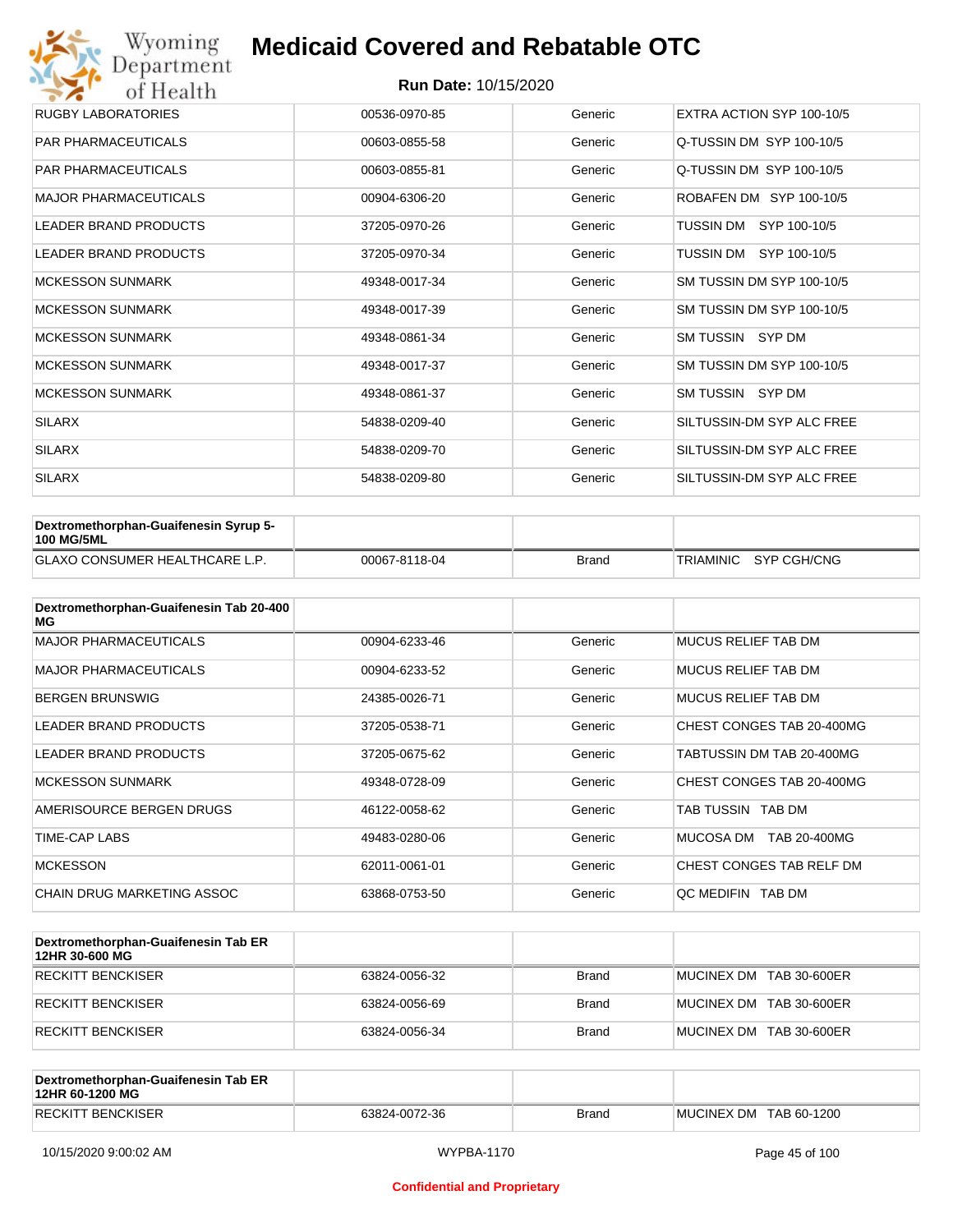| Wyoming<br><b>Medicaid Covered and Rebatable OTC</b><br>Department |                             |              |                        |  |
|--------------------------------------------------------------------|-----------------------------|--------------|------------------------|--|
| of Health                                                          | <b>Run Date: 10/15/2020</b> |              |                        |  |
| <b>RECKITT BENCKISER</b>                                           | 63824-0072-46               | Brand        | MUCINEX DM TAB 60-1200 |  |
| <b>RECKITT BENCKISER</b>                                           | 63824-0072-35               | <b>Brand</b> | MUCINEX DM TAB 60-1200 |  |

| Dextromethorphan-Phenylephrine-APAP<br>Cap 10-5-325 MG |               |              |                                  |
|--------------------------------------------------------|---------------|--------------|----------------------------------|
| <b>MAJOR PHARMACEUTICALS</b>                           | 00904-5763-44 | <b>Brand</b> | DAY TIME<br>CAP COLD/FLU         |
| <b>SELECT BRAND</b>                                    | 15127-0989-12 | Generic      | SB DAY TIME CAP COLD/FLU         |
| <b>TOPCO</b>                                           | 36800-0215-53 | Generic      | DAYTIME PE CAP COLD/FLU          |
| <b>TOPCO</b>                                           | 36800-0215-60 | Generic      | DAYTIME PE CAP COLD/FLU          |
| <b>BERGEN BRUNSWIG</b>                                 | 24385-0036-62 | Generic      | <b>GNP DAY TIME CAP COLD/FLU</b> |
| AMERISOURCE BERGEN DRUGS                               | 46122-0184-73 | Generic      | DAY COLD/FLU CAP 10-5-325        |
| <b>MCKESSON SUNMARK</b>                                | 49348-0738-04 | Generic      | SM DAY TIME CAP PE               |
| <b>MCKESSON</b>                                        | 62011-0066-02 | Generic      | HM DAY TIME CAP                  |

| Dextromethorphan-Phenylephrine-APAP<br>Ligd 10-5-325 MG/15ML |               |         |                                  |
|--------------------------------------------------------------|---------------|---------|----------------------------------|
| <b>BERGEN BRUNSWIG</b>                                       | 24385-0005-34 | Generic | <b>GNP DAY TIME LIQ COLD/FLU</b> |
| <b>TOPCO</b>                                                 | 36800-0656-38 | Generic | LIQ COLD/FLU<br>DAY TIMF         |
| <b>TOPCO</b>                                                 | 36800-0656-30 | Generic | DAY TIME<br>LIQ COLD/FLU         |
| AMERISOURCE BERGEN DRUGS                                     | 46122-0015-33 | Generic | <b>GNP FLU RELF LIQ DAYTIME</b>  |
| <b>MCKESSON SUNMARK</b>                                      | 49348-0753-37 | Generic | SM DAY TIME LIQ COLD/FLU         |
| <b>MCKESSON</b>                                              | 62011-0065-02 | Generic | LIQ COLD/FLU<br>HM DAYTIME       |
| CHAIN DRUG MARKETING ASSOC                                   | 63868-0067-08 | Generic | OC FLU RELF LIO DAYTIME          |

| Dextromethorphan-Phenylephrine-APAP<br><b>Powd Pack 20-10-500 MG</b> |               |              |          |              |
|----------------------------------------------------------------------|---------------|--------------|----------|--------------|
| <b>GLAXO CONSUMER HEALTHCARE L.P.</b>                                | 00067-6426-06 | <b>Brand</b> | THERAFLU | PAK SEV COLD |
|                                                                      |               |              |          |              |

| Dextromethorphan-Phenylephrine-APAP<br><b>Powd Pack 20-10-650 MG</b> |               |         |                                 |
|----------------------------------------------------------------------|---------------|---------|---------------------------------|
| PERRIGO PHARMACEUTICALS                                              | 00113-0096-91 | Generic | <b>FLU/COLD/CGH POW DAYTIME</b> |
| CHAIN DRUG MARKETING ASSOC                                           | 63868-0763-06 | Generic | <b>OC COLD/CGH POW DAYTIME</b>  |

| Dextromethorphan-Phenylephrine-APAP<br>Tab 10-5-325 MG |               |         |                                  |
|--------------------------------------------------------|---------------|---------|----------------------------------|
| MAJOR PHARMACEUTICALS                                  | 00904-5786-24 | Generic | MAPAP COLD TAB 10-5-325          |
| <b>TOPCO</b>                                           | 36800-0371-62 | Generic | COLD MULT-SY TAB DAYTIME         |
| <b>TOPCO</b>                                           | 36800-0402-62 | Generic | <b>TAB CONGESTI</b><br>COLD HEAD |
| AMERISOURCE BERGEN DRUGS                               | 46122-0073-62 | Generic | COLD RELIEF TAB MULTI-S          |

| Dextromethorphan-Pyrilamine Liquid 7.5-<br>7.5 MG/5ML |               |       |                   |
|-------------------------------------------------------|---------------|-------|-------------------|
| CAPITAL PHARMACEUTICAL                                | 29978-0127-16 | Brand | LIQ<br>'CAPRON DM |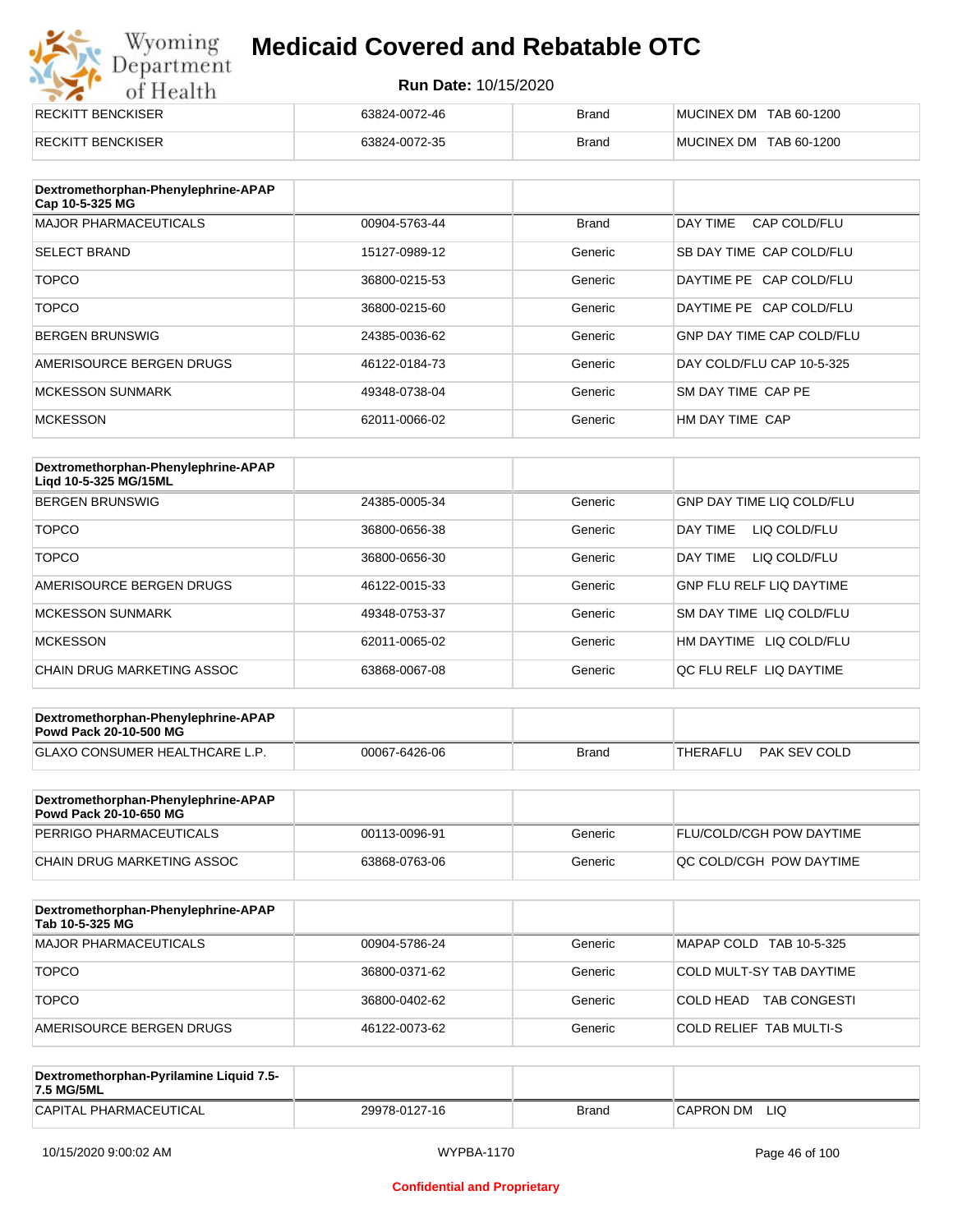

**12.5-325 MG**

**Diphenhydramine-Acetaminophen Tab** 

## **Medicaid Covered and Rebatable OTC**

| <b>RUGBY LABORATORIES</b>                                    | 00536-1003-01 | Generic      | ACETA-GESIC TAB 12.5-325         |
|--------------------------------------------------------------|---------------|--------------|----------------------------------|
| Diphenhydramine-Phenylephrine Liq 6.25-<br>2.5 MG/5ML        |               |              |                                  |
| <b>TOPCO</b>                                                 | 36800-0913-26 | Generic      | TRIACTING NT LIQ COLD/CGH        |
| Diphenhydramine-Phenylephrine Syrup<br>6.25-2.5 MG/5ML       |               |              |                                  |
| GLAXO CONSUMER HEALTHCARE L.P.                               | 00067-8106-04 | <b>Brand</b> | <b>TRIAMINIC</b><br>SYP COLD/CGH |
| Diphenhydramine-Phenylephrine-APAP<br>Liq 12.5-5-325 MG/10ML |               |              |                                  |
| <b>RECKITT BENCKISER</b>                                     | 63824-0211-66 | Generic      | DELSYM NIGHT LIQ CGH+CLD         |
| <b>RECKITT BENCKISER</b>                                     | 63824-0212-66 | Generic      | DELSYM NIGHT LIQ CGH+CLD         |
| <b>RECKITT BENCKISER</b>                                     | 63824-0500-66 | Generic      | MUCINEX FAST LIQ COLD FLU        |
| <b>RECKITT BENCKISER</b>                                     | 63824-0262-66 | Generic      | <b>LIQ</b><br><b>MUCINEX</b>     |
| <b>RECKITT BENCKISER</b>                                     | 63824-0600-64 | Generic      | MUCINEX MS LIQ COLD NGH          |
| Diphenhydramine-Phenylephrine-APAP<br>Liq 12.5-5-325 MG/15ML |               |              |                                  |
| AMERISOURCE BERGEN DRUGS                                     | 46122-0016-33 | Generic      | <b>GNP FLU RELF LIQ NIGHTIME</b> |
| CHAIN DRUG MARKETING ASSOC                                   | 63868-0068-08 | Generic      | QC FLU RELF LIQ NIGHTIME         |
| Diphenhydramine-Phenylephrine-APAP<br>Packet 25-10-650 MG    |               |              |                                  |
| GLAXO CONSUMER HEALTHCARE L.P.                               | 00067-7918-06 | <b>Brand</b> | THERAFLU SEV POW COLD/CGH        |
| <b>RECKITT BENCKISER</b>                                     | 63824-0233-04 | Generic      | <b>MUCINEX</b><br>PAK FAST-MAX   |
| CHAIN DRUG MARKETING ASSOC                                   | 63868-0764-06 | Generic      | QC COLD/CGH POW NIGHTTIM         |
| Diphenhydramine-Phenylephrine-APAP<br>Tab 12.5-5-325 MG      |               |              |                                  |
| <b>SELECT BRAND</b>                                          | 15127-0973-24 | Generic      | SB ALLERGY/ TAB COLD PE          |
| <b>SELECT BRAND</b>                                          | 15127-0974-12 | Generic      | SB SEVERE TAB COLD PE            |
| AMERISOURCE BERGEN DRUGS                                     | 46122-0052-62 | Generic      | ALLERGY PLUS TAB SINUS           |
| CHAIN DRUG MARKETING ASSOC                                   | 63868-0985-24 | Generic      | QC ALLERGY/ TAB SINUS            |
| Diphenhydramine-Phenylephrine-APAP<br>Tab 25-5-325 MG        |               |              |                                  |
| AMERISOURCE BERGEN DRUGS                                     | 46122-0053-60 | Generic      | ALLERGY PLUS TAB SEV/SINU        |
| <b>RECKITT BENCKISER</b>                                     | 63824-0550-20 | Generic      | MUCINEX FAST TAB 25-5-325        |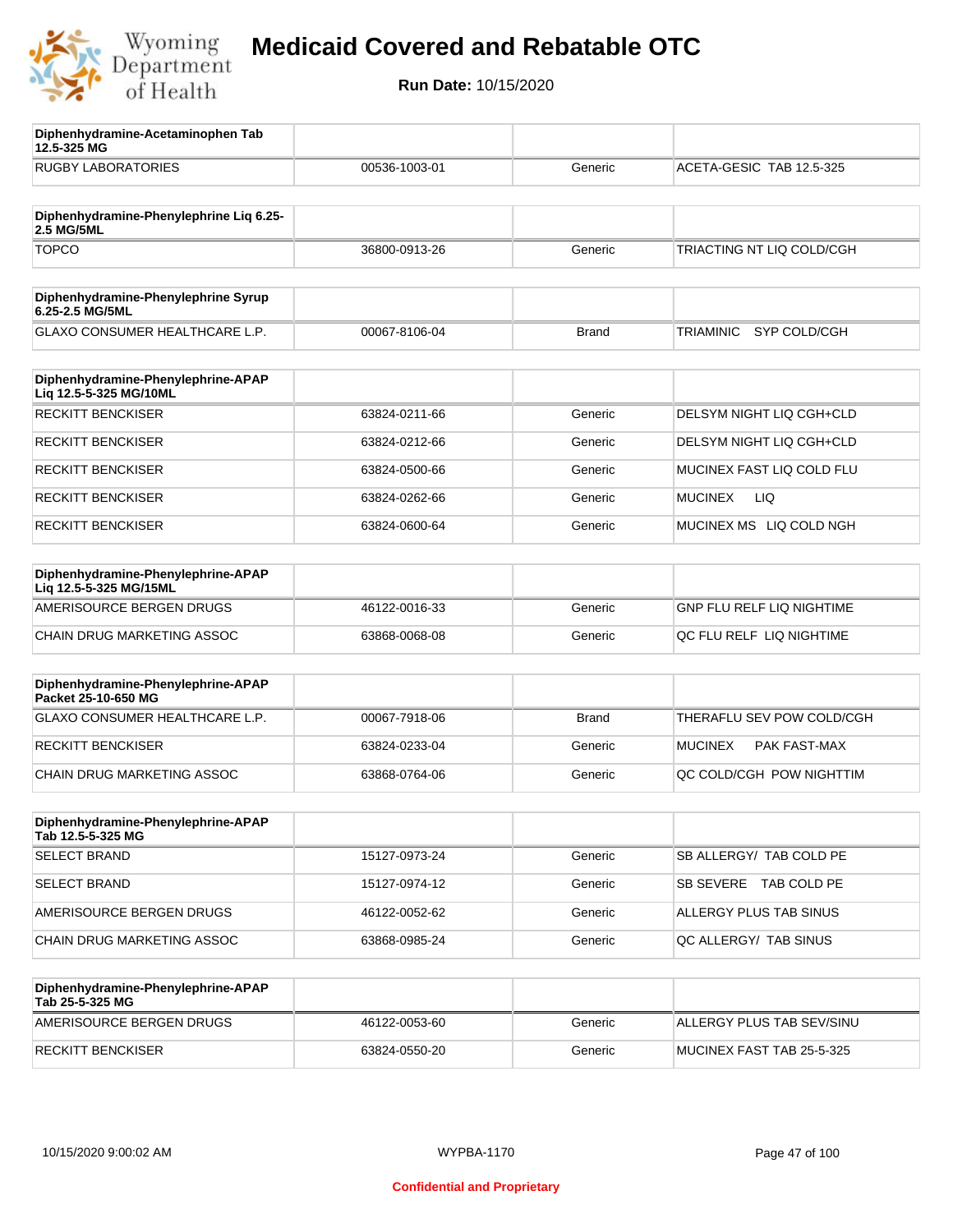

| Doxylamine-DM Liquid 6.25-15 MG/15ML                   |               |              |                                |
|--------------------------------------------------------|---------------|--------------|--------------------------------|
| <b>BERGEN BRUNSWIG</b>                                 | 24385-0461-34 | Generic      | NIGHT TIME LIQ COUGH           |
| BERGEN BRUNSWIG                                        | 24385-0461-40 | Generic      | NIGHT TIME LIQ COUGH           |
| <b>TOPCO</b>                                           | 36800-0668-38 | Generic      | NITE TIME LIQ COUGH            |
| Doxylamine-Phenylephrine Tab 7.5-10 MG                 |               |              |                                |
| POLY PHARMACEUTICALS                                   | 50991-0216-01 | <b>Brand</b> | POLY HIST TAB 7.5-10MG         |
| Doxylamine-Pseudoephedrine Liquid 6.25-<br>30 MG/5ML   |               |              |                                |
| <b>SALLUS LABORATORIES</b>                             | 69036-0110-16 | <b>Brand</b> | LORTUSS LQ LIQ                 |
| Fexofenadine-Pseudoephedrine Tab ER<br>24HR 180-240 MG |               |              |                                |
| DR.REDDY'S LABORATORIES, INC.                          | 55111-0557-35 | Generic      | FEXOFEN/PSE TAB 180-240        |
| <b>Guaifenesin Granules Packet 100 MG</b>              |               |              |                                |
| <b>RECKITT BENCKISER</b>                               | 63824-0254-12 | <b>Brand</b> | MUCINEX/KIDS GRA 100MG         |
| Guaifenesin Liquid 100 MG/5ML                          |               |              |                                |
| PHARMACEUTICAL ASSOCIATES                              | 00121-1744-05 | Generic      | GUAIFENESIN SOL 100/5ML        |
| PHARMACEUTICAL ASSOCIATES                              | 00121-1744-15 | Generic      | GUAIFENESIN SOL 100/5ML        |
| PERRIGO PHARMACEUTICALS                                | 00113-0288-26 | Generic      | MUCUS RELIEF LIQ 100/5ML       |
| PHARMACEUTICAL ASSOCIATES                              | 00121-1744-10 | Generic      | GUAIFENESIN SOL 100/5ML        |
| PAR PHARMACEUTICALS                                    | 00603-0857-58 | Generic      | Q-TUSSIN<br><b>SOL 100/5ML</b> |
| PAR PHARMACEUTICALS                                    | 00603-0857-81 | Generic      | Q-TUSSIN<br><b>SOL 100/5ML</b> |
| PAR PHARMACEUTICALS                                    | 00603-1328-58 | Generic      | IOPHEN-NR<br>LIQ 100/5ML       |
| PAR PHARMACEUTICALS                                    | 00603-0857-94 | Generic      | Q-TUSSIN<br><b>SOL 100/5ML</b> |
| BERGEN BRUNSWIG                                        | 24385-0982-26 | Generic      | MUCUS RELIEF LIQ 100/5ML       |
| <b>TOPCO</b>                                           | 36800-0288-26 | Generic      | MUCUS RELIEF LIQ 100/5ML       |
| HI-TECH                                                | 50383-0063-07 | Generic      | GUAIFENESIN SOL 100/5ML        |
| HI-TECH                                                | 50383-0063-11 | Generic      | GUAIFENESIN SOL 200/10ML       |
| HI-TECH                                                | 50383-0063-12 | Generic      | GUAIFENESIN SOL 200/10ML       |
| HI-TECH                                                | 50383-0063-17 | Generic      | GUAIFENESIN SOL 300/15ML       |
| HI-TECH                                                | 50383-0063-06 | Generic      | GUAIFENESIN SOL 100/5ML        |
| HI-TECH                                                | 50383-0063-18 | Generic      | GUAIFENESIN SOL 300/15ML       |
| <b>SILARX</b>                                          | 54838-0138-40 | Generic      | SILTUSS DAS LIQ 100/5ML        |
| <b>MCKESSON</b>                                        | 62011-0089-01 | Generic      | TUSSIN ADULT LIQ 100/5ML       |
| <b>MCKESSON</b>                                        | 62011-0089-02 | Generic      | TUSSIN ADULT LIQ 100/5ML       |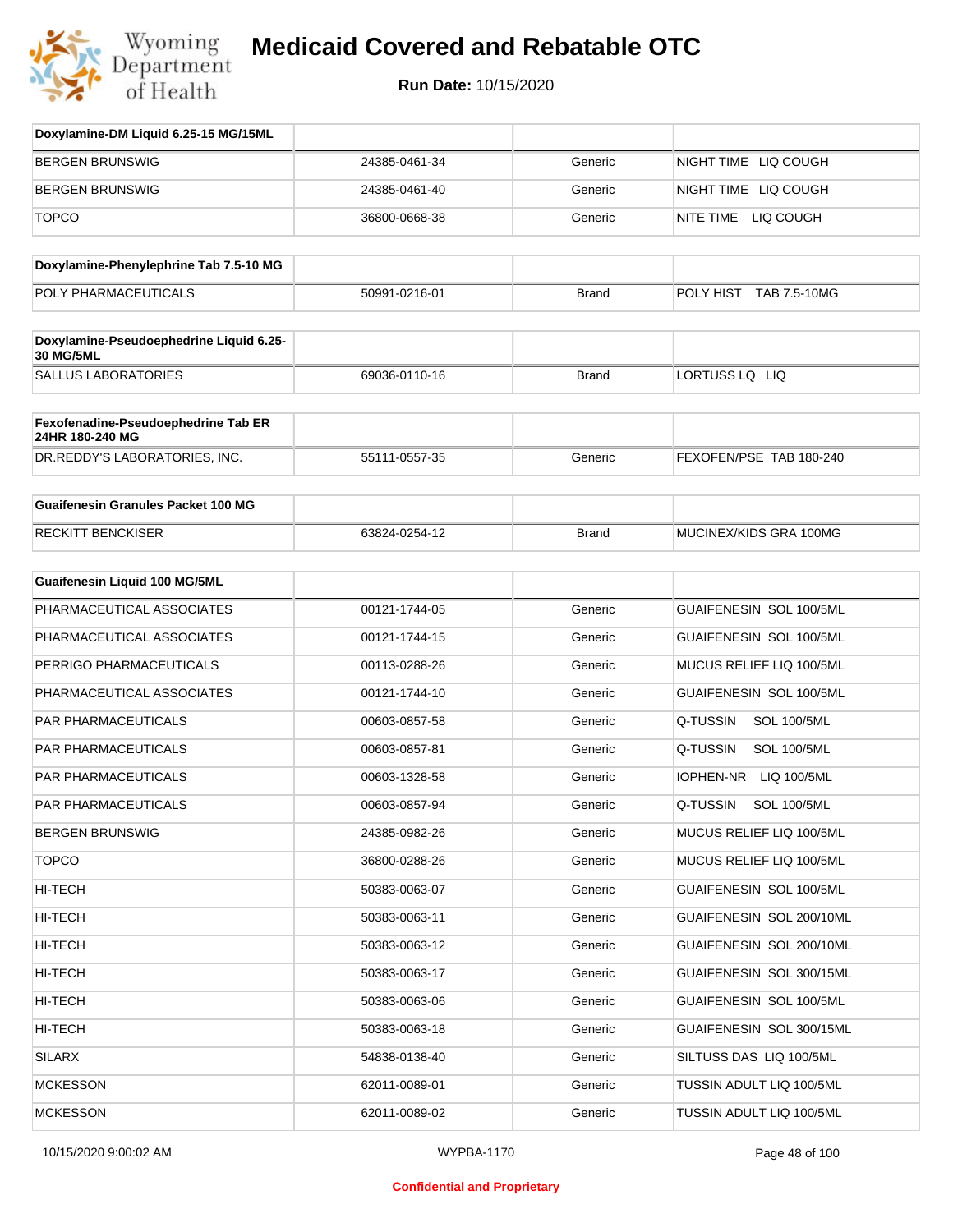

| <b>Guaifenesin Syrup 100 MG/5ML</b> |               |         |                                      |
|-------------------------------------|---------------|---------|--------------------------------------|
| <b>PERRIGO</b>                      | 00113-0061-34 | Generic | TUSSIN CHEST SYP 100/5ML             |
| <b>RUGBY LABORATORIES</b>           | 00536-0825-85 | Generic | <b>COUGH</b><br><b>SYP 100/5ML</b>   |
| <b>PERRIGO</b>                      | 00113-0061-26 | Generic | TUSSIN CHEST SYP 100/5ML             |
| <b>MAJOR PHARMACEUTICALS</b>        | 00904-0061-00 | Generic | <b>ROBAFEN</b><br>SYP 100/5ML        |
| <b>MAJOR PHARMACEUTICALS</b>        | 00904-0061-16 | Generic | <b>SYP 100/5ML</b><br><b>ROBAFEN</b> |
| <b>RUGBY LABORATORIES</b>           | 00536-0825-97 | Generic | <b>COUGH</b><br><b>SYP 100/5ML</b>   |
| <b>MAJOR PHARMACEUTICALS</b>        | 00904-0061-09 | Generic | <b>ROBAFEN</b><br><b>SYP 100/5ML</b> |
| <b>SELECT BRAND</b>                 | 15127-0940-44 | Generic | SB CGH CONTR SYP 100/5ML             |
| <b>SELECT BRAND</b>                 | 15127-0940-48 | Generic | SB CGH CONTR SYP 100/5ML             |
| <b>BERGEN BRUNSWIG</b>              | 24385-0310-34 | Generic | GNP TUSSIN SYP 100/5ML               |
| <b>TOPCO</b>                        | 36800-0310-26 | Generic | TUSSIN CHEST SYP 100/5ML             |
| <b>MCKESSON SUNMARK</b>             | 49348-0278-34 | Generic | SM TUSSIN SYP 100/5ML                |
| <b>MCKESSON SUNMARK</b>             | 49348-0278-37 | Generic | SM TUSSIN SYP 100/5ML                |
| <b>SILARX</b>                       | 54838-0117-40 | Generic | SILTUSSIN SA SYP 100/5ML             |
| <b>SILARX</b>                       | 54838-0117-80 | Generic | SILTUSSIN SA SYP 100/5ML             |
| <b>SILARX</b>                       | 54838-0117-70 | Generic | SILTUSSIN SA SYP 100/5ML             |
|                                     |               |         |                                      |

| Guaifenesin Tab 200 MG     |               |         |                                     |
|----------------------------|---------------|---------|-------------------------------------|
| <b>PAR PHARMACEUTICALS</b> | 00603-4886-21 | Generic | ORGAN-INR TAB 200MG                 |
| <b>PAR PHARMACEUTICALS</b> | 00603-4890-21 | Generic | ORGAN-LNR TAB 200MG                 |
| MAJOR PHARMACEUTICALS      | 00904-5154-60 | Generic | GUAIFENESIN TAB 200MG               |
| <b>SELECT BRAND</b>        | 15127-0129-60 | Generic | SB COUGHTAB TAB 200MG               |
| LEADER BRAND PRODUCTS      | 37205-0466-72 | Generic | <b>COUGHTAB</b><br><b>TAB 200MG</b> |

| Guaifenesin Tab 400 MG       |               |         |                                   |
|------------------------------|---------------|---------|-----------------------------------|
| <b>MAJOR PHARMACEUTICALS</b> | 00904-6232-52 | Generic | MUCUS RELIEF TAB 400MG            |
| <b>MAJOR PHARMACEUTICALS</b> | 00904-6232-46 | Generic | MUCUS RELIEF TAB 400MG            |
| <b>BERGEN BRUNSWIG</b>       | 24385-0602-71 | Generic | MUCUS RELIEF TAB 400MG            |
| LEADER BRAND PRODUCTS        | 37205-0674-62 | Generic | <b>TAB 400MG</b><br>TABTUSSIN     |
| LEADER BRAND PRODUCTS        | 37205-0476-71 | Generic | CHEST CONGES TAB 400MG            |
| AMERISOURCE BERGEN DRUGS     | 46122-0057-62 | Generic | TAB TUSSIN TAB 400MG              |
| TIME-CAP LABS                | 49483-0272-06 | Generic | <b>MUCOSA</b><br><b>TAB 400MG</b> |
| <b>MCKESSON SUNMARK</b>      | 49348-0729-09 | Generic | CHEST CONGES TAB 400MG            |
| <b>MCKESSON</b>              | 62011-0060-01 | Generic | CHEST CONGES TAB 400MG            |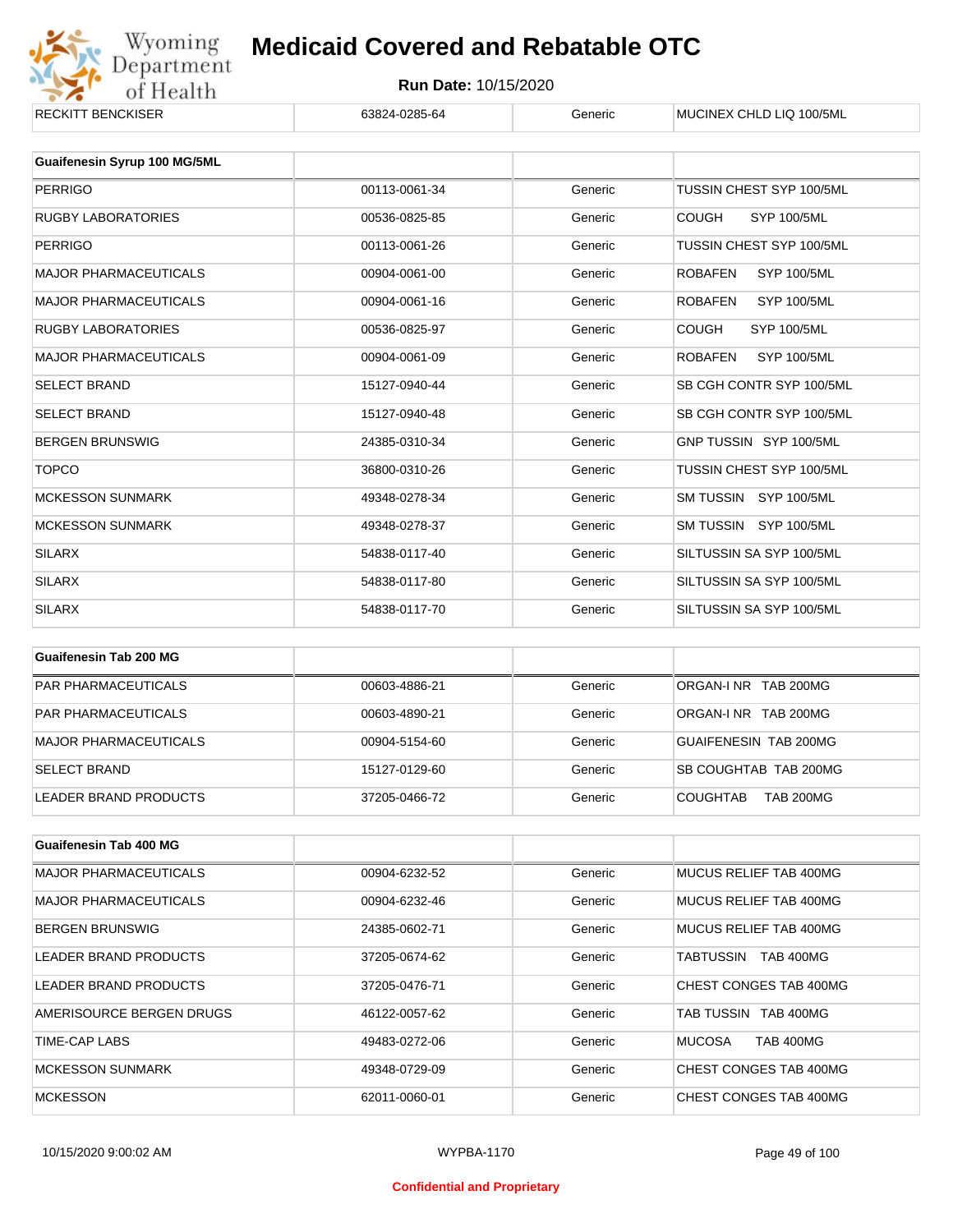

| CHAIN DRUG MARKETING ASSOC              | 63868-0998-50 | Generic      | MEDIFIN 400 TAB 400MG               |
|-----------------------------------------|---------------|--------------|-------------------------------------|
| Guaifenesin Tab ER 12HR 1200 MG         |               |              |                                     |
|                                         |               |              |                                     |
| <b>RECKITT BENCKISER</b>                | 63824-0023-35 | <b>Brand</b> | <b>MUCINEX</b><br><b>TAB 1200MG</b> |
| <b>RECKITT BENCKISER</b>                | 63824-0023-36 | <b>Brand</b> | <b>MUCINEX</b><br><b>TAB 1200MG</b> |
| <b>RECKITT BENCKISER</b>                | 63824-0023-46 | Brand        | <b>MUCINEX</b><br><b>TAB 1200MG</b> |
| <b>RECKITT BENCKISER</b>                | 63824-0023-48 | <b>Brand</b> | <b>TAB 1200MG</b><br><b>MUCINEX</b> |
| Guaifenesin Tab ER 12HR 600 MG          |               |              |                                     |
| <b>RUGBY LABORATORIES</b>               | 00536-1026-37 | Generic      | MUCUS-ER<br>TAB 600MG               |
| LEADER BRAND PRODUCTS                   | 37205-0628-58 | Generic      | MUCUS-ER<br>TAB 600MG               |
| PERRIGO PHARMACEUTICALS                 | 45802-0498-60 | Generic      | GUAIFENESIN TAB 600MG ER            |
| AMERISOURCE BERGEN DRUGS                | 46122-0028-60 | Generic      | GNP MUCUS-ER TAB 600MG              |
| AMERISOURCE BERGEN DRUGS                |               |              |                                     |
|                                         | 46122-0028-58 | Generic      | GNP MUCUS-ER TAB 600MG              |
| <b>MCKESSON SUNMARK</b>                 | 49348-0905-47 | Generic      | SM MUCUS ER TAB 600MG               |
| <b>MCKESSON SUNMARK</b>                 | 49348-0905-59 | Generic      | SM MUCUS ER TAB 600MG               |
| PERRIGO PHARMACEUTICALS                 | 45802-0498-58 | Generic      | GUAIFENESIN TAB 600MG ER            |
| PERRIGO PHARMACEUTICALS                 | 45802-0498-78 | Generic      | GUAIFENESIN TAB 600MG ER            |
| <b>MCKESSON</b>                         | 62011-0076-01 | Generic      | HM MUCUS ER TAB 600MG               |
| <b>MCKESSON</b>                         | 62011-0076-02 | Generic      | HM MUCUS ER TAB 600MG               |
| <b>RECKITT BENCKISER</b>                | 63824-0008-15 | <b>Brand</b> | <b>MUCINEX</b><br>TAB 600MG ER      |
| RECKITT BENCKISER                       | 63824-0008-50 | <b>Brand</b> | <b>MUCINEX</b><br>TAB 600MG ER      |
| <b>RECKITT BENCKISER</b>                | 63824-0008-61 | <b>Brand</b> | <b>MUCINEX</b><br>TAB 600MG ER      |
| RECKITT BENCKISER                       | 63824-0008-27 | <b>Brand</b> | <b>MUCINEX</b><br>TAB 600MG ER      |
| RECKITT BENCKISER                       | 63824-0008-34 | <b>Brand</b> | <b>MUCINEX</b><br>TAB 600MG ER      |
| RECKITT BENCKISER                       | 63824-0008-32 | Brand        | <b>MUCINEX</b><br>TAB 600MG ER      |
| RECKITT BENCKISER                       | 63824-0008-36 | Brand        | <b>MUCINEX</b><br>TAB 600MG ER      |
| <b>RECKITT BENCKISER</b>                | 63824-0008-69 | <b>Brand</b> | <b>MUCINEX</b><br>TAB 600MG ER      |
| Guaifenesin-Codeine Liquid 200-8 MG/5ML |               |              |                                     |
| <b>CENTURION LABS</b>                   | 23359-0040-16 | Brand        | NINJACOF-XG LIQ 200-8/5             |
| Guaifenesin-Codeine Liquid 225-7.5      |               |              |                                     |
| MG/5ML                                  |               |              |                                     |
| ALLEGIS PHARMACEUTICALS                 | 00682-0475-16 | Brand        | MAR-COF CG LIQ 225-7.5              |
| Guaifenesin-Codeine Soln 100-10 MG/5ML  |               |              |                                     |

| Guaifenesin-Codeine Soln 100-10 MG/5ML |               |         |                         |
|----------------------------------------|---------------|---------|-------------------------|
| PHARMACEUTICAL ASSOCIATES              | 00121-0775-04 | Generic | GG/CODEINE SOL 100-10/5 |
| PHARMACEUTICAL ASSOCIATES              | 00121-0775-16 | Generic | GG/CODEINE SOL 100-10/5 |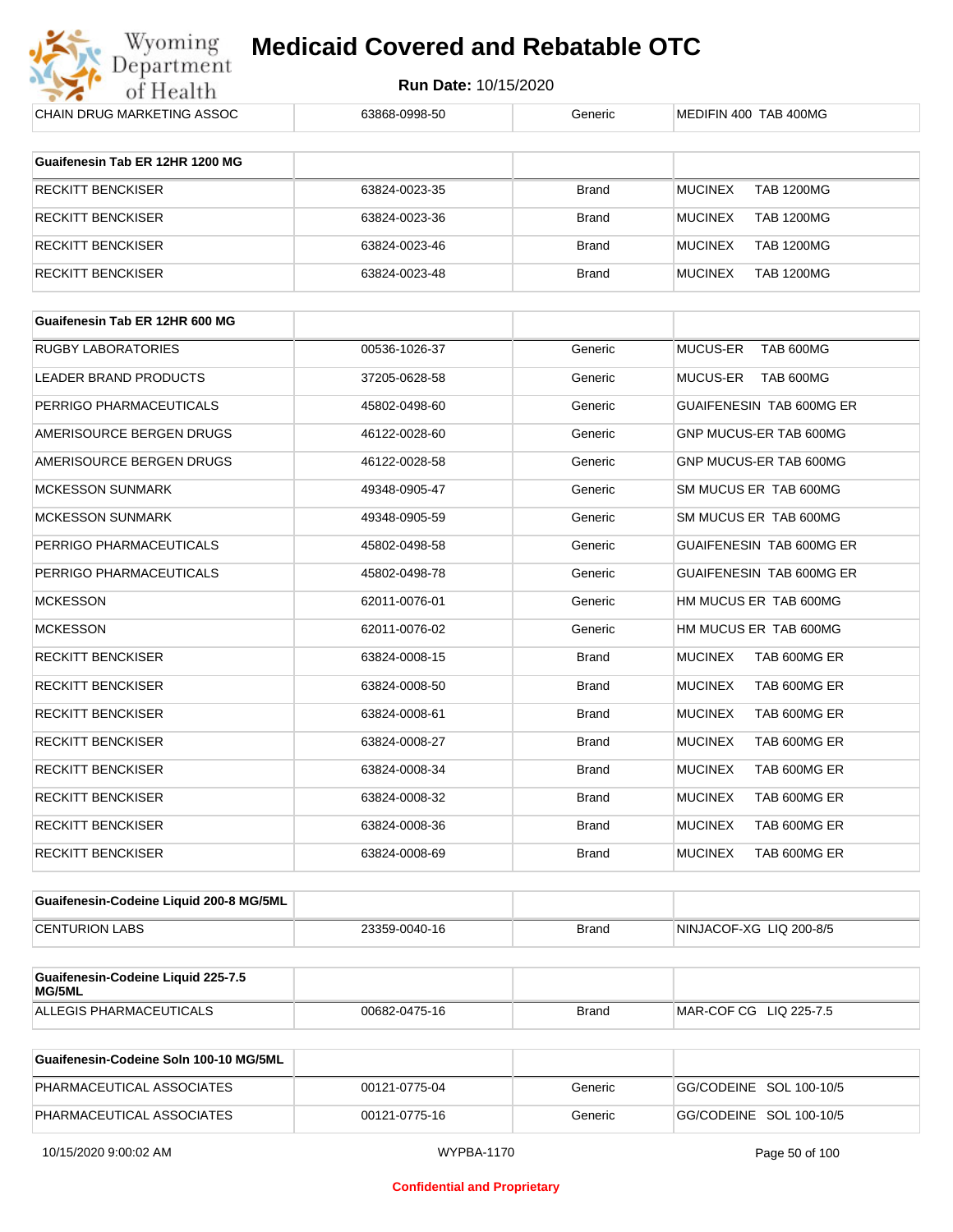

| Wyoming<br><b>Medicaid Covered and Rebatable OTC</b><br>Department |                             |         |                                 |  |
|--------------------------------------------------------------------|-----------------------------|---------|---------------------------------|--|
| of Health                                                          | <b>Run Date: 10/15/2020</b> |         |                                 |  |
| PHARMACEUTICAL ASSOCIATES                                          | 00121-1775-05               | Generic | GG/CODEINE SOL 100-10/5         |  |
| PHARMACEUTICAL ASSOCIATES                                          | 00121-1775-10               | Generic | GG/CODEINE SOL 100-10/5         |  |
| <b>PAR PHARMACEUTICALS</b>                                         | 00603-1075-56               | Generic | CHERATUSSIN SYP AC              |  |
| <b>PAR PHARMACEUTICALS</b>                                         | 00603-1075-58               | Generic | CHERATUSSIN SYP AC              |  |
| <b>PAR PHARMACEUTICALS</b>                                         | 00603-1075-54               | Generic | CHERATUSSIN SYP AC              |  |
| <b>PAR PHARMACEUTICALS</b>                                         | 00603-1329-58               | Generic | <b>IOPHEN C-NR LIQ 100-10/5</b> |  |
| PACK PHARMACEUTICALS, LLC                                          | 16571-0302-16               | Generic | GUAIFENESIN SYP 100-10/5        |  |
| <b>HI-TECH</b>                                                     | 50383-0087-12               | Generic | GUAIATUSS AC SYP 100-10/5       |  |
| HI-TECH                                                            | 50383-0087-10               | Generic | GUAIATUSS AC SYP 100-10/5       |  |
| HI-TECH                                                            | 50383-0087-16               | Generic | GUAIATUSS AC SYP 100-10/5       |  |
| HI-TECH                                                            | 50383-0087-04               | Generic | GUAIATUSS AC SYP 100-10/5       |  |
| <b>HI-TECH</b>                                                     | 50383-0087-05               | Generic | GUAIATUSS AC SYP 100-10/5       |  |
| HI-TECH                                                            | 50383-0087-07               | Generic | GUAIATUSS AC SYP 100-10/5       |  |
| <b>METHOD PHARMACEUTICALS</b>                                      | 58657-0500-04               | Generic | CODEINE/GG SOL 10-100/5         |  |
| <b>METHOD PHARMACEUTICALS</b>                                      | 58657-0500-16               | Generic | CODEINE/GG SOL 10-100/5         |  |
| <b>VIRTUS PHARMACEUTICALS OPCO</b>                                 | 76439-0252-04               | Generic | VIRTUSSIN AC SOL 100-10/5       |  |
| <b>VIRTUS PHARMACEUTICALS OPCO</b>                                 | 76439-0252-16               | Generic | VIRTUSSIN AC SOL 100-10/5       |  |

| Guaifenesin-Codeine Soln 100-6.3 MG/5ML |               |         |                        |
|-----------------------------------------|---------------|---------|------------------------|
| <b>RAMCNEIL</b>                         | 12830-0717-16 | Brand   | M-CLEAR WC LIQ 100-6.3 |
| BUREL PHARMACEUTICALS                   | 35573-0006-16 | Generic | RELCOFC SOL 100-6.3    |

| Loratadine & Pseudoephedrine Tab ER<br>12HR 5-120 MG |               |         |                          |
|------------------------------------------------------|---------------|---------|--------------------------|
| <b>PERRIGO</b>                                       | 00113-2013-39 | Generic | ALLERGY/CONG TAB 5-120MG |
| <b>PERRIGO</b>                                       | 00113-2013-60 | Generic | ALLERGY/CONG TAB 5-120MG |
| <b>PERRIGO</b>                                       | 00113-2013-52 | Generic | ALLERGY/CONG TAB 5-120MG |
| PERRIGO PHARMACEUTICALS                              | 45802-0106-39 | Generic | LORATADINE-D TAB 5-120MG |
| PERRIGO PHARMACEUTICALS                              | 45802-0106-52 | Generic | LORATADINE-D TAB 5-120MG |
| PERRIGO PHARMACEUTICALS                              | 45802-0106-60 | Generic | LORATADINE-D TAB 5-120MG |
| AMERISOURCE BERGEN DRUGS                             | 46122-0109-52 | Generic | LORATADINE-D TAB 5-120MG |
| <b>MCKESSON SUNMARK</b>                              | 49348-0183-47 | Generic | LORATADINE D TAB 5-120MG |
| <b>MCKESSON</b>                                      | 62011-0120-01 | Generic | ALLERGY/CONG TAB 5-120MG |

| Loratadine & Pseudoephedrine Tab ER<br>24HR 10-240 MG |               |         |                           |
|-------------------------------------------------------|---------------|---------|---------------------------|
| PERRIGO                                               | 00113-0165-22 | Generic | ALLERGY/CONG TAB RELIEF   |
| PERRIGO                                               | 00113-0165-52 | Generic | ALLERGY/CONG TAB RELIEF   |
| MAJOR PHARMACEUTICALS                                 | 00904-5833-15 | Generic | LORATADINE-D TAB 10-240MG |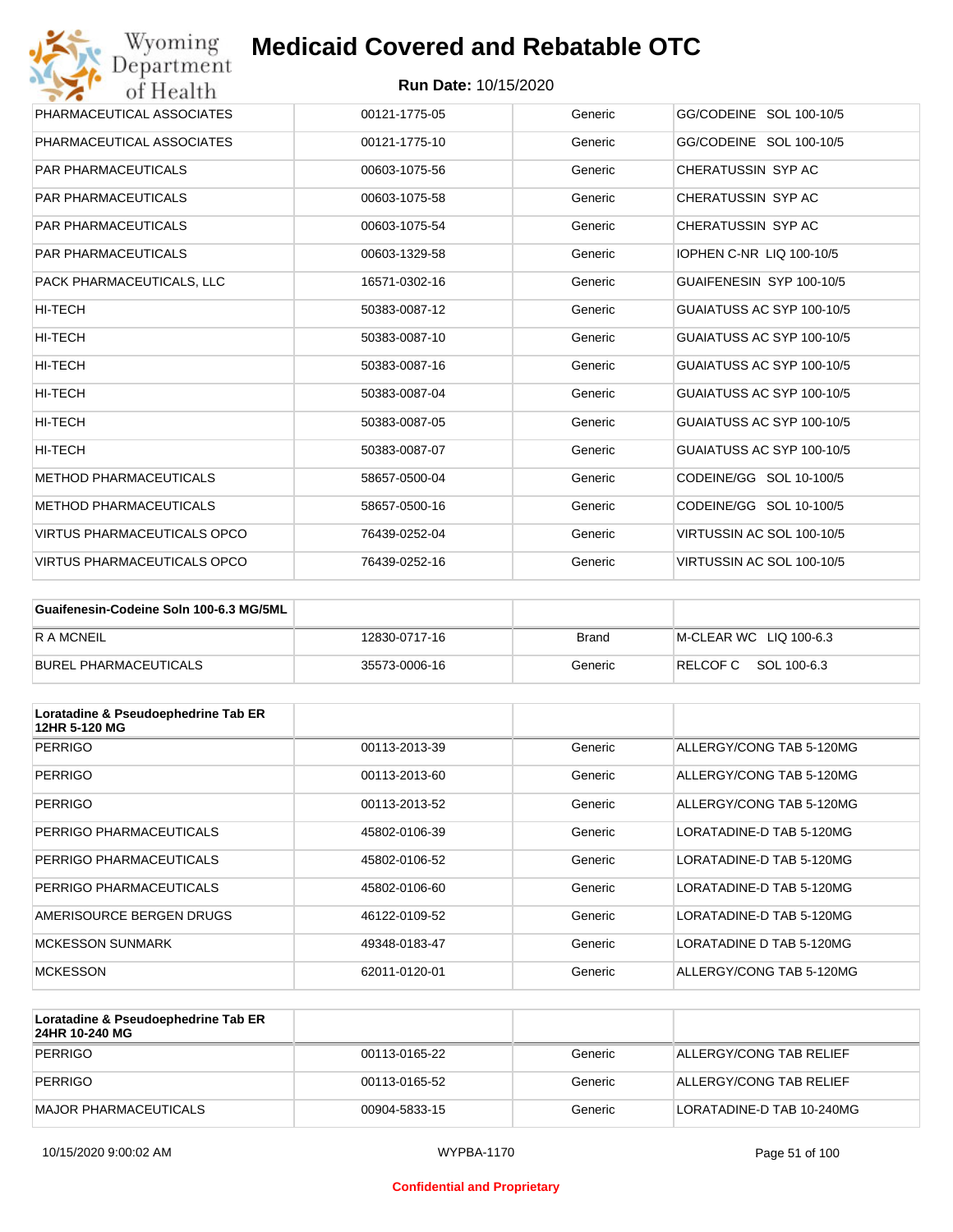| Wyoming<br>Department             | <b>Medicaid Covered and Rebatable OTC</b> |         |                           |
|-----------------------------------|-------------------------------------------|---------|---------------------------|
| of Health                         | <b>Run Date: 10/15/2020</b>               |         |                           |
| <b>MAJOR PHARMACEUTICALS</b>      | 00904-5833-48                             | Generic | LORATADINE-D TAB 10-240MG |
| <b>LEADER BRAND PRODUCTS</b>      | 37205-0348-88                             | Generic | ALLERGY RELF TAB D-24     |
| PERRIGO PHARMACEUTICALS           | 45802-0008-22                             | Generic | LORATADINE-D TAB 10-240MG |
| PERRIGO PHARMACEUTICALS           | 45802-0008-52                             | Generic | LORATADINE-D TAB 10-240MG |
| AMERISOURCE BERGEN DRUGS          | 46122-0167-52                             | Generic | ALLER/CONGES TAB 10-240MG |
| <b>LEADER BRAND PRODUCTS</b>      | 37205-0348-52                             | Generic | ALLERGY RELF TAB D-24     |
| AMERISOURCE BERGEN DRUGS          | 46122-0206-22                             | Generic | LORATADINE-D TAB 10-240MG |
| <b>MCKESSON SUNMARK</b>           | 49348-0543-01                             | Generic | LORATA-DINE TAB D 24HR    |
| <b>MCKESSON SUNMARK</b>           | 49348-0543-57                             | Generic | LORATA-DINE TAB D 24HR    |
| <b>OHM LABS</b>                   | 51660-0724-15                             | Generic | ALLERGY RELF TAB DECONGES |
| <b>OHM LABS</b>                   | 51660-0724-69                             | Generic | ALLERGY RELF TAB DECONGES |
| <b>MCKESSON</b>                   | 62011-0071-01                             | Generic | ALLERGY REL/ TAB DECONGES |
| <b>CHAIN DRUG MARKETING ASSOC</b> | 63868-0154-10                             | Generic | LORATADINE-D TAB 10-240MG |

| PE-DM-APAP & PE-CPM-DM-APAP Tab<br>Day/Night Therapy Pack |               |         |                                  |
|-----------------------------------------------------------|---------------|---------|----------------------------------|
| BERGEN BRUNSWIG                                           | 24385-0963-60 | Generic | COLD HEAD PAK DAY/NGHT           |
| ISELECT BRAND                                             | 15127-0927-24 | Generic | <b>SB COLD MULT PAK DAY/NGHT</b> |

| <b>PE-GG-APAP Tab 5-200-325MG &amp;PE-</b><br>Diphenhyd-APAP Tab 5-25-325MG |               |         |                           |
|-----------------------------------------------------------------------------|---------------|---------|---------------------------|
| <b>RECKITT BENCKISER</b>                                                    | 63824-0202-20 | Generic | MIS DAY/NGHT<br>SINUS-MAX |

| Pheniramine-Phenylephrine w/ APAP<br>Powd Pack 20-10-650 MG |               |       |                                  |
|-------------------------------------------------------------|---------------|-------|----------------------------------|
| GLAXO CONSUMER HEALTHCARE L.P.                              | 00067-7916-06 | Brand | 'THERAFLU FLU PAK SORE THR       |
| <b>TOPCO</b>                                                | 36800-0133-91 | Brand | <b>FLU &amp; SORE POW THROAT</b> |

| Phenyleph-Chlorphen-DM w/APAP Susp<br>2.5-1-5-160 MG/5ML |               |         |                                 |
|----------------------------------------------------------|---------------|---------|---------------------------------|
| GLAXO CONSUMER HEALTHCARE L.P.                           | 00067-8116-04 | Generic | TRIAMINIC<br>SUS FEV&CLD        |
| BERGEN BRUNSWIG                                          | 24385-0984-26 | Generic | PAIN RELIEF SUS PLS COLD        |
| AMERISOURCE BERGEN DRUGS                                 | 46122-0036-26 | Generic | MULTI-SYMPT SUS PLS COLD        |
| <b>TOPCO</b>                                             | 36800-0903-26 | Generic | PAIN RELIEF SUS PLS COLD        |
| <b>MCKESSON SUNMARK</b>                                  | 49348-0879-34 | Generic | SM CHILDRENS SUS MS COLD        |
| CHAIN DRUG MARKETING ASSOC                               | 63868-0063-04 | Generic | <b>OC COLD RELF SUS PLUS MS</b> |

| Phenyleph-Chlorphen-DM w/APAP Tab 5-2-<br>10-325 MG |               |         |                           |
|-----------------------------------------------------|---------------|---------|---------------------------|
| BERGEN BRUNSWIG                                     | 24385-0195-62 | Generic | CLD HEAD CNG TAB NIGHTTIM |
| <b>TOPCO</b>                                        | 36800-0014-62 | Generic | COLD MULTI-S TAB NIGHTTIM |
| <b>TOPCO</b>                                        | 36800-0393-62 | Generic | CLD HEAD CNG TAB NIGHTTIM |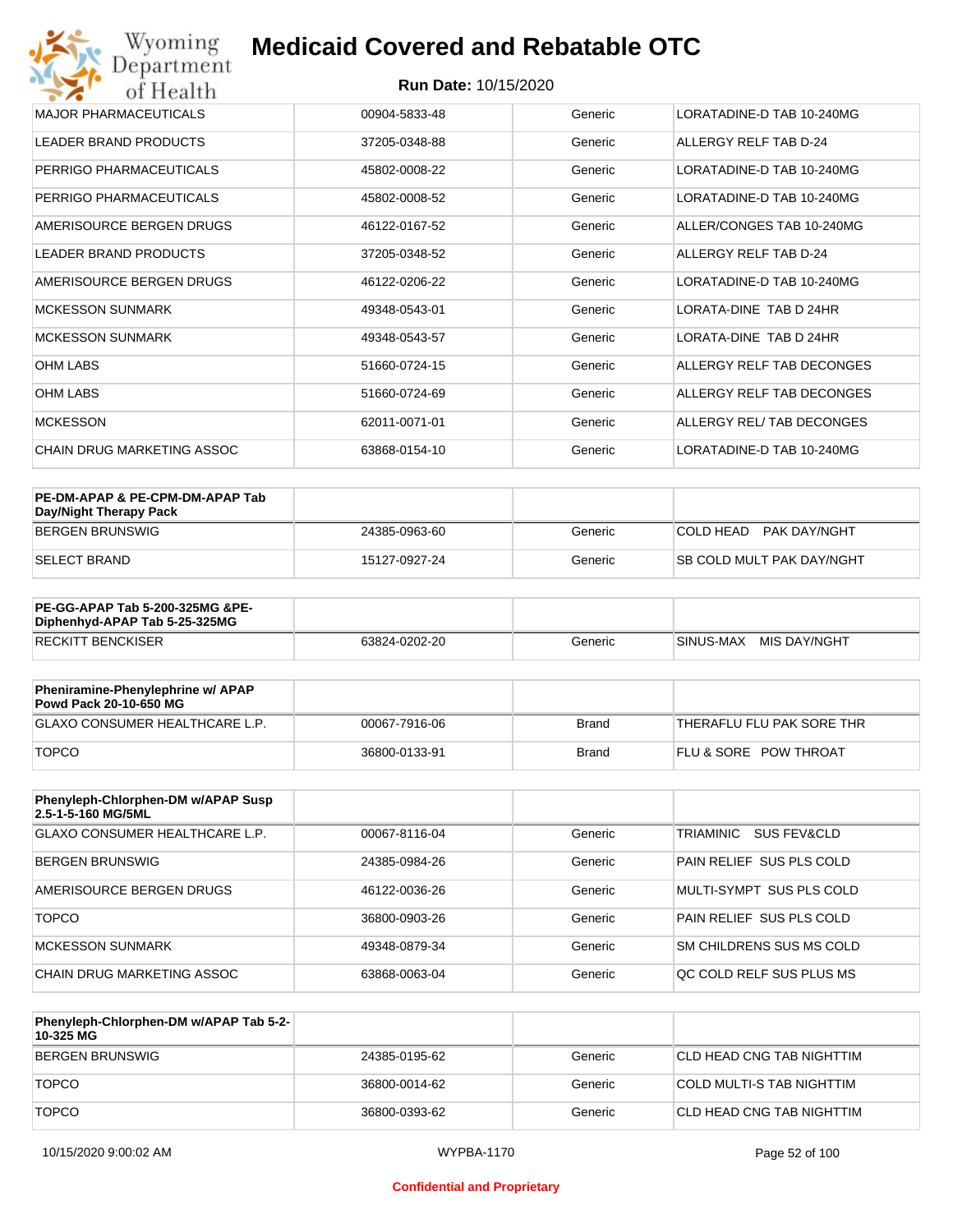#### **Run Date:** 10/15/2020

| Wyoming<br><b>Medicaid Covered and Rebatable OTC</b><br>Department |                             |         |                           |
|--------------------------------------------------------------------|-----------------------------|---------|---------------------------|
| of Health                                                          | <b>Run Date: 10/15/2020</b> |         |                           |
| CHAIN DRUG MARKETING ASSOC                                         | 63868-0072-24               | Generic | MULTI-SYMPTM TAB NIGHTTIM |
| CHAIN DRUG MARKETING ASSOC                                         | 63868-0074-24               | Generic | OC COLD/HEAD TAB NIGHTTIM |

| Phenylephrine w/ Acetaminophen Tab 5-<br>325 MG |               |         |                                         |
|-------------------------------------------------|---------------|---------|-----------------------------------------|
| <b>PERRIGO</b>                                  | 00113-0272-62 | Generic | SINUS CONGST TAB /PAIN DT               |
| <b>MAJOR PHARMACEUTICALS</b>                    | 00904-5783-24 | Generic | MAPAP SINUS TAB MAX ST                  |
| <b>BERGEN BRUNSWIG</b>                          | 24385-0169-62 | Generic | <b>GNP SINUS</b><br><b>TAB CNG/PAIN</b> |
| <b>SELECT BRAND</b>                             | 15127-0965-24 | Generic | <b>SB SINUS CNG TAB /PAIN DT</b>        |
| <b>TOPCO</b>                                    | 36800-0272-62 | Generic | SINUS CONGST TAB /PAIN DT               |
| LEADER BRAND PRODUCTS                           | 37205-0571-62 | Generic | PAIN RLF SIN TAB PE DAY                 |
| CHAIN DRUG MARKETING ASSOC                      | 63868-0984-24 | Generic | OC SINUS PAI TAB RELIEF                 |

| Phenylephrine w/ DM-GG Ligd 10-18-200<br>MG/15ML |               |              |                |
|--------------------------------------------------|---------------|--------------|----------------|
| <b>GM PHARMACEUTICALS</b>                        | 58809-0555-08 | <b>Brand</b> | VANACOF DM LIQ |

| Phenylephrine w/ DM-GG Liqd 2.5-5-100<br>MG/5ML |               |              |                           |
|-------------------------------------------------|---------------|--------------|---------------------------|
| <b>MCKESSON SUNMARK</b>                         | 49348-0083-36 | Generic      | SEVERE CONG LIO COUGH     |
| <b>RECKITT BENCKISER</b>                        | 63824-0014-69 | Brand        | MUCINEX CONG LIQ COUGH    |
| <b>RECKITT BENCKISER</b>                        | 63824-0014-66 | <b>Brand</b> | MUCINEX CONG LIO COUGH    |
| <b>RECKITT BENCKISER</b>                        | 63824-0282-64 | Brand        | MUCINEX COLD LIQ CHILDREN |
| <b>RECKITT BENCKISER</b>                        | 63824-0282-67 | <b>Brand</b> | MUCINEX COLD LIQ CHILDREN |
| <b>RECKITT BENCKISER</b>                        | 63824-0283-67 | <b>Brand</b> | MUCINEX CONG LIQ & COUGH  |

| Phenylephrine w/ DM-GG Ligd 5-10-100<br><b>MG/5ML</b> |               |         |                                  |
|-------------------------------------------------------|---------------|---------|----------------------------------|
| PERRIGO PHARMACEUTICALS                               | 00113-0516-26 | Generic | LIQ CGH/COLD<br><b>TUSSIN CF</b> |
| PERRIGO PHARMACEUTICALS                               | 00113-0516-34 | Generic | LIQ CGH/COLD<br><b>TUSSIN CF</b> |
| <b>SELECT BRAND</b>                                   | 15127-0943-04 | Generic | SB CGH CONTR LIQ CF              |
| <b>SELECT BRAND</b>                                   | 15127-0943-08 | Generic | SB CGH CONTR LIQ CF              |
| <b>TOPCO</b>                                          | 36800-0516-34 | Generic | TUSSIN CF<br>LIQ.                |
| <b>LEADER BRAND PRODUCTS</b>                          | 37205-0709-34 | Generic | <b>TUSSIN CF</b><br>LIQ.         |
| <b>TOPCO</b>                                          | 36800-0516-26 | Generic | TUSSIN CF<br>LIQ.                |
| <b>LEADER BRAND PRODUCTS</b>                          | 37205-0709-26 | Generic | <b>TUSSIN CF</b><br>LIQ.         |
| <b>MCKESSON SUNMARK</b>                               | 49348-0737-34 | Generic | <b>SM TUSSIN CF LIQ</b>          |
| <b>MCKESSON SUNMARK</b>                               | 49348-0737-37 | Generic | SM TUSSIN CF LIQ                 |
| <b>MCKESSON</b>                                       | 62011-0090-01 | Generic | TUSSIN ADULT LIQ COLD            |
| CHAIN DRUG MARKETING ASSOC                            | 63868-0244-04 | Generic | LIQ.<br>TUSSIN CF                |
| CHAIN DRUG MARKETING ASSOC                            | 63868-0244-08 | Generic | <b>TUSSIN CF</b><br>LIQ.         |

#### **Confidential and Proprietary**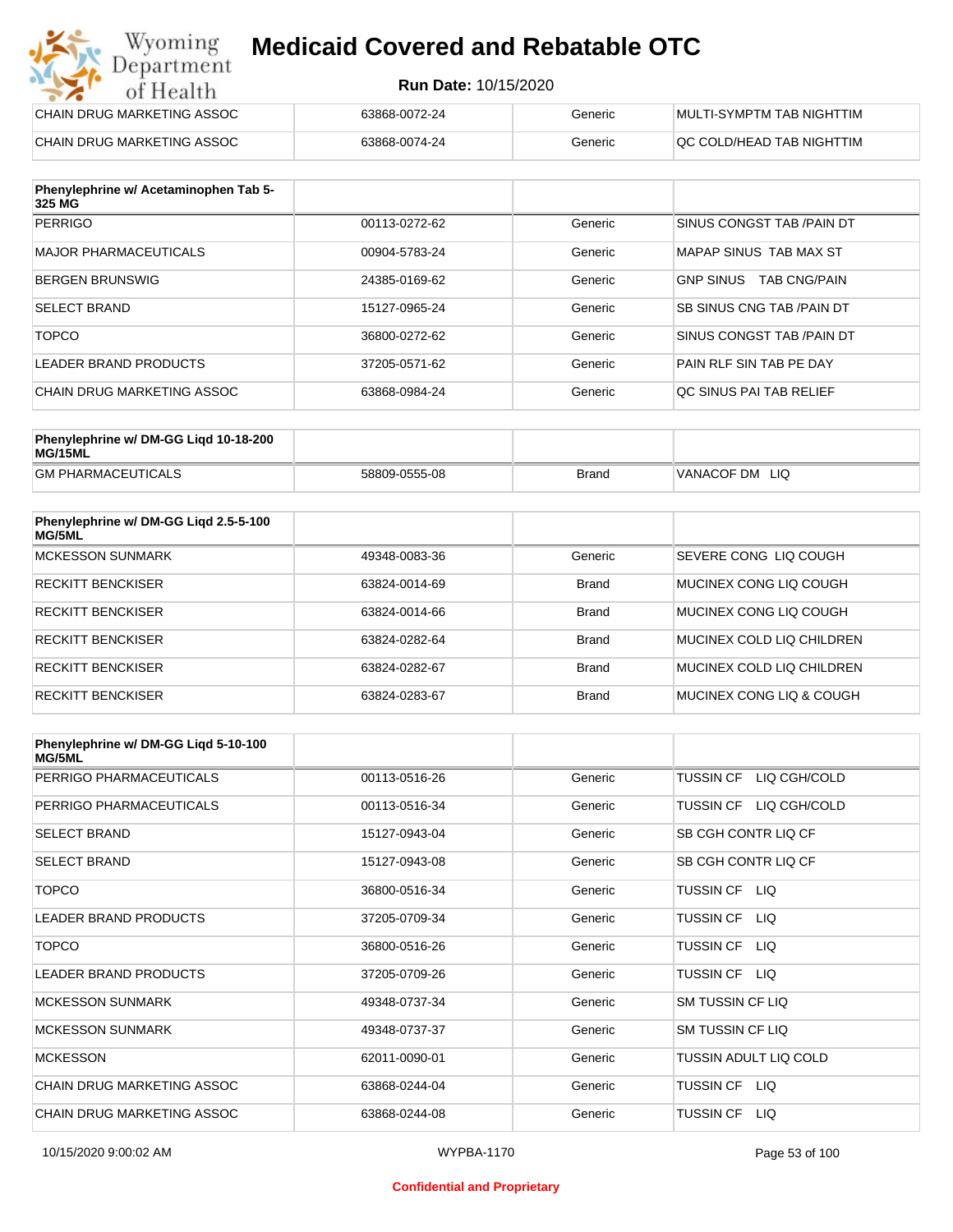

| Phenylephrine w/ DM-GG Ligd 5-10-200<br><b>MG/5ML</b> |               |         |                                 |
|-------------------------------------------------------|---------------|---------|---------------------------------|
| AMERISOURCE BERGEN DRUGS                              | 46122-0138-26 | Generic | LIO MAX/M-S<br><b>TUSSIN CF</b> |
| AMERISOURCE BERGEN DRUGS                              | 46122-0138-34 | Generic | LIO MAX/M-S<br><b>TUSSIN CF</b> |
|                                                       |               |         |                                 |

| Phenylephrine w/ DM-GG Syrup 5-10-100<br>MG/5ML |               |         |                          |
|-------------------------------------------------|---------------|---------|--------------------------|
| MAJOR PHARMACEUTICALS                           | 00904-6309-20 | Generic | ROBAFEN CF SYP CGH/CLD   |
| BERGEN BRUNSWIG                                 | 24385-0904-26 | Generic | <b>GNP TUSSIN SYP CF</b> |
| BERGEN BRUNSWIG                                 | 24385-0904-34 | Generic | GNP TUSSIN SYP CF        |

| Phenylephrine w/ DM-GG Tab 10-15-380<br>MG |               |       |                 |
|--------------------------------------------|---------------|-------|-----------------|
| POLY PHARMACEUTICALS                       | 50991-0730-60 | Brand | DECONEX DMX TAB |
| NIVAGEN PHARMACEUTICALS                    | 75834-0040-60 | Brand | NIVANEX DMX TAB |

| Phenylephrine w/ DM-GG Tab 10-15-395<br>MG |               |       |                 |
|--------------------------------------------|---------------|-------|-----------------|
| ALLEGIS PHARMACEUTICALS                    | 28595-0906-60 | Brand | DURAVENT DM TAB |

| Phenylephrine w/ DM-GG Tab 5-10-200 MG |               |       |                           |
|----------------------------------------|---------------|-------|---------------------------|
| RECKITT BENCKISER                      | 63824-0193-20 | Brand | MUCINEX FAST TAB 5-10-200 |
| RECKITT BENCKISER                      | 63824-0193-30 | Brand | MUCINEX FAST TAB 5-10-200 |

| Phenylephrine-APAP-GG Ligd 10-650-400<br>MG/20ML |               |              |                        |
|--------------------------------------------------|---------------|--------------|------------------------|
| RECKITT BENCKISER                                | 63824-0016-66 | <b>Brand</b> | MUCINEX COLD LIQ SINUS |
| RECKITT BENCKISER                                | 63824-0261-66 | Generic      | <b>MUCINEX</b><br>LIQ  |
| RECKITT BENCKISER                                | 63824-0260-66 | Generic      | LIQ<br><b>MUCINEX</b>  |

| Phenylephrine-APAP-GG Tab 5-325-200<br>MG |               |         |                                    |
|-------------------------------------------|---------------|---------|------------------------------------|
| <b>SELECT BRAND</b>                       | 15127-0963-24 | Generic | SB SINUS CNG TAB /PAIN             |
| AMERISOURCE BERGEN DRUGS                  | 46122-0194-60 | Generic | MUCUS RELIEF TAB CLD/SINU          |
| <b>RECKITT BENCKISER</b>                  | 63824-0190-20 | Generic | MUCINEX COLD TAB SINUS             |
| <b>RECKITT BENCKISER</b>                  | 63824-0190-30 | Generic | MUCINEX COLD TAB SINUS             |
| <b>RECKITT BENCKISER</b>                  | 63824-0200-20 | Generic | <b>TAB SINUS</b><br><b>MUCINEX</b> |
| <b>RECKITT BENCKISER</b>                  | 63824-0201-20 | Generic | <b>TAB SINUS</b><br><b>MUCINEX</b> |
| <b>CHAIN DRUG MARKETING ASSOC</b>         | 63868-0071-24 | Generic | SINUS CONGST TAB /PAIN             |
| <b>RECKITT BENCKISER</b>                  | 63824-0200-30 | Generic | <b>MUCINEX</b><br><b>TAB SINUS</b> |
| <b>RECKITT BENCKISER</b>                  | 63824-0201-30 | Generic | <b>MUCINEX</b><br><b>TAB SINUS</b> |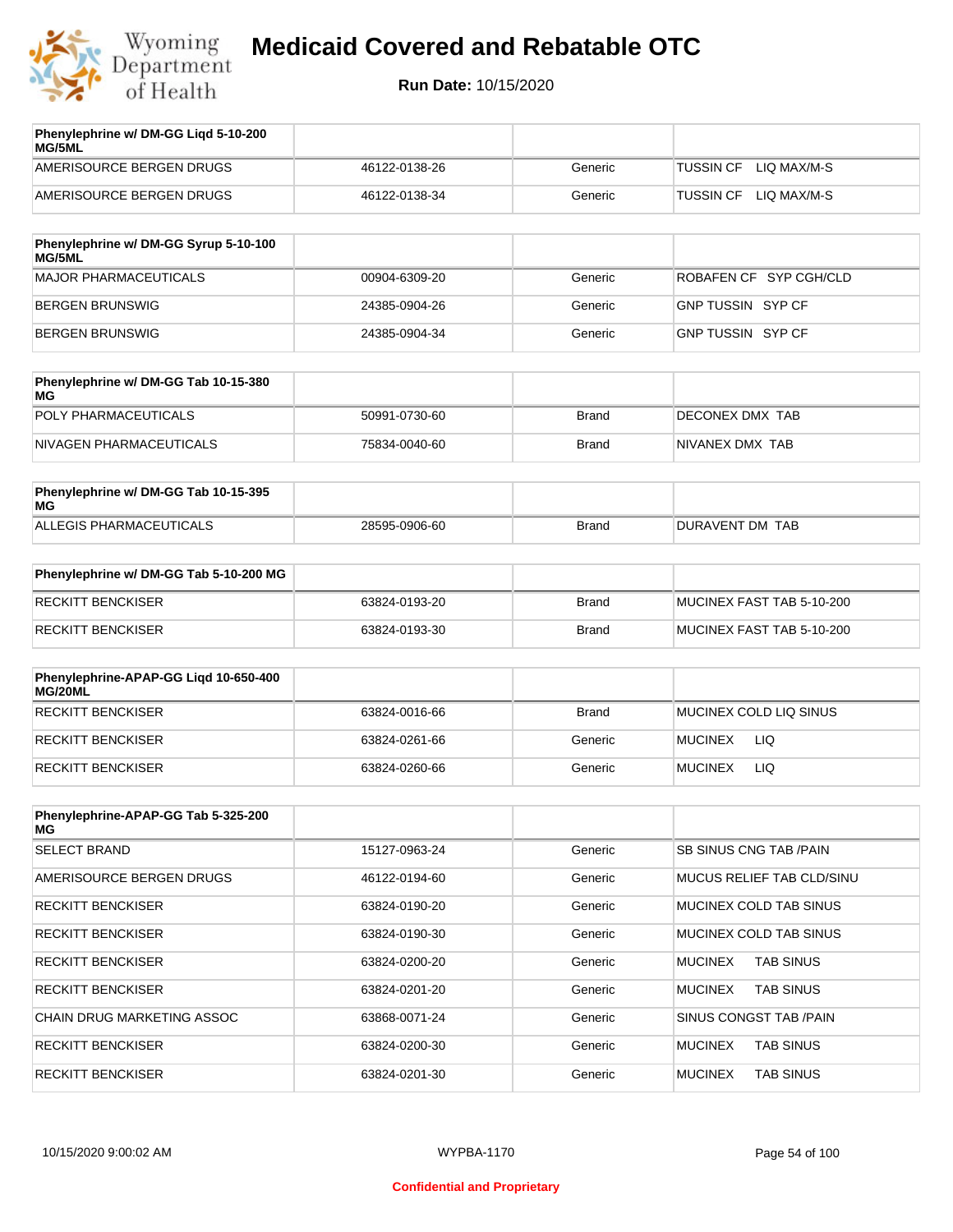

**3.33-1.33-6.33 MG/5ML**

**Phenylephrine-Bromphen w/ Codeine Liqd** 

## **Medicaid Covered and Rebatable OTC**

| <b>RAMCNEIL</b>                                                   | 12830-0754-12 | Brand        | M-END PE<br>LIQ               |  |
|-------------------------------------------------------------------|---------------|--------------|-------------------------------|--|
|                                                                   |               |              |                               |  |
| Phenylephrine-Bromphen w/ Codeine<br><b>Liquid 10-4-10 MG/5ML</b> |               |              |                               |  |
| POLY PHARMACEUTICALS                                              | 50991-0723-16 | <b>Brand</b> | POLY-TUSSIN LIQ 10-4-10       |  |
|                                                                   |               |              |                               |  |
| Phenylephrine-Brompheniramine-DM Elixir<br>2.5-1-5 MG/5ML         |               |              |                               |  |
| <b>MAJOR PHARMACEUTICALS</b>                                      | 00904-5782-20 | Generic      | DIMAPHEN DM ELX COLD/CGH      |  |
| <b>LEADER BRAND PRODUCTS</b>                                      | 37205-0969-26 | Generic      | COLD/COUGH ELX DM CHILD       |  |
|                                                                   |               |              |                               |  |
| Phenylephrine-Brompheniramine-DM<br>Liquid 2.5-1-5 MG/5ML         |               |              |                               |  |
| <b>PERRIGO</b>                                                    | 00113-0987-26 | Generic      | COLD/COUGH LIQ CHILD          |  |
| <b>WOMEN'S CHOICE PHARMACEUTICALS</b>                             | 00485-0204-04 | Generic      | RYNEX DM<br>LIQ               |  |
| <b>WOMEN'S CHOICE PHARMACEUTICALS</b>                             | 00485-0204-16 | Generic      | RYNEX DM<br>LIQ               |  |
| <b>TOPCO</b>                                                      | 36800-0987-26 | Generic      | COLD/COUGH LIQ CHILD          |  |
| <b>BERGEN BRUNSWIG</b>                                            | 24385-0519-26 | Generic      | <b>GNP COLD/CGH LIQ CHILD</b> |  |
| <b>MCKESSON SUNMARK</b>                                           | 49348-0775-34 | Generic      | SM COLD/CGH LIQ DM CHILD      |  |
| <b>MCKESSON</b>                                                   | 62011-0063-01 | Generic      | HM COLD/CGH LIQ CHILDREN      |  |
| LARKEN LABORATORIES, INC.                                         | 68047-0143-16 | Generic      | ENDACOF-DM LIQ 2.5-1-5        |  |
|                                                                   |               |              |                               |  |
| Phenylephrine-Brompheniramine-DM<br>Liquid 7.5-4-15 MG/5ML        |               |              |                               |  |
| ALLEGIS PHARMACEUTICALS                                           | 28595-0800-16 | <b>Brand</b> | AP-HIST DM<br>LIQ 7.5-4-15    |  |
| POLY PHARMACEUTICALS                                              | 50991-0814-16 | <b>Brand</b> | ALAHIST DM LIQ 7.5-4-15       |  |
| NIVAGEN PHARMACEUTICALS                                           | 75834-0060-16 | Generic      | NIVA-HIST DM LIQ 7.5-4-15     |  |
|                                                                   |               |              |                               |  |
| Phenylephrine-Brompheniramine-DM<br><b>Syrup 5-2-10 MG/5ML</b>    |               |              |                               |  |
| LARKEN LABORATORIES, INC.                                         | 68047-0129-16 | <b>Brand</b> | LOHIST-DM SYP 5-2-10MG        |  |
|                                                                   |               |              |                               |  |
| Phenylephrine-Chlorphen w/ Codeine<br><b>Syrup 5-2-10 MG/5ML</b>  |               |              |                               |  |
| CAPITAL PHARMACEUTICAL                                            | 29978-0420-16 | <b>Brand</b> | CAPCOF<br>SYP 5-2-10MG        |  |
|                                                                   |               |              |                               |  |
| Phenylephrine-Chlorphen-DM Liquid 10-4-<br><b>15 MG/5ML</b>       |               |              |                               |  |
| <b>WOMEN'S CHOICE PHARMACEUTICALS</b>                             | 00485-0171-16 | Generic      | ED A-HIST DM LIQ              |  |
| LARKEN LABORATORIES, INC.                                         | 68047-0186-16 | Generic      | NOHIST-DM LIQ                 |  |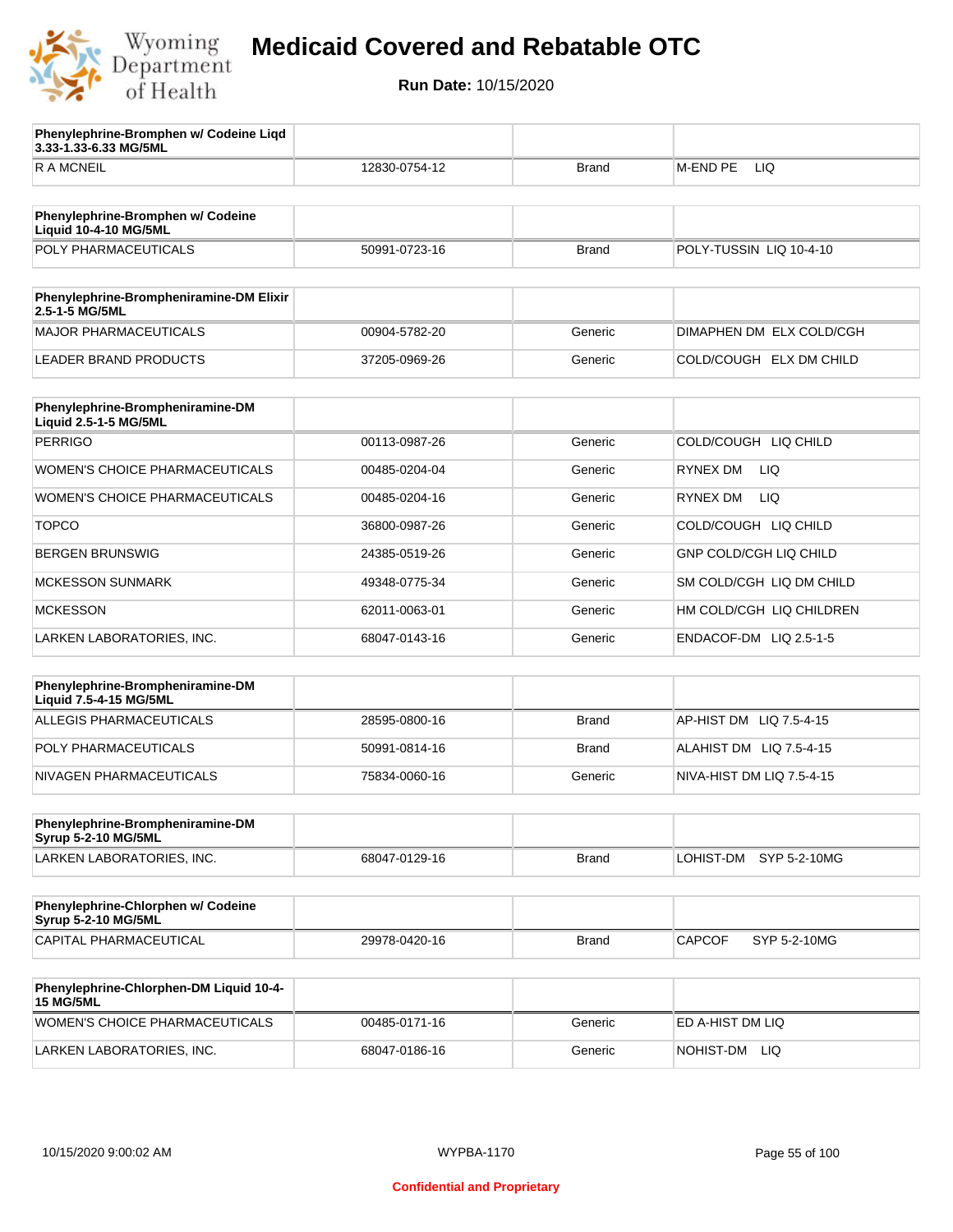

| Phenylephrine-Chlorphen-DM Liquid 3.5-1-                         |               |              |                                  |
|------------------------------------------------------------------|---------------|--------------|----------------------------------|
| 3 MG/ML<br>VIRTUS PHARMACEUTICALS OPCO                           |               |              | VIRDEC DM DRO 3.5-1-3            |
|                                                                  | 76439-0320-30 | Generic      |                                  |
| Phenylephrine-Chlorphen-DM Syrup 10-4-<br><b>20 MG/5ML</b>       |               |              |                                  |
| <b>LASER PHARMACEUTICALS</b>                                     | 16477-0186-01 | <b>Brand</b> | DONATUSSIN SYP                   |
|                                                                  |               |              |                                  |
| Phenylephrine-Chlorphen-DM Tab 10-4-10<br>МG                     |               |              |                                  |
| <b>WOMEN'S CHOICE PHARMACEUTICALS</b>                            | 00485-0240-01 | Brand        | ED A-HIST DM TAB 10-4-10         |
| Phenylephrine-Dexbromphen-<br>Chlophedianol Liqd 5-1-12.5 MG/5ML |               |              |                                  |
| R A MCNEIL                                                       | 12830-0760-16 | <b>Brand</b> | CHLO TUSS<br><b>LIQ</b>          |
| Phenylephrine-Dexchlorphenir-Codeine                             |               |              |                                  |
| Syrup 5-1-9 MG/5ML<br>PRO-PHARMA LLC                             | 66594-0499-16 | <b>Brand</b> | PRO-RED AC SYP 5-1-9/5           |
|                                                                  |               |              |                                  |
| Phenylephrine-DM Soln 2.5-5 MG/5ML                               |               |              |                                  |
| <b>BERGEN BRUNSWIG</b>                                           | 24385-0981-26 | Generic      | TRIACTING DT LIQ COLD/CGH        |
| <b>TOPCO</b>                                                     | 36800-0444-26 | Generic      | TRIACTING DT LIQ COLD/CGH        |
| Phenylephrine-DM Syrup 2.5-5 MG/5ML                              |               |              |                                  |
| GLAXO CONSUMER HEALTHCARE L.P.                                   | 00067-8105-04 | <b>Brand</b> | SOL COLD/CGH<br><b>TRIAMINIC</b> |
|                                                                  |               |              |                                  |
| Phenylephrine-DM-GG w/ APAP Lig 5-10-<br>200-325 MG/10ML         |               |              |                                  |
| <b>RECKITT BENCKISER</b>                                         | 63824-0015-66 | <b>Brand</b> | MUCINEX COLD LIQ FLU&SORE        |
| <b>RECKITT BENCKISER</b>                                         | 63824-0015-69 | <b>Brand</b> | MUCINEX COLD LIQ FLU&SORE        |
| RECKITT BENCKISER                                                | 63824-0017-64 | <b>Brand</b> | MUCINEX CHLD LIQ MULTISYM        |
| <b>RECKITT BENCKISER</b>                                         | 63824-0215-66 | Generic      | CGH/COLD DAY LIQ DELSYM          |
| RECKITT BENCKISER                                                | 63824-0020-66 | <b>Brand</b> | MUCINEX FAST LIQ SEV COLD        |
| <b>RECKITT BENCKISER</b>                                         | 63824-0278-64 | <b>Brand</b> | MUCINEX COLD LIQ CHILD           |
|                                                                  |               |              |                                  |
| Phenylephrine-DM-GG w/ APAP Liq 5-10-<br>200-325 MG/15ML         |               |              |                                  |
| <b>PERRIGO</b>                                                   | 00113-0603-34 | Generic      | COLD & FLU LIQ DAY TIME          |
| <b>PERRIGO</b>                                                   | 00113-0603-40 | Generic      | COLD & FLU LIQ DAY TIME          |
| Phenylephrine-DM-GG w/ APAP Packet 10-<br>20-400-650 MG          |               |              |                                  |

| 20-400-650 MG    |            |       |                |                 |
|------------------|------------|-------|----------------|-----------------|
| <b>BENCKISER</b> | $-0232-08$ | Brand | <b>MUCINEX</b> | <b>FAST-MAX</b> |
| <b>RECKIT</b>    | 53824-0    |       |                | PAK             |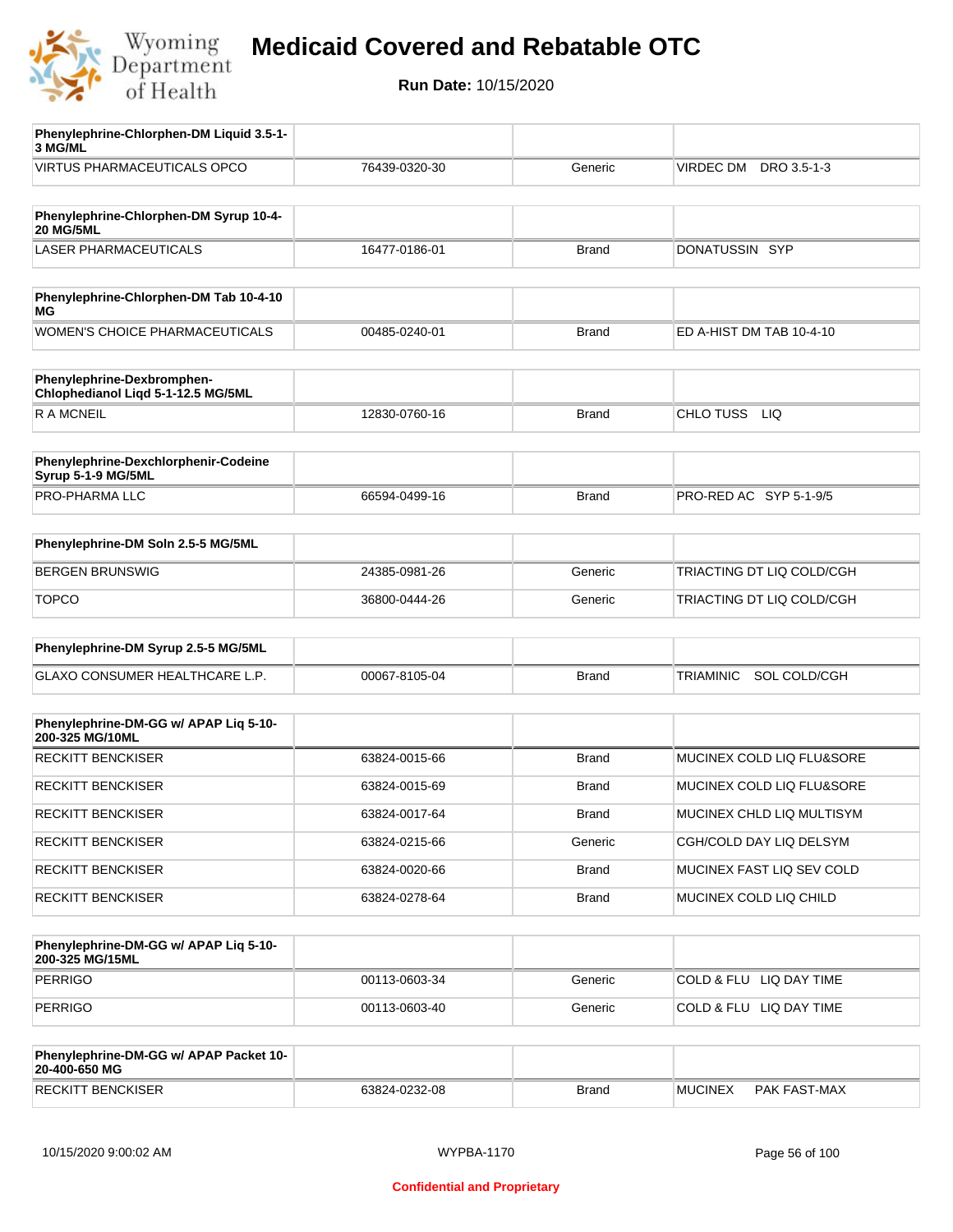

| ILLUNI I DENUNJEN                                   | UJUZT-UZJ I-UT | Pianu   |                                      |
|-----------------------------------------------------|----------------|---------|--------------------------------------|
| Phenylephrine-DM-GG w/ APAP Tab 5-10-<br>200-325 MG |                |         |                                      |
| PERRIGO PHARMACEUTICALS                             | 00113-0308-62  | Generic | COLD MULT-SY TAB SEVR DAY            |
| <b>PERRIGO</b>                                      | 00113-0548-53  | Generic | COLD & FLU TAB DAYTIME               |
| PERRIGO PHARMACEUTICALS                             | 00113-0234-62  | Generic | COLD HEAD TAB CONG DT                |
| <b>PERRIGO</b>                                      | 00113-0548-62  | Generic | COLD & FLU TAB DAYTIME               |
| <b>SELECT BRAND</b>                                 | 15127-0962-24  | Generic | SB COLD MULT TAB SYMP SEV            |
| <b>SELECT BRAND</b>                                 | 15127-0964-24  | Generic | SB COLD HEAD TAB CONGEST             |
| <b>TOPCO</b>                                        | 36800-0234-62  | Generic | COLD HEAD TAB CONG DT                |
| <b>TOPCO</b>                                        | 36800-0308-62  | Generic | COLD MULT-SY TAB SEVR DAY            |
| AMERISOURCE BERGEN DRUGS                            | 46122-0192-60  | Generic | MUCUS RELIEF TAB COLD/FLU            |
| <b>MCKESSON SUNMARK</b>                             | 49348-0104-04  | Generic | SM COLD&FLU TAB SEVERE               |
| AMERISOURCE BERGEN DRUGS                            | 46122-0072-62  | Generic | COLD RELIEF TAB MULTI-SY             |
| <b>MCKESSON SUNMARK</b>                             | 49348-0118-04  | Generic | SM COLD&FLU TAB SEVERE               |
| AMERISOURCE BERGEN DRUGS                            | 46122-0126-62  | Generic | <b>GNP COLD RLF TAB DAYTIME</b>      |
| AMERISOURCE BERGEN DRUGS                            | 46122-0193-60  | Generic | <b>MUCUS RELIEF TAB CONG/CLD</b>     |
| <b>MCKESSON</b>                                     | 62011-0241-01  | Generic | HM SEVERE TAB COLD/FLU               |
| <b>RECKITT BENCKISER</b>                            | 63824-0191-30  | Generic | MUCINEX COLD TAB FLU&SORE            |
| <b>RECKITT BENCKISER</b>                            | 63824-0192-30  | Generic | MUCINEX FAST TAB CONGEST             |
| CHAIN DRUG MARKETING ASSOC                          | 63868-0073-24  | Generic | MULTI-SYMPTM TAB DAYTIME             |
| <b>RECKITT BENCKISER</b>                            | 63824-0196-20  | Generic | MUCINEX FAST TAB SEV COLD            |
| <b>RECKITT BENCKISER</b>                            | 63824-0196-30  | Generic | MUCINEX FAST TAB SEV COLD            |
| <b>RECKITT BENCKISER</b>                            | 63824-0191-20  | Generic | <b>MUCINEX COLD TAB FLU&amp;SORE</b> |
| <b>RECKITT BENCKISER</b>                            | 63824-0192-20  | Generic | MUCINEX FAST TAB CONGEST             |

| Phenylephrine-Doxylamine-DM-APAP Liq 5<br>-6.25-10-325 MG/15ML |               |         |                          |
|----------------------------------------------------------------|---------------|---------|--------------------------|
| PERRIGO                                                        | 00113-0763-40 | Generic | COLD & FLU LIQ NIGHTTIM  |
| PERRIGO                                                        | 00113-0763-34 | Generic | COLD & FLU LIQ NIGHTTIM  |
| AMERISOURCE BERGEN DRUGS                                       | 46122-0034-34 | Generic | MULTI-SYMPT LIQ CLD NGHT |

| Phenylephrine-Guaifenesin Ligd 2.5-100<br>MG/5ML |               |              |                          |
|--------------------------------------------------|---------------|--------------|--------------------------|
| <b>RECKITT BENCKISER</b>                         | 63824-0284-64 | <b>Brand</b> | MUCINEX COLD LIQ 2.5-100 |

| <b>Phenylephrine-Guaifenesin Ligd 5-100</b><br><b>MG/5ML</b> |               |       |                    |
|--------------------------------------------------------------|---------------|-------|--------------------|
| WOMEN'S CHOICE PHARMACEUTICALS                               | 00485-0208-16 | Brand | ED BRON GP<br>-LIQ |
| CAPELLON PHARMACEUTICALS                                     | 64543-0044-16 | Brand | RESCON-GG<br>LIQ   |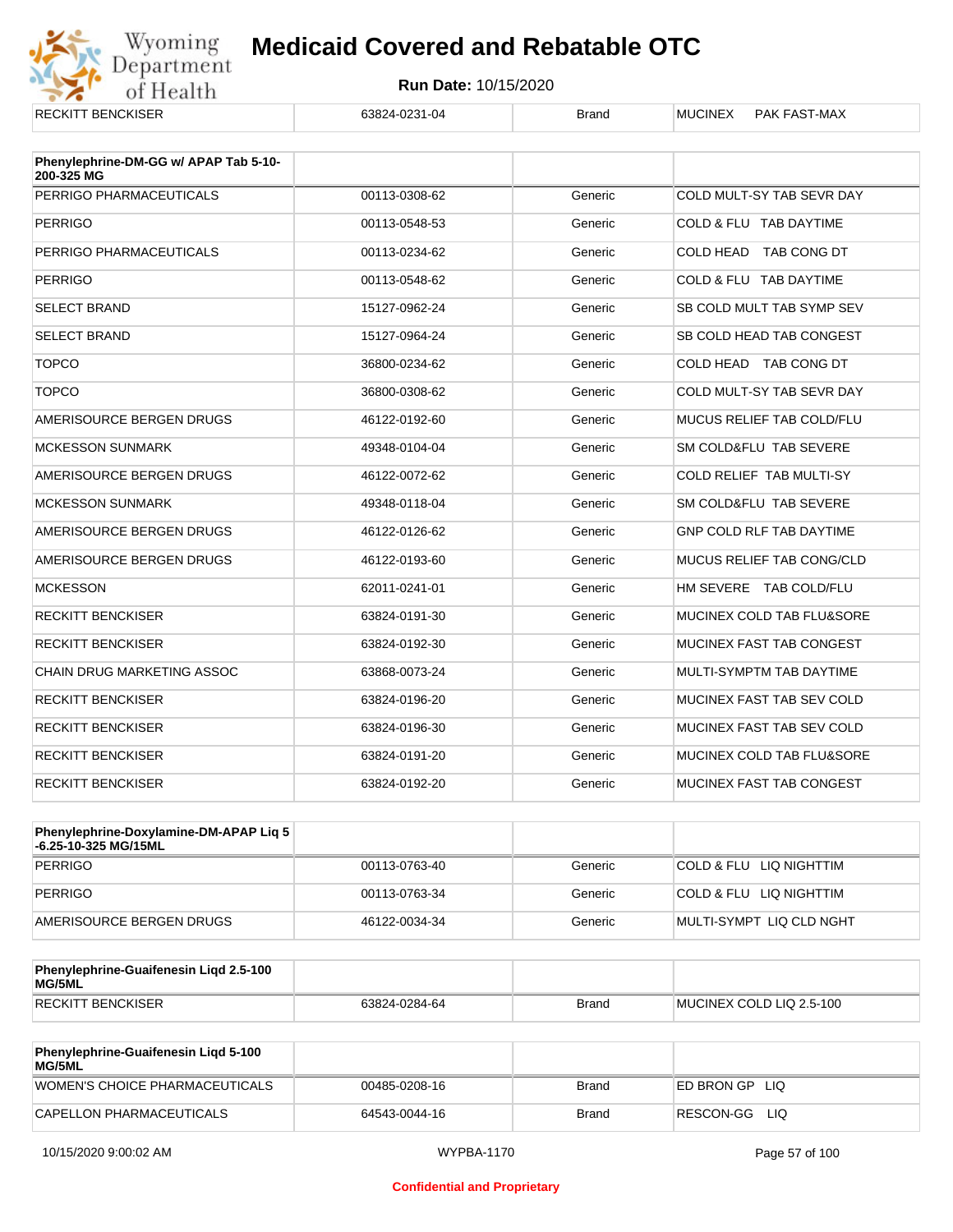| <b>Run Date: 10/15/2020</b><br>of Health        |               |              |                                        |  |  |
|-------------------------------------------------|---------------|--------------|----------------------------------------|--|--|
| <b>CAPELLON PHARMACEUTICALS</b>                 | 64543-0044-04 | <b>Brand</b> | RESCON-GG<br>LIQ.                      |  |  |
|                                                 |               |              |                                        |  |  |
| Phenylephrine-Guaifenesin Syrup 5-200<br>MG/5ML |               |              |                                        |  |  |
| JAYMAC PHARMACEUTICAL LLC                       | 64661-0011-16 | <b>Brand</b> | J-MAX<br>SYP 5-200MG                   |  |  |
| Phenylephrine-Guaifenesin Tab 10-380 MG         |               |              |                                        |  |  |
| POLY PHARMACEUTICALS                            | 50991-0716-60 | <b>Brand</b> | DECONEX IR TAB 10-380MG                |  |  |
| Phenylephrine-Guaifenesin Tab 10-400 MG         |               |              |                                        |  |  |
| <b>WOMEN'S CHOICE PHARMACEUTICALS</b>           | 00485-0250-01 | Generic      | <b>MUCAPHED</b><br><b>TAB 10-400MG</b> |  |  |
| <b>MAJOR PHARMACEUTICALS</b>                    | 00904-5792-46 | Generic      | MUCUSRELIEF TAB SINUS                  |  |  |
| <b>MAJOR PHARMACEUTICALS</b>                    | 00904-5792-52 | Generic      | MUCUSRELIEF TAB SINUS                  |  |  |
| <b>LEADER BRAND PRODUCTS</b>                    | 37205-0874-71 | Generic      | CHEST CONGST TAB RLF PE                |  |  |
| <b>BERGEN BRUNSWIG</b>                          | 24385-0925-71 | Generic      | <b>MUCUS RELIEF TAB PE</b>             |  |  |
| <b>MCKESSON SUNMARK</b>                         | 49348-0774-09 | Generic      | CHEST CONGST TAB RLF PE                |  |  |
| <b>CHAIN DRUG MARKETING ASSOC</b>               | 63868-0752-50 | <b>Brand</b> | MEDIFIN PE TAB 10-400MG                |  |  |
|                                                 |               |              |                                        |  |  |

| Phenylephrine-Ibuprofen Tab 10-200 MG |               |         |                         |
|---------------------------------------|---------------|---------|-------------------------|
| RUGBY LABORATORIES                    | 00536-1044-19 | Generic | CONGESTION TAB 10-200MG |
| <b>RUGBY LABORATORIES</b>             | 00536-1044-34 | Generic | CONGESTION TAB 10-200MG |

| Phenylephrine-Pyrilamine-DM Syrup 5-8.33<br>-10 MG/5ML |               |       |                 |
|--------------------------------------------------------|---------------|-------|-----------------|
| <b>PAR PHARMACEUTICALS</b>                             | 00603-0728-54 | Brand | CODITUSS DM SYP |

| <b>Phenylephrine-Thonzylamine-DM Liquid 5-</b><br><b>25-10 MG/5ML</b> |               |       |                          |
|-----------------------------------------------------------------------|---------------|-------|--------------------------|
| <b>POLY PHARMACEUTICALS</b>                                           | 50991-0220-16 | Brand | POLY-HIST DM LIQ 5-25-10 |

| Phenyleph-Triprolidine-DM Syrup 10-2.5-20<br>MG/5ML |               |       |               |  |
|-----------------------------------------------------|---------------|-------|---------------|--|
| ALLEGIS PHARMACEUTICALS                             | 28595-0804-16 | Brand | HISTEX-DM SYP |  |

| <b>Pseudoephed-Bromphen-DM Elixir 15-1-5</b><br><b>MG/5ML</b> |               |         |                         |
|---------------------------------------------------------------|---------------|---------|-------------------------|
| <b>PAR PHARMACEUTICALS</b>                                    | 00603-0852-94 | Generic | Q-TAPP DM ELX           |
| <b>SILARX</b>                                                 | 54838-0136-70 | Brand   | BROTAPP DM LIQ 15-1-5/5 |
| <b>SILARX</b>                                                 | 54838-0136-40 | Brand   | BROTAPP DM LIQ 15-1-5/5 |

| Pseudoephed-Chlorphen-DM Lig 15-1-5<br><b>MG/5ML</b> |               |         |                            |
|------------------------------------------------------|---------------|---------|----------------------------|
| RUGBY LABORATORIES                                   | 00536-2310-97 | Generic | LIQ CGH/COLD<br>KIDKARF    |
| MAJOR PHARMACEUTICALS                                | 00904-5050-20 | Generic | IPEDIA RELIEF LIQ CGH/COLD |

 $\frac{1}{2}$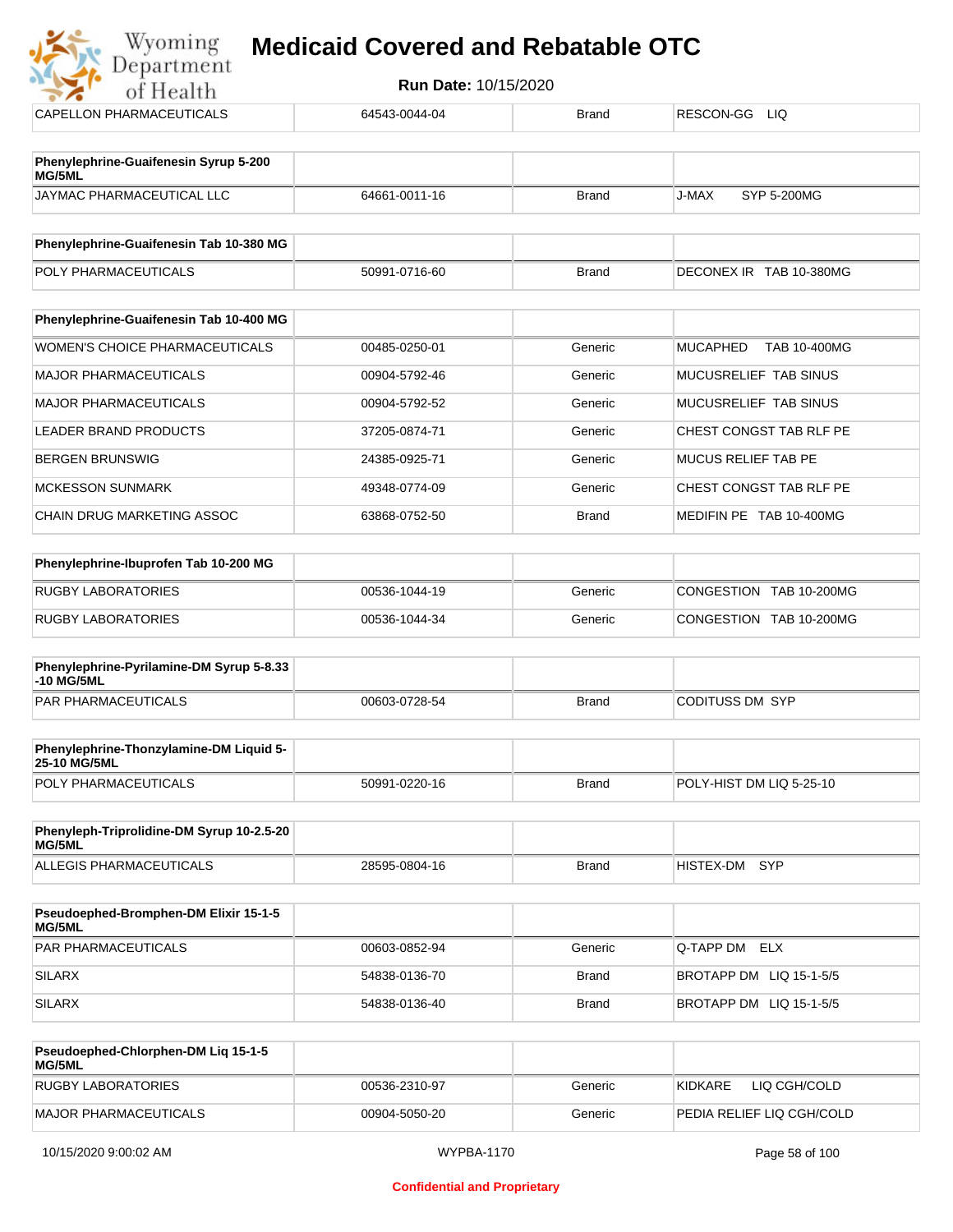

| <b>SILARX</b>                                                    | 54838-0115-40 | <b>Brand</b> | PEDIATRIC LIQ CGH/COLD  |
|------------------------------------------------------------------|---------------|--------------|-------------------------|
| Pseudoephed-Chlorphen-DM Liq 15-2-15                             |               |              |                         |
| MG/5ML                                                           |               |              |                         |
| <b>RAMCNEIL</b>                                                  | 12830-0810-16 | Generic      | M-END DM<br>LIQ.        |
| Pseudoephed-Chlorphen-DM Syrup 30-2-                             |               |              |                         |
| <b>10 MG/5ML</b>                                                 |               |              |                         |
| CAPELLON PHARMACEUTICALS                                         | 64543-0105-16 | <b>Brand</b> | <b>SYP</b><br>RESCON-DM |
| CAPELLON PHARMACEUTICALS                                         | 64543-0105-04 | <b>Brand</b> | RESCON-DM<br>SYP        |
| Pseudoephed-Dexbromphen-<br>Chlophedianol Liqd 30-1-12.5 MG/5ML  |               |              |                         |
| <b>RAMCNEIL</b>                                                  | 12830-0762-16 | <b>Brand</b> | CHLO TUSS<br><b>LIQ</b> |
| Pseudoephed-Dexbrompheniramine-DM<br>Liqd 20-0.667-10 MG/5ML     |               |              |                         |
| <b>RAMCNEIL</b>                                                  | 12830-0816-16 | <b>Brand</b> | M-END DMX LIQ           |
| Pseudoephed-Dexchlorphen-<br>Chlophedianol Liqd 30-1-12.5 MG/5ML |               |              |                         |
| <b>GM PHARMACEUTICALS</b>                                        | 58809-0999-01 | <b>Brand</b> | <b>VANACOF</b><br>LIQ   |
| Pseudoephed-Doxylamine-DM Liquid 30-                             |               |              |                         |
| 6.25-15 MG/5ML                                                   |               |              |                         |
| <b>SALLUS LABORATORIES</b>                                       | 69036-0120-16 | <b>Brand</b> | LORTUSS DM LIQ          |
| Pseudoephedrine w/ COD-GG Liquid 30-10<br>-100 MG/5ML            |               |              |                         |
| <b>SALLUS LABORATORIES</b>                                       | 69036-0130-16 | <b>Brand</b> | LORTUSS EX LIQ          |
| Pseudoephedrine w/ COD-GG Soln 30-10-<br><b>100 MG/5ML</b>       |               |              |                         |
| PAR PHARMACEUTICALS                                              | 00603-1078-58 | Generic      | CHERATUSSIN SOL DAC     |
| VIRTUS PHARMACEUTICALS OPCO                                      | 76439-0253-16 | Generic      | VIRTUSSIN SOL DAC       |
| Pseudoephedrine w/ COD-GG Syrup 30-10-<br><b>100 MG/5ML</b>      |               |              |                         |
| <b>LLORENS PHARMACEUTICAL</b>                                    | 54859-0520-16 | Brand        | SYP<br><b>TUSNEL C</b>  |
|                                                                  |               |              |                         |
| Pseudoephedrine w/ DM-GG Liquid 15-5-50<br>MG/5ML                |               |              |                         |
| LLORENS PHARMACEUTICAL                                           | 54859-0544-04 | <b>Brand</b> | TUSNEL PEDI LIQ 15-5-50 |
| Pseudoephedrine w/ DM-GG Liquid 30-15-<br><b>200 MG/5ML</b>      |               |              |                         |
| LLORENS PHARMACEUTICAL                                           | 54859-0502-06 | Brand        | <b>TUSNEL</b><br>LIQ    |
| LLORENS PHARMACEUTICAL                                           | 54859-0502-10 | <b>Brand</b> | <b>TUSNEL</b><br>LIQ    |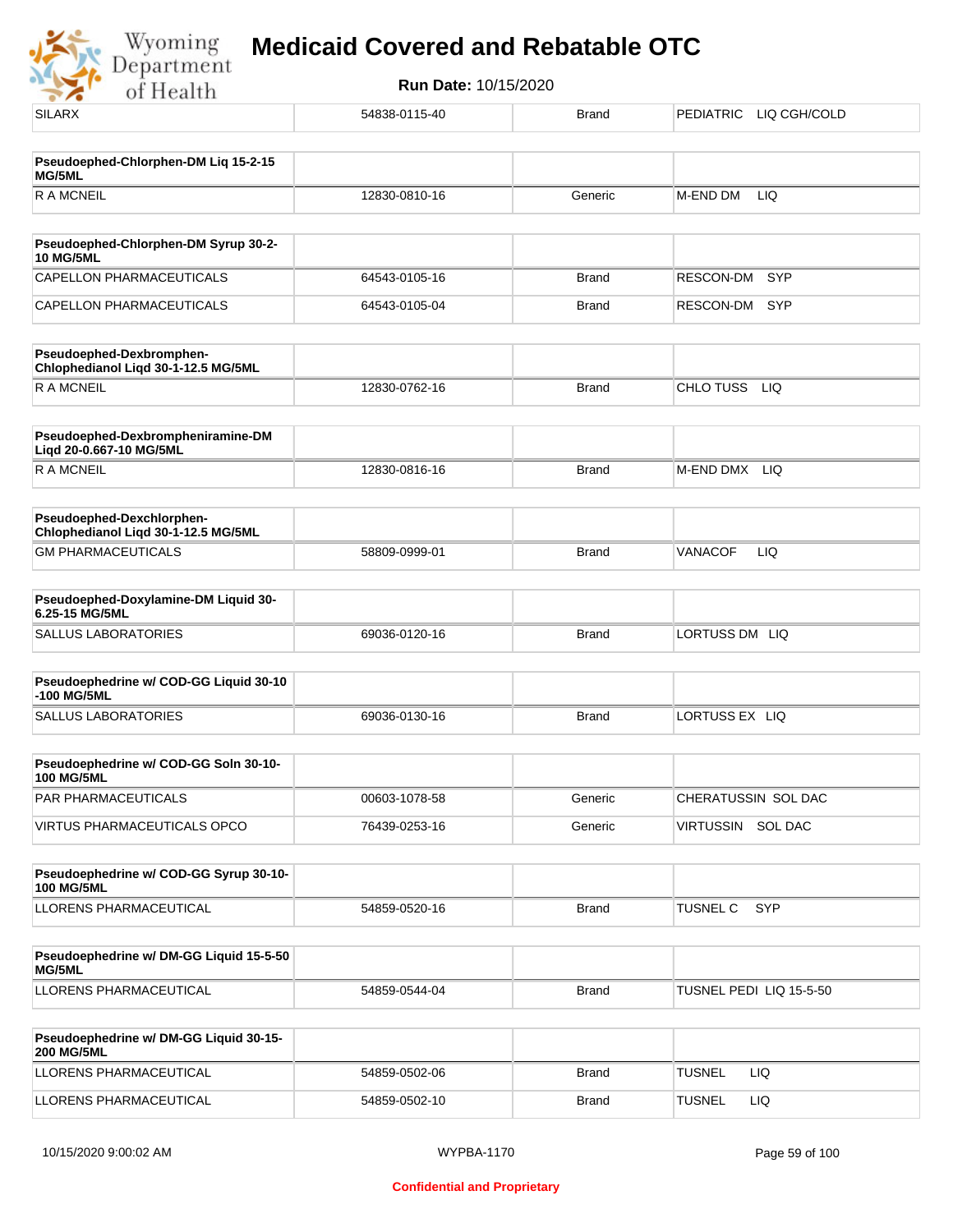| <b>Run Date: 10/15/2020</b><br>of Health                      |               |              |                                         |
|---------------------------------------------------------------|---------------|--------------|-----------------------------------------|
| LLORENS PHARMACEUTICAL                                        | 54859-0502-16 | <b>Brand</b> | <b>TUSNEL</b><br>LIQ.                   |
| Pseudoephedrine w/ DM-GG Liquid 7.5-2.5-<br>25 MG/ML          |               |              |                                         |
| <b>LLORENS PHARMACEUTICAL</b>                                 | 54859-0603-02 | <b>Brand</b> | <b>TUSNEL-DM</b><br><b>DRO PEDIATRC</b> |
| Pseudoephedrine w/ DM-GG Tab 60-15-400<br>ΜG                  |               |              |                                         |
| CAPITAL PHARMACEUTICAL                                        | 29978-0601-90 | <b>Brand</b> | CAPMIST DM TAB                          |
| Pseudoephedrine w/ DM-GG Tab 60-20-380<br>ΜG                  |               |              |                                         |
| POLY PHARMACEUTICALS                                          | 50991-0214-01 | <b>Brand</b> | POLY-VENT DM TAB                        |
| Pseudoephedrine-Bromphen-Codeine Liq<br>10-1.33-6.33 MG/5ML   |               |              |                                         |
| <b>CENTURION LABS</b>                                         | 23359-0023-16 | <b>Brand</b> | <b>RYDEX</b><br>LIQ                     |
| R A MCNEIL                                                    | 12830-0735-16 | Generic      | M-END WC<br>LIQ                         |
| Pseudoephedrine-Bromphen-Codeine Liqd<br>30-2-7.5 MG/5ML      |               |              |                                         |
| <b>ALLEGIS PHARMACEUTICALS</b>                                | 00682-0480-16 | <b>Brand</b> | MAR-COF BP LIQ 30-2-7.5                 |
| Pseudoephedrine-Chlorphen w/ Codeine<br>Liq 30-2-10 MG/5ML    |               |              |                                         |
| <b>PAR PHARMACEUTICALS</b>                                    | 00603-1520-54 | <b>Brand</b> | PHENHIST DH LIQ 30-2-10                 |
| <b>PAR PHARMACEUTICALS</b>                                    | 00603-1520-58 | <b>Brand</b> | PHENHIST DH LIQ 30-2-10                 |
| Pseudoephedrine-Dexbromphen-Codeine<br>Ligd 20-0.667-6 MG/5ML |               |              |                                         |
| <b>RAMCNEIL</b>                                               | 12830-0739-16 | <b>Brand</b> | M-END MAX D LIQ                         |
| Pseudoephedrine-DM-GG w/ APAP Tab 60-<br>20-200-500 MG        |               |              |                                         |
| POLY PHARMACEUTICALS                                          | 50991-0510-01 | <b>Brand</b> | <b>DURAFLU</b><br><b>TAB</b>            |
| Pseudoephedrine-GG Tab 60-400 MG                              |               |              |                                         |
|                                                               |               |              |                                         |

B.F. ASCHER 00225-0580-08 Brand CONGESTAC TAB 60-400MG B.F. ASCHER 00225-0580-06 Brand CONGESTAC TAB 60-400MG

| <b>Pseudoephedrine-Guaifenesin Cap 30-150</b><br>MG |               |       |                 |
|-----------------------------------------------------|---------------|-------|-----------------|
| 'LASER PHARMACEUTICALS                              | 16477-0306-01 | Brand | RESPAIRE-30 CAP |

| <b>Pseudoephedrine-Guaifenesin Ligd 7.5-50</b><br><b>MG/ML</b> |               |       |                       |
|----------------------------------------------------------------|---------------|-------|-----------------------|
| LLORENS PHARMACEUTICAL                                         | 54859-0602-02 | Brand | TUSNEL PED DRO 7.5-50 |

 $\frac{1}{2}$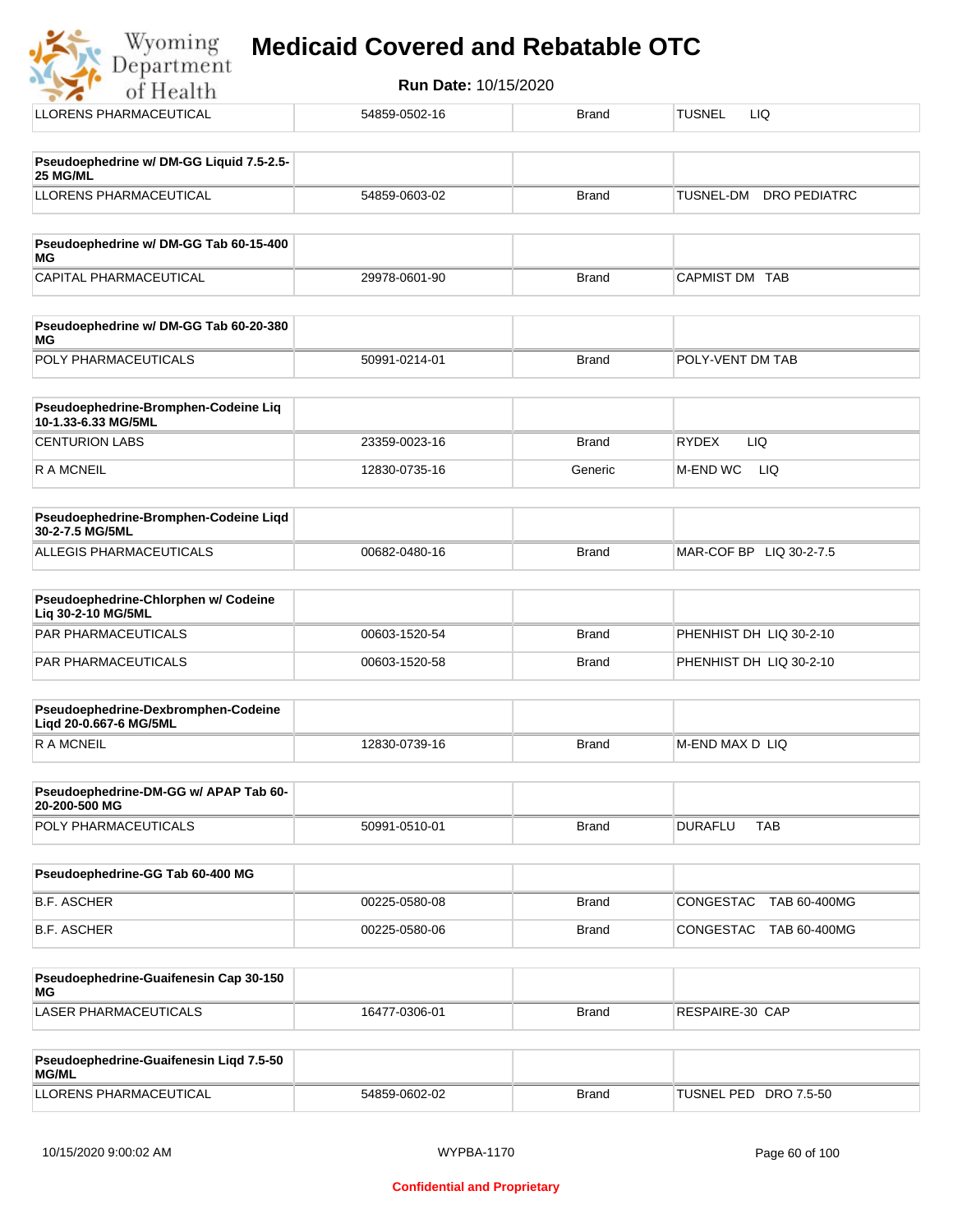

| Pseudoephedrine-Guaifenesin Tab 60-380<br>МG              |               |              |                                    |
|-----------------------------------------------------------|---------------|--------------|------------------------------------|
| POLY PHARMACEUTICALS                                      | 50991-0212-01 | <b>Brand</b> | POLY-VENT IR TAB 60-380MG          |
|                                                           |               |              |                                    |
| Pseudoephedrine-Guaifenesin Tab ER<br>12HR 120-1200 MG    |               |              |                                    |
| <b>RECKITT BENCKISER</b>                                  | 63824-0041-24 | <b>Brand</b> | <b>MUCINEX D</b><br>TAB 120-1200   |
| <b>RECKITT BENCKISER</b>                                  | 63824-0041-36 | <b>Brand</b> | MUCINEX D TAB 120-1200             |
| Pseudoephedrine-Guaifenesin Tab ER<br>12HR 60-600 MG      |               |              |                                    |
| <b>RECKITT BENCKISER</b>                                  | 63824-0057-18 | <b>Brand</b> | <b>MUCINEX D</b><br>TAB 60-600MG   |
| <b>RECKITT BENCKISER</b>                                  | 63824-0057-36 | <b>Brand</b> | MUCINEX D TAB 60-600MG             |
| Pseudoephedrine-Ibuprofen Tab 30-200<br>МG                |               |              |                                    |
| <b>BERGEN BRUNSWIG</b>                                    | 24385-0465-60 | Generic      | GNP IBUPROFN TAB COLD/SIN          |
| <b>TOPCO</b>                                              | 36800-0083-60 | Generic      | IBUPROFEN TAB COLD/SIN             |
| <b>MCKESSON</b>                                           | 62011-0070-01 | Generic      | <b>COLD &amp; SINUS TAB RELIEF</b> |
| CHAIN DRUG MARKETING ASSOC                                | 63868-0453-20 | Generic      | QC IBUPROFEN TAB COLD/SIN          |
|                                                           |               |              |                                    |
| Pseudoephedrine-Naproxen Sodium Tab<br>ER 12HR 120-220 MG |               |              |                                    |
| <b>PERRIGO</b>                                            | 00113-2417-01 | Generic      | SINUS&COLD-D TAB NON-DRSY          |
| AMERISOURCE BERGEN DRUGS                                  | 46122-0197-52 | Generic      | SINUS/COLD-D TAB 120-220           |
| <b>MCKESSON</b>                                           | 62011-0204-01 | Generic      | SINUS/COLD-D TAB 120-220           |
| Pyrilamine-Phenylephrine Tab 25-10 MG                     |               |              |                                    |
| <b>XSPIRE PHARMA</b>                                      | 42195-0210-10 | Generic      | PYRILAMIN/PE TAB 25-10MG           |
| Pyrilamine-Phenylephrine Tab 30-10 MG                     |               |              |                                    |
| <b>CARWIN ASSOCIATES</b>                                  | 15370-0031-10 | Brand        | RU-HIST-D TAB 30-10MG              |
|                                                           |               |              |                                    |
| Thonzylamine-Chlophedianol Liquid 6.25-<br>6.25 MG/ML     |               |              |                                    |
| POLY PHARMACEUTICALS                                      | 50991-0222-45 | <b>Brand</b> | POLY-HIST PD LIQ                   |
|                                                           |               |              |                                    |
| Thonzylamine-Phenylephrine Liquid 50-10<br>MG/15ML        |               |              |                                    |
| <b>GM PHARMACEUTICALS</b>                                 | 58809-0729-04 | <b>Brand</b> | NASOPEN PE LIQ                     |
| Triprolidine & Pseudoephedrine Tab 2.5-60<br>МG           |               |              |                                    |
| WOMEN'S CHOICE PHARMACEUTICALS                            | 00485-0210-01 | Generic      | ED A-HIST TAB 2.5-60MG             |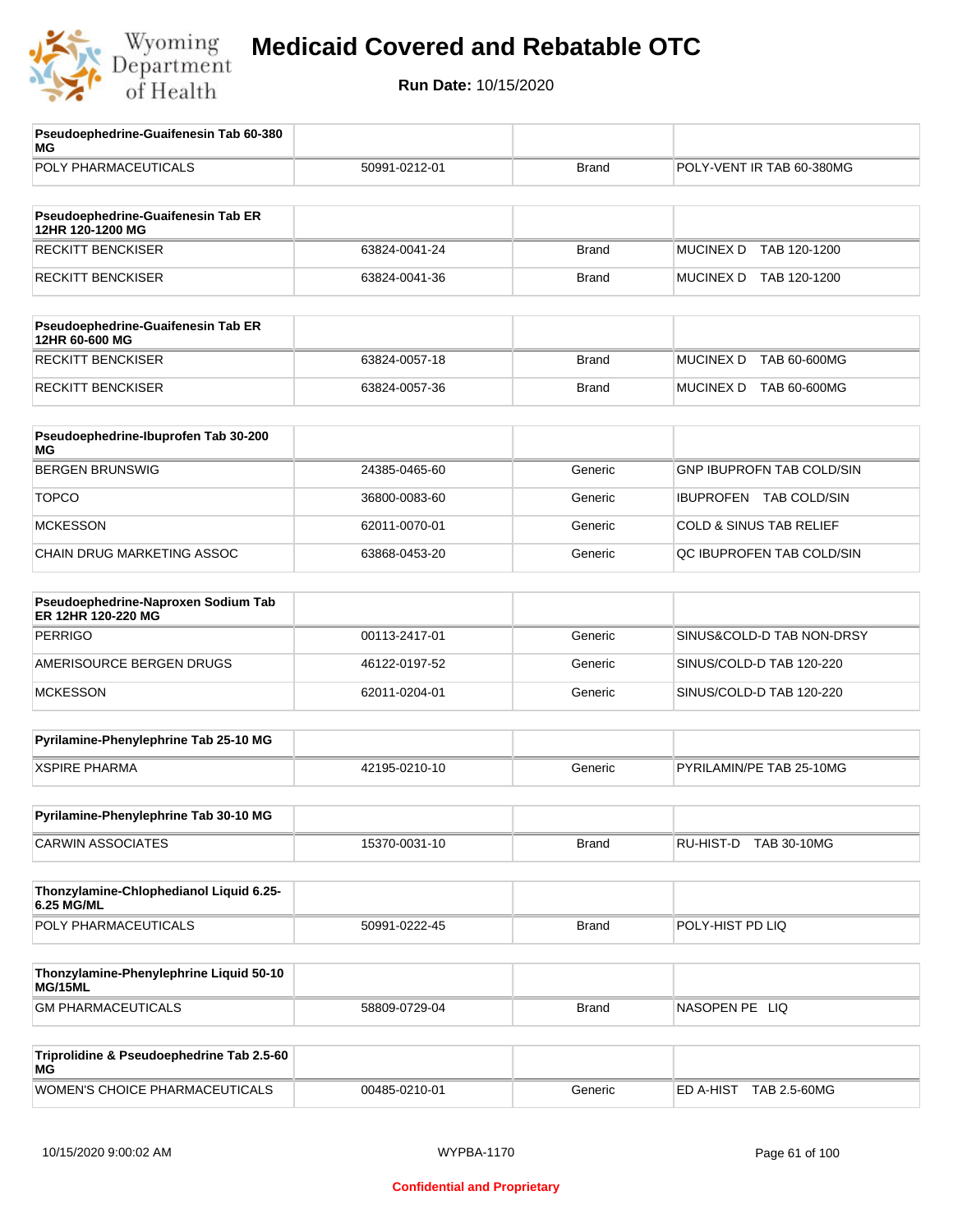## Wyoming<br>Department<br>of Health **Medicaid Covered and Rebatable OTC**

| MAJOR PHARMACEUTICALS                    | 00904-0250-24 | Generic | TAB 2.5-60MG<br><b>APRODINE</b> |
|------------------------------------------|---------------|---------|---------------------------------|
| MAJOR PHARMACEUTICALS                    | 00904-0250-59 | Generic | TAB 2.5-60MG<br><b>APRODINE</b> |
| Trinrolidino-Phonylophrino Liquid 2 5-10 |               |         |                                 |

| Triprolidine-Phenylephrine Liquid 2.5-10<br>MG/5ML |               |              |                        |
|----------------------------------------------------|---------------|--------------|------------------------|
| ALLEGIS PHARMACEUTICALS                            | 28595-0803-16 | <b>Brand</b> | HISTEX-PE SYP 2.5-10/5 |
| <b>DERMATOLOGICALS</b>                             |               |              |                        |

| *Bacitracin-Polymyxin B Oint*** |               |         |                  |
|---------------------------------|---------------|---------|------------------|
| <b>FOUGERA</b>                  | 00168-0021-31 | Generic | DOUBLE ANTIB OIN |
| <b>FOUGERA</b>                  | 00168-0021-09 | Generic | DOUBLE ANTIB OIN |
| <b>FOUGERA</b>                  | 00168-0021-35 | Generic | DOUBLE ANTIB OIN |
| <b>MCKESSON SUNMARK</b>         | 49348-0274-72 | Generic | DOUBLE ANTIB OIN |
| <b>MCKESSON</b>                 | 62011-0097-01 | Generic | DOUBLE ANTIB OIN |

| *Neomycin-Bacitracin-Polymyxin Oint*** |               |         |                         |
|----------------------------------------|---------------|---------|-------------------------|
| PERRIGO PHARMACEUTICALS                | 00113-0067-64 | Generic | <b>TRIPLE ANTIB OIN</b> |
| <b>FOUGERA</b>                         | 00168-0012-31 | Generic | <b>BAC/NEO/POLY OIN</b> |
| <b>ACTAVIS MID ATLANTIC</b>            | 00472-0179-34 | Generic | <b>TRIPLE ANTIB OIN</b> |
| <b>ACTAVIS MID ATLANTIC</b>            | 00472-0179-56 | Generic | <b>TRIPLE ANTIB OIN</b> |
| <b>MAJOR PHARMACEUTICALS</b>           | 00904-0734-31 | Generic | <b>TRIPLE ANTIB OIN</b> |
| <b>MAJOR PHARMACEUTICALS</b>           | 00904-0734-36 | Generic | <b>TRIPLE ANTIB OIN</b> |
| PAR PHARMACEUTICAL                     | 00603-0644-50 | Generic | TRIPLE ANTIB OIN        |
| <b>FOUGERA</b>                         | 00168-0012-09 | Generic | <b>BAC/NEO/POLY OIN</b> |
| <b>FOUGERA</b>                         | 00168-0012-35 | Generic | BAC/NEO/POLY OIN        |
| <b>COSETTE PHARMACEUTICALS</b>         | 00713-0268-31 | Generic | <b>TRIPLE ANTIB OIN</b> |
| <b>LEADER BRAND PRODUCTS</b>           | 37205-0273-10 | Generic | <b>TRIPLE ANTIB OIN</b> |
| <b>BERGEN BRUNSWIG</b>                 | 24385-0061-01 | Generic | GNP TRIPLE OIN ANTIBIOT |
| <b>BERGEN BRUNSWIG</b>                 | 24385-0061-03 | Generic | GNP TRIPLE OIN ANTIBIOT |
| PERRIGO PHARMACEUTICALS                | 45802-0143-01 | Generic | <b>TRIPLE ANTIB OIN</b> |
| PERRIGO PHARMACEUTICALS                | 45802-0143-03 | Generic | <b>TRIPLE ANTIB OIN</b> |
| PERRIGO PHARMACEUTICALS                | 45802-0143-70 | Generic | TRIPLE ANTIB OIN        |
| <b>PERRIGO</b>                         | 45802-0061-01 | Generic | TRIPLE ANTIB OIN        |
| <b>PERRIGO</b>                         | 45802-0061-70 | Generic | TRIPLE ANTIB OIN        |
| <b>MCKESSON SUNMARK</b>                | 49348-0029-72 | Generic | SM TRIPLE OIN ANTIBIOT  |
| <b>PERRIGO</b>                         | 45802-0061-03 | Generic | TRIPLE ANTIB OIN        |
| <b>TARO</b>                            | 51672-2016-01 | Generic | <b>TRIPLE ANTIB OIN</b> |
| <b>TARO</b>                            | 51672-2016-02 | Generic | <b>TRIPLE ANTIB OIN</b> |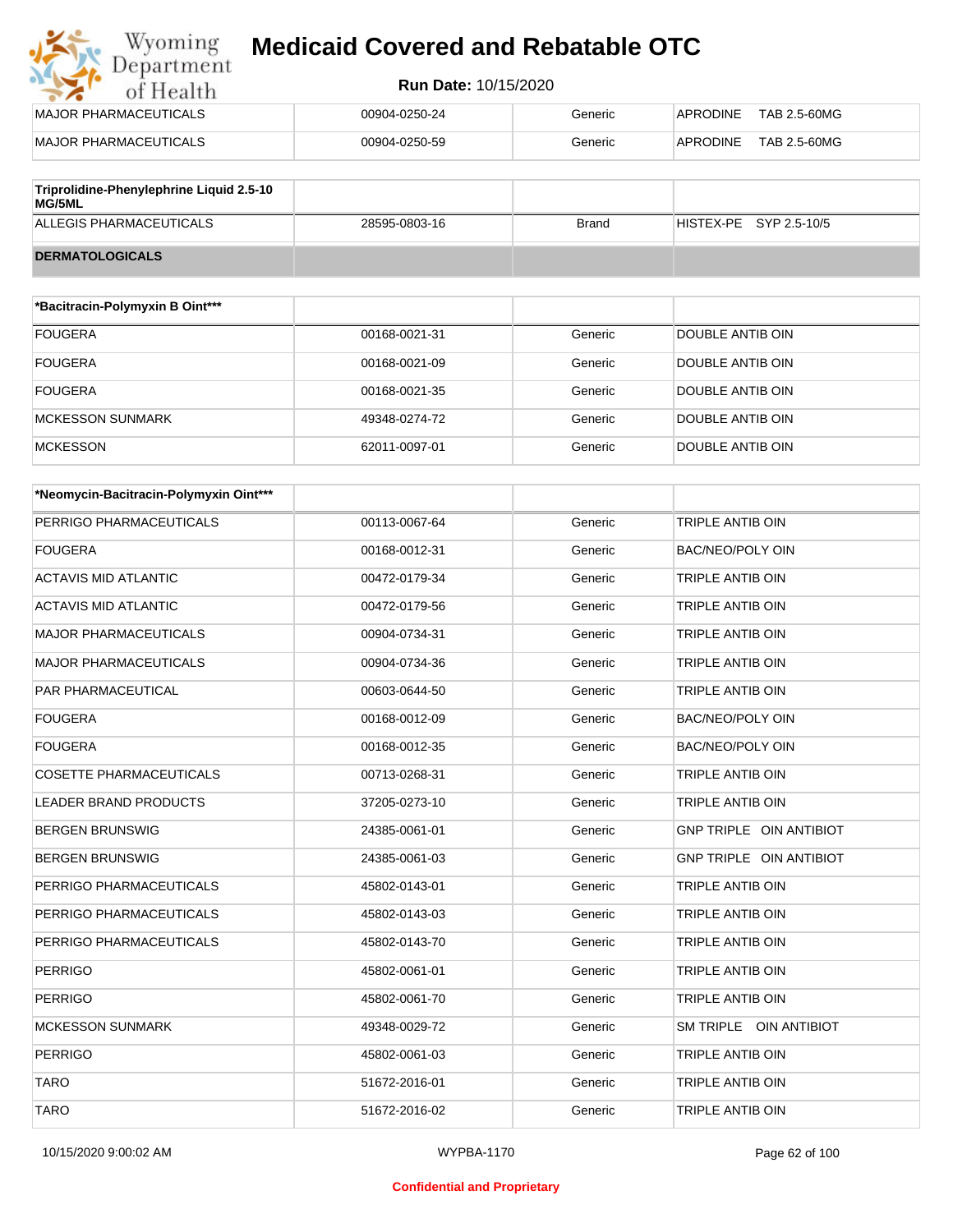

| <b>MCKESSON</b>                         | 62011-0098-01 | Generic | HM TRIPLE OIN ANTIBIOT     |
|-----------------------------------------|---------------|---------|----------------------------|
|                                         |               |         |                            |
| Bacitracin Oint 500 Unit/GM             |               |         |                            |
| <b>COSETTE PHARMACEUTICALS</b>          | 00713-0280-31 | Generic | BACITRACIN OIN 500/GM      |
| LEADER BRAND PRODUCTS                   | 37205-0275-10 | Generic | BACITRACIN OIN 500/GM      |
| PERRIGO PHARMACEUTICALS                 | 45802-0060-01 | Generic | BACITRACIN OIN 500/GM      |
| PERRIGO PHARMACEUTICALS                 | 45802-0060-03 | Generic | BACITRACIN OIN 500/GM      |
| PERRIGO PHARMACEUTICALS                 | 45802-0060-70 | Generic | BACITRACIN OIN 500/GM      |
|                                         |               |         |                            |
| <b>Bacitracin Zinc Oint 500 Unit/GM</b> |               |         |                            |
| FOUGERA                                 | 00168-0111-09 | Generic | BACITR ZINC OIN 500/GM     |
| FOUGERA                                 | 00168-0011-04 | Generic | BACITR ZINC OIN 500/GM     |
| FOUGERA                                 | 00168-0011-16 | Generic | BACITR ZINC OIN 500/GM     |
| FOUGERA                                 | 00168-0011-31 | Generic | BACITR ZINC OIN 500/GM     |
| <b>FOUGERA</b>                          | 00168-0011-35 | Generic | BACITR ZINC OIN 500/GM     |
| ACTAVIS MID ATLANTIC                    | 00472-1105-34 | Generic | BACITR ZINC OIN 500/GM     |
| ACTAVIS MID ATLANTIC                    | 00472-1105-56 | Generic | BACITR ZINC OIN 500/GM     |
| PAR PHARMACEUTICAL                      | 00603-0441-50 | Generic | BACITR ZINC OIN 500/GM     |
| BERGEN BRUNSWIG                         | 24385-0060-03 | Generic | BACITR ZINC OIN 500/GM     |
| <b>MCKESSON SUNMARK</b>                 | 49348-0154-72 | Generic | SM ANTIBIOTI OIN 500/GM    |
| <b>TARO</b>                             | 51672-2075-01 | Generic | BACITR ZINC OIN 500/GM     |
| TARO                                    | 51672-2075-02 | Generic | BACITR ZINC OIN 500/GM     |
| <b>MCKESSON</b>                         | 62011-0094-01 | Generic | BACITRACIN OIN 500/GM      |
|                                         |               |         |                            |
| Castellani Paint                        |               |         |                            |
| <b>BAUSCH HEALTH</b>                    | 00884-2993-01 | Generic | CASTELLANI LIQ PAINT/CL    |
| <b>BAUSCH HEALTH</b>                    | 00884-2893-01 | Generic | CASTELLANI LIQ PAINT       |
| <b>Clotrimazole Cream 1%</b>            |               |         |                            |
| <b>MAJOR PHARMACEUTICALS</b>            | 00904-7822-36 | Generic | <b>CLOTRIMAZOLE CRE 1%</b> |
| BERGEN BRUNSWIG                         | 24385-0205-01 | Generic | ATHLETE FOOT CRE 1%        |
| <b>MAJOR PHARMACEUTICALS</b>            | 00904-7822-31 | Generic | <b>CLOTRIMAZOLE CRE 1%</b> |
| BERGEN BRUNSWIG                         | 24385-0205-03 | Generic | ATHLETE FOOT CRE 1%        |
| PERRIGO                                 | 45802-0434-11 | Generic | <b>CLOTRIMAZOLE CRE 1%</b> |
|                                         |               |         |                            |
| <b>MCKESSON SUNMARK</b>                 | 49348-0279-72 | Generic | <b>CLOTRIMAZOLE CRE 1%</b> |
| PERRIGO                                 | 45802-0434-01 | Generic | <b>CLOTRIMAZOLE CRE 1%</b> |
| TARO                                    | 51672-2002-01 | Generic | <b>CLOTRIMAZOLE CRE 1%</b> |
| <b>TARO</b>                             | 51672-2002-02 | Generic | <b>CLOTRIMAZOLE CRE 1%</b> |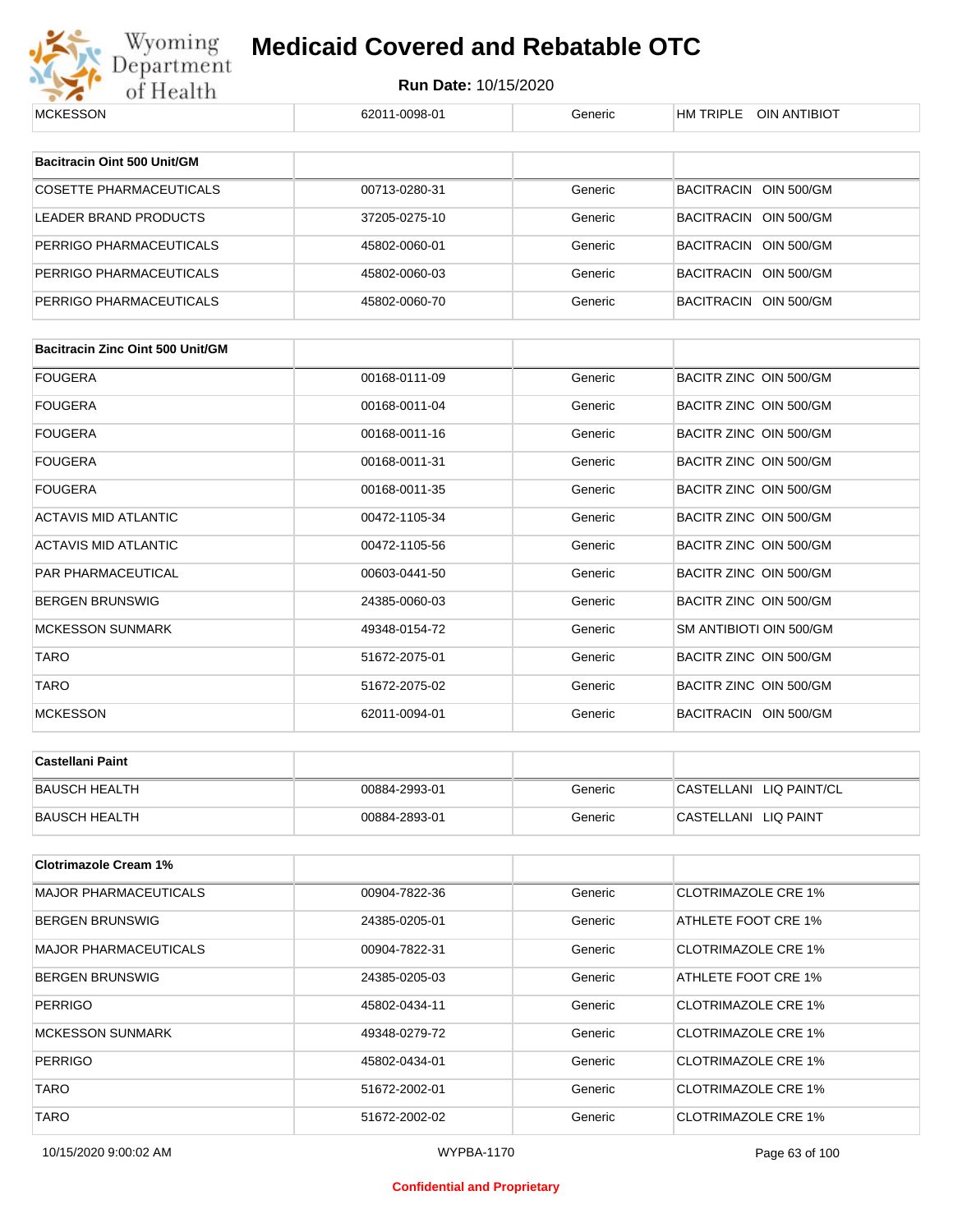

| <b>Clotrimazole Ointment 1%</b>  |               |              |                                  |
|----------------------------------|---------------|--------------|----------------------------------|
| CAPITAL PHARMACEUTICAL           | 29978-0918-60 | <b>Brand</b> | <b>ALEVAZOL</b><br><b>OIN 1%</b> |
| <b>Clotrimazole Soln 1%</b>      |               |              |                                  |
|                                  |               |              |                                  |
| <b>TARO</b>                      | 51672-2037-01 | Generic      | <b>CLOTRIMAZOLE SOL 1%</b>       |
| <b>Hydrocortisone Cream 0.5%</b> |               |              |                                  |
| <b>FOUGERA</b>                   | 00168-0014-31 | Generic      | HYDROCORT CRE 0.5%               |
| <b>BERGEN BRUNSWIG</b>           | 24385-0190-03 | Generic      | HYDROCORT CRE 0.5%               |
|                                  |               |              |                                  |
| <b>Hydrocortisone Cream 1%</b>   |               |              |                                  |
| PERRIGO PHARMACEUTICALS          | 00113-0973-64 | Generic      | ANTI-ITCH CRE 1%                 |
| PERRIGO PHARMACEUTICALS          | 00113-0541-64 | Generic      | ANTI-ITCH CRE 1%                 |
| <b>FOUGERA</b>                   | 00168-0154-08 | Generic      | HYDROCORT CRE 1%                 |
| <b>FOUGERA</b>                   | 00168-0154-31 | Generic      | HYDROCORT CRE 1%                 |
| <b>RUGBY LABORATORIES</b>        | 00536-5108-95 | Generic      | HYDROSKIN CRE 1%                 |
| <b>ACTAVIS MID ATLANTIC</b>      | 00472-0343-56 | Generic      | HYDROCORT CRE 1%                 |
| PAR PHARMACEUTICAL               | 00603-0535-50 | Generic      | HYDROCORT CRE 1%                 |
| <b>BERGEN BRUNSWIG</b>           | 24385-0021-03 | Generic      | GNP HYDROCOR CRE 1% PLUS         |
| <b>LEADER BRAND PRODUCTS</b>     | 37205-0162-10 | Generic      | HYDROCORT CRE 1%                 |
| <b>MAJOR PHARMACEUTICALS</b>     | 00904-7623-31 | Generic      | HYDROCORT CRE 1%                 |
| <b>SELECT BRAND</b>              | 15127-0127-01 | Generic      | SB HYDROCORT CRE 1%              |
| <b>PERRIGO</b>                   | 45802-0438-03 | Generic      | HYDROCORT CRE 1%                 |
| <b>PERRIGO</b>                   | 45802-0438-05 | Generic      | HYDROCORT CRE 1%                 |
| <b>MCKESSON SUNMARK</b>          | 49348-0521-72 | Generic      | SM HYDROCORT CRE 1%              |
| <b>TARO</b>                      | 51672-2013-02 | Generic      | HYDROCORT CRE 1%                 |
| <b>TARO</b>                      | 51672-2013-01 | Generic      | HYDROCORT CRE 1%                 |
| <b>TARO</b>                      | 51672-2063-02 | Generic      | HYDROCORT CRE 1%                 |
| <b>TARO</b>                      | 51672-2069-02 | Generic      | HYDROCORT CRE 1%                 |
|                                  |               |              |                                  |
| <b>Hydrocortisone Lotion 1%</b>  |               |              |                                  |
| <b>RUGBY LABORATORIES</b>        | 00536-5105-97 | Generic      | HYDRO SKIN LOT 1%                |
| <b>BERGEN BRUNSWIG</b>           | 24385-0283-06 | Generic      | HYDRO-LOTION LOT 1%              |
| <b>Hydrocortisone Oint 0.5%</b>  |               |              |                                  |
|                                  | 00168-0016-31 | Generic      | HYDROCORT OIN 0.5%               |
| <b>FOUGERA</b>                   |               |              |                                  |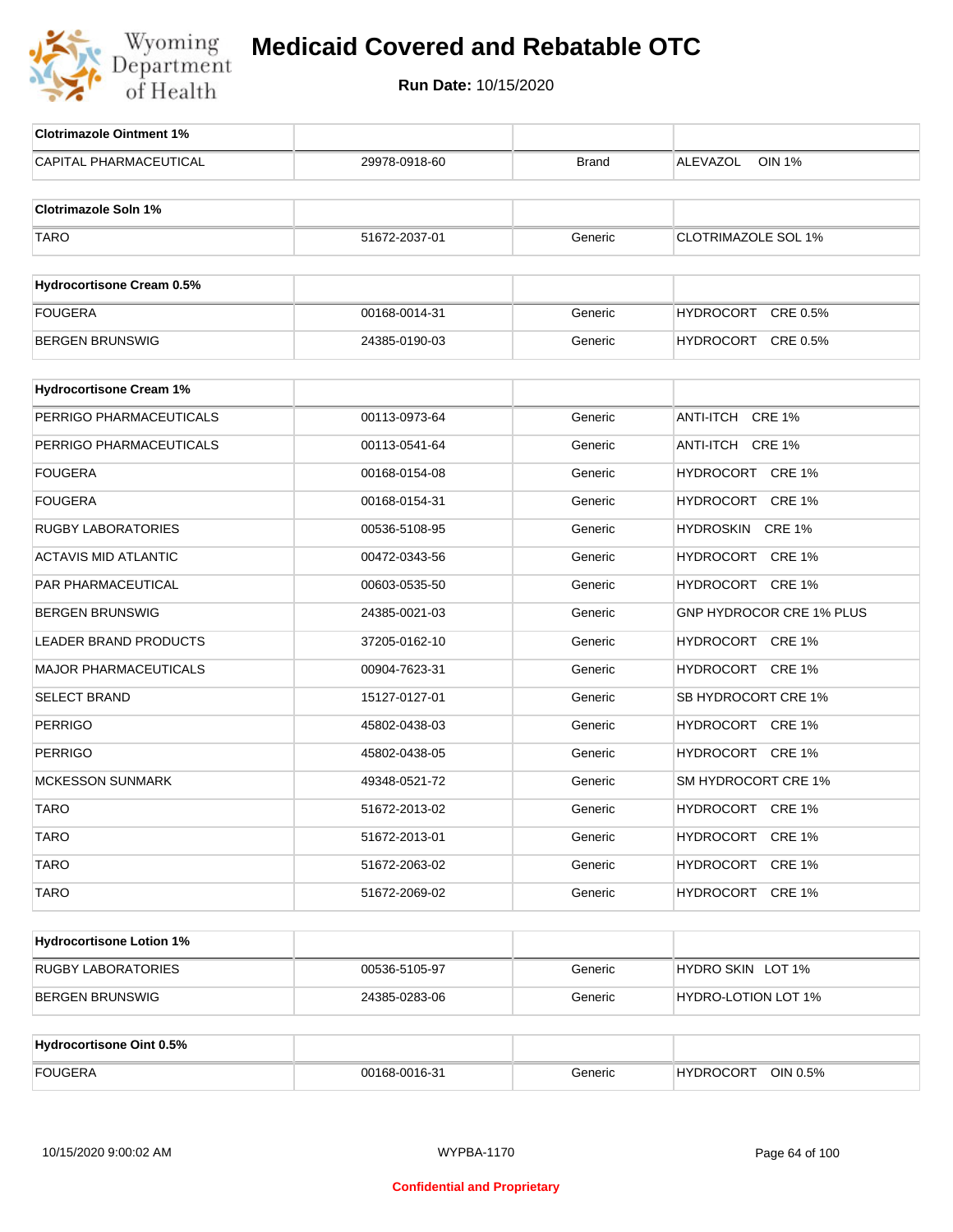

#### **Medicaid Covered and Rebatable OTC**

**Run Date:** 10/15/2020

 $\top$ 

| <b>Hydrocortisone Oint 1%</b>        |               |         |                                   |
|--------------------------------------|---------------|---------|-----------------------------------|
| <b>FOUGERA</b>                       | 00168-0181-31 | Generic | <b>HYDROCORT</b><br><b>OIN 1%</b> |
| <b>ACTAVIS MID ATLANTIC</b>          | 00472-0345-56 | Generic | HYDROCORT OIN 1%                  |
| <b>SELECT BRAND</b>                  | 15127-0128-01 | Generic | SB HYDROCORT OIN 1%               |
| <b>BERGEN BRUNSWIG</b>               | 24385-0276-03 | Generic | HYDROCORT OIN 1%                  |
| <b>MCKESSON SUNMARK</b>              | 49348-0522-72 | Generic | SM HYDROCORT OIN 1%               |
| PERRIGO PHARMACEUTICALS              | 45802-0276-03 | Generic | HYDROCORT OIN 1%                  |
| <b>TARO</b>                          | 51672-2018-02 | Generic | HYDROCORT OIN 1%                  |
|                                      |               |         |                                   |
| <b>Hydrocortisone Soln 1%</b>        |               |         |                                   |
| <b>RECKITT BENCKISER</b>             | 63824-0850-15 | Generic | SCALPICIN SOL 1%                  |
| Hydrocortisone-Aloe Vera Cream 0.5%  |               |         |                                   |
| <b>TARO</b>                          | 51672-2010-02 | Generic | CRE 0.5%<br><b>HC/ALOE</b>        |
|                                      |               |         |                                   |
| Hydrocortisone-Aloe Vera Cream 1%    |               |         |                                   |
| <b>ACTAVIS MID ATLANTIC</b>          | 00472-0339-56 | Generic | HYDROCORT/ CRE ALOE 1%            |
| <b>BERGEN BRUNSWIG</b>               | 24385-0274-03 | Generic | HYDROCORT/ CRE ALOE 1%            |
| LEADER BRAND PRODUCTS                | 37205-0272-10 | Generic | HYDROCORT/ CRE ALOE 1%            |
| <b>MCKESSON SUNMARK</b>              | 49348-0441-72 | Generic | SM HYDROCORT CRE 1% PLUS          |
| <b>MCKESSON</b>                      | 62011-0095-01 | Generic | HYDROCORT/ CRE ALOE 1%            |
| <b>MCKESSON</b>                      | 62011-0096-01 | Generic | HM HYDROCORT CRE 1% PLUS          |
| <b>Miconazole Nitrate Aerosol 2%</b> |               |         |                                   |
| GLAXO CONSUMER HEALTHCARE L.P.       | 00067-0969-46 | Generic | <b>DESENEX SPRY AER LIQUID</b>    |
|                                      |               |         |                                   |
| Miconazole Nitrate Aerosol Pow 2%    |               |         |                                   |
| GLAXO CONSUMER HEALTHCARE L.P.       | 00067-0959-40 | Generic | <b>AER 2%</b><br>DESENEX          |
| <b>LEADER BRAND PRODUCTS</b>         | 37205-0998-66 | Generic | <b>MICATIN</b><br><b>AER 2%</b>   |
| <b>Miconazole Nitrate Cream 2%</b>   |               |         |                                   |
| <b>ACTAVIS MID ATLANTIC</b>          | 00472-0735-14 | Generic | ANTIFUNGAL CRE 2%                 |
|                                      |               |         |                                   |
| ACTAVIS MID ATLANTIC                 | 00472-0735-56 | Generic | ANTIFUNGAL CRE 2%                 |
| PAR PHARMACEUTICAL                   | 00603-7805-50 | Generic | MICONAZOLE CRE 2%                 |
| ACTAVIS MID ATLANTIC                 | 00472-0735-42 | Generic | ANTIFUNGAL CRE 2%                 |
| COLOPLAST                            | 11701-0045-22 | Generic | <b>BAZA ANTIFUN CRE 2%</b>        |
| COLOPLAST                            | 11701-0045-23 | Generic | <b>BAZA ANTIFUN CRE 2%</b>        |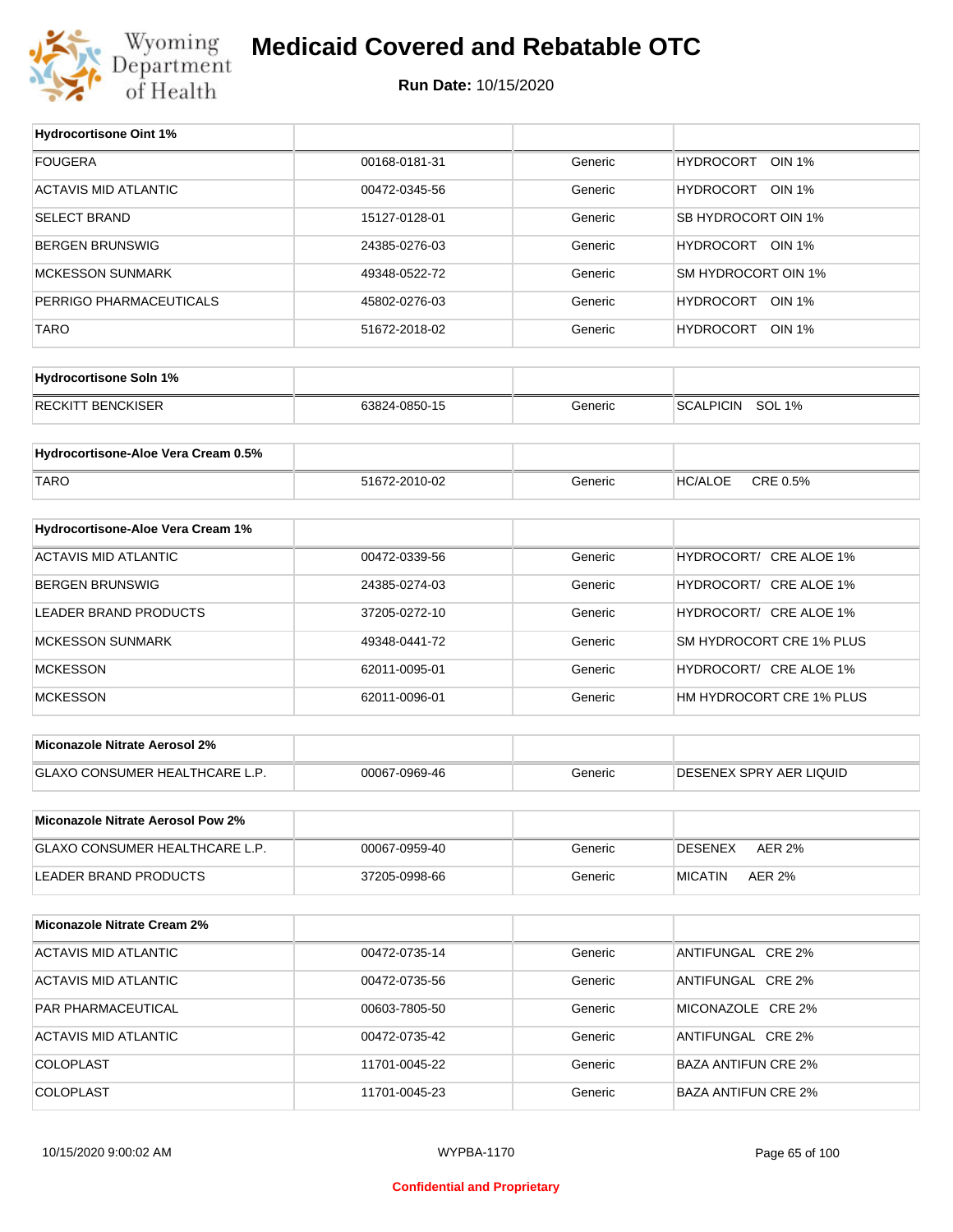| Wyoming<br>Department     | <b>Medicaid Covered and Rebatable OTC</b> |         |                               |  |  |  |
|---------------------------|-------------------------------------------|---------|-------------------------------|--|--|--|
| of Health                 | <b>Run Date: 10/15/2020</b>               |         |                               |  |  |  |
| <b>COLOPLAST</b>          | 11701-0045-14                             | Generic | <b>BAZA ANTIFUN CRE 2%</b>    |  |  |  |
| <b>MCKESSON SUNMARK</b>   | 49348-0689-72                             | Generic | SM ANTIFUNGL CRF 2%           |  |  |  |
| SMITH & NEPHEW UNITED     | 50484-0328-00                             | Generic | ANTIFUNGAL CRE 2%             |  |  |  |
| <b>TARO</b>               | 51672-2001-01                             | Generic | MICONAZOLE CRE 2%             |  |  |  |
| MEDLINE/DERMAL MANAGEMENT | 53329-0162-04                             | Generic | <b>CRE ANTIFUNG</b><br>REMEDY |  |  |  |
| SMITH & NEPHEW UNITED     | 50484-0329-00                             | Generic | ANTIFUNGAL CRE 2%             |  |  |  |
| <b>TARO</b>               | 51672-2001-02                             | Generic | MICONAZOLE CRE 2%             |  |  |  |
| MEDLINE/DERMAL MANAGEMENT | 53329-0079-64                             | Generic | ANTIFUNGAL CRE 2%             |  |  |  |
| MEDLINE/DERMAL MANAGEMENT | 53329-0080-57                             | Generic | SOOTHE&COOL CRE INZO 2%       |  |  |  |
| MEDLINE/DERMAL MANAGEMENT | 53329-0080-58                             | Generic | SOOTHE&COOL CRE INZO 2%       |  |  |  |

| Miconazole Nitrate Kit 2% |               |              |                         |
|---------------------------|---------------|--------------|-------------------------|
| BAUSCH HEALTH             | 00884-5493-01 | <b>Brand</b> | <b>FUNGOID TINC KIT</b> |

| Miconazole Nitrate Ointment 2% |               |         |                   |
|--------------------------------|---------------|---------|-------------------|
| <b>COLOPLAST</b>               | 11701-0067-14 | Generic | CRITIC-AID OIN 2% |
| <b>COLOPLAST</b>               | 11701-0067-23 | Generic | CRITIC-AID OIN 2% |
| <b>COLOPLAST</b>               | 11701-0067-22 | Generic | CRITIC-AID OIN 2% |

| Miconazole Nitrate Powder 2%   |               |         |                         |
|--------------------------------|---------------|---------|-------------------------|
| GLAXO CONSUMER HEALTHCARE L.P. | 00067-0949-15 | Generic | DESENEX SHAK POW 2%     |
| GLAXO CONSUMER HEALTHCARE L.P. | 00145-1501-03 | Generic | ZEASORB-AF POW 2%       |
| GLAXO CONSUMER HEALTHCARE L.P. | 00145-1506-05 | Generic | ZEASORB-AF POW 2%       |
| GLAXO CONSUMER HEALTHCARE L.P. | 00067-0949-30 | Generic | DESENEX SHAK POW 2%     |
| COLOPLAST                      | 11701-0038-16 | Generic | MICRO GUARD POW 2%      |
| LEADER BRAND PRODUCTS          | 37205-0653-18 | Generic | MICONAZORB<br>POW AF 2% |
| AMERISOURCE BERGEN DRUGS       | 46122-0039-27 | Generic | MICONAZORB POW AF 2%    |

| Miconazole Nitrate Soln 2% |                             |       |                           |
|----------------------------|-----------------------------|-------|---------------------------|
| <b>BAUSC</b><br>.TH        | $-0293-01$<br>$\bigcap$ RRA | Brand | TINC SOL<br>2%<br>FUNGOID |

| Neomycin-Bacitracin-Polymyxin-<br><b>Pramoxine Oint 1%</b> |               |         |                         |
|------------------------------------------------------------|---------------|---------|-------------------------|
| COSETTE PHARMACEUTICALS                                    | 00713-0622-31 | Generic | TRIPLE ANTIB OIN PLUS   |
| LEADER BRAND PRODUCTS                                      | 37205-0266-10 | Generic | TRIPLE ANTIB OIN PLUS   |
| <b>BERGEN BRUNSWIG</b>                                     | 24385-0143-03 | Generic | TRIPLE ANTIB OIN PLUS   |
| <b>MCKESSON SUNMARK</b>                                    | 49348-0600-72 | Generic | TRIPLE ANTIB OIN MAX ST |
| <b>TARO</b>                                                | 51672-2027-01 | Generic | TRIPLE ANTIB OIN PLUS   |
| <b>TARO</b>                                                | 51672-2027-02 | Generic | TRIPLE ANTIB OIN PLUS   |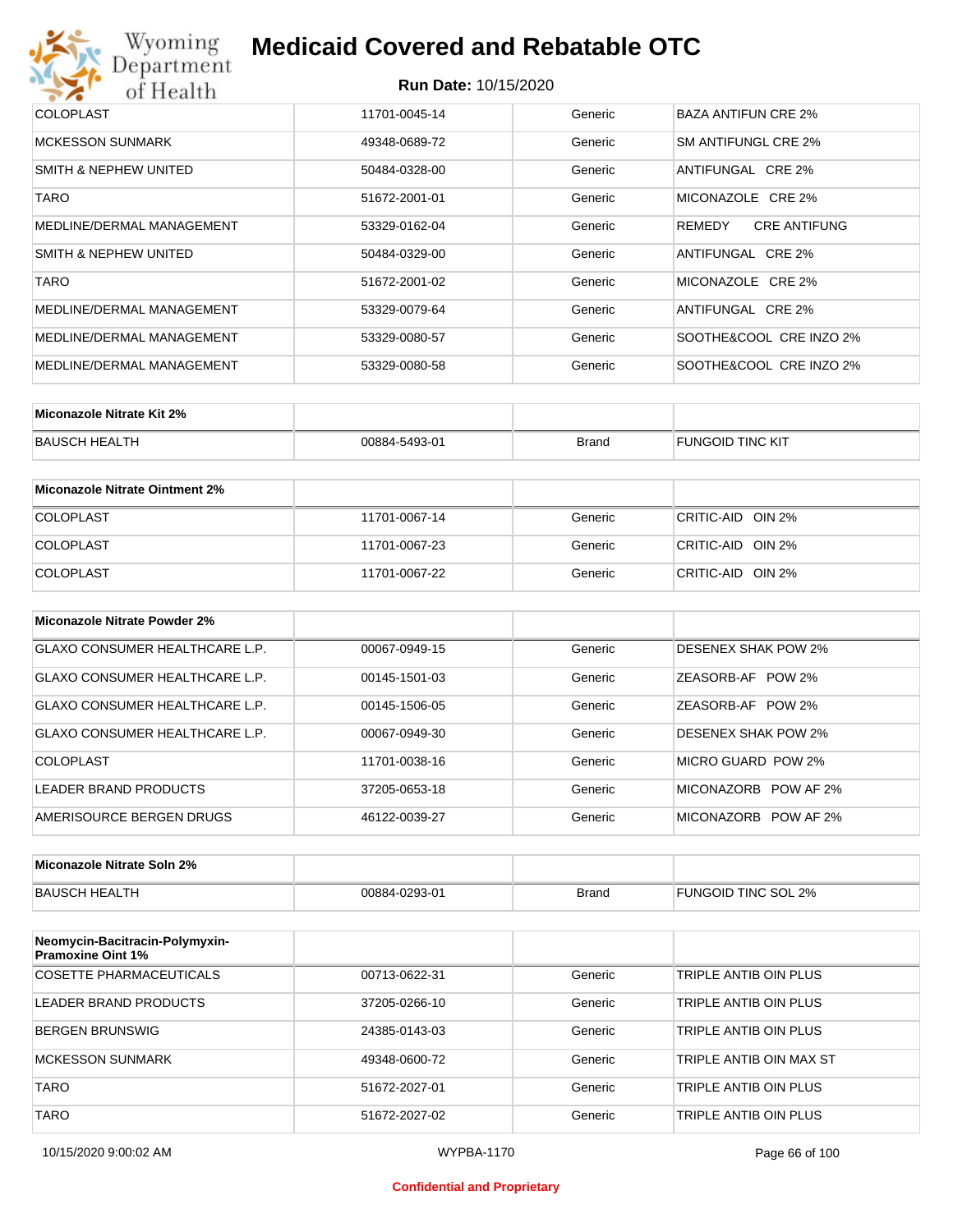

| <b>MCKESSON</b>                                                 | 62011-0099-01 | Generic      | TRIPLE ANTIB OIN MAX ST               |  |
|-----------------------------------------------------------------|---------------|--------------|---------------------------------------|--|
| Neomycin-Polymyxin w/ Pramoxine Cream                           |               |              |                                       |  |
| 1%                                                              |               |              |                                       |  |
| <b>MCKESSON SUNMARK</b>                                         | 49348-0690-69 | Generic      | <b>SM ANTIBIOTI CRE PLUS</b>          |  |
| <b>Permethrin Creme Rinse 1%</b>                                |               |              |                                       |  |
| AMERISOURCE BERGEN DRUGS                                        | 46122-0108-46 | Generic      | LICE TRTMNT LIQ 1%                    |  |
| <b>Permethrin Lotion 1%</b>                                     |               |              |                                       |  |
| <b>ACTAVIS MID ATLANTIC</b>                                     | 00472-5242-67 | Generic      | PERMETHRIN LOT 1%                     |  |
| <b>ACTAVIS MID ATLANTIC</b>                                     | 00472-5242-69 | Generic      | PERMETHRIN LOT 1%                     |  |
| <b>MCKESSON SUNMARK</b>                                         | 49348-0460-30 | Generic      | <b>LOT TREATMNT</b><br>SM LICE        |  |
| <b>MCKESSON SUNMARK</b>                                         | 49348-0460-34 | Generic      | <b>SM LICE</b><br><b>LOT TREATMNT</b> |  |
| <b>MCKESSON</b>                                                 | 62011-0112-01 | Generic      | LICE TREATME LOT 1%                   |  |
| Pyreth-Piperonyl Butox Sham-Permeth<br>Aero-Nit Remover Gel Kit |               |              |                                       |  |
| <b>BERGEN BRUNSWIG</b>                                          | 24385-0634-23 | Generic      | <b>GNP LICE</b><br>KIT                |  |
| LEADER BRAND PRODUCTS                                           | 37205-0519-02 | Generic      | LICE SOLN KIT                         |  |
| Pyrethrins-Piperonyl Butoxide Liq 0.33-4%                       |               |              |                                       |  |
| <b>LEADER BRAND PRODUCTS</b>                                    | 37205-0285-16 | Generic      | LICE TRTMNT LIQ CRM RNSE              |  |
| Pyrethrins-Piperonyl Butoxide Shampoo                           |               |              |                                       |  |
| $0.33 - 4%$<br>PERRIGO PHARMACEUTICALS                          |               |              | LICE KILLING SHA 0.33-4%              |  |
|                                                                 | 00113-0866-26 | Generic      |                                       |  |
| <b>MAJOR PHARMACEUTICALS</b>                                    | 00904-2528-20 | Generic      | LICE KILLING SHA 0.33-4%              |  |
| <b>BERGEN BRUNSWIG</b>                                          | 24385-0116-03 | Generic      | LICE TREATMT SHA 0.33-4%              |  |
| LEADER BRAND PRODUCTS                                           | 37205-0165-26 | Generic      | LICE KILLING SHA 0.33-4%              |  |
| <b>MCKESSON SUNMARK</b>                                         | 49348-0443-34 | Generic      | LICE KILLING SHA 0.33-4%              |  |
| <b>MCKESSON</b>                                                 | 62011-0119-02 | Generic      | LICE KILLING SHA 0.33-4%              |  |
| <b>Terbinafine Gel 1%</b>                                       |               |              |                                       |  |
| <b>GLAXO CONSUMER HEALTHCARE L.P.</b>                           | 00067-6239-42 | <b>Brand</b> | LAMISIL ADV GEL 1%                    |  |
| <b>Terbinafine HCI Cream 1%</b>                                 |               |              |                                       |  |
| GLAXO CONSUMER HEALTHCARE L.P.                                  | 00067-8100-30 | <b>Brand</b> | LAMISIL AT CRE 1%                     |  |
| GLAXO CONSUMER HEALTHCARE L.P.                                  | 00067-3998-42 | <b>Brand</b> | LAMISIL AT CRE 1%                     |  |
| GLAXO CONSUMER HEALTHCARE L.P.                                  | 00067-8114-12 | <b>Brand</b> | LAMISIL AT CRE 1%                     |  |
| GLAXO CONSUMER HEALTHCARE L.P.                                  | 00067-8100-12 | <b>Brand</b> | LAMISIL AT CRE 1%                     |  |
|                                                                 |               |              |                                       |  |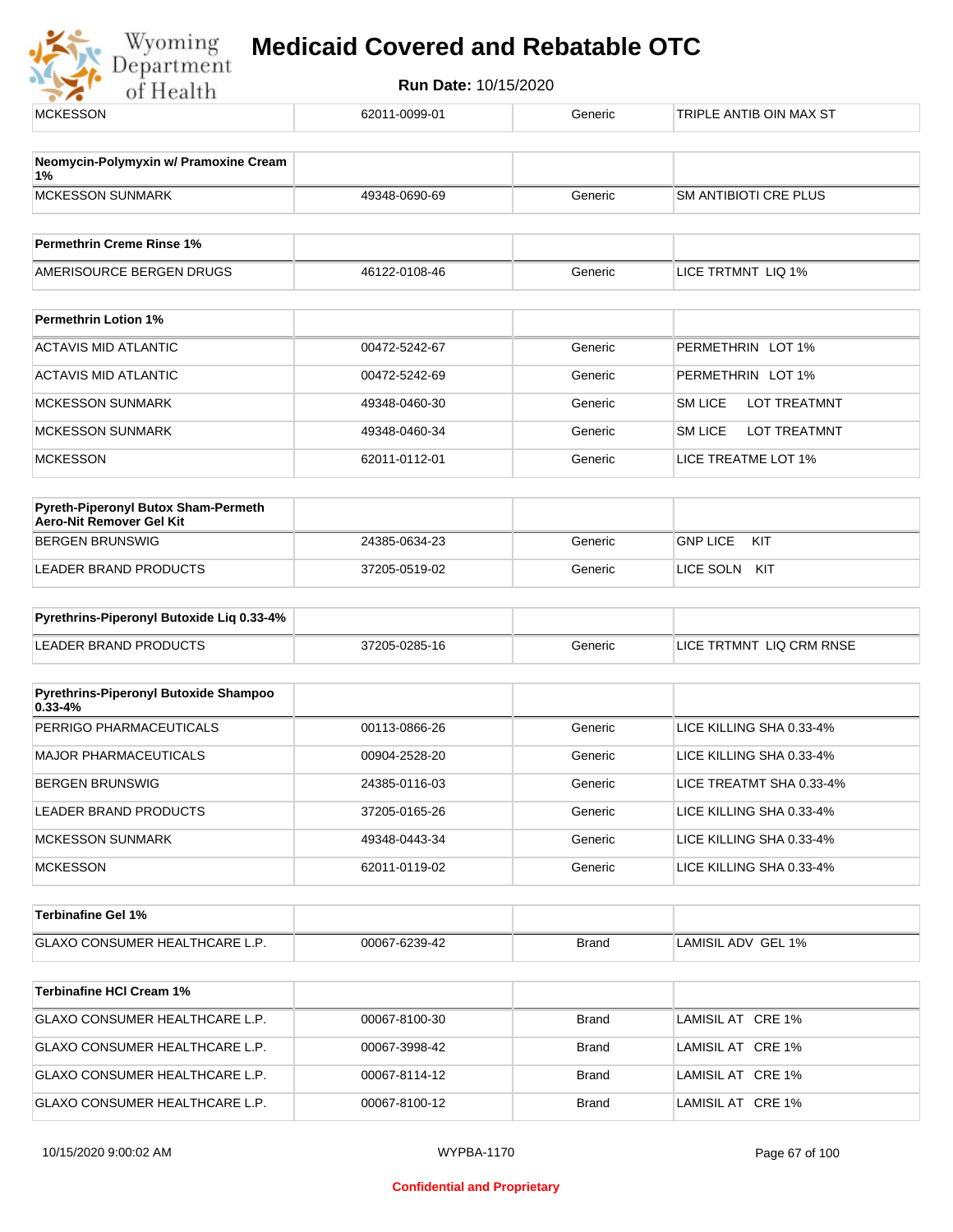# **Myoming Medicaid Covered and Rebatable OTC**

| of Health                        | Run Date: 10/15/2020 |         |                           |  |
|----------------------------------|----------------------|---------|---------------------------|--|
| BERGEN BRUNSWIG                  | 24385-0524-03        | Generic | <b>TERBINAFINE CRE 1%</b> |  |
| <b>BERGEN BRUNSWIG</b>           | 24385-0524-05        | Generic | <b>TERBINAFINE CRE 1%</b> |  |
| LEADER BRAND PRODUCTS            | 37205-0941-99        | Generic | ATHLETE FOOT CRE AF       |  |
| <b>MCKESSON SUNMARK</b>          | 49348-0790-72        | Generic | ATHLETE FOOT CRE 1%       |  |
| <b>TARO</b>                      | 51672-2080-01        | Generic | <b>TERBINAFINE CRE 1%</b> |  |
| <b>TARO</b>                      | 51672-2080-02        | Generic | <b>TERBINAFINE CRE 1%</b> |  |
| <b>Terbinafine HCI Soln 1%</b>   |                      |         |                           |  |
| GLAXO CONSUMER HEALTHCARE L.P.   | 00067-6292-83        | Brand   | LAMISIL AT SPR 1%         |  |
| GLAXO CONSUMER HEALTHCARE L.P.   | 00067-6293-83        | Brand   | LAMISIL AT SPR 1%         |  |
| <b>Tolnaftate Aerosol 1%</b>     |                      |         |                           |  |
| PERRIGO PHARMACEUTICALS          | 00113-0154-73        | Generic | ATH FOOT SPR AER 1%       |  |
| LEADER BRAND PRODUCTS            | 37205-0344-66        | Generic | ANTIFUNGAL AER 1%         |  |
| <b>Toinaftate Aerosol Pow 1%</b> |                      |         |                           |  |
| GLAXO CONSUMER HEALTHCARE L.P.   | 00067-6114-46        | Generic | LAMISIL AF AER 1%         |  |
| PERRIGO PHARMACEUTICALS          | 00113-0695-90        | Generic | JOCK ITCH AER 1%          |  |
| <b>Tolnaftate Cream 1%</b>       |                      |         |                           |  |
| <b>MAJOR PHARMACEUTICALS</b>     | 00904-0722-36        | Generic | ANTIFUNGAL CRE 1%         |  |
| <b>BERGEN BRUNSWIG</b>           | 24385-0032-03        | Generic | TOLNAFTATE CRE 1%         |  |
| LEADER BRAND PRODUCTS            | 37205-0197-10        | Generic | ANTIFUNGAL CRE 1%         |  |
| PERRIGO                          | 45802-0032-01        | Generic | TOLNAFTATE CRE 1%         |  |
| PERRIGO                          | 45802-0032-03        | Generic | TOLNAFTATE CRE 1%         |  |
| MCKESSON SUNMARK                 | 49348-0155-29        | Generic | SM ANTIFUNGL CRE 1%       |  |
| TARO                             | 51672-2020-02        | Generic | TOLNAFTATE CRE 1%         |  |
| <b>TARO</b>                      | 51672-2020-01        | Generic | TOLNAFTATE CRE 1%         |  |
| CHAIN DRUG MARKETING ASSOC       | 63868-0104-46        | Generic | TOLNAFTATE CRE 1%         |  |
| <b>Tolnaftate Powder 1%</b>      |                      |         |                           |  |
| RUGBY LABORATORIES               | 00536-5150-26        | Generic | ANTI-FUNGAL POW 1%        |  |
| MAJOR PHARMACEUTICALS            | 00904-0726-45        | Generic | TOLNAFTATE POW 1%         |  |
|                                  |                      |         |                           |  |

| Tolnaftate Soln 1%             |               |         |                             |
|--------------------------------|---------------|---------|-----------------------------|
| <b>PERRIGO PHARMACEUTICALS</b> | 45802-0701-11 | Generic | SOL 1%<br><b>TOLNAFTATE</b> |

 $\frac{1}{2}$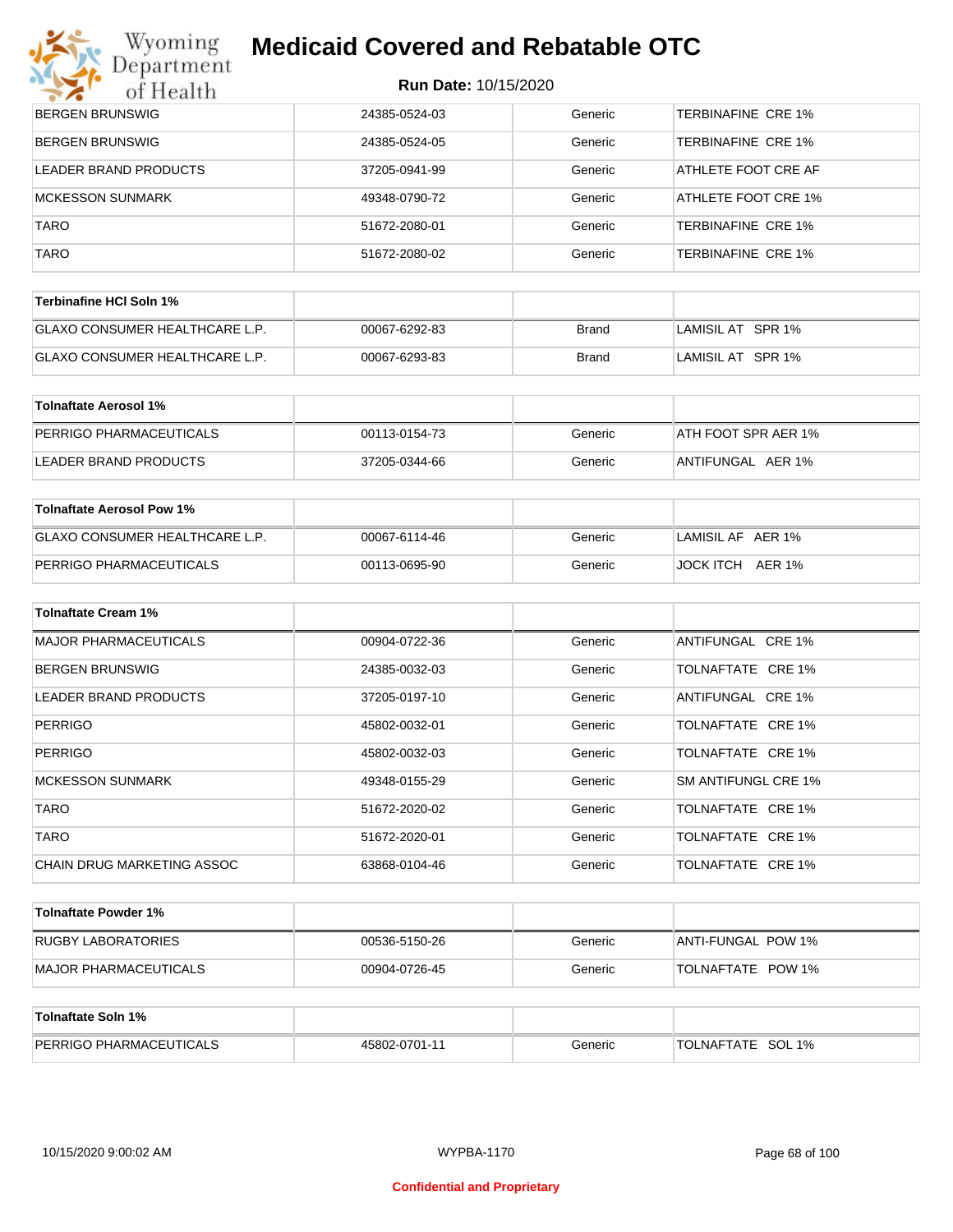**Run Date:** 10/15/2020

**GASTROINTESTINAL AGENTS - MISC.**

Wyoming<br>Department

of Health

| Calcium Acetate (Phosphate Binder) Tab<br>667 MG |               |         |                                     |
|--------------------------------------------------|---------------|---------|-------------------------------------|
| NEPHRO-TECH                                      | 59528-0331-02 | Generic | <b>CALPHRON</b><br><b>TAB 667MG</b> |
| Simethicone Cap 125 MG                           |               |         |                                     |
| <b>GLAXO CONSUMER HEALTHCARE L.P.</b>            | 00067-6275-20 | Generic | GAS-X<br><b>CAP 125MG</b>           |
| GLAXO CONSUMER HEALTHCARE L.P.                   | 00067-6275-50 | Generic | GAS-X<br><b>CAP 125MG</b>           |
| GLAXO CONSUMER HEALTHCARE L.P.                   | 00067-6275-72 | Generic | GAS-X<br><b>CAP 125MG</b>           |
| GLAXO CONSUMER HEALTHCARE L.P.                   | 00067-6275-82 | Generic | GAS-X<br><b>CAP 125MG</b>           |
| <b>PERRIGO</b>                                   | 00113-0428-60 | Generic | GAS RELIEF CAP 125MG                |
| <b>GLAXO CONSUMER HEALTHCARE L.P.</b>            | 00067-6275-10 | Generic | <b>CAP 125MG</b><br>GAS-X           |
| <b>MAJOR PHARMACEUTICALS</b>                     | 00904-5458-46 | Generic | CAP 125MG<br><b>GAS FREE</b>        |
| <b>BERGEN BRUNSWIG</b>                           | 24385-0428-65 | Generic | GAS RELIEF CAP 125MG                |
| <b>TOPCO</b>                                     | 36800-0428-71 | Generic | GAS RELIEF CAP 125MG                |
| <b>TOPCO</b>                                     | 36800-0428-60 | Generic | GAS RELIEF CAP 125MG                |
| <b>LEADER BRAND PRODUCTS</b>                     | 37205-0295-65 | Generic | GAS RELIEF CAP 125MG                |
| <b>MCKESSON</b>                                  | 62011-0160-01 | Generic | GAS RELIEF CAP 125MG                |
|                                                  |               |         |                                     |
| Simethicone Cap 180 MG                           |               |         |                                     |
| PERRIGO PHARMACEUTICALS                          | 00113-0657-72 | Generic | GAS RELIEF CAP 180MG                |
| <b>GLAXO CONSUMER HEALTHCARE L.P.</b>            | 00067-6274-50 | Generic | GAS-X<br>CAP 180MG                  |
| <b>RUGBY LABORATORIES</b>                        | 00536-3604-08 | Generic | SIMETHICONE CAP 180MG               |
| <b>GLAXO CONSUMER HEALTHCARE L.P.</b>            | 00067-6274-18 | Generic | GAS-X<br>CAP 180MG                  |
| <b>MAJOR PHARMACEUTICALS</b>                     | 00904-5572-52 | Generic | GAS RELIEF CAP 180MG                |
| <b>BERGEN BRUNSWIG</b>                           | 24385-0460-72 | Generic | CAP 180MG<br>ANTI-GAS               |
| <b>LEADER BRAND PRODUCTS</b>                     | 37205-0292-72 | Generic | GAS RELIEF CAP 180MG                |
| <b>MCKESSON SUNMARK</b>                          | 49348-0489-12 | Generic | GAS RELIEF CAP 180MG                |
|                                                  |               |         |                                     |
| Simethicone Chew Tab 125 MG                      |               |         |                                     |

GLAXO CONSUMER HEALTHCARE L.P. 00067-0129-18 Brand GAS-X EX-STR CHW 125MG GLAXO CONSUMER HEALTHCARE L.P.  $\vert$  00067-0117-48 Brand GAS-X EX-STR CHW 125MG GLAXO CONSUMER HEALTHCARE L.P.  $\qquad$  00067-0117-18 Brand GAS-X EX-STR CHW 125MG RUGBY LABORATORIES 
and the oots36-1020-08 (Case Gas RELIEF CHW 125MG PAR PHARMACEUTICAL **COMBUS 200603-0211-20** O0603-0211-20 Generic MYTAB GAS CHW 125MG SELECT BRAND **15127-0157-08** Generic SB GAS RELF CHW 125MG BERGEN BRUNSWIG **EXAMPLE 24385-0307-89** Ceneric GNP GAS RELF CHW 125MG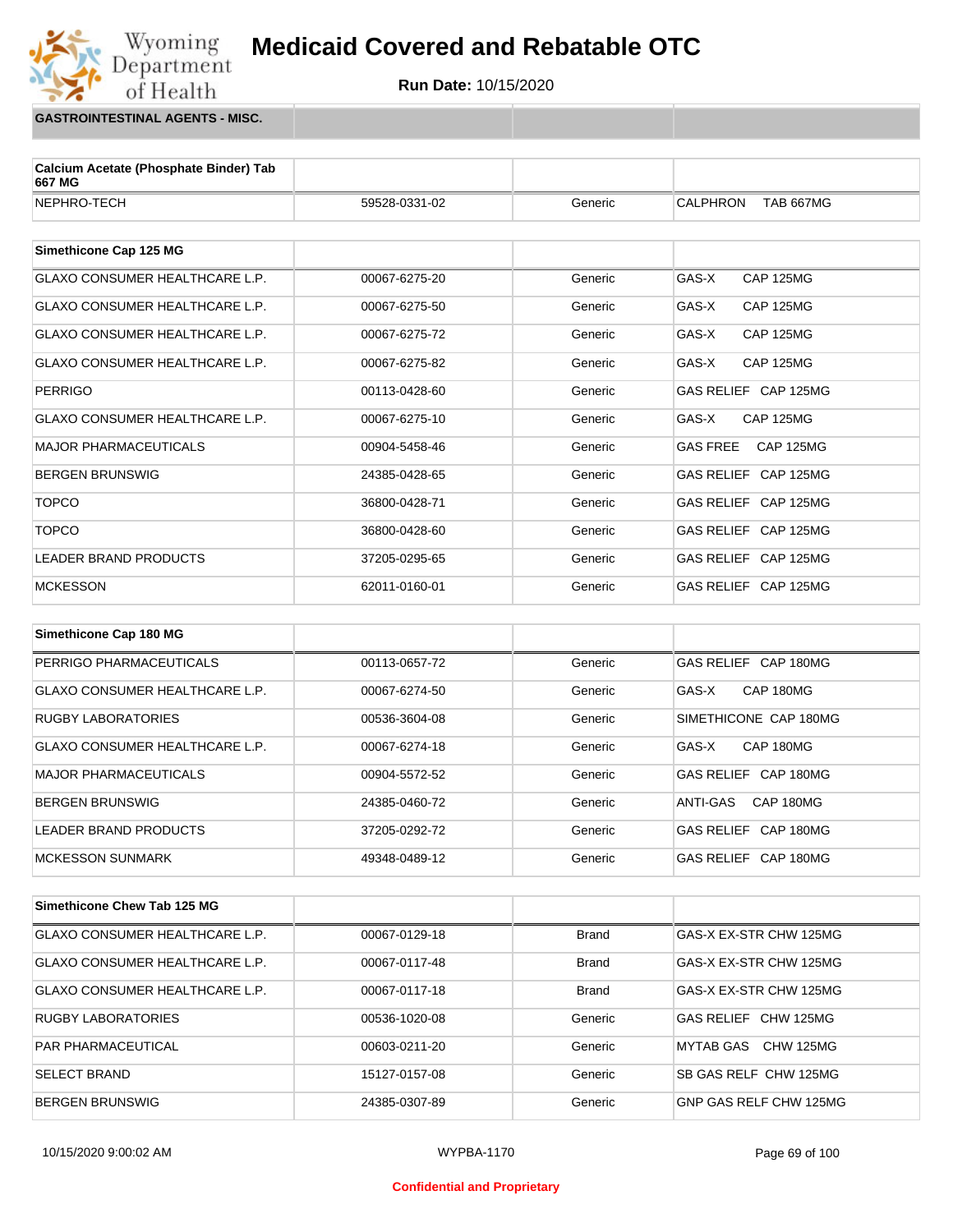| Wyoming<br>Department | <b>Medicaid Covered and Rebatable OTC</b><br><b>Run Date: 10/15/2020</b> |         |                       |  |  |
|-----------------------|--------------------------------------------------------------------------|---------|-----------------------|--|--|
| of Health             |                                                                          |         |                       |  |  |
| MCKESSON SUNMARK      | 49348-0863-48                                                            | Generic | SM GAS REL CHW 125MG  |  |  |
| <b>MCKESSON</b>       | 62011-0189-01                                                            | Generic | HM GAS RELF CHW 125MG |  |  |

| Simethicone Chew Tab 80 MG            |               |              |                       |
|---------------------------------------|---------------|--------------|-----------------------|
| <b>GLAXO CONSUMER HEALTHCARE L.P.</b> | 00067-0113-36 | Brand        | CHW 80MG<br>GAS-X     |
| <b>GLAXO CONSUMER HEALTHCARE L.P.</b> | 00067-0116-36 | <b>Brand</b> | GAS-X<br>CHW 80MG     |
| RUGBY LABORATORIES                    | 00536-1019-01 | Generic      | GAS RELIEF CHW 80MG   |
| <b>PAR PHARMACEUTICAL</b>             | 00603-0210-21 | Generic      | MYTAB GAS CHW 80MG    |
| <b>MAJOR PHARMACEUTICALS</b>          | 00904-5068-60 | Generic      | MI-ACID GAS CHW 80MG  |
| <b>BERGEN BRUNSWIG</b>                | 24385-0118-78 | Generic      | GNP GAS RELF CHW 80MG |
| <b>LEADER BRAND PRODUCTS</b>          | 37205-0112-78 | Generic      | GAS RELIEF CHW 80MG   |
| <b>MCKESSON SUNMARK</b>               | 49348-0509-07 | Generic      | SM GAS RELF CHW 80MG  |
| <b>MCKESSON</b>                       | 62011-0138-01 | Generic      | HM GAS RELF CHW 80MG  |

| Simethicone Susp 40 MG/0.6ML |               |         |                          |
|------------------------------|---------------|---------|--------------------------|
| PERRIGO PHARMACEUTICALS      | 00113-0882-10 | Generic | SIMETHICONE DRO 20/0.3ML |
| <b>RUGBY LABORATORIES</b>    | 00536-2220-75 | Generic | GAS RELIEF DRO 20/0.3ML  |
| <b>MAJOR PHARMACEUTICALS</b> | 00904-5894-30 | Generic | GAS RELIEF DRO 20/0.3ML  |
| <b>PAR PHARMACEUTICALS</b>   | 00603-0894-50 | Generic | SIMETHICONE DRO 40/0.6ML |
| <b>SELECT BRAND</b>          | 15127-0042-17 | Generic | GAS RELIEF DRO 40/0.6ML  |
| <b>TOPCO</b>                 | 36800-0882-10 | Generic | GAS RELIEF DRO 40/0.6ML  |
| <b>LEADER BRAND PRODUCTS</b> | 37205-0119-10 | Generic | SIMETHICONE DRO 40/0.6ML |
| <b>MCKESSON SUNMARK</b>      | 49348-0740-27 | Generic | GAS RELIEF DRO 20/0.3ML  |
| AMERISOURCE BERGEN DRUGS     | 46122-0051-03 | Generic | GAS RELIEF DRO 20/0.3ML  |
| <b>MCKESSON</b>              | 62011-0139-01 | Generic | GAS RELIEF DRO 40/0.6ML  |
| <b>MCKESSON</b>              | 62011-0187-01 | Generic | GAS RELIEF DRO 20/0.3ML  |
| <b>HEMATOPOIETIC AGENTS</b>  |               |         |                          |

| <b>Carbonyl Iron Susp 15 MG/1.25ML</b><br>(Elemental Iron) |               |         |          |             |
|------------------------------------------------------------|---------------|---------|----------|-------------|
| <b>CENTURION LABS</b>                                      | 23359-0012-04 | Generic | WEE CARE | SUS 15/1.25 |

| <b>Polysaccharide Iron Complex Cap 150 MG</b><br>(Iron Equivalent) |               |         |                |
|--------------------------------------------------------------------|---------------|---------|----------------|
| NNODUM CORPORATION                                                 | 63044-0203-61 | Generic | IFEREX 150 CAP |
| NNODUM CORPORATION                                                 | 63044-0203-01 | Generic | IFEREX 150 CAP |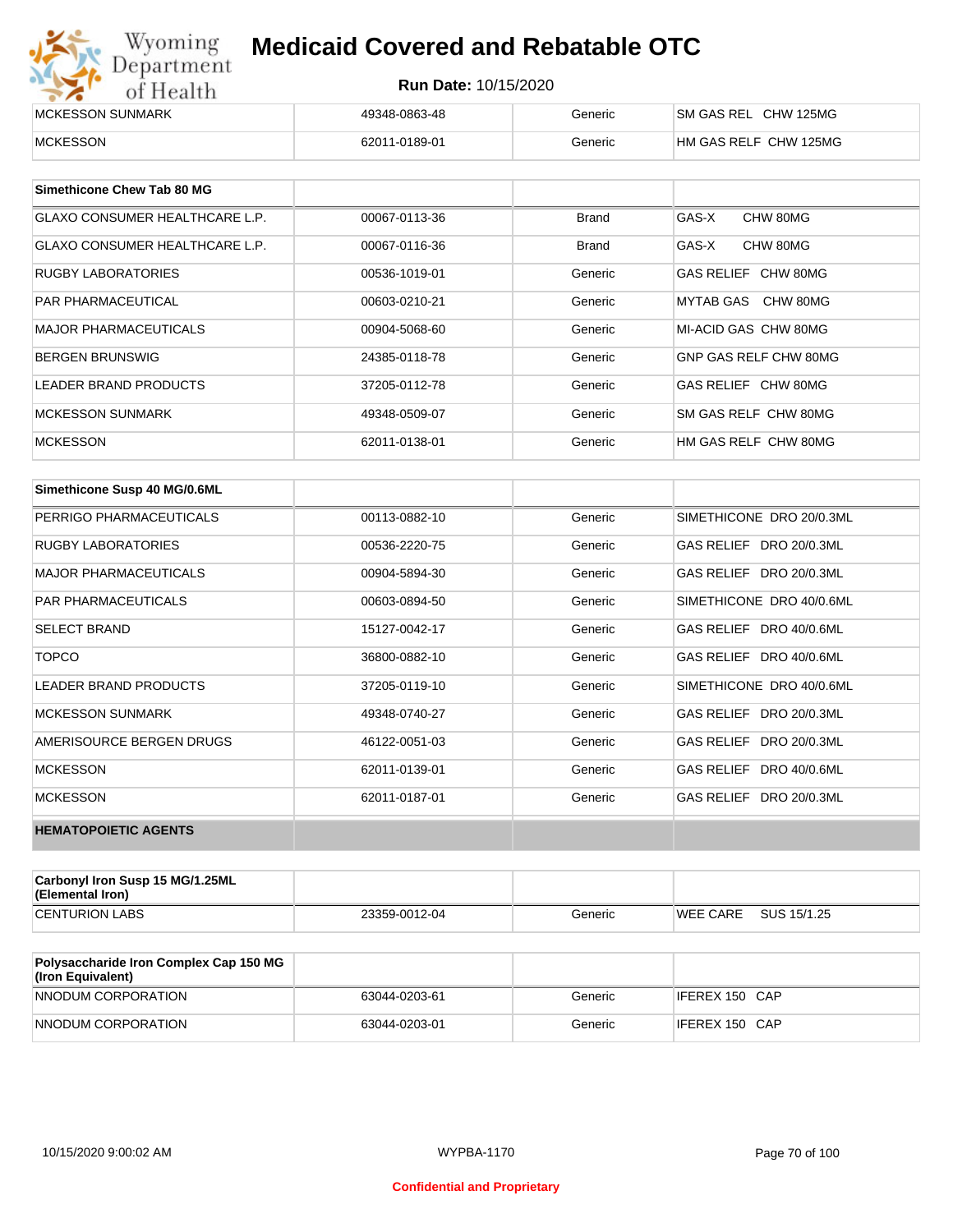

**\*Sodium Phosphates - Enema (Pediatric)\*\*\***

| ENEMA READY- ENE -TO-USE<br>ENEMA READY- ENE -TO-USE<br><b>GNP ENEMA ENE</b><br><b>ENE SINGLE</b><br><b>GNP ENEMA ENE</b><br><b>ENE SINGLE</b><br><b>GNP ENEMA ENE</b> |
|------------------------------------------------------------------------------------------------------------------------------------------------------------------------|
|                                                                                                                                                                        |
|                                                                                                                                                                        |
|                                                                                                                                                                        |
|                                                                                                                                                                        |
|                                                                                                                                                                        |
|                                                                                                                                                                        |
|                                                                                                                                                                        |
|                                                                                                                                                                        |
|                                                                                                                                                                        |
|                                                                                                                                                                        |
|                                                                                                                                                                        |
| ENE                                                                                                                                                                    |
| ENE                                                                                                                                                                    |
| ENE R-T-U                                                                                                                                                              |
| ENE R-T-U                                                                                                                                                              |
|                                                                                                                                                                        |
| ENEMEEZ PLUS ENE 20-283                                                                                                                                                |
| DOCUSOL PLUS ENE 20-283                                                                                                                                                |
|                                                                                                                                                                        |
|                                                                                                                                                                        |
| FLEET BISACO ENE 10/30ML                                                                                                                                               |
|                                                                                                                                                                        |
|                                                                                                                                                                        |
| BISAC-EVAC SUP 10MG                                                                                                                                                    |
| BISAC-EVAC SUP 10MG                                                                                                                                                    |
| SUP 10MG                                                                                                                                                               |
| SUP 10MG                                                                                                                                                               |
| SUP 10MG                                                                                                                                                               |
| BISAC-EVAC SUP 10MG                                                                                                                                                    |
| BISACODYL SUP 10MG                                                                                                                                                     |
|                                                                                                                                                                        |
|                                                                                                                                                                        |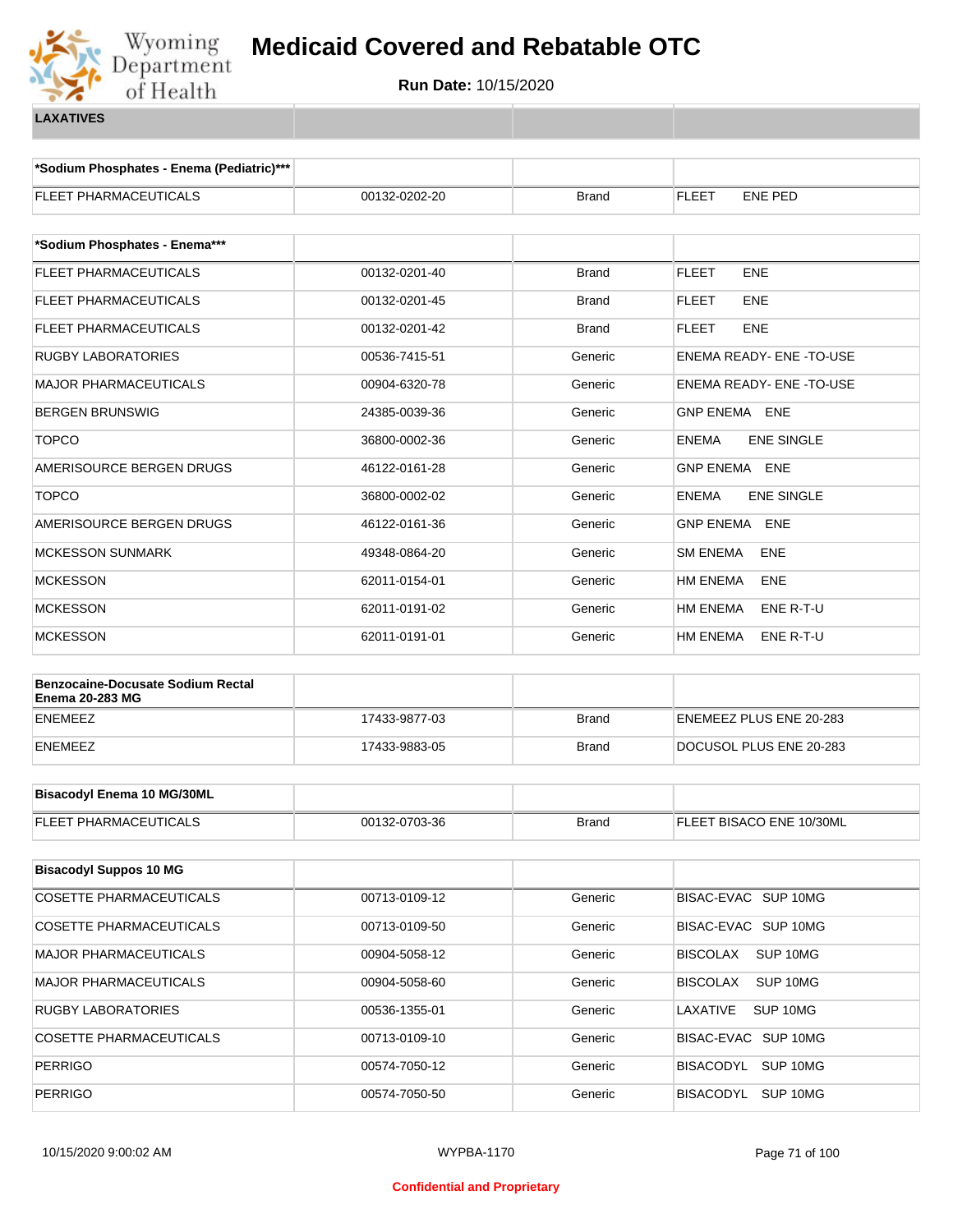#### Wyoming<br>Department **Medicaid Covered and Rebatable OTC**

| of Health                                 | <b>Run Date: 10/15/2020</b> |         |                                |
|-------------------------------------------|-----------------------------|---------|--------------------------------|
| <b>COSETTE PHARMACEUTICALS</b>            | 00713-0109-01               | Generic | BISAC-EVAC SUP 10MG            |
| <b>RUGBY LABORATORIES</b>                 | 00536-1355-12               | Generic | LAXATIVE<br>SUP 10MG           |
| <b>COSETTE PHARMACEUTICALS</b>            | 00713-0109-05               | Generic | BISAC-EVAC SUP 10MG            |
| COSETTE PHARMACEUTICALS                   | 00713-0109-08               | Generic | BISAC-EVAC SUP 10MG            |
| <b>CHAIN DRUG MARKETING ASSOC</b>         | 63868-0328-08               | Generic | QC LAXATIVE SUP 10MG           |
|                                           |                             |         |                                |
| <b>Bisacodyl Tab Delayed Release 5 MG</b> |                             |         |                                |
| FLEET PHARMACEUTICALS                     | 00132-0704-02               | Generic | FLEET LAXATI TAB 5MG EC        |
| <b>RUGBY LABORATORIES</b>                 | 00536-3381-10               | Generic | STIM LAXAT TAB 5MG EC          |
| <b>RUGBY LABORATORIES</b>                 | 00536-3381-01               | Generic | STIM LAXAT TAB 5MG EC          |
| PAR PHARMACEUTICALS                       | 00603-2483-21               | Generic | BISACODYL TAB 5MG EC           |
| <b>MAJOR PHARMACEUTICALS</b>              | 00904-6407-61               | Generic | BISACODYL TAB 5MG EC           |
| <b>SELECT BRAND</b>                       | 15127-0178-07               | Generic | SB BISACODYL TAB 5MG EC        |
| <b>MAJOR PHARMACEUTICALS</b>              | 00904-7927-17               | Generic | BISACODYL TAB 5MG EC           |
| <b>MAJOR PHARMACEUTICALS</b>              | 00904-7927-60               | Generic | BISACODYL TAB 5MG EC           |
| <b>MAJOR PHARMACEUTICALS</b>              | 00904-7927-80               | Generic | BISACODYL TAB 5MG EC           |
| <b>BERGEN BRUNSWIG</b>                    | 24385-0903-63               | Generic | <b>GNP LAXATIVE TAB 5MG EC</b> |
| <b>TOPCO</b>                              | 36800-0174-65               | Generic | WOMANS LAXAT TAB 5MG EC        |
| LEADER BRAND PRODUCTS                     | 37205-0128-63               | Generic | BISACODYL TAB 5MG EC           |
| <b>BERGEN BRUNSWIG</b>                    | 24385-0193-65               | Generic | <b>GNP LAXATIVE TAB 5MG EC</b> |
| <b>BERGEN BRUNSWIG</b>                    | 24385-0903-78               | Generic | GNP BISA-LAX TAB 5MG EC        |
| <b>TOPCO</b>                              | 36800-0086-63               | Generic | LAXATIVE TAB 5MG EC            |
| LEADER BRAND PRODUCTS                     | 37205-0298-65               | Generic | FEMININE LAX TAB 5MG EC        |
| <b>MCKESSON SUNMARK</b>                   | 49348-0920-44               | Generic | WOMENS LAXAT TAB 5MG EC        |
| TIME-CAP LABS                             | 49483-0003-10               | Generic | BISACODYL TAB 5MG EC           |
| TIME-CAP LABS                             | 49483-0003-01               | Generic | BISACODYL TAB 5MG EC           |
| <b>MCKESSON SUNMARK</b>                   | 49348-0599-05               | Generic | SM LAXATIVE TAB 5MG EC         |
| <b>MCKESSON</b>                           | 62011-0159-01               | Generic | HM LAXATIVE TAB 5MG EC         |
| AUBURN PHARMACEUTICAL                     | 62107-0030-01               | Generic | <b>DUCODYL</b><br>TAB 5MG EC   |
| AUBURN PHARMACEUTICAL                     | 62107-0030-10               | Generic | <b>DUCODYL</b><br>TAB 5MG EC   |
|                                           |                             |         |                                |
| Calcium Polycarbophil Tab 625 MG          |                             |         |                                |

| KONSYL PHARMACEUTICAL          | 00224-0500-80 | Generic | KONSYL FIBER TAB 625MG           |
|--------------------------------|---------------|---------|----------------------------------|
| <b>RUGBY LABORATORIES</b>      | 00536-4306-05 | Generic | TAB 625MG<br>FIBER-LAX           |
| <b>PERRIGO PHARMACEUTICALS</b> | 00113-0477-75 | Generic | FIBER LAXATV TAB 625MG           |
| MAJOR PHARMACEUTICALS          | 00904-2500-91 | Generic | <b>TAB 625MG</b><br><b>FIBER</b> |
| <b>RUGBY LABORATORIES</b>      | 00536-4306-08 | Generic | TAB 625MG<br>FIBER-LAX           |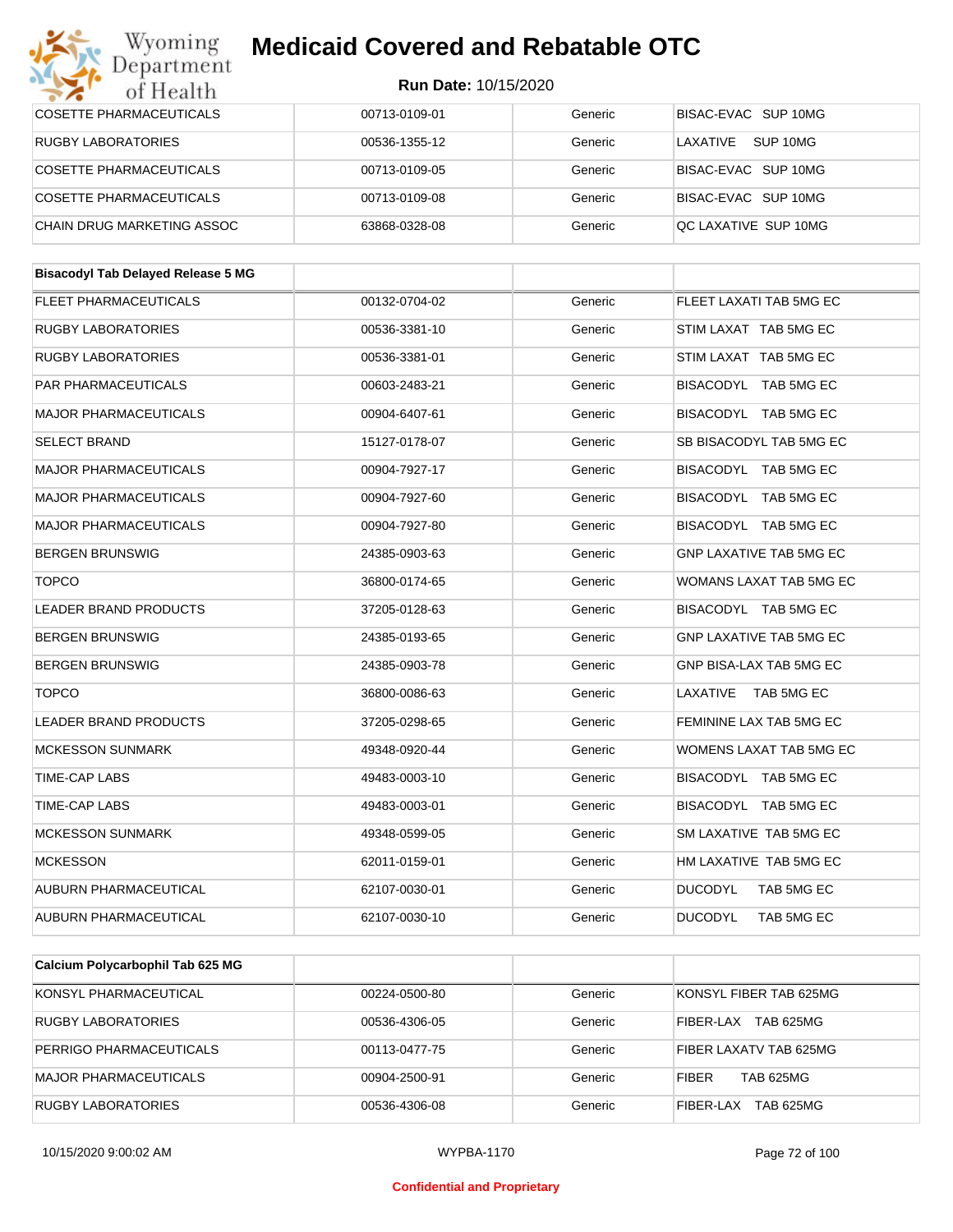

| <b>RUGBY LABORATORIES</b> | 00536-4306-11 | Generic | TAB 625MG<br>FIBER-LAX |
|---------------------------|---------------|---------|------------------------|
| KONSYL PHARMACEUTICAL     | 00224-0500-90 | Generic | KONSYL FIBER TAB 625MG |
| <b>TOPCO</b>              | 36800-0477-92 | Generic | FIBER LAXATV TAB 625MG |
| LEADER BRAND PRODUCTS     | 37205-0213-75 | Generic | FIBER LAXATV TAB 625MG |
| <b>BERGEN BRUNSWIG</b>    | 24385-0125-76 | Generic | FIBER-CAPS TAB 625MG   |
| <b>TOPCO</b>              | 36800-0477-75 | Generic | FIBER LAXATV TAB 625MG |
| MCKESSON SUNMARK          | 49348-0759-13 | Generic | FIBER LAXATV TAB 625MG |

| Castor Oil 100%         |               |         |                                 |
|-------------------------|---------------|---------|---------------------------------|
| <b>MCKESSON SUNMARK</b> | 49348-0016-36 | Beneric | OIL<br><b>SM CASTOR</b><br>100% |

| Docusate Calcium Cap 240 MG  |               |         |                             |
|------------------------------|---------------|---------|-----------------------------|
| RUGBY LABORATORIES           | 00536-1065-01 | Generic | STOOL SOFTNR CAP 240MG      |
| RUGBY LABORATORIES           | 00536-1065-05 | Generic | STOOL SOFTNR CAP 240MG      |
| RUGBY LABORATORIES           | 00536-3755-01 | Generic | STOOL SOFTNR CAP 240MG      |
| <b>RUGBY LABORATORIES</b>    | 00536-3755-05 | Generic | STOOL SOFTNR CAP 240MG      |
| RUGBY LABORATORIES           | 00536-3755-10 | Generic | STOOL SOFTNR CAP 240MG      |
| <b>MAJOR PHARMACEUTICALS</b> | 00904-5779-40 | Generic | <b>CAP 240MG</b><br>KAO-TIN |
| <b>MAJOR PHARMACEUTICALS</b> | 00904-6459-59 | Generic | KAO-TIN<br><b>CAP 240MG</b> |
| <b>MAJOR PHARMACEUTICALS</b> | 00904-5779-60 | Generic | <b>CAP 240MG</b><br>KAO-TIN |
| <b>BERGEN BRUNSWIG</b>       | 24385-0435-78 | Generic | DOCUSATE CAL CAP 240MG      |
| <b>MCKESSON SUNMARK</b>      | 49348-0280-10 | Generic | DOCUSATE CAL CAP 240MG      |

| Docusate Sodium Cap 100 MG   |               |         |                              |
|------------------------------|---------------|---------|------------------------------|
| <b>FLEET PHARMACEUTICALS</b> | 00132-0751-60 | Generic | CAP 100MG<br>SOF-LAX         |
| PERRIGO PHARMACEUTICALS      | 00113-0486-72 | Generic | STOOL SOFTNR CAP 100MG       |
| RUGBY LABORATORIES           | 00536-3756-01 | Generic | STOOL SOFTNR CAP 100MG       |
| <b>RUGBY LABORATORIES</b>    | 00536-1062-10 | Generic | STOOL SOFTNR CAP 100MG       |
| <b>RUGBY LABORATORIES</b>    | 00536-3756-10 | Generic | STOOL SOFTNR CAP 100MG       |
| <b>PAR PHARMACEUTICALS</b>   | 00603-0150-21 | Generic | <b>DOCQLACE</b><br>CAP 100MG |
| <b>PAR PHARMACEUTICALS</b>   | 00603-0150-32 | Generic | CAP 100MG<br><b>DOCQLACE</b> |
| <b>MAJOR PHARMACEUTICALS</b> | 00904-6457-80 | Generic | CAP 100MG<br>DOK.            |
| <b>RUGBY LABORATORIES</b>    | 00536-1062-29 | Generic | STOOL SOFTNR CAP 100MG       |
| <b>MAJOR PHARMACEUTICALS</b> | 00904-2244-61 | Generic | DOK.<br>CAP 100MG            |
| <b>MAJOR PHARMACEUTICALS</b> | 00904-6457-60 | Generic | DOK.<br>CAP 100MG            |
| <b>MAJOR PHARMACEUTICALS</b> | 00904-7889-59 | Generic | <b>DOK</b><br>CAP 100MG      |
| <b>MAJOR PHARMACEUTICALS</b> | 00904-7889-80 | Generic | DOK.<br>CAP 100MG            |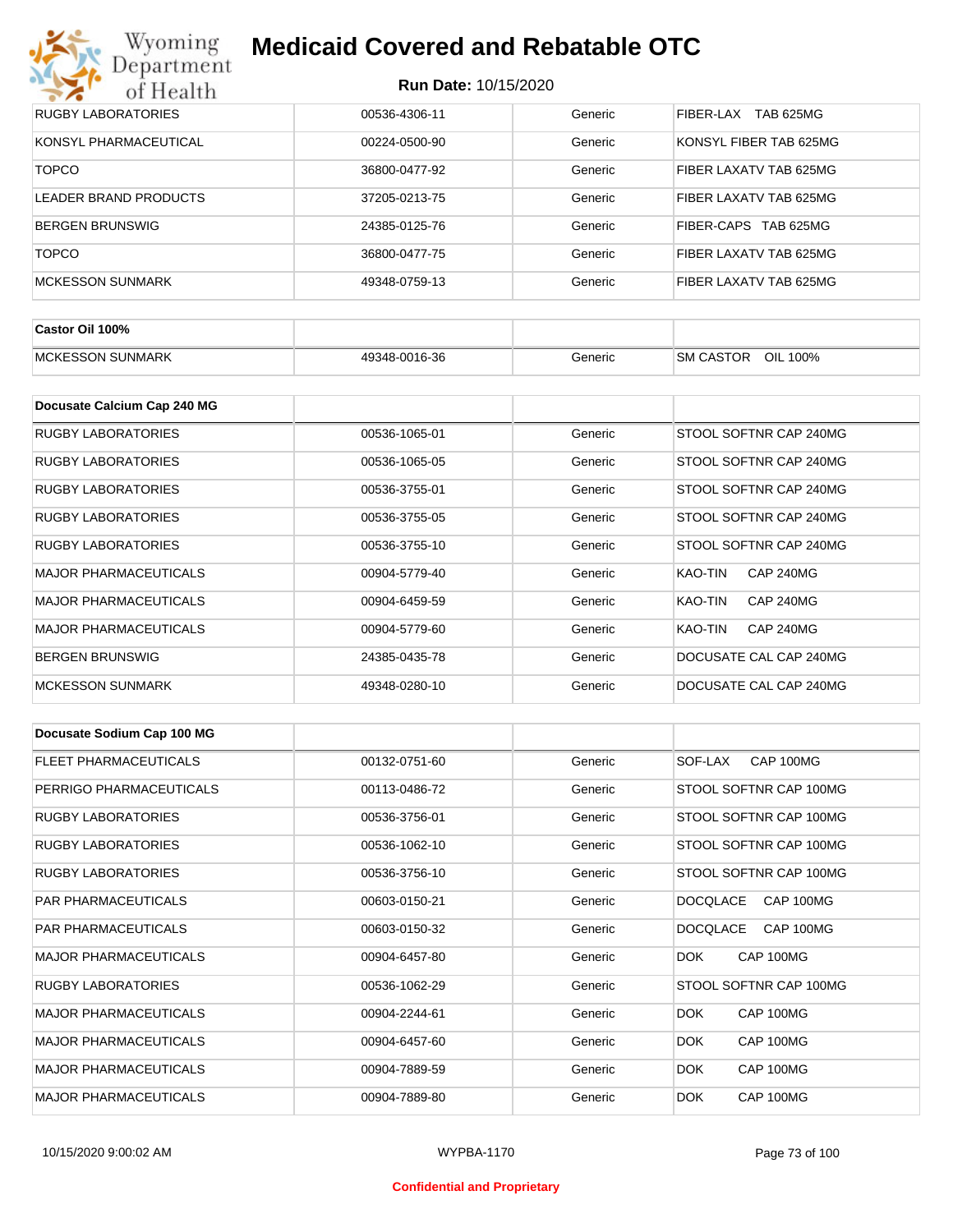# Wyoming<br>Department<br>of Health

# **Medicaid Covered and Rebatable OTC**

#### **Run Date:** 10/15/2020

| PHARBEST PHARMACEUTICALS     | 16103-0384-11 | Generic      | DOCUSATE SOD CAP 100MG      |
|------------------------------|---------------|--------------|-----------------------------|
| <b>TOPCO</b>                 | 36800-0486-72 | Generic      | STOOL SOFTNR CAP 100MG      |
| <b>TOPCO</b>                 | 36800-0486-78 | Generic      | STOOL SOFTNR CAP 100MG      |
| <b>SELECT BRAND</b>          | 15127-0288-10 | Generic      | DOCUSATE SOD CAP 100MG      |
| <b>MAJOR PHARMACEUTICALS</b> | 00904-7889-60 | Generic      | CAP 100MG<br>DOK.           |
| PHARBEST PHARMACEUTICALS     | 16103-0384-08 | Generic      | DOCUSATE SOD CAP 100MG      |
| <b>BERGEN BRUNSWIG</b>       | 24385-0436-78 | Generic      | STOOL SOFTNR CAP 100MG      |
| <b>MCKESSON SUNMARK</b>      | 49348-0058-19 | Generic      | STOOL SOFTNR CAP 100MG      |
| <b>MCKESSON SUNMARK</b>      | 49348-0483-90 | Generic      | STOOL SOFTNR CAP 100MG      |
| PERRIGO PHARMACEUTICALS      | 45802-0486-78 | Generic      | DOCUSATE SOD CAP 100MG      |
| AMERISOURCE BERGEN DRUGS     | 46122-0231-72 | Generic      | STOOL SOFTNR CAP 100MG      |
| AMERISOURCE BERGEN DRUGS     | 46122-0231-78 | Generic      | STOOL SOFTNR CAP 100MG      |
| <b>MCKESSON SUNMARK</b>      | 49348-0483-10 | Generic      | STOOL SOFTNR CAP 100MG      |
| <b>MCKESSON SUNMARK</b>      | 49348-0616-90 | Generic      | STOOL SOFTNR CAP 100MG      |
| <b>MCKESSON SUNMARK</b>      | 49348-0917-05 | Generic      | STOOL SOFTNR CAP 100MG      |
| <b>MCKESSON SUNMARK</b>      | 49348-0483-19 | Generic      | STOOL SOFTNR CAP 100MG      |
| AUBURN PHARMACEUTICAL        | 62107-0033-01 | Generic      | CAP 100MG<br><b>DOCUSIL</b> |
| AUBURN PHARMACEUTICAL        | 62107-0033-10 | Generic      | <b>DOCUSIL</b><br>CAP 100MG |
| AMERICAN HEALTH PACKAGING    | 62584-0683-01 | Generic      | DOCUSATE SOD CAP 100MG      |
| AMERICAN HEALTH PACKAGING    | 62584-0683-11 | Generic      | DOCUSATE SOD CAP 100MG      |
| SDA LABORATORIES INC         | 66424-0030-10 | Generic      | STOOL SOFTNR CAP 100MG      |
| AVRIO HEALTH LP              | 67618-0101-10 | <b>Brand</b> | <b>COLACE</b><br>CAP 100MG  |
| <b>AVRIO HEALTH LP</b>       | 67618-0101-52 | <b>Brand</b> | <b>COLACE</b><br>CAP 100MG  |
| <b>MCKESSON</b>              | 62011-0163-03 | Generic      | STOOL SOFTNR CAP 100MG      |
| <b>MCKESSON</b>              | 62011-0224-01 | Generic      | STOOL SOFTNR CAP 100MG      |
| <b>SKY PACKAGING</b>         | 63739-0478-01 | Generic      | DOCUSATE SOD CAP 100MG      |
| <b>SKY PACKAGING</b>         | 63739-0478-10 | Generic      | DOCUSATE SOD CAP 100MG      |
| <b>AVRIO HEALTH LP</b>       | 67618-0101-30 | <b>Brand</b> | COLACE<br>CAP 100MG         |
| AVRIO HEALTH LP              | 67618-0101-60 | <b>Brand</b> | COLACE<br>CAP 100MG         |

| Docusate Sodium Cap 250 MG   |               |         |                                |
|------------------------------|---------------|---------|--------------------------------|
| <b>RUGBY LABORATORIES</b>    | 00536-1064-01 | Generic | STOOL SOFTNR CAP 250MG         |
| <b>RUGBY LABORATORIES</b>    | 00536-3757-10 | Generic | STOOL SOFTNR CAP 250MG         |
| <b>MAJOR PHARMACEUTICALS</b> | 00904-6458-59 | Generic | <b>CAP 250MG</b><br><b>DOK</b> |
| <b>RUGBY LABORATORIES</b>    | 00536-1064-10 | Generic | STOOL SOFTNR CAP 250MG         |
| <b>RUGBY LABORATORIES</b>    | 00536-3757-01 | Generic | STOOL SOFTNR CAP 250MG         |
| <b>BERGEN BRUNSWIG</b>       | 24385-0443-78 | Generic | STOOL SOFTNR CAP 250MG         |

10/15/2020 9:00:02 AM WYPBA-1170 Page 74 of 100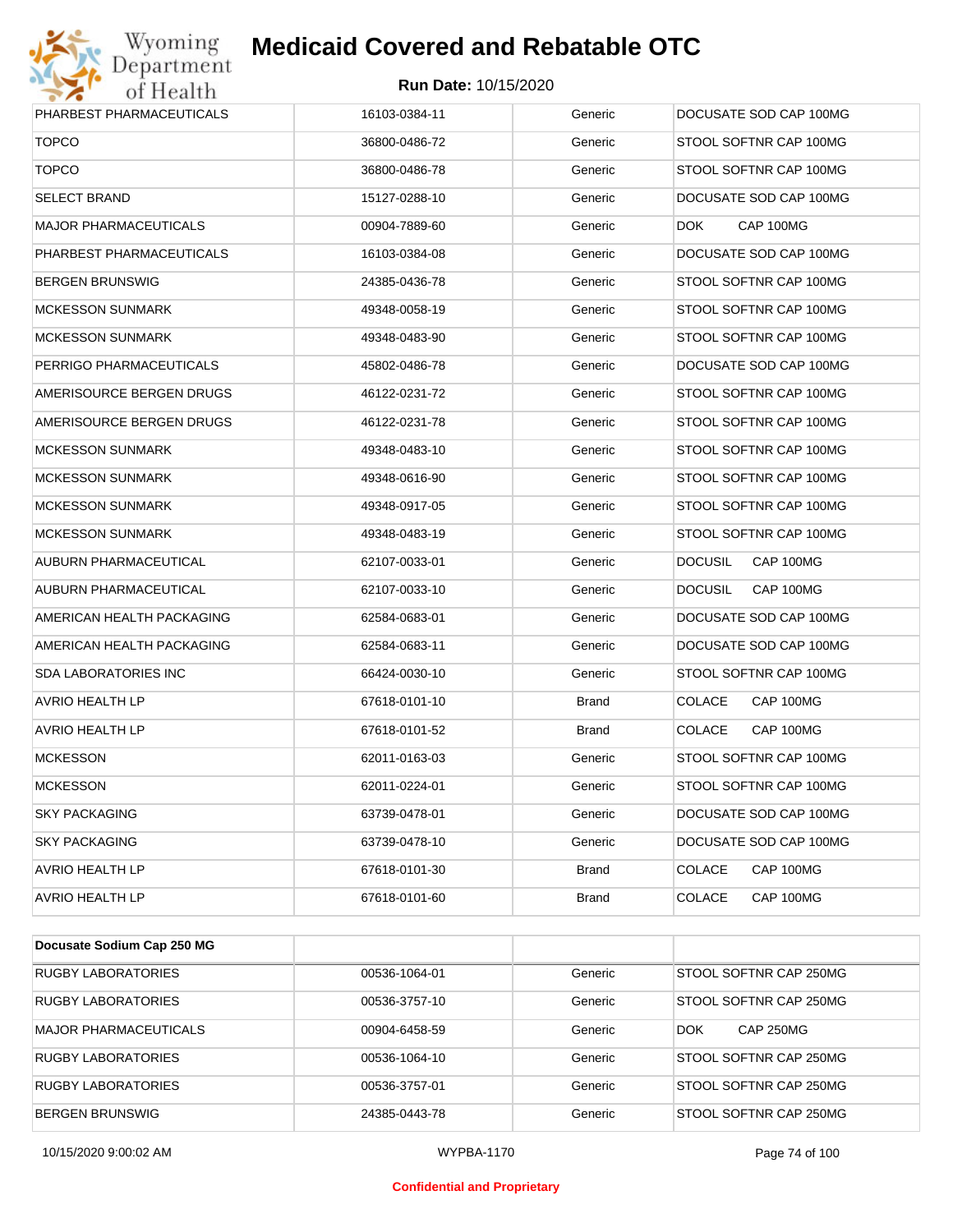| Wyoming                                                      | <b>Medicaid Covered and Rebatable OTC</b> |              |                               |
|--------------------------------------------------------------|-------------------------------------------|--------------|-------------------------------|
| Department<br>of Health                                      | Run Date: 10/15/2020                      |              |                               |
| MAJOR PHARMACEUTICALS                                        | 00904-7891-59                             | Generic      | <b>CAP 250MG</b><br>DOK.      |
| AMERISOURCE BERGEN DRUGS                                     | 46122-0263-78                             | Generic      | STOOL SOFTNR CAP 250MG        |
| <b>MCKESSON SUNMARK</b>                                      | 49348-0714-10                             | Generic      | STOOL SOFTNR CAP 250MG        |
| <b>MCKESSON</b>                                              | 62011-0244-01                             | Generic      | STOOL SOFTNR CAP 250MG        |
| <b>MCKESSON</b>                                              | 62011-0164-01                             | Generic      | STOOL SOFTNR CAP 250MG        |
| Docusate Sodium Cap 50 MG                                    |                                           |              |                               |
| <b>AVRIO HEALTH LP</b>                                       | 67618-0109-28                             | <b>Brand</b> | COLACE CLEAR CAP 50 MG        |
| PURDUE PRODUCTS LP                                           | 67618-0100-30                             | Brand        | <b>COLACE</b><br>CAP 50MG     |
| <b>PURDUE PRODUCTS LP</b>                                    | 67618-0100-60                             | Brand        | <b>COLACE</b><br>CAP 50MG     |
|                                                              |                                           |              |                               |
| Docusate Sodium Enema 100 MG/5ML                             |                                           |              |                               |
| <b>ENEMEEZ</b>                                               | 17433-9884-05                             | <b>Brand</b> | DOCUSOL KIDS ENE 100MG/5M     |
| Docusate Sodium Enema 283 MG/5ML                             |                                           |              |                               |
| <b>ENEMEEZ</b>                                               | 17433-9876-03                             | Generic      | <b>ENEMEEZ MINI ENE</b>       |
| <b>ENEMEEZ</b>                                               | 17433-9878-05                             | Generic      | DOCUSOL MINI ENE              |
| Docusate Sodium Liquid 150 MG/15ML                           |                                           |              |                               |
| PHARMACEUTICAL ASSOCIATES                                    | 00121-0544-10                             | Generic      | DOCUSATE SOD LIQ 50MG/5ML     |
| <b>RUGBY LABORATORIES</b>                                    | 00536-0590-85                             | Generic      | <b>DIOCTO</b><br>LIQ 50MG/5ML |
| <b>SILARX</b>                                                | 54838-0116-80                             | Generic      | <b>SILACE</b><br>LIQ 10MG/ML  |
| HI-TECH                                                      | 50383-0771-10                             | Generic      | LIQ 50MG/5ML<br><b>DOCU</b>   |
| HI-TECH                                                      | 50383-0771-11                             | Generic      | DOCU<br>LIQ 50MG/5ML          |
| HI-TECH                                                      | 50383-0771-16                             | Generic      | <b>DOCU</b><br>LIQ 50MG/5ML   |
| Docusate Sodium Liquid 50 MG/15ML                            |                                           |              |                               |
| FLEET PHARMACEUTICALS                                        |                                           |              |                               |
|                                                              | 00132-0106-24                             | <b>Brand</b> | PEDIA-LAX LIQ 50MG            |
| Docusate Sodium Syrup 60 MG/15ML                             |                                           |              |                               |
| <b>RUGBY LABORATORIES</b>                                    | 00536-1001-85                             | Generic      | <b>DIOCTO</b><br>SYP 60/15ML  |
| <b>SILARX</b>                                                | 54838-0107-80                             | Generic      | <b>SILACE</b><br>SYP 60/15ML  |
| Docusate Sodium Tab 100 MG                                   |                                           |              |                               |
| <b>MAJOR PHARMACEUTICALS</b>                                 | 00904-5869-60                             | Generic      | <b>TAB 100MG</b><br>DOK.      |
|                                                              |                                           |              |                               |
| Glycerin Enema Adult 5.4 GM/Average<br><b>Delivered Dose</b> |                                           |              |                               |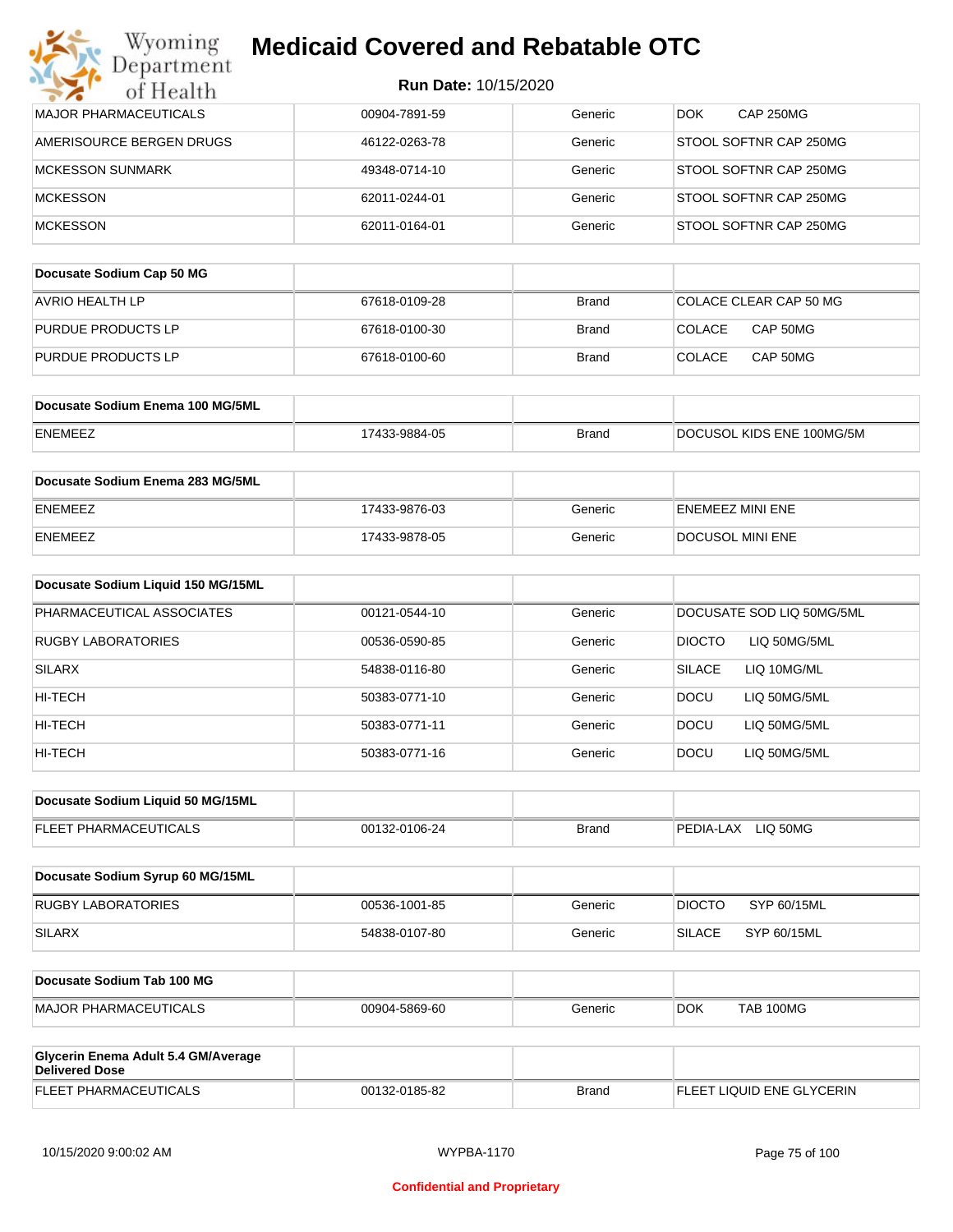

# **Medicaid Covered and Rebatable OTC**

**Run Date:** 10/15/2020

| Glycerin Liquid Suppos 2.8 GM (2.7 ML) |               |              |                                       |
|----------------------------------------|---------------|--------------|---------------------------------------|
| <b>FLEET PHARMACEUTICALS</b>           | 00132-0190-12 | <b>Brand</b> | PEDIA-LAX SUP 2.8GM                   |
| <b>Glycerin Suppos 1 GM</b>            |               |              |                                       |
| FLEET PHARMACEUTICALS                  | 00132-0081-12 | <b>Brand</b> | PEDIA-LAX SUP 1GM                     |
| <b>Glycerin Suppos 1.2 GM</b>          |               |              |                                       |
| <b>COSETTE PHARMACEUTICALS</b>         | 00713-0102-09 | Generic      | SANI-SUPP<br><b>SUP PEDIATRI</b>      |
| <b>COSETTE PHARMACEUTICALS</b>         | 00713-0102-25 | Generic      | SANI-SUPP<br><b>SUP PEDIATRI</b>      |
| G & W LABS                             | 00713-0102-26 | Generic      | <b>GLYCERIN PED SUP 1.2GM</b>         |
| G & W LABS                             | 00713-0102-13 | Generic      | GLYCERIN PED SUP 1.2GM                |
| <b>Glycerin Suppos 2 GM</b>            |               |              |                                       |
| FLEET PHARMACEUTICALS                  | 00132-0079-12 | Generic      | SUP <sub>2GM</sub><br><b>GLYCERIN</b> |
| FLEET PHARMACEUTICALS                  | 00132-0079-24 | Generic      | <b>GLYCERIN</b><br>SUP <sub>2GM</sub> |
| FLEET PHARMACEUTICALS                  | 00132-0079-50 | Generic      | <b>GLYCERIN</b><br>SUP <sub>2GM</sub> |
| COSETTE PHARMACEUTICALS                | 00713-0101-25 | Generic      | <b>SANI-SUPP</b><br><b>SUP ADULT</b>  |
| <b>COSETTE PHARMACEUTICALS</b>         | 00713-0101-09 | Generic      | SANI-SUPP<br><b>SUP ADULT</b>         |
| <b>Glycerin Suppos 2.1 GM</b>          |               |              |                                       |
| G & W LABS                             | 00713-0101-13 | Generic      | <b>GLYCERIN</b><br><b>SUP 2.1GM</b>   |
| G & W LABS                             | 00713-0101-26 | Generic      | <b>GLYCERIN</b><br><b>SUP 2.1GM</b>   |
| G & W LABS                             | 00713-0101-02 | Generic      | <b>GLYCERIN</b><br><b>SUP 2.1GM</b>   |
| G & W LABS                             | 00713-0101-51 | Generic      | <b>GLYCERIN</b><br><b>SUP 2.1GM</b>   |
| <b>Magnesium Citrate Soln</b>          |               |              |                                       |
| MAJOR PHARMACEUTICALS                  | 00904-6304-77 | Generic      | MAG CITRATE SOL LEMON                 |
| <b>BERGEN BRUNSWIG</b>                 | 24385-0675-10 | Generic      | MAG CITRATE SOL LEMON                 |
| <b>BERGEN BRUNSWIG</b>                 | 24385-0910-10 | Generic      | MAG CITRATE SOL CHERRY                |
| <b>MCKESSON SUNMARK</b>                | 49348-0504-49 | Generic      | MAG CITRATE SOL CHERRY                |
| <b>MCKESSON SUNMARK</b>                | 49348-0696-49 | Generic      | MAG CITRATE SOL LEMON                 |
| <b>MCKESSON</b>                        | 62011-0166-01 | Generic      | MAG CITRATE SOL LEMON                 |
| CHAIN DRUG MARKETING ASSOC             | 63868-0934-10 | Generic      | MAG CITRATE SOL CHERRY                |
| CHAIN DRUG MARKETING ASSOC             | 63868-0935-10 | Generic      | MAG CITRATE SOL LEMON                 |
|                                        |               |              |                                       |
| Magnesium Hydroxide Chew Tab 400 MG    |               |              |                                       |

| EL EEI<br>PHARMAL<br>IC AL | $-0655-01$<br>00132 | Brand | 400MG<br><b>CHW</b><br><b>PEDIA</b><br>∟AX |
|----------------------------|---------------------|-------|--------------------------------------------|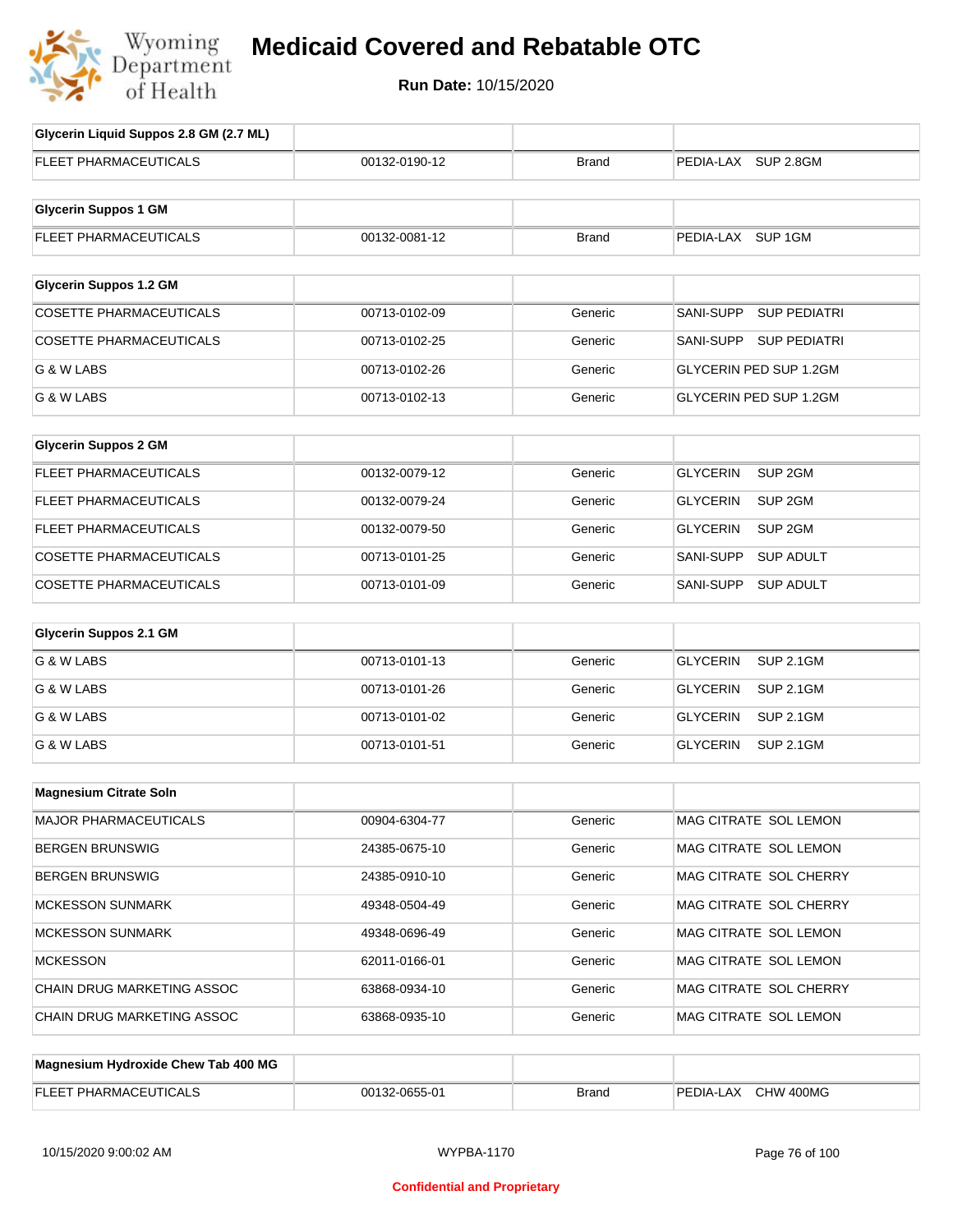

| <b>PERRIGO</b><br>00113-0396-40<br>MILK OF MAGN SUS<br>Generic<br>PHARMACEUTICAL ASSOCIATES<br>MILK OF MAGN SUS<br>00121-0431-30<br>Generic<br><b>PERRIGO</b><br>MILK OF MAGN SUS FRSH MNT<br>00113-0332-40<br>Generic<br><b>RUGBY LABORATORIES</b><br>MILK OF MAGN SUS<br>00536-2470-85<br>Generic<br><b>MAJOR PHARMACEUTICALS</b><br>MILK OF MAGN SUS MINT<br>00904-0789-14<br>Generic<br><b>MAJOR PHARMACEUTICALS</b><br>Generic<br>MILK OF MAGN SUS 1200/15<br>00904-0788-14<br><b>MAJOR PHARMACEUTICALS</b><br>MILK OF MAGN SUS 1200/15<br>00904-0788-16<br>Generic<br><b>RUGBY LABORATORIES</b><br>Generic<br><b>MILK OF MAGN SUS</b><br>00536-2470-83<br><b>SELECT BRAND</b><br>15127-0835-73<br><b>SB MILK MAGN SUS MINT</b><br>Generic |  |
|-------------------------------------------------------------------------------------------------------------------------------------------------------------------------------------------------------------------------------------------------------------------------------------------------------------------------------------------------------------------------------------------------------------------------------------------------------------------------------------------------------------------------------------------------------------------------------------------------------------------------------------------------------------------------------------------------------------------------------------------------|--|
|                                                                                                                                                                                                                                                                                                                                                                                                                                                                                                                                                                                                                                                                                                                                                 |  |
|                                                                                                                                                                                                                                                                                                                                                                                                                                                                                                                                                                                                                                                                                                                                                 |  |
|                                                                                                                                                                                                                                                                                                                                                                                                                                                                                                                                                                                                                                                                                                                                                 |  |
|                                                                                                                                                                                                                                                                                                                                                                                                                                                                                                                                                                                                                                                                                                                                                 |  |
|                                                                                                                                                                                                                                                                                                                                                                                                                                                                                                                                                                                                                                                                                                                                                 |  |
|                                                                                                                                                                                                                                                                                                                                                                                                                                                                                                                                                                                                                                                                                                                                                 |  |
|                                                                                                                                                                                                                                                                                                                                                                                                                                                                                                                                                                                                                                                                                                                                                 |  |
|                                                                                                                                                                                                                                                                                                                                                                                                                                                                                                                                                                                                                                                                                                                                                 |  |
|                                                                                                                                                                                                                                                                                                                                                                                                                                                                                                                                                                                                                                                                                                                                                 |  |
| <b>SELECT BRAND</b><br><b>SB MILK MAGN SUS</b><br>15127-0833-73<br>Generic                                                                                                                                                                                                                                                                                                                                                                                                                                                                                                                                                                                                                                                                      |  |
| <b>BERGEN BRUNSWIG</b><br>24385-0332-40<br>Generic<br><b>GNP MILK MAG SUS</b>                                                                                                                                                                                                                                                                                                                                                                                                                                                                                                                                                                                                                                                                   |  |
| MILK OF MAGN SUS MINT<br>LEADER BRAND PRODUCTS<br>37205-0834-40<br>Generic                                                                                                                                                                                                                                                                                                                                                                                                                                                                                                                                                                                                                                                                      |  |
| <b>TOPCO</b><br>36800-0332-40<br>Generic<br>MILK OF MAGN SUS 1200/15                                                                                                                                                                                                                                                                                                                                                                                                                                                                                                                                                                                                                                                                            |  |
| <b>BERGEN BRUNSWIG</b><br>24385-0396-40<br>Generic<br><b>GNP MILK MAG SUS</b>                                                                                                                                                                                                                                                                                                                                                                                                                                                                                                                                                                                                                                                                   |  |
| <b>BERGEN BRUNSWIG</b><br>24385-0608-40<br>Generic<br><b>GNP MILK MAG SUS</b>                                                                                                                                                                                                                                                                                                                                                                                                                                                                                                                                                                                                                                                                   |  |
| <b>TOPCO</b><br>MILK OF MAGN SUS<br>36800-0396-40<br>Generic                                                                                                                                                                                                                                                                                                                                                                                                                                                                                                                                                                                                                                                                                    |  |
| <b>TOPCO</b><br>36800-0949-40<br>Generic<br>MILK OF MAGN SUS CHERRY                                                                                                                                                                                                                                                                                                                                                                                                                                                                                                                                                                                                                                                                             |  |
| <b>LEADER BRAND PRODUCTS</b><br>MILK OF MAGN SUS 400/5ML<br>37205-0833-40<br>Generic                                                                                                                                                                                                                                                                                                                                                                                                                                                                                                                                                                                                                                                            |  |
| <b>MCKESSON SUNMARK</b><br>MILK OF MAGN SUS 1200/15<br>49348-0307-39<br>Generic                                                                                                                                                                                                                                                                                                                                                                                                                                                                                                                                                                                                                                                                 |  |
| <b>MCKESSON</b><br>62011-0123-01<br>Generic<br>MILK OF MAGN SUS 400/5ML                                                                                                                                                                                                                                                                                                                                                                                                                                                                                                                                                                                                                                                                         |  |
| <b>MCKESSON</b><br>MILK OF MAGN SUS 400/5ML<br>62011-0124-01<br>Generic                                                                                                                                                                                                                                                                                                                                                                                                                                                                                                                                                                                                                                                                         |  |
| <b>CHAIN DRUG MARKETING ASSOC</b><br>Generic<br>MILK OF MAGN SUS 400/5ML<br>63868-0787-57                                                                                                                                                                                                                                                                                                                                                                                                                                                                                                                                                                                                                                                       |  |
| CHAIN DRUG MARKETING ASSOC<br>MILK OF MAGN SUS 400/5ML<br>63868-0310-12<br>Generic                                                                                                                                                                                                                                                                                                                                                                                                                                                                                                                                                                                                                                                              |  |
| <b>CHAIN DRUG MARKETING ASSOC</b><br>63868-0788-57<br>Generic<br>MILK OF MAGN SUS 400/5ML                                                                                                                                                                                                                                                                                                                                                                                                                                                                                                                                                                                                                                                       |  |
| Magnosium Hydroxido Susp Concontrato                                                                                                                                                                                                                                                                                                                                                                                                                                                                                                                                                                                                                                                                                                            |  |

| Magnesium Hydroxide Susp Concentrate<br><b>2400 MG/10ML</b> |               |         |                         |
|-------------------------------------------------------------|---------------|---------|-------------------------|
| PHARMACEUTICAL ASSOCIATES                                   | 00121-0527-10 | Generic | MILK OF MAGN SUS 2400MG |
| <b>HIKMA</b>                                                | 00054-3567-49 | Generic | MILK OF MAGN SUS 2400MG |
| <b>HIKMA</b>                                                | 00054-3567-61 | Generic | MILK OF MAGN SUS 2400MG |

| <b>Magnesium Sulfate Oral Granules</b> |               |         |                                    |
|----------------------------------------|---------------|---------|------------------------------------|
| <b>BERGEN BRUNSWIG</b>                 | 24385-0807-01 | Generic | GRA SALT<br>GNP EPSOM              |
| <b>BERGEN BRUNSWIG</b>                 | 24385-0807-04 | Generic | GRA SALT<br><b>GNP EPSOM</b>       |
| MCKESSON SUNMARK                       | 49348-0018-75 | Generic | <b>SM EPSOM</b><br>GRA SALT        |
| MCKESSON SUNMARK                       | 49348-0018-63 | Generic | <b>SM EPSOM</b><br><b>GRA SALT</b> |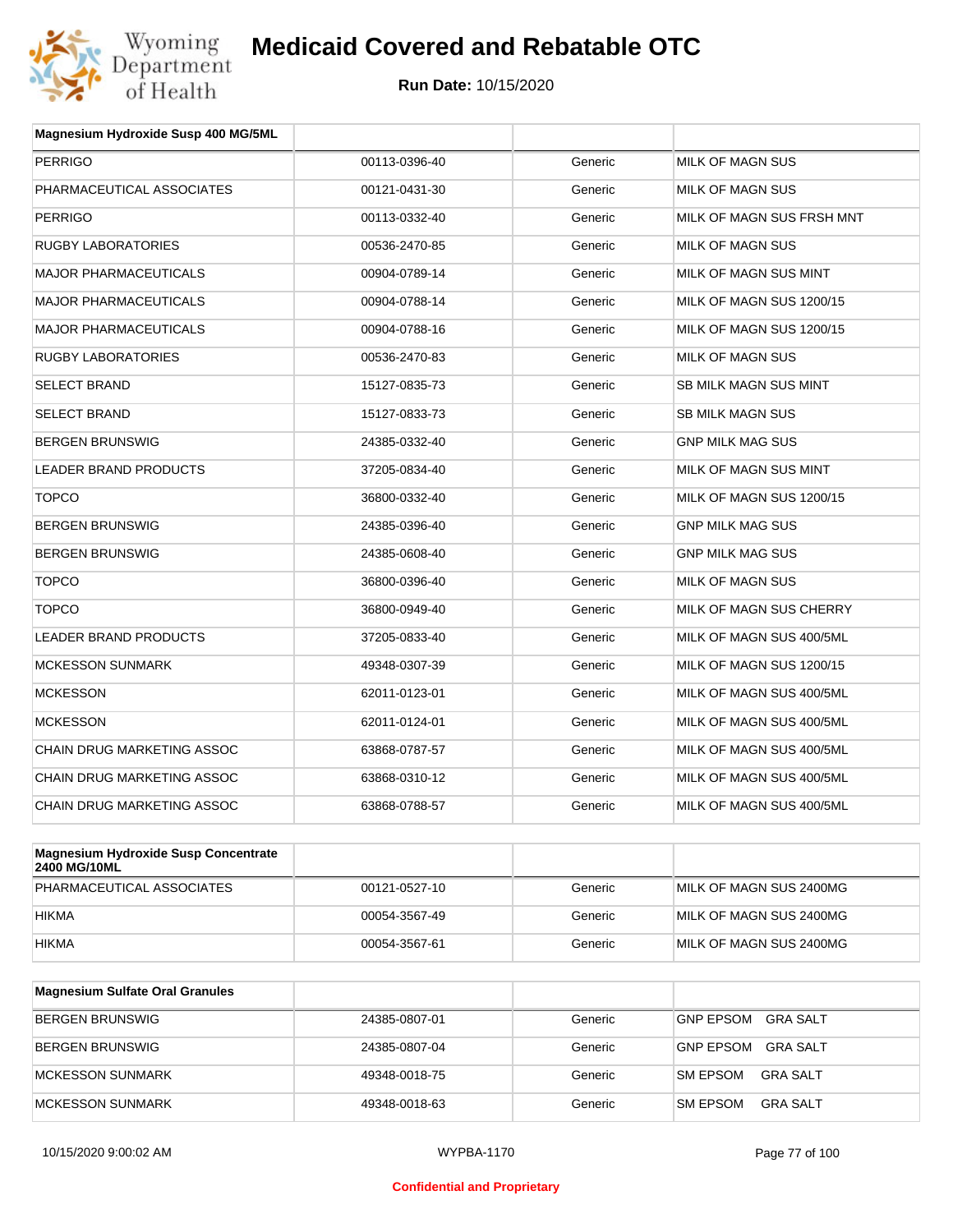

| <b>Methylcellulose Powder Laxative</b>         |               |              |                                     |
|------------------------------------------------|---------------|--------------|-------------------------------------|
| GLAXO CONSUMER HEALTHCARE L.P.                 | 00135-0089-69 | <b>Brand</b> | <b>CITRUCEL</b><br>POW ORANGE       |
| GLAXO CONSUMER HEALTHCARE L.P.                 | 00135-0090-70 | <b>Brand</b> | <b>CITRUCEL</b><br>POW SF ORANG     |
| GLAXO CONSUMER HEALTHCARE L.P.                 | 00135-0090-74 | <b>Brand</b> | <b>CITRUCEL</b><br>POW SF ORANG     |
| GLAXO CONSUMER HEALTHCARE L.P.                 | 00135-0090-75 | <b>Brand</b> | <b>CITRUCEL</b><br>POW SF ORANG     |
| GLAXO CONSUMER HEALTHCARE L.P.                 | 00135-0089-71 | <b>Brand</b> | <b>CITRUCEL</b><br>POW ORANGE       |
| <b>MAJOR PHARMACEUTICALS</b>                   | 00904-5675-16 | Generic      | SOLUBLE FIB POW THERAPY             |
|                                                |               |              |                                     |
| Methylcellulose Tab 500 MG                     |               |              |                                     |
| GLAXO CONSUMER HEALTHCARE L.P.                 | 00135-0199-02 | <b>Brand</b> | <b>CITRUCEL</b><br><b>TAB 500MG</b> |
| GLAXO CONSUMER HEALTHCARE L.P.                 | 00135-0199-07 | <b>Brand</b> | <b>CITRUCEL</b><br>TAB 500MG        |
| GLAXO CONSUMER HEALTHCARE L.P.                 | 00135-0199-01 | <b>Brand</b> | <b>CITRUCEL</b><br><b>TAB 500MG</b> |
| <b>BERGEN BRUNSWIG</b>                         | 24385-0466-78 | Generic      | FIBER THERAP TAB 500MG              |
| <b>MCKESSON SUNMARK</b>                        | 49348-0541-10 | Generic      | SM FIBER LAX TAB 500MG              |
| <b>MCKESSON</b>                                | 62011-0134-01 | Generic      | HM FIBER<br>TAB 500MG               |
|                                                |               |              |                                     |
| <b>Mineral Oil</b>                             |               |              |                                     |
| <b>PERRIGO</b>                                 | 00574-0618-16 | Generic      | OIL<br><b>MINERAL</b>               |
| <b>BERGEN BRUNSWIG</b>                         | 24385-0685-16 | Generic      | <b>GNP MINERAL OIL HEAVY</b>        |
| <b>MCKESSON SUNMARK</b>                        | 49348-0804-38 | Generic      | SM MINERAL OIL                      |
| CHAIN DRUG MARKETING ASSOC                     | 63868-0938-16 | Generic      | QC MINERAL OIL HEAVY                |
|                                                |               |              |                                     |
| <b>Mineral Oil Enema</b>                       |               |              |                                     |
| <b>FLEET PHARMACEUTICALS</b>                   | 00132-0301-40 | <b>Brand</b> | FLEET OIL ENE                       |
| <b>MCKESSON</b>                                | 62011-0190-01 | Generic      | MINERAL OIL ENE                     |
|                                                |               |              |                                     |
| Polyethylene Glycol 3350 Oral Packet 17<br>GM. |               |              |                                     |
| <b>MAJOR PHARMACEUTICALS</b>                   | 00904-6025-61 | Generic      | PEG 3350<br><b>POW</b>              |
| <b>MAJOR PHARMACEUTICALS</b>                   | 00904-6422-81 | Generic      | PEG 3350<br><b>POW</b>              |
| <b>MAJOR PHARMACEUTICALS</b>                   | 00904-6422-86 | Generic      | PEG 3350<br><b>POW</b>              |
| <b>TOPCO</b>                                   | 36800-0306-52 | Generic      | CLEARLAX<br><b>POW</b>              |
| <b>MYLAN INSTITUTIONAL</b>                     | 51079-0306-01 | Generic      | POLYETH GLYC POW 3350 NF            |
| <b>MYLAN INSTITUTIONAL</b>                     | 51079-0306-30 | Generic      | POLYETH GLYC POW 3350 NF            |
| AMERICAN HEALTH PACKAGING                      | 68084-0430-98 | Generic      | HEALTHYLAX POW                      |
| AMERICAN HEALTH PACKAGING                      | 68084-0430-99 | Generic      | HEALTHYLAX POW                      |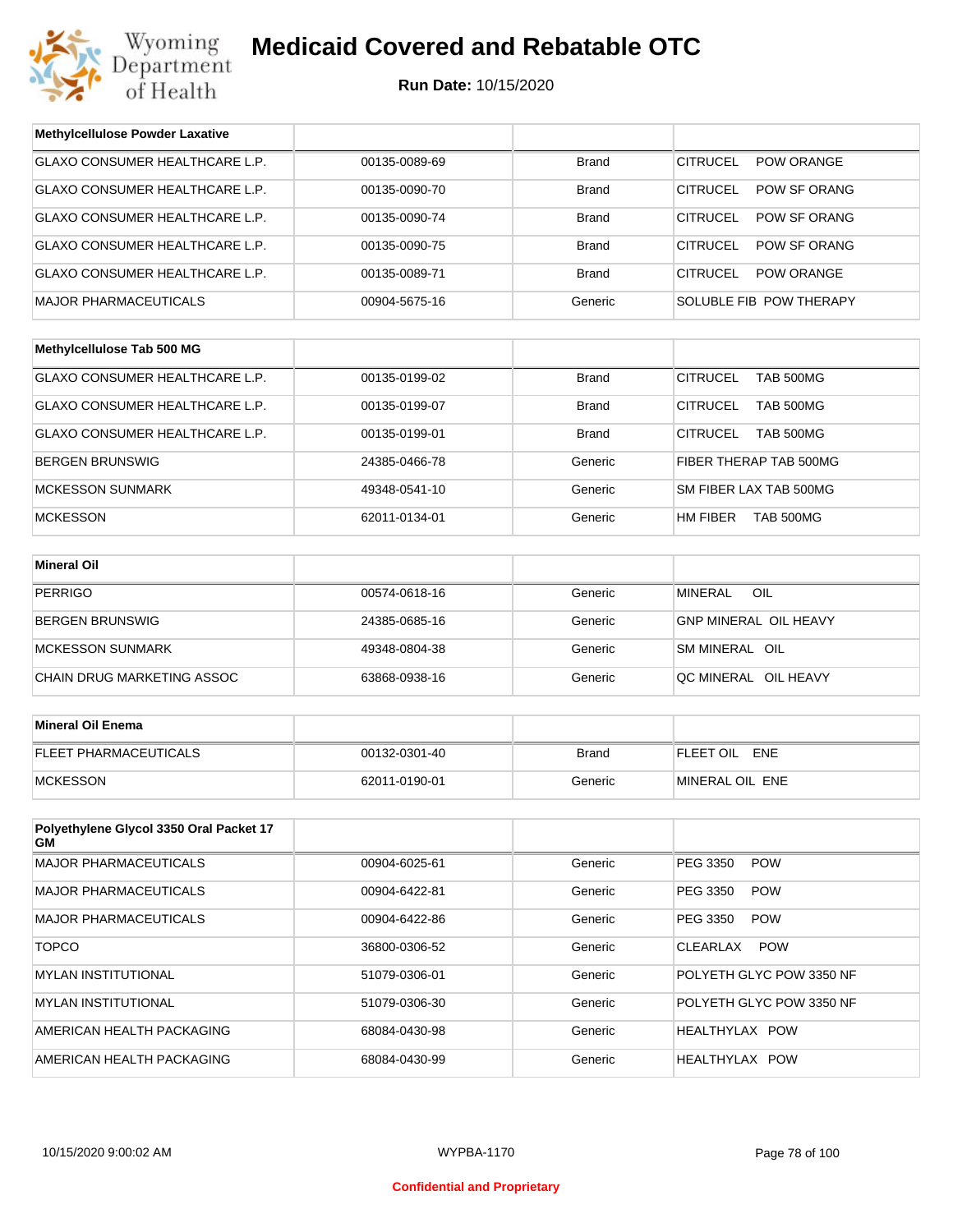

| Polyethylene Glycol 3350 Oral Powder 17<br><b>GM/SCOOP</b> |               |         |                               |
|------------------------------------------------------------|---------------|---------|-------------------------------|
| <b>RUGBY LABORATORIES</b>                                  | 00536-1052-24 | Generic | PEG3350<br><b>POW</b>         |
| <b>RUGBY LABORATORIES</b>                                  | 00536-1052-27 | Generic | PEG3350<br><b>POW</b>         |
| <b>RUGBY LABORATORIES</b>                                  | 00536-1052-84 | Generic | <b>POW</b><br>PEG3350         |
| <b>MAJOR PHARMACEUTICALS</b>                               | 00904-6025-76 | Generic | PEG 3350<br><b>POW</b>        |
| <b>MAJOR PHARMACEUTICALS</b>                               | 00904-6025-77 | Generic | PEG 3350<br><b>POW</b>        |
| <b>MAJOR PHARMACEUTICALS</b>                               | 00904-6025-84 | Generic | PEG 3350<br><b>POW</b>        |
| <b>TOPCO</b>                                               | 36800-0181-04 | Generic | <b>POW</b><br><b>CLEARLAX</b> |
| <b>TOPCO</b>                                               | 36800-0306-01 | Generic | <b>CLEARLAX</b><br><b>POW</b> |
| <b>TOPCO</b>                                               | 36800-0306-02 | Generic | <b>POW</b><br>CLEARLAX        |
| PERRIGO PHARMACEUTICALS                                    | 45802-0868-03 | Generic | POLYETH GLYC POW 3350 NF      |
| PERRIGO PHARMACEUTICALS                                    | 45802-0868-01 | Generic | POLYETH GLYC POW 3350 NF      |
| AMERISOURCE BERGEN DRUGS                                   | 46122-0014-31 | Generic | <b>GNP CLEARLAX POW</b>       |
| AMERISOURCE BERGEN DRUGS                                   | 46122-0014-71 | Generic | <b>GNP CLEARLAX POW</b>       |
| <b>LEADER BRAND PRODUCTS</b>                               | 37205-0612-71 | Generic | <b>POW</b><br>CLEARLAX        |
| LEADER BRAND PRODUCTS                                      | 37205-0612-72 | Generic | <b>POW</b><br>CLEARLAX        |
| <b>LEADER BRAND PRODUCTS</b>                               | 37205-0612-73 | Generic | <b>CLEARLAX</b><br><b>POW</b> |
| LUPIN PHARMACEUTICALS                                      | 43386-0312-08 | Generic | <b>POW</b><br>GAVILAX         |
| LUPIN PHARMACEUTICALS                                      | 43386-0312-14 | Generic | <b>POW</b><br>GAVILAX         |
| <b>TOPCO</b>                                               | 36800-0306-03 | Generic | <b>POW</b><br>CLEARLAX        |
| PERRIGO PHARMACEUTICALS                                    | 45802-0868-02 | Generic | POLYETH GLYC POW 3350 NF      |
| AMERISOURCE BERGEN DRUGS                                   | 46122-0014-33 | Generic | <b>GNP CLEARLAX POW</b>       |
| <b>MCKESSON SUNMARK</b>                                    | 49348-0893-70 | Generic | SM CLEARLAX POW               |
| <b>MCKESSON SUNMARK</b>                                    | 49348-0893-50 | Generic | SM CLEARLAX POW               |
| <b>MCKESSON SUNMARK</b>                                    | 49348-0893-92 | Generic | SM CLEARLAX POW               |
| <b>MCKESSON</b>                                            | 62011-0153-01 | Generic | HM CLEARLAX POW               |
| <b>MCKESSON</b>                                            | 62011-0153-02 | Generic | HM CLEARLAX POW               |
| <b>KREMERS URBAN</b>                                       | 62175-0190-15 | Generic | GLYCOLAX POW 3350 NF          |
| <b>KREMERS URBAN</b>                                       | 62175-0195-07 | Generic | POLYETH GLYC POW 3350 NF      |
| <b>KREMERS URBAN</b>                                       | 62175-0195-31 | Generic | POLYETH GLYC POW 3350 NF      |
| <b>KREMERS URBAN</b>                                       | 62175-0190-31 | Generic | GLYCOLAX POW 3350 NF          |
| <b>KREMERS URBAN</b>                                       | 62175-0195-15 | Generic | POLYETH GLYC POW 3350 NF      |
| CHAIN DRUG MARKETING ASSOC                                 | 63868-0002-14 | Generic | NATURA-LAX POW 3350 NF        |

| Psyllium Cap 0.52 GM  |               |         |        |           |
|-----------------------|---------------|---------|--------|-----------|
| KONSYL PHARMACEUTICAL | 00224-1847-80 | Generic | KONSYL | CAP 520MG |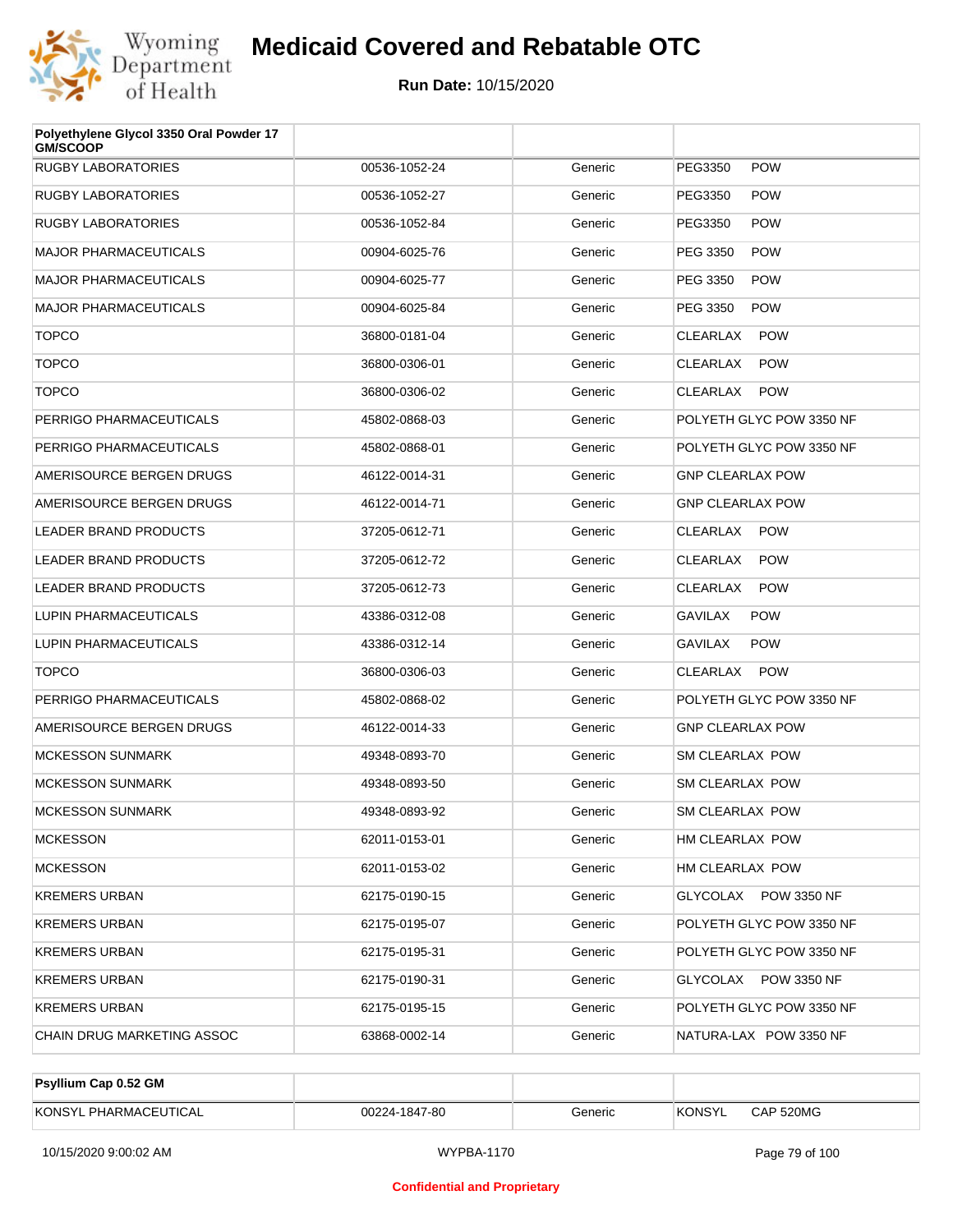| <b>MCKESSON</b>              | 62011-0053-01 | Generic | HM FIBER<br>CAP 0.52GM            |
|------------------------------|---------------|---------|-----------------------------------|
| MCKESSON SUNMARK             | 49348-0633-49 | Generic | SM FIBER LAX CAP 0.52GM           |
| LEADER BRAND PRODUCTS        | 37205-0372-78 | Generic | FIBER LAXTIV CAP 0.52GM           |
| RUGBY LABORATORIES           | 00536-1500-60 | Generic | CAP 0.52GM<br><b>REGULOID</b>     |
| <b>KONSYL PHARMACEUTICAL</b> | 00224-1847-10 | Generic | <b>KONSYL</b><br><b>CAP 520MG</b> |

| KONSYL PHARMACEUTICAL | 00224-1801-80 | Brand | KONSYL DAILY POW 100% |
|-----------------------|---------------|-------|-----------------------|
| KONSYL PHARMACEUTICAL | 00224-1801-06 | Brand | KONSYL DAILY POW 100% |
| KONSYL PHARMACEUTICAL | 00224-1801-07 | Brand | KONSYL DAILY POW 100% |
| KONSYL PHARMACEUTICAL | 00224-1801-81 | Brand | KONSYL DAILY POW 100% |

| Psyllium Powder 28.3%        |               |         |                              |
|------------------------------|---------------|---------|------------------------------|
| KONSYL PHARMACEUTICAL        | 00224-1852-06 | Generic | KONSYL DAILY POW 28.3%       |
| KONSYL PHARMACEUTICAL        | 00224-1852-80 | Generic | KONSYL DAILY POW 28.3%       |
| RUGBY LABORATORIES           | 00536-4445-54 | Generic | <b>REGULOID</b><br>POW 28.3% |
| RUGBY LABORATORIES           | 00536-4445-89 | Generic | <b>REGULOID</b><br>POW 28.3% |
| <b>MAJOR PHARMACEUTICALS</b> | 00904-5200-65 | Generic | NATURL FIBER POW 28.3%       |
| <b>MAJOR PHARMACEUTICALS</b> | 00904-5200-66 | Generic | NATURL FIBER POW 28.3%       |
| <b>MCKESSON SUNMARK</b>      | 49348-0047-65 | Generic | SM FIBER<br>POW 28.3%        |
| <b>MCKESSON SUNMARK</b>      | 49348-0091-68 | Generic | SM FIBER<br>POW 28.3%        |
| <b>MCKESSON</b>              | 62011-0133-01 | Generic | HM FIBER<br>POW 28.3%        |

| <b>Psyllium Powder 30.9%</b> |               |         |                       |
|------------------------------|---------------|---------|-----------------------|
| KONSYL PHARMACEUTICAL        | 00224-1841-80 | Generic | KONSYL<br>POW 30.9%   |
| KONSYL PHARMACEUTICAL        | 00224-1841-03 | Generic | KONSYL<br>POW 30.9%   |
| MCKESSON                     | 62011-0135-01 | Generic | POW 30.9%<br>HM FIBER |

| Psyllium Powder 48.57%       |               |         |                                 |
|------------------------------|---------------|---------|---------------------------------|
| <b>RUGBY LABORATORIES</b>    | 00536-4444-54 | Generic | <b>REGULOID</b><br>POW 48.57%   |
| <b>RUGBY LABORATORIES</b>    | 00536-4444-89 | Generic | <b>REGULOID</b><br>POW 48.57%   |
| <b>MAJOR PHARMACEUTICALS</b> | 00904-5199-65 | Generic | <b>POW THERAPY</b><br>NAT FIBER |
| MAJOR PHARMACEUTICALS        | 00904-5199-66 | Generic | NAT FIBER<br><b>POW THERAPY</b> |
| BERGEN BRUNSWIG              | 24385-0301-27 | Generic | NAT FIBER<br>POW 48.57%         |
| MCKESSON SUNMARK             | 49348-0166-93 | Generic | SM FIBER<br>POW 48.57%          |
| MCKESSON SUNMARK             | 49348-0166-65 | Generic | SM FIBER<br>POW 48.57%          |
| <b>MCKESSON</b>              | 62011-0136-01 | Generic | HM FIBER<br>POW 48.57%          |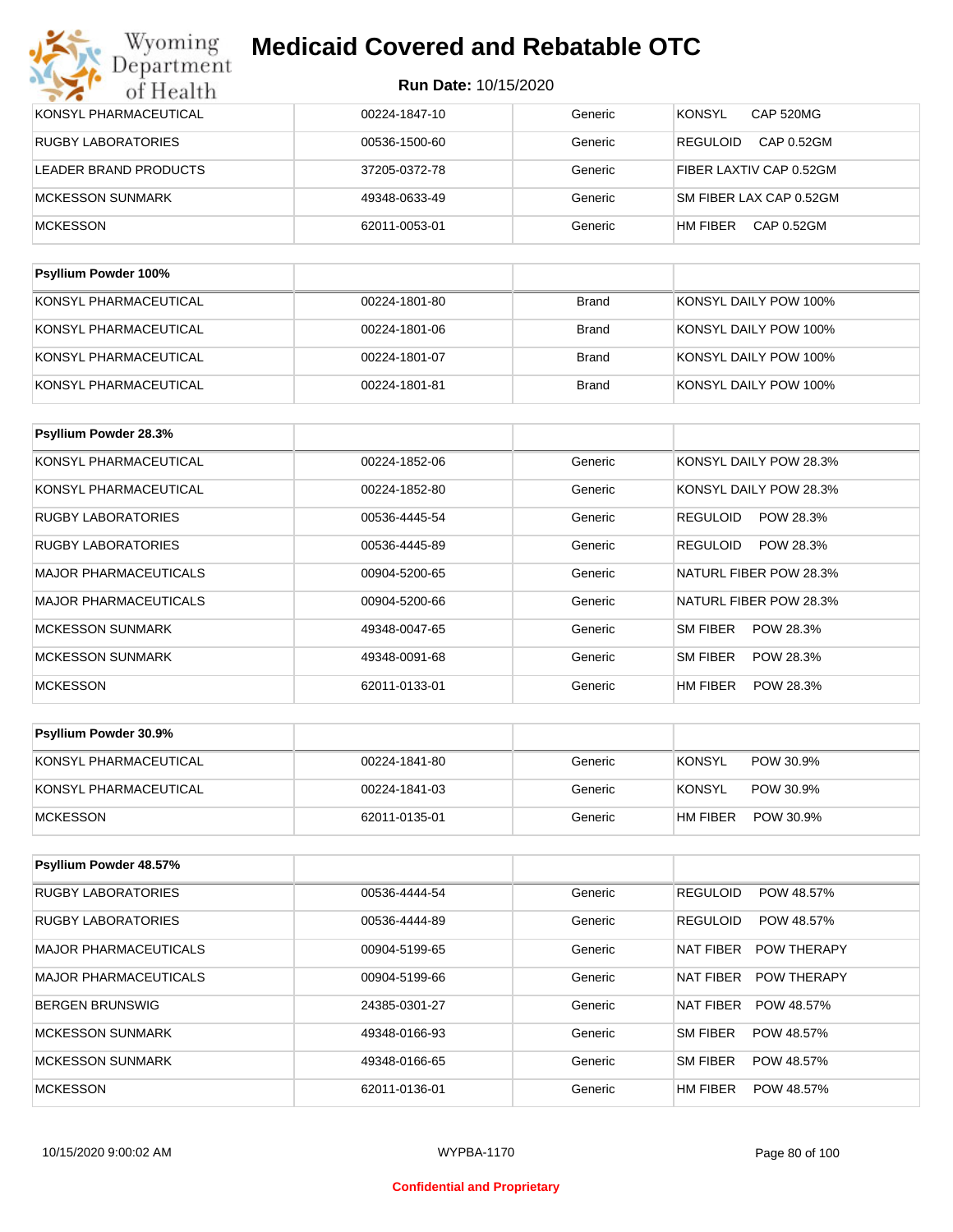

| Psyllium Powder 52.3%               |               |              |                              |
|-------------------------------------|---------------|--------------|------------------------------|
| KONSYL PHARMACEUTICAL               | 00224-1822-80 | <b>Brand</b> | KONSYL-D<br>POW 52.3%        |
| KONSYL PHARMACEUTICAL               | 00224-1822-03 | <b>Brand</b> | KONSYL-D<br>POW 52.3%        |
|                                     |               |              |                              |
| Psyllium Powder 58.6%               |               |              |                              |
| <b>RUGBY LABORATORIES</b>           | 00536-1875-16 | Generic      | <b>REGULOID</b><br>POW 58.6% |
| <b>RUGBY LABORATORIES</b>           | 00536-1875-79 | Generic      | <b>REGULOID</b><br>POW 58.6% |
| <b>RUGBY LABORATORIES</b>           | 00536-1881-16 | Generic      | <b>REGULOID</b><br>POW 58.6% |
| <b>MAJOR PHARMACEUTICALS</b>        | 00904-5788-77 | Generic      | FIBER THERAP POW 58.6%       |
| <b>RUGBY LABORATORIES</b>           | 00536-1881-79 | Generic      | <b>REGULOID</b><br>POW 58.6% |
| <b>MCKESSON SUNMARK</b>             | 49348-0090-92 | Generic      | <b>SM FIBER</b><br>POW 58.6% |
| <b>MCKESSON</b>                     | 62011-0137-01 | Generic      | HM FIBER<br>POW 58.6%        |
|                                     |               |              |                              |
| Psyllium Powder 60.3%               |               |              |                              |
| KONSYL PHARMACEUTICAL               | 00224-1855-81 | <b>Brand</b> | <b>KONSYL</b><br>POW 60.3%   |
| KONSYL PHARMACEUTICAL               | 00224-1866-28 | <b>Brand</b> | <b>KONSYL</b><br>POW 60.3%   |
| KONSYL PHARMACEUTICAL               | 00224-1866-80 | <b>Brand</b> | <b>KONSYL</b><br>POW 60.3%   |
| KONSYL PHARMACEUTICAL               | 00224-1855-07 | <b>Brand</b> | <b>KONSYL</b><br>POW 60.3%   |
| Psyllium Powder 71.67%              |               |              |                              |
| KONSYL PHARMACEUTICAL               | 00224-1856-06 | <b>Brand</b> | <b>KONSYL</b><br>POW 71.67%  |
| KONSYL PHARMACEUTICAL               | 00224-1856-80 | <b>Brand</b> | <b>KONSYL</b><br>POW 71.67%  |
|                                     |               |              |                              |
| Psyllium Powder Packet 100%         |               |              |                              |
| KONSYL PHARMACEUTICAL               | 00224-1801-84 | <b>Brand</b> | KONSYL DAILY POW 100%        |
| KONSYL PHARMACEUTICAL               | 00224-1801-24 | <b>Brand</b> | KONSYL DAILY POW 100%        |
| KONSYL PHARMACEUTICAL               | 00224-1801-35 | <b>Brand</b> | KONSYL DAILY POW 100%        |
|                                     |               |              |                              |
| Psyllium Powder Packet 28.3%        |               |              |                              |
| KONSYL PHARMACEUTICAL               | 00224-1852-13 | <b>Brand</b> | KONSYL DAILY POW 28.3%       |
| KONSYL PHARMACEUTICAL               | 00224-1852-81 | <b>Brand</b> | KONSYL DAILY POW 28.3%       |
|                                     |               |              |                              |
| <b>Psyllium Powder Packet 60.3%</b> |               |              |                              |
| KONSYL PHARMACEUTICAL               | 00224-1855-30 | <b>Brand</b> | <b>KONSYL</b><br>POW 60.3%   |
| KONSYL PHARMACEUTICAL               | 00224-1855-82 | <b>Brand</b> | <b>KONSYL</b><br>POW 60.3%   |
|                                     |               |              |                              |
| <b>Sennosides Chew Tab 15 MG</b>    |               |              |                              |
| GLAXO CONSUMER HEALTHCARE L.P.      | 00067-0005-12 | <b>Brand</b> | EX-LAX<br>CHW 15MG           |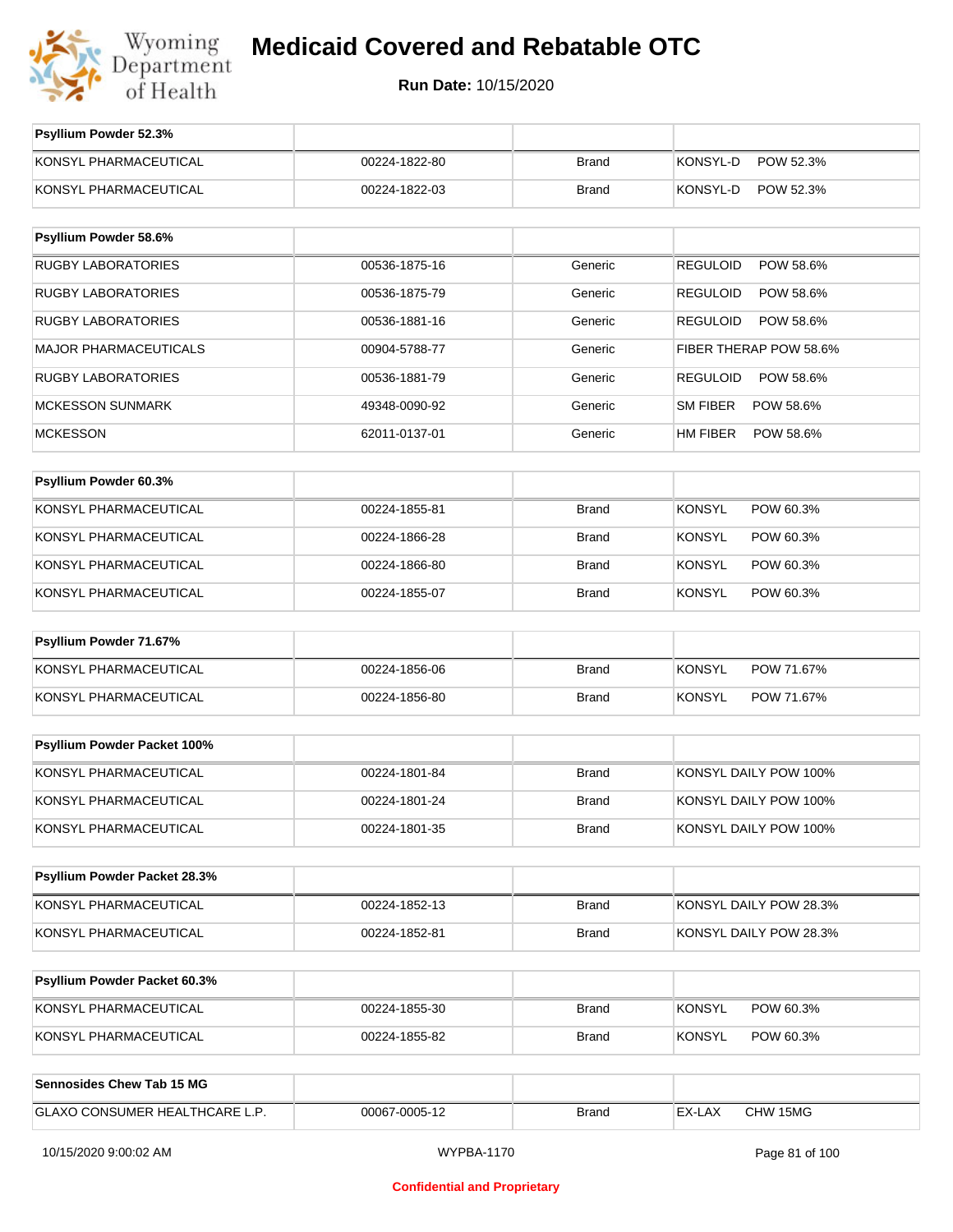| Wyoming<br><b>Medicaid Covered and Rebatable OTC</b><br>Department |                             |              |        |          |  |
|--------------------------------------------------------------------|-----------------------------|--------------|--------|----------|--|
| of Health                                                          | <b>Run Date: 10/15/2020</b> |              |        |          |  |
| <b>GLAXO CONSUMER HEALTHCARE L.P.</b>                              | 00067-0005-24               | Brand        | EX-LAX | CHW 15MG |  |
| <b>GLAXO CONSUMER HEALTHCARE L.P.</b>                              | 00067-0005-48               | <b>Brand</b> | EX-LAX | CHW 15MG |  |

| Sennosides Syrup 8.8 MG/5ML |               |         |                        |
|-----------------------------|---------------|---------|------------------------|
| <b>RUGBY LABORATORIES</b>   | 00536-1000-59 | Generic | SENEXON<br>LIQ 8.8MG/5 |
| MAJOR PHARMACEUTICALS       | 00904-6289-09 | Generic | SYP 8.8MG/5<br>SENNA   |

| <b>Sennosides Tab 15 MG</b>    |               |              |                       |
|--------------------------------|---------------|--------------|-----------------------|
| GLAXO CONSUMER HEALTHCARE L.P. | 00067-0003-30 | <b>Brand</b> | TAB 15MG<br>EX-LAX    |
| GLAXO CONSUMER HEALTHCARE L.P. | 00067-6025-60 | Generic      | PERDIEM OVER TAB 15MG |
| GLAXO CONSUMER HEALTHCARE L.P. | 00067-0003-08 | <b>Brand</b> | TAB 15MG<br>EX-LAX    |

| Sennosides Tab 17.2 MG |               |              |                                |
|------------------------|---------------|--------------|--------------------------------|
| <b>AVRIO HEALTH LP</b> | 67618-0315-12 | <b>Brand</b> | <b>SENOKOT XTRA TAB 17,2MG</b> |

| Sennosides Tab 25 MG           |               |              |                                |
|--------------------------------|---------------|--------------|--------------------------------|
| GLAXO CONSUMER HEALTHCARE L.P. | 00067-0016-48 | <b>Brand</b> | EX-LAX<br>TAB MAX ST           |
| GLAXO CONSUMER HEALTHCARE L.P. | 00067-0016-90 | <b>Brand</b> | TAB MAX ST<br>EX-LAX           |
| GLAXO CONSUMER HEALTHCARE L.P. | 00067-0016-24 | <b>Brand</b> | TAB MAX ST<br>EX-LAX           |
| <b>BERGEN BRUNSWIG</b>         | 24385-0369-62 | Generic      | <b>GNP LAXATIVE TAB 25MG</b>   |
| LEADER BRAND PRODUCTS          | 37205-0294-62 | Generic      | TAB 25MG<br>LAXATIVE           |
| <b>MCKESSON SUNMARK</b>        | 49348-0224-04 | Generic      | SM SENNA LAX TAB MAX STR       |
| CHAIN DRUG MARKETING ASSOC     | 63868-0549-24 | Generic      | LAXATIVE<br><b>TAB MAX-STR</b> |

| Sennosides Tab 8.6 MG        |               |         |                             |
|------------------------------|---------------|---------|-----------------------------|
| <b>RUGBY LABORATORIES</b>    | 00536-5904-10 | Generic | TAB 8.6MG<br><b>SENEXON</b> |
| <b>MAJOR PHARMACEUTICALS</b> | 00904-5165-61 | Generic | <b>SENNA</b><br>TAB 8.6MG   |
| <b>MAJOR PHARMACEUTICALS</b> | 00904-5165-80 | Generic | TAB 8.6MG<br><b>SENNA</b>   |
| <b>PAR PHARMACEUTICAL</b>    | 00603-0282-32 | Generic | SENNA LAX TAB 8.6MG         |
| <b>MAJOR PHARMACEUTICALS</b> | 00904-5165-59 | Generic | <b>SENNA</b><br>TAB 8.6MG   |
| <b>MAJOR PHARMACEUTICALS</b> | 00904-6434-59 | Generic | TAB 8.6MG<br><b>SENNA</b>   |
| <b>MAJOR PHARMACEUTICALS</b> | 00904-6434-80 | Generic | TAB 8.6MG<br><b>SENNA</b>   |
| <b>RUGBY LABORATORIES</b>    | 00536-5904-01 | Generic | TAB 8.6MG<br>SENEXON        |
| <b>PAR PHARMACEUTICAL</b>    | 00603-0282-21 | Generic | SENNA LAX TAB 8.6MG         |
| PHARBEST PHARMACEUTICALS     | 16103-0363-08 | Generic | SENNA-TABS TAB 8.6MG        |
| PHARBEST PHARMACEUTICALS     | 16103-0363-11 | Generic | SENNA-TABS TAB 8.6MG        |
| <b>BERGEN BRUNSWIG</b>       | 24385-0404-78 | Generic | SENNA-LAX TAB 8.6MG         |
| <b>LEADER BRAND PRODUCTS</b> | 37205-0241-78 | Generic | <b>SENNA</b><br>TAB 8.6MG   |

#### **Confidential and Proprietary**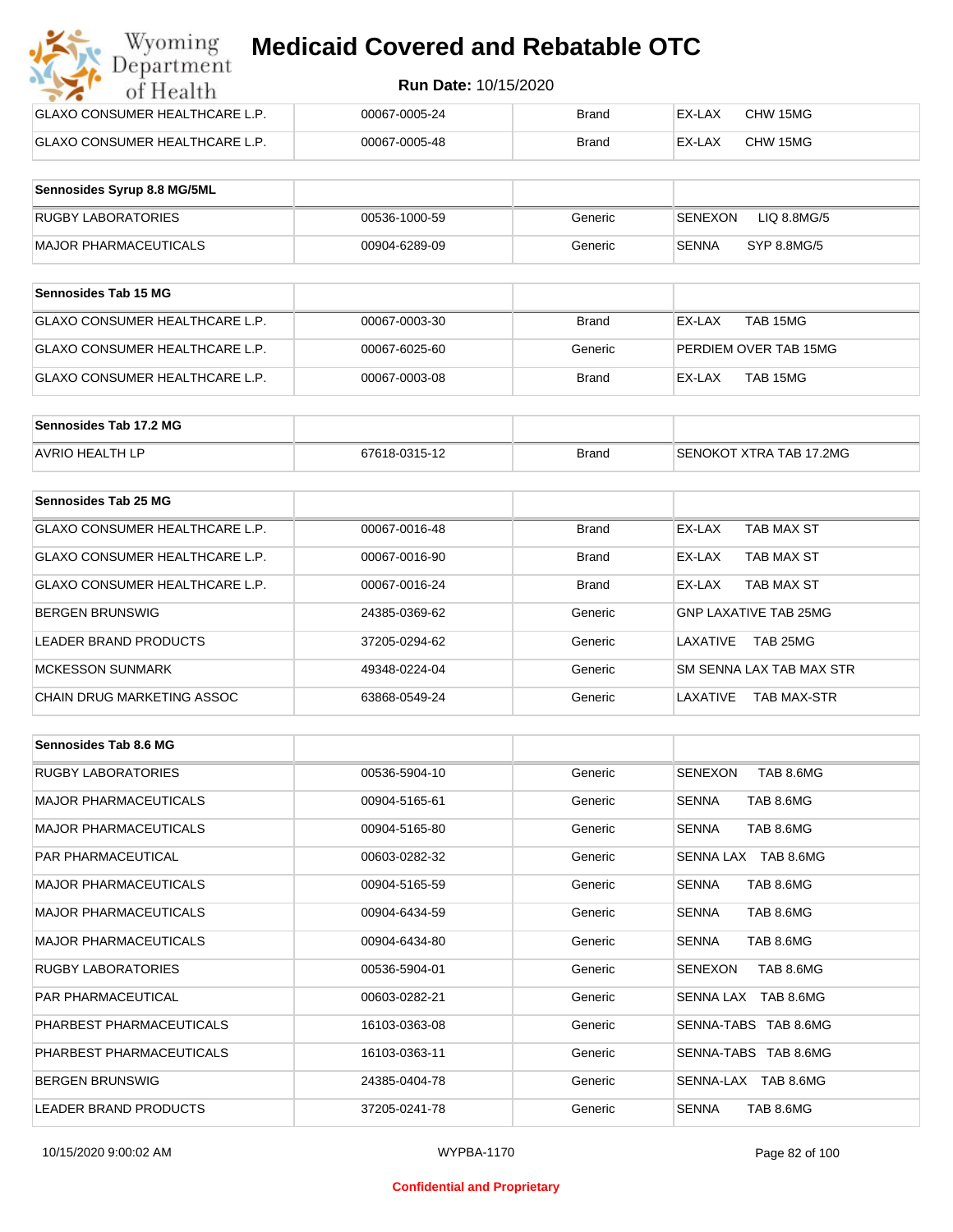

| <b>SELECT BRAND</b>               | 15127-0105-01 | Generic      | SB SENNA-LAX TAB 8.6MG       |
|-----------------------------------|---------------|--------------|------------------------------|
| TIME-CAP LABS                     | 49483-0080-01 | Generic      | TAB 8.6MG<br>SENNA-TIME      |
| TIME-CAP LABS                     | 49483-0080-10 | Generic      | TAB 8.6MG<br>SENNA-TIME      |
| AUBURN PHARMACEUTICAL             | 62107-0031-01 | Generic      | <b>SENNO</b><br>TAB 8.6MG    |
| <b>CHAIN DRUG MARKETING ASSOC</b> | 63868-0257-10 | Generic      | NAT VEG LAX TAB 8.6MG        |
| <b>AVRIO HEALTH LP</b>            | 67618-0300-10 | <b>Brand</b> | TAB 8.6MG<br><b>SENOKOT</b>  |
| AVRIO HEALTH LP                   | 67618-0300-20 | <b>Brand</b> | TAB 8.6MG<br><b>SENOKOT</b>  |
| AVRIO HEALTH LP                   | 67618-0300-50 | <b>Brand</b> | TAB 8.6MG<br><b>SENOKOT</b>  |
| <b>MCKESSON</b>                   | 62011-0192-01 | Generic      | <b>HM SENNA</b><br>TAB 8.6MG |
| PURDUE PRODUCTS LP                | 67618-0300-11 | <b>Brand</b> | <b>SENOKOT</b><br>TAB 8.6MG  |

| Sennosides-Docusate Sodium Tab 8.6-50<br>МG |               |         |                           |
|---------------------------------------------|---------------|---------|---------------------------|
| <b>RUGBY LABORATORIES</b>                   | 00536-0355-10 | Generic | DSS/SENNA TAB 8.6-50MG    |
| PAR PHARMACEUTICAL                          | 00603-0283-21 | Generic | SENNALAX-S TAB 8.6-50MG   |
| PAR PHARMACEUTICAL                          | 00603-0283-32 | Generic | SENNALAX-S TAB 8.6-50MG   |
| RUGBY LABORATORIES                          | 00536-4086-10 | Generic | SENEXON-S TAB 8.6-50MG    |
| MAJOR PHARMACEUTICALS                       | 00904-5643-60 | Generic | DOK PLUS<br>TAB 8.6-50MG  |
| PAR PHARMACEUTICAL                          | 00603-0149-32 | Generic | DOC-Q-LAX TAB 8.6-50MG    |
| <b>RUGBY LABORATORIES</b>                   | 00536-0355-01 | Generic | DSS/SENNA TAB 8.6-50MG    |
| RUGBY LABORATORIES                          | 00536-4086-01 | Generic | SENEXON-S TAB 8.6-50MG    |
| PAR PHARMACEUTICAL                          | 00603-0149-21 | Generic | DOC-Q-LAX TAB 8.6-50MG    |
| MAJOR PHARMACEUTICALS                       | 00904-5643-61 | Generic | DOK PLUS<br>TAB 8.6-50MG  |
| MAJOR PHARMACEUTICALS                       | 00904-6339-61 | Generic | SENNA PLUS TAB 8.6-50MG   |
| BERGEN BRUNSWIG                             | 24385-0495-78 | Generic | STOOL SOFTNR TAB 8.6-50MG |
| <b>LEADER BRAND PRODUCTS</b>                | 37205-0251-72 | Generic | SENNA PLUS TAB 8.6-50MG   |
| BERGEN BRUNSWIG                             | 24385-0495-72 | Generic | STOOL SOFTNR TAB 8.6-50MG |
| BERGEN BRUNSWIG                             | 24385-0505-72 | Generic | SENNA PLUS TAB 8.6-50MG   |
| <b>MCKESSON SUNMARK</b>                     | 49348-0544-19 | Generic | STOOL SOFTNR TAB 8.6-50MG |
| <b>MCKESSON SUNMARK</b>                     | 49348-0532-12 | Generic | LAX/STL SOFT TAB 8.6-50MG |
| TIME-CAP LABS                               | 49483-0081-01 | Generic | SENNA-TIME S TAB 8.6-50MG |
| <b>MCKESSON SUNMARK</b>                     | 49348-0544-10 | Generic | STOOL SOFTNR TAB 8.6-50MG |
| TIME-CAP LABS                               | 49483-0081-10 | Generic | SENNA-TIME S TAB 8.6-50MG |
| CYPRESS PHARMACEUTICAL                      | 60258-0951-06 | Generic | SENNA-S<br>TAB 8.6-50MG   |
| <b>SKY PACKAGING</b>                        | 63739-0432-01 | Generic | SENNA/DSS TAB 8.6-50MG    |
| <b>MCKESSON</b>                             | 62011-0161-01 | Generic | SENNA-S<br>TAB 8.6-50MG   |
| <b>SKY PACKAGING</b>                        | 63739-0432-10 | Generic | SENNA/DSS TAB 8.6-50MG    |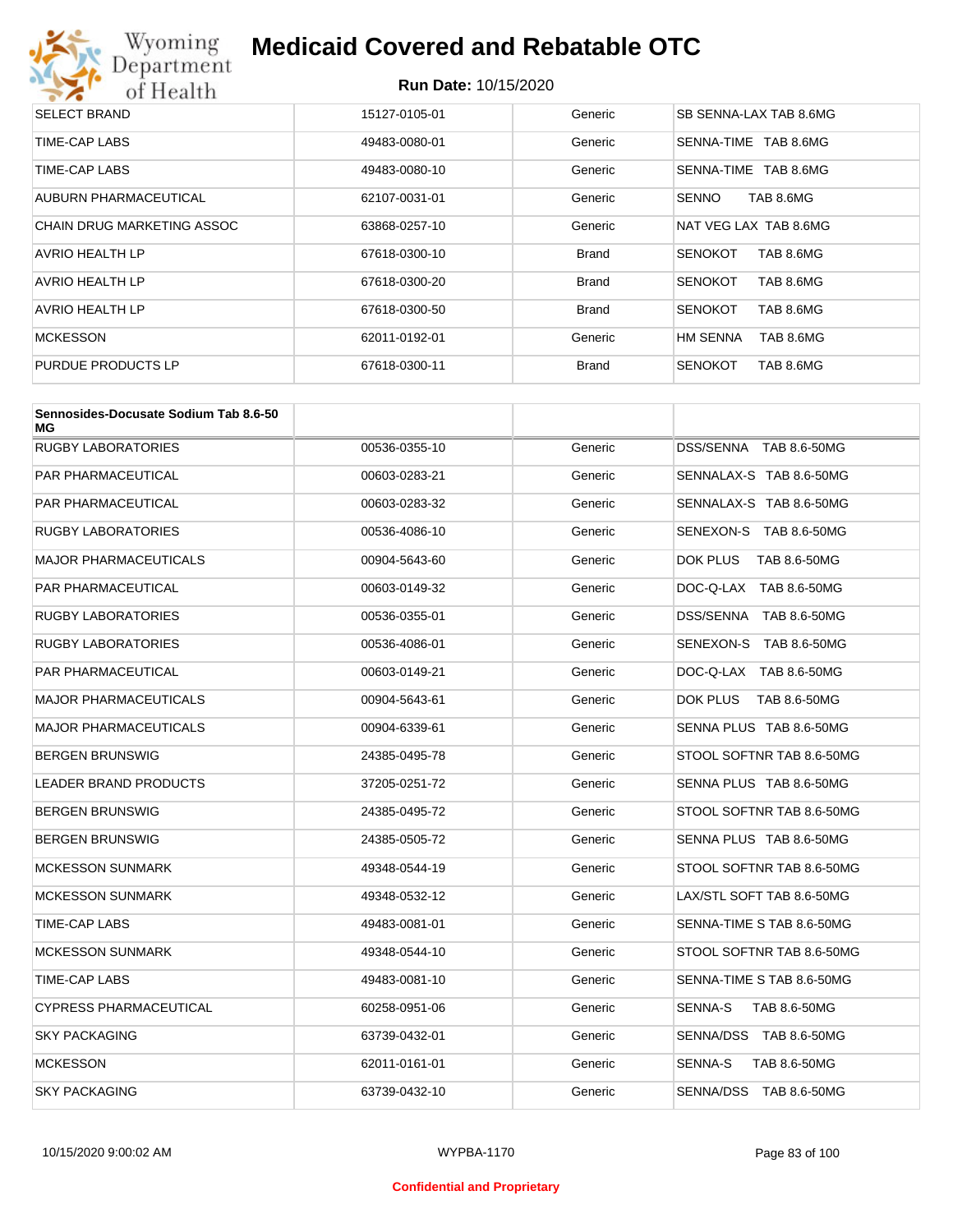

| AVRIO HEALTH LP            | 67618-0310-60 | <b>Brand</b> | SENOKOT S<br>TAB 8.6-50MG        |
|----------------------------|---------------|--------------|----------------------------------|
| CHAIN DRUG MARKETING ASSOC | 63868-0131-01 | Generic      | STOOL SOFTNR TAB 8.6-50MG        |
| AVRIO HEALTH LP            | 67618-0106-10 | Generic      | PERI-COLACE TAB 8.6-50MG         |
| AVRIO HEALTH LP            | 67618-0106-30 | Generic      | PERI-COLACE TAB 8.6-50MG         |
| <b>AVRIO HEALTH LP</b>     | 67618-0106-60 | Generic      | PERI-COLACE TAB 8.6-50MG         |
| <b>AVRIO HEALTH LP</b>     | 67618-0310-01 | <b>Brand</b> | TAB 8.6-50MG<br><b>SENOKOT S</b> |
| PURDUE PRODUCTS LP         | 67618-0310-11 | <b>Brand</b> | SENOKOT S<br>TAB 8.6-50MG        |
| <b>MCKESSON</b>            | 62011-0165-01 | Generic      | STOOL SOFTNR TAB 8.6-50MG        |
| AVRIO HEALTH LP            | 67618-0310-30 | <b>Brand</b> | <b>SENOKOT S</b><br>TAB 8.6-50MG |

| Sennosides-Psyllium Cap 9-500 MG   |               |              |                          |
|------------------------------------|---------------|--------------|--------------------------|
| KONSYL PHARMACEUTICAL              | 00224-1860-60 | Brand        | SENNA PROMPT CAP 9-500MG |
| KONSYL PHARMACEUTICAL              | 00224-1860-81 | <b>Brand</b> | SENNA PROMPT CAP 9-500MG |
| <b>MINERALS &amp; ELECTROLYTES</b> |               |              |                          |

| Calcium Carbonate Tab 1250 MG (500 MG<br>Elemental Ca) |               |         |                         |
|--------------------------------------------------------|---------------|---------|-------------------------|
| <b>HIKMA</b>                                           | 00054-8120-25 | Generic | CALCIUM CARB TAB 1250MG |
| <b>HIKMA</b>                                           | 00054-4120-25 | Generic | CALCIUM CARB TAB 1250MG |

| <b>Calcium Carbonate-Magnesium Carbonate</b><br>Tab 250-300 MG |               |              |                             |
|----------------------------------------------------------------|---------------|--------------|-----------------------------|
| NEPHRO-TECH                                                    | 59528-0508-05 | <b>Brand</b> | <b>TAB 300</b><br>MAGNEBIND |

| Calcium Gluconate Tab 500 MG                         |               |         |                        |
|------------------------------------------------------|---------------|---------|------------------------|
| <b>HIKMA</b>                                         | 00054-0262-20 | Generic | CALCIUM GLUC TAB 500MG |
| <b>HIKMA</b>                                         | 00054-0262-25 | Generic | CALCIUM GLUC TAB 500MG |
| <b>NASAL AGENTS - SYSTEMIC AND</b><br><b>TOPICAL</b> |               |         |                        |

| Cromolyn Sodium Nasal Aerosol Soln 5.2<br><b>MG/ACT (4%)</b> |               |         |                          |
|--------------------------------------------------------------|---------------|---------|--------------------------|
| MAJOR PHARMACEUTICALS                                        | 00904-5532-67 | Generic | CROMOLYN SOD SPR 5.2/ACT |
| BAUSCH HEALTH                                                | 57782-0397-26 | Generic | CROMOLYN SOD SPR 5.2/ACT |

| Oxymetazoline HCI Nasal Soln 0.05% |               |         |                        |
|------------------------------------|---------------|---------|------------------------|
| <b>GEISS DESTIN &amp; DUNN</b>     | 00113-0304-10 | Generic | NASAL 12 HR SPR 0.05%  |
| <b>GEISS DESTIN &amp; DUNN</b>     | 00113-0388-10 | Generic | 12 HR NASAL SPR 0.05%  |
| <b>PERRIGO</b>                     | 00113-0065-10 | Generic | NASAL<br>SPR 0.05%     |
| GEISS DESTIN & DUNN                | 00113-0817-10 | Generic | SINUS NASAL SPR 0.05%  |
| MAJOR PHARMACEUTICALS              | 00904-5711-30 | Generic | NASAL DECONG SPR 0.05% |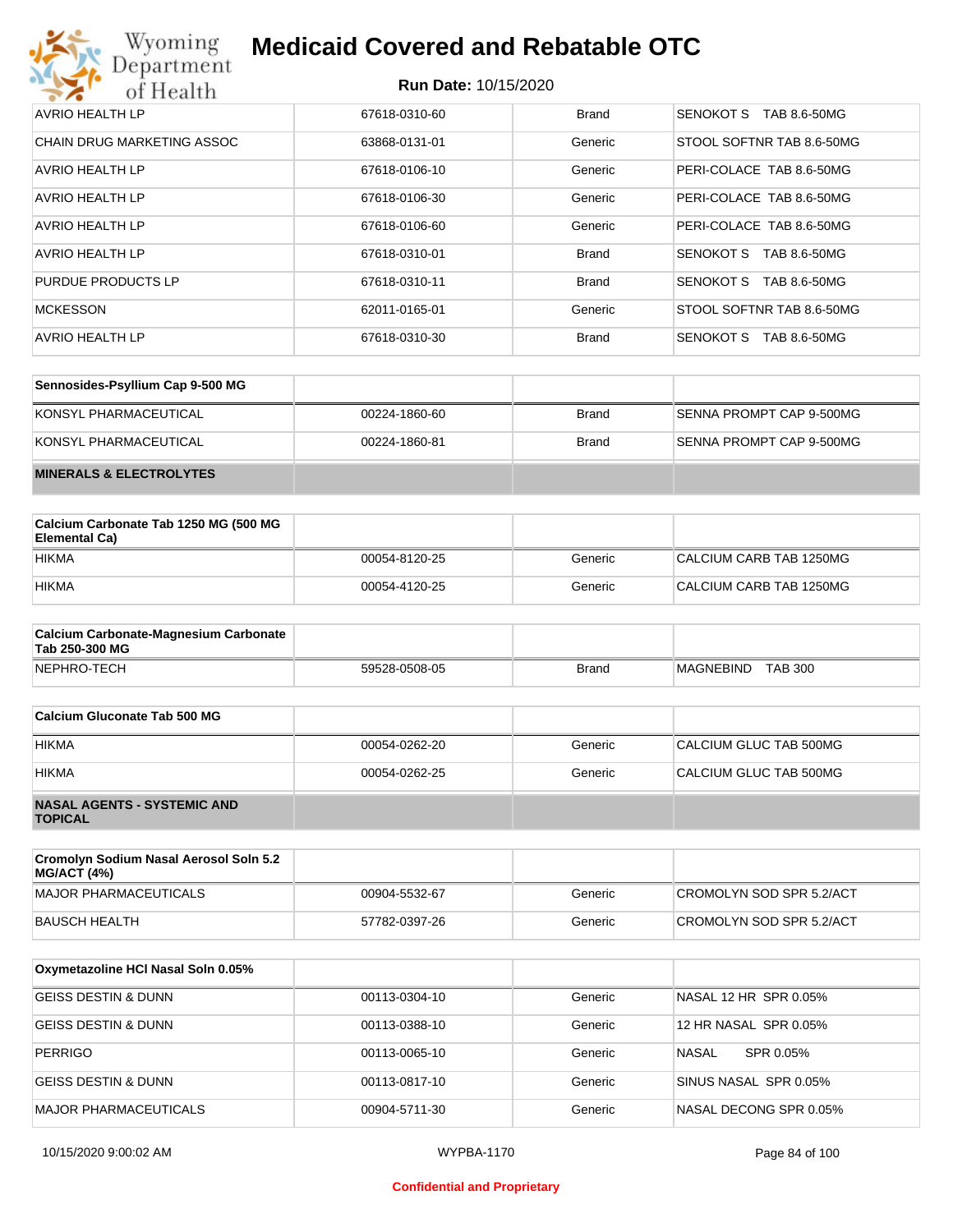

#### **Run Date:** 10/15/2020

| <b>MAJOR PHARMACEUTICALS</b> | 00904-5711-35 | Generic | NASAL DECONG SPR 0.05% |
|------------------------------|---------------|---------|------------------------|
| <b>RUGBY LABORATORIES</b>    | 00536-1013-94 | Generic | NRS NASAL SPR 0.05%    |
| <b>SELECT BRAND</b>          | 15127-0304-05 | Generic | 12 HR NASAL SPR 0.05%  |
| <b>SELECT BRAND</b>          | 15127-0304-10 | Generic | 12 HR NASAL SPR 0.05%  |
| <b>BERGEN BRUNSWIG</b>       | 24385-0304-10 | Generic | 12 HR NASAL SPR 0.05%  |
| <b>BERGEN BRUNSWIG</b>       | 24385-0304-11 | Generic | 12 HR NASAL SPR 0.05%  |
| <b>BERGEN BRUNSWIG</b>       | 24385-0352-10 | Generic | GNP NASAL SPR 0.05%    |
| <b>BERGEN BRUNSWIG</b>       | 24385-0498-10 | Generic | 12 HR NASAL SPR 0.05%  |
| <b>TOPCO</b>                 | 36800-0688-05 | Generic | SINUS RELIEF SPR 0.05% |
| <b>TOPCO</b>                 | 36800-0388-10 | Generic | NO DRIP NASL SPR 0.05% |
| <b>TOPCO</b>                 | 36800-0817-10 | Generic | NASAL 12 HR SPR 0.05%  |
| <b>PERRIGO</b>               | 45802-0410-59 | Generic | NASAL RELIEF SPR 0.05% |
| <b>BERGEN BRUNSWIG</b>       | 24385-0067-10 | Generic | GNP NASAL SPR 0.05%    |
| <b>TOPCO</b>                 | 36800-0065-10 | Generic | NASAL 12 HR SPR 0.05%  |
| <b>TOPCO</b>                 | 36800-0304-10 | Generic | NASAL 12 HR SPR 0.05%  |
| AMERISOURCE BERGEN DRUGS     | 46122-0165-10 | Generic | GNP NASAL SPR 0.05%    |
| AMERISOURCE BERGEN DRUGS     | 46122-0165-11 | Generic | GNP NASAL SPR 0.05%    |
| <b>MCKESSON SUNMARK</b>      | 49348-0028-27 | Generic | SM NASAL 12H SPR 0.05% |
| <b>MCKESSON SUNMARK</b>      | 49348-0230-27 | Generic | SM NASAL SPR 0.05%     |
| <b>MCKESSON SUNMARK</b>      | 49348-0231-27 | Generic | SM NASAL SPR 0.05%     |
| <b>MCKESSON SUNMARK</b>      | 49348-0472-27 | Generic | SM 12-HOUR SPR 0.05%   |
| <b>TARO</b>                  | 51672-2030-03 | Generic | NASAL DECONG SPR 0.05% |
| <b>TARO</b>                  | 51672-2030-05 | Generic | NASAL DECONG SPR 0.05% |
| <b>MCKESSON SUNMARK</b>      | 49348-0130-27 | Generic | SM NASAL SPR 0.05%     |
| <b>MCKESSON</b>              | 62011-0080-01 | Generic | HM NASAL<br>SPR 0.05%  |
| <b>MCKESSON</b>              | 62011-0079-01 | Generic | SINUS NASAL SPR 0.05%  |
| <b>MCKESSON</b>              | 62011-0081-01 | Generic | HM NASAL SPR 0.05%     |
| <b>RECKITT BENCKISER</b>     | 63824-0127-75 | Generic | MUCINEX FF SPR 0.05%   |
| <b>RECKITT BENCKISER</b>     | 63824-0126-75 | Generic | MUCINEX MS SPR 0.05%   |
|                              |               |         |                        |

| Phenylephrine HCI Nasal Soln 1% |               |         |                                  |
|---------------------------------|---------------|---------|----------------------------------|
| GLAXO CONSUMER HEALTHCARE L.P.  | 00067-2086-01 | Generic | 4-WAY FAST SPR 1%                |
| <b>GEISS DESTIN &amp; DUNN</b>  | 00113-0648-10 | Generic | NASAL FOUR SOL 1%                |
| <b>BERGEN BRUNSWIG</b>          | 24385-0390-10 | Generic | <b>GNP NOSE</b><br><b>DRO 1%</b> |
| <b>TOPCO</b>                    | 36800-0390-10 | Generic | <b>NOSE</b><br>DRO 1%            |
| <b>TOPCO</b>                    | 36800-0648-10 | Generic | NASAL FOUR SOL 1%                |
| LEADER BRAND PRODUCTS           | 37205-0483-10 | Generic | DECONGESTANT SOL 1%              |

10/15/2020 9:00:02 AM WYPBA-1170 Page 85 of 100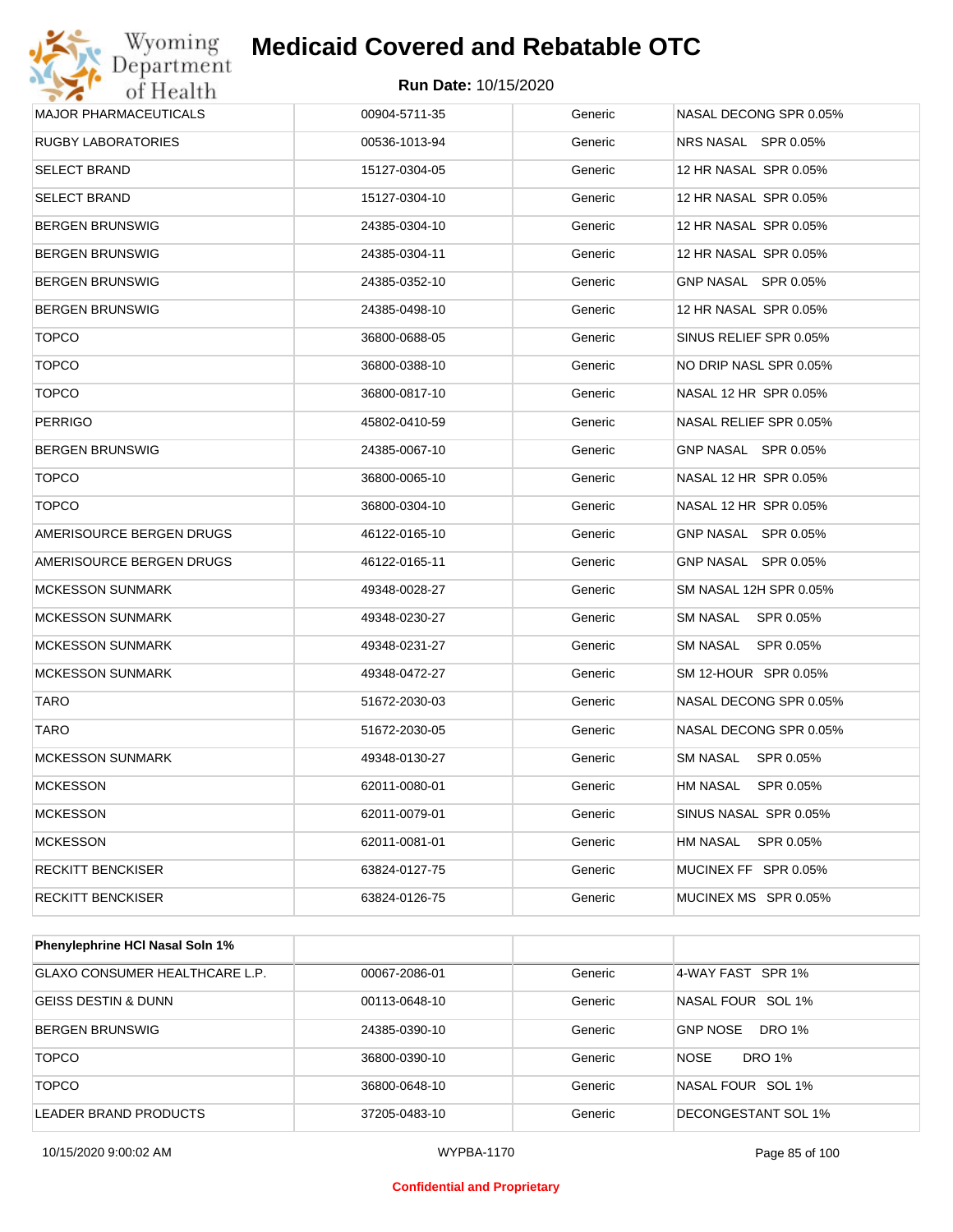| Wyoming<br>Department    | <b>Medicaid Covered and Rebatable OTC</b><br><b>Run Date: 10/15/2020</b> |         |                          |  |
|--------------------------|--------------------------------------------------------------------------|---------|--------------------------|--|
| of Health                |                                                                          |         |                          |  |
| <b>MCKESSON SUNMARK</b>  | 49348-0197-27                                                            | Generic | DRO 1%<br>SM NOSE        |  |
| AMERISOURCE BERGEN DRUGS | 46122-0149-03                                                            | Generic | GNP NASAL SPR 1%         |  |
| <b>MCKESSON</b>          | 62011-0085-01                                                            | Generic | <b>DRO 1%</b><br>HM NOSE |  |

| Phenylephrine HCI Tab 10 MG  |               |         |                       |
|------------------------------|---------------|---------|-----------------------|
| PERRIGO                      | 00113-0094-23 | Generic | NASAL DECONG TAB 10MG |
| PERRIGO                      | 00113-0094-68 | Generic | NASAL DECONG TAB 10MG |
| <b>PERRIGO</b>               | 00113-0094-89 | Generic | NASAL DECONG TAB 10MG |
| <b>MAJOR PHARMACEUTICALS</b> | 00904-5733-73 | Generic | SUDOGEST PE TAB 10MG  |
| <b>MAJOR PHARMACEUTICALS</b> | 00904-5733-49 | Generic | SUDOGEST PE TAB 10MG  |
| <b>BERGEN BRUNSWIG</b>       | 24385-0603-89 | Generic | NASAL DECONG TAB 10MG |
| <b>TOPCO</b>                 | 36800-0094-47 | Generic | NASAL DECONG TAB 10MG |
| <b>TOPCO</b>                 | 36800-0094-89 | Generic | NASAL DECONG TAB 10MG |
| <b>LEADER BRAND PRODUCTS</b> | 37205-0473-69 | Generic | NASAL DECONG TAB 10MG |
| <b>BERGEN BRUNSWIG</b>       | 24385-0603-68 | Generic | NASAL DECONG TAB 10MG |
| <b>TOPCO</b>                 | 36800-0094-23 | Generic | NASAL DECONG TAB 10MG |
| <b>TOPCO</b>                 | 36800-0094-68 | Generic | NASAL DECONG TAB 10MG |
| LEADER BRAND PRODUCTS        | 37205-0473-89 | Generic | NASAL DECONG TAB 10MG |
| <b>MCKESSON SUNMARK</b>      | 49348-0700-48 | Generic | NASAL DECONG TAB 10MG |
| <b>MCKESSON SUNMARK</b>      | 49348-0700-07 | Generic | NASAL DECONG TAB 10MG |
| <b>MCKESSON</b>              | 62011-0077-01 | Generic | NASAL DECONG TAB 10MG |
| <b>MCKESSON</b>              | 62011-0077-02 | Generic | NASAL DECONG TAB 10MG |

| <b>Pseudoephedrine HCI Lig 15 MG/5ML</b> |               |         |                            |
|------------------------------------------|---------------|---------|----------------------------|
| SILARX                                   | 54838-0104-40 | Generic | └CHILD SILFED LIQ 15MG/5ML |
| <b>SILARX</b>                            | 54838-0104-70 | Generic | CHILD SILFED LIQ 15MG/5ML  |

| <b>Pseudoephedrine HCI Lig 30 MG/5ML</b> |               |       |                           |
|------------------------------------------|---------------|-------|---------------------------|
| <b>RUGBY LABORATORIES</b>                | 00536-1850-97 | Brand | NASAL DECONG LIQ 30MG/5ML |

| Pseudoephedrine HCI Syrup 30 MG/5ML |               |       |                           |
|-------------------------------------|---------------|-------|---------------------------|
| <b>RUGBY LABORATORIES</b>           | 00536-1850-85 | Brand | INASAL DECON SYP 30MG/5ML |

| <b>Pseudoephedrine HCI Tab 30 MG</b> |               |         |                       |
|--------------------------------------|---------------|---------|-----------------------|
| GEISS DESTIN & DUNN                  | 00113-0432-62 | Generic | NASAL DECONG TAB 30MG |
| PERRIGO                              | 00113-2432-62 | Generic | NASAL DECONG TAB 30MG |
| PERRIGO                              | 00113-2432-80 | Generic | NASAL DECONG TAB 30MG |
| PERRIGO                              | 00113-2432-67 | Generic | NASAL DECONG TAB 30MG |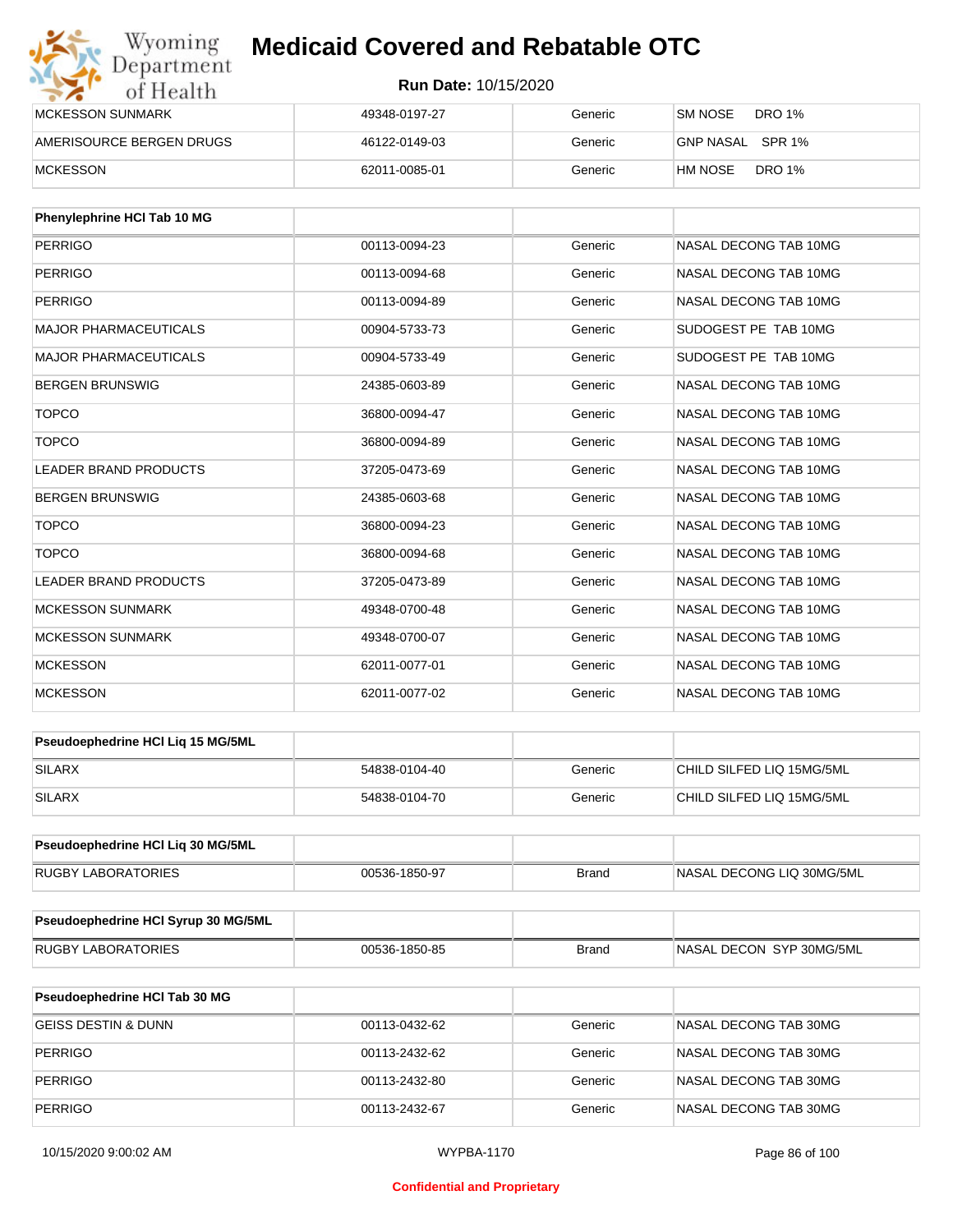#### **Run Date:** 10/15/2020

| Wyoming<br>Department             | <b>Medicaid Covered and Rebatable OTC</b> |         |                             |
|-----------------------------------|-------------------------------------------|---------|-----------------------------|
| of Health                         | <b>Run Date: 10/15/2020</b>               |         |                             |
| <b>MAJOR PHARMACEUTICALS</b>      | 00904-5053-60                             | Generic | <b>SUDOGEST</b><br>TAB 30MG |
| <b>RUGBY LABORATORIES</b>         | 00536-3607-35                             | Generic | NASAL DECONG TAB 30MG       |
| <b>MAJOR PHARMACEUTICALS</b>      | 00904-5053-24                             | Generic | <b>SUDOGEST</b><br>TAB 30MG |
| <b>MAJOR PHARMACEUTICALS</b>      | 00904-5053-59                             | Generic | <b>SUDOGEST</b><br>TAB 30MG |
| <b>MAJOR PHARMACEUTICALS</b>      | 00904-6338-60                             | Generic | <b>SUDOGEST</b><br>TAB 30MG |
| <b>BERGEN BRUNSWIG</b>            | 24385-0432-80                             | Generic | NASAL DECONG TAB 30MG       |
| <b>TOPCO</b>                      | 36800-0432-62                             | Generic | NASAL DECONG TAB 30MG       |
| <b>TOPCO</b>                      | 36800-0432-67                             | Generic | NASAL DECONG TAB 30MG       |
| PERRIGO PHARMACEUTICALS           | 45802-0432-62                             | Generic | PSEUDOEPHEDR TAB 30MG       |
| <b>LEADER BRAND PRODUCTS</b>      | 37205-0445-80                             | Generic | PSEUDOEPHEDR TAB 30MG       |
| <b>BERGEN BRUNSWIG</b>            | 24385-0432-62                             | Generic | NASAL DECONG TAB 30MG       |
| <b>MCKESSON SUNMARK</b>           | 49348-0024-04                             | Generic | SM NASAL DEC TAB 30MG       |
| <b>MCKESSON SUNMARK</b>           | 49348-0024-08                             | Generic | SM NASAL DEC TAB 30MG       |
| <b>MCKESSON SUNMARK</b>           | 49348-0024-34                             | Generic | SM NASAL DEC TAB 30MG       |
| <b>MCKESSON</b>                   | 62011-0078-01                             | Generic | NASAL DECONG TAB 30MG       |
| <b>MCKESSON</b>                   | 62011-0078-02                             | Generic | NASAL DECONG TAB 30MG       |
| CHAIN DRUG MARKETING ASSOC        | 63868-0146-48                             | Generic | SUPHEDRINE TAB 30MG         |
| <b>CHAIN DRUG MARKETING ASSOC</b> | 63868-0146-24                             | Generic | SUPHEDRINE TAB 30MG         |

| <b>Pseudoephedrine HCI Tab 60 MG</b> |               |         |                             |
|--------------------------------------|---------------|---------|-----------------------------|
| MAJOR PHARMACEUTICALS                | 00904-5125-59 | Generic | TAB 60MG<br><b>SUDOGEST</b> |
| MAJOR PHARMACEUTICALS                | 00904-5125-46 | Generic | TAB 60MG<br><b>SUDOGEST</b> |

| Pseudoephedrine HCI Tab ER 12HR 120<br>МG |               |         |                                 |
|-------------------------------------------|---------------|---------|---------------------------------|
| <b>PERRIGO</b>                            | 00113-2054-60 | Generic | DECONGESTANT TAB 120MG ER       |
| <b>GEISS DESTIN &amp; DUNN</b>            | 00113-0054-52 | Generic | DECONGESTANT TAB 120MG ER       |
| <b>MAJOR PHARMACEUTICALS</b>              | 00904-5803-15 | Generic | <b>SUDOGEST</b><br>TAB 120MG ER |
| <b>TOPCO</b>                              | 36800-0054-52 | Generic | DECONGESTANT TAB 120MG ER       |
| <b>TOPCO</b>                              | 36800-0054-60 | Generic | DECONGESTANT TAB 120MG ER       |
| <b>LEADER BRAND PRODUCTS</b>              | 37205-0446-52 | Generic | DECONGESTANT TAB 120MG ER       |
| <b>BERGEN BRUNSWIG</b>                    | 24385-0054-52 | Generic | PSEUDOEPHEDR TAB 120MG ER       |
| <b>MCKESSON SUNMARK</b>                   | 49348-0361-01 | Generic | DECONGESTANT TAB 120MG ER       |
| AMERISOURCE BERGEN DRUGS                  | 46122-0166-60 | Generic | PSEUDOEPHEDR TAB 120MG ER       |
| PERRIGO PHARMACEUTICALS                   | 45802-0107-52 | Generic | PSEUDOEPHEDR TAB 120MG ER       |
| <b>OHM LABS</b>                           | 51660-0204-69 | Generic | PSEUDOEPHEDR TAB 120MG ER       |
| <b>MCKESSON</b>                           | 62011-0087-01 | Generic | NASAL DECONG TAB 120MG ER       |
| <b>CHAIN DRUG MARKETING ASSOC</b>         | 63868-0143-10 | Generic | OC SUPHEDRIN TAB 120MG SR       |

#### **Confidential and Proprietary**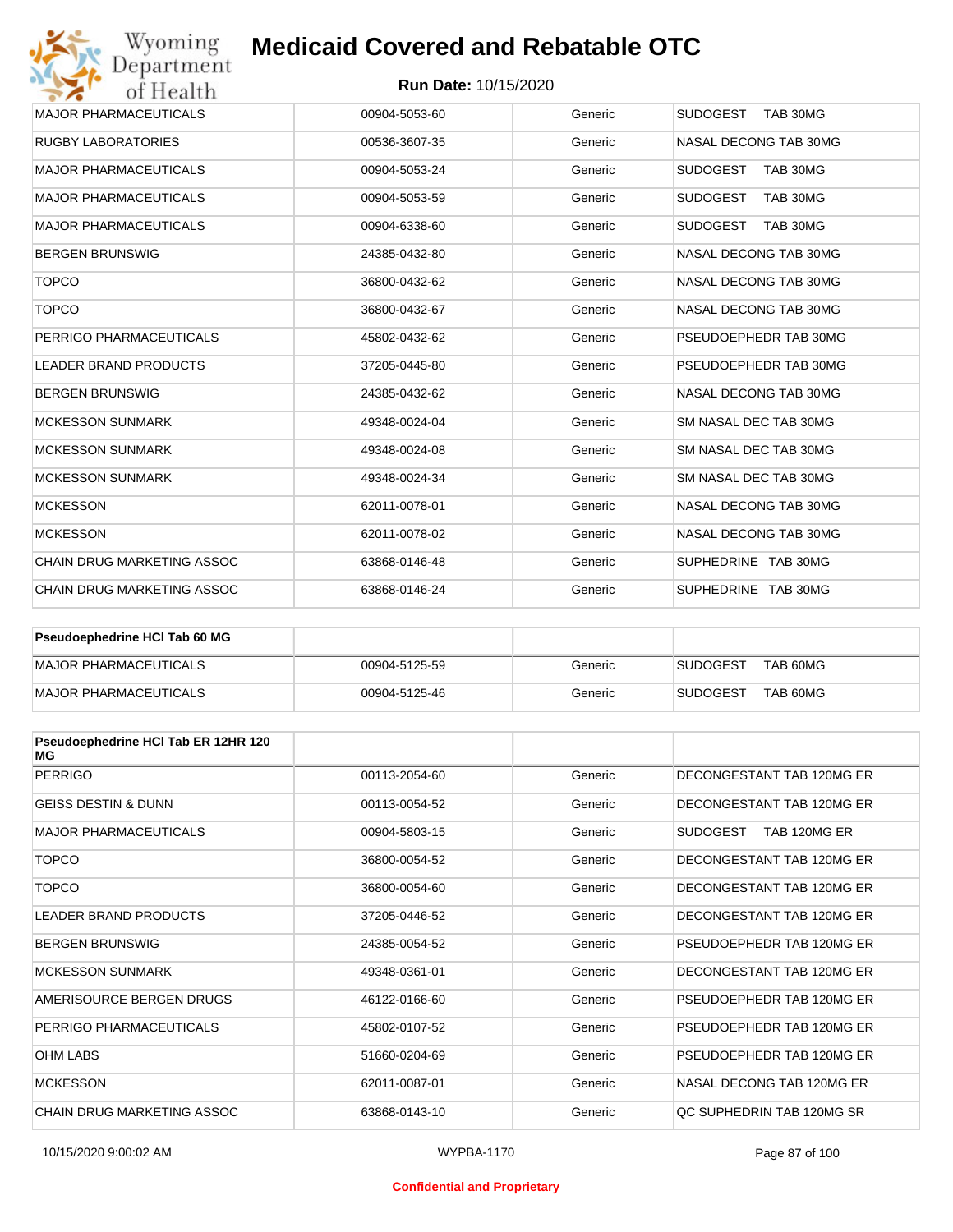

**Run Date:** 10/15/2020

**OPHTHALMIC AGENTS**

| Sodium Chloride Hypertonic Ophth Oint<br>5% |               |              |                              |
|---------------------------------------------|---------------|--------------|------------------------------|
| <b>MAJOR PHARMACEUTICALS</b>                | 00904-5315-38 | Generic      | SOD CHLORIDE OIN 5% OP       |
| <b>BAUSCH HEALTH</b>                        | 24208-0385-55 | <b>Brand</b> | <b>MURO 128</b><br>OIN 5% OP |
| <b>BAUSCH HEALTH</b>                        | 24208-0385-56 | <b>Brand</b> | <b>MURO 128</b><br>OIN 5% OP |
| <b>AKORN</b>                                | 17478-0622-35 | Generic      | SOD CHLORIDE OIN 5% OP       |

| Sodium Chloride Hypertonic Ophth Soln<br>2% |               |              |          |           |
|---------------------------------------------|---------------|--------------|----------|-----------|
| BAUSCH HEALTH                               | 24208-0276-15 | <b>Brand</b> | MURO 128 | SOL 2% OP |

| Sodium Chloride Hypertonic Ophth Soln<br>5%                 |               |              |                        |
|-------------------------------------------------------------|---------------|--------------|------------------------|
| <b>MAJOR PHARMACEUTICALS</b>                                | 00904-5314-35 | Generic      | SOD CHLORIDE SOL 5% OP |
| <b>AKORN</b>                                                | 17478-0623-12 | Generic      | SOD CHLORIDE SOL 5% OP |
| <b>BAUSCH HEALTH</b>                                        | 24208-0277-15 | <b>Brand</b> | MURO 128<br>SOL 5% OP  |
| <b>BAUSCH HEALTH</b>                                        | 24208-0277-30 | <b>Brand</b> | MURO 128<br>SOL 5% OP  |
| <b>PSYCHOTHERAPEUTIC AND</b><br>NEUROLOGICAL AGENTS - MISC. |               |              |                        |

| <b>Nicotine Polacrilex Gum 2 MG</b>   |               |              |                                         |
|---------------------------------------|---------------|--------------|-----------------------------------------|
| <b>GLAXO CONSUMER HEALTHCARE L.P.</b> | 00135-0157-07 | <b>Brand</b> | NICORETTE ST GUM 2MG ORIG               |
| <b>GLAXO CONSUMER HEALTHCARE L.P.</b> | 00135-0474-01 | <b>Brand</b> | NICORETTE GUM 2MG MINT                  |
| <b>GLAXO CONSUMER HEALTHCARE L.P.</b> | 00135-0474-02 | <b>Brand</b> | <b>NICORETTE</b><br><b>GUM 2MG MINT</b> |
| <b>GLAXO CONSUMER HEALTHCARE L.P.</b> | 00135-0157-11 | <b>Brand</b> | <b>NICORETTE</b><br><b>GUM 2MG ORIG</b> |
| <b>GLAXO CONSUMER HEALTHCARE L.P.</b> | 00135-0225-02 | <b>Brand</b> | NICORETTE ST GUM 2MG MINT               |
| <b>GLAXO CONSUMER HEALTHCARE L.P.</b> | 00135-0229-05 | <b>Brand</b> | <b>NICORETTE</b><br><b>GUM 2MG MINT</b> |
| <b>GLAXO CONSUMER HEALTHCARE L.P.</b> | 00135-0241-03 | <b>Brand</b> | <b>NICORETTE</b><br><b>GUM 2MGFRUIT</b> |
| <b>GLAXO CONSUMER HEALTHCARE L.P.</b> | 00135-0241-06 | <b>Brand</b> | <b>NICORETTE</b><br><b>GUM 2MGFRUIT</b> |
| <b>GLAXO CONSUMER HEALTHCARE L.P.</b> | 00135-0466-03 | <b>Brand</b> | <b>NICORETTE</b><br><b>GUM 2MG CINN</b> |
| <b>GLAXO CONSUMER HEALTHCARE L.P.</b> | 00135-0474-03 | <b>Brand</b> | <b>GUM 2MG MINT</b><br><b>NICORETTE</b> |
| <b>PERRIGO</b>                        | 00113-0206-25 | Generic      | NICOTINE POL GUM 2MG MINT               |
| <b>GLAXO CONSUMER HEALTHCARE L.P.</b> | 00135-0241-02 | <b>Brand</b> | <b>NICORETTE</b><br><b>GUM 2MGFRUIT</b> |
| <b>GLAXO CONSUMER HEALTHCARE L.P.</b> | 00135-0466-01 | <b>Brand</b> | <b>NICORETTE</b><br><b>GUM 2MG CINN</b> |
| <b>GLAXO CONSUMER HEALTHCARE L.P.</b> | 00135-0466-02 | <b>Brand</b> | NICORETTE GUM 2MG CINN                  |
| <b>RUGBY LABORATORIES</b>             | 00536-1362-06 | Generic      | NICOTINE POL GUM 2MG                    |
| <b>RUGBY LABORATORIES</b>             | 00536-1362-23 | Generic      | NICOTINE POL GUM 2MG                    |
| <b>RUGBY LABORATORIES</b>             | 00536-1362-34 | Generic      | NICOTINE POL GUM 2MG                    |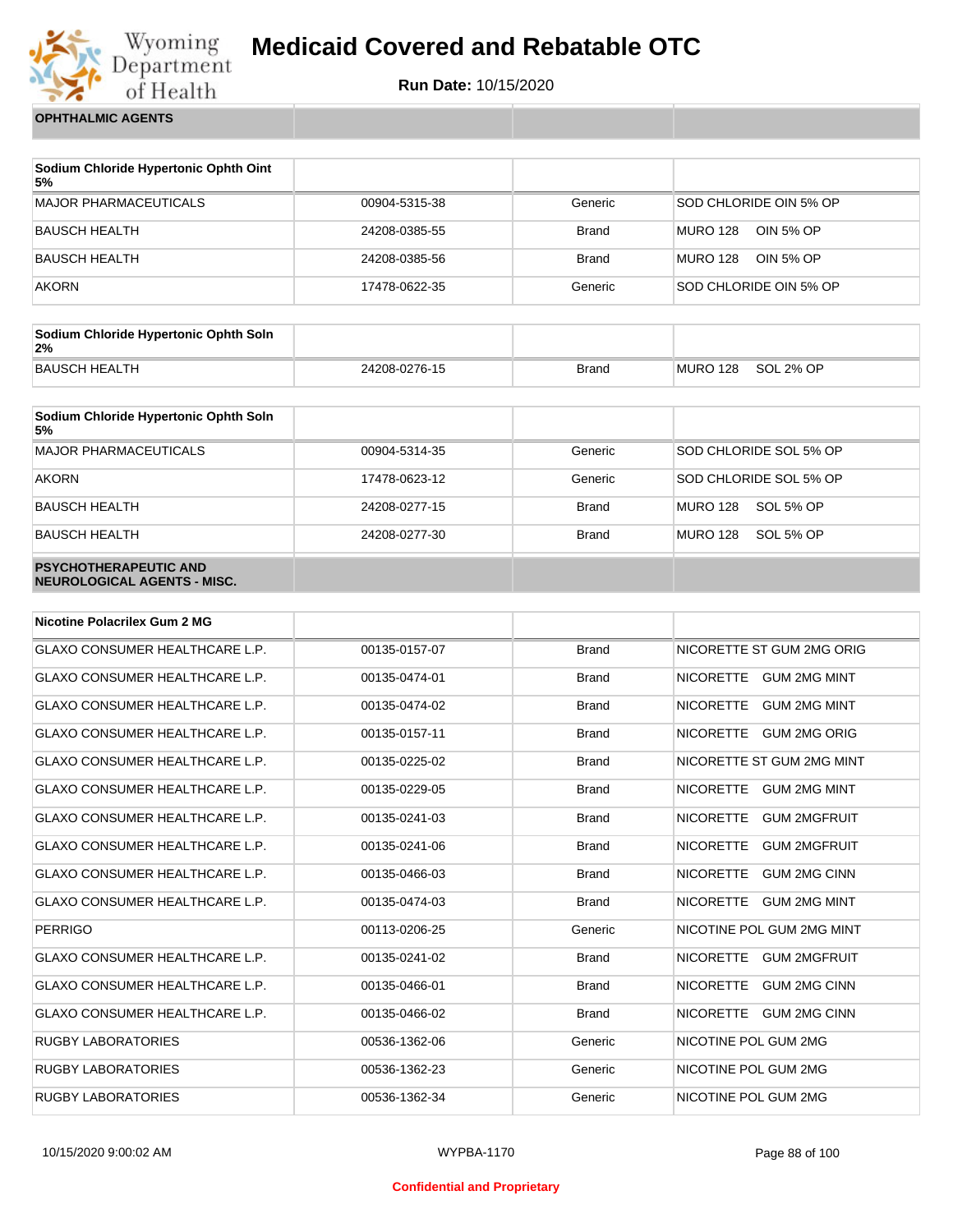| <b>RUGBY LABORATORIES</b>      | 00536-3029-06 | Generic | NICOTINE POL GUM 2MG ORIG        |
|--------------------------------|---------------|---------|----------------------------------|
| <b>RUGBY LABORATORIES</b>      | 00536-3029-23 | Generic | NICOTINE POL GUM 2MG ORIG        |
| <b>RUGBY LABORATORIES</b>      | 00536-3029-34 | Generic | NICOTINE POL GUM 2MG ORIG        |
| <b>RUGBY LABORATORIES</b>      | 00536-3386-01 | Generic | NICOTINE POL GUM 2MGFRUIT        |
| GLAXO CONSUMER HEALTHCARE L.P. | 00135-0157-10 | Brand   | NICORETTE GUM 2MG ORIG           |
| GLAXO CONSUMER HEALTHCARE L.P. | 00135-0225-03 | Brand   | NICORETTE GUM 2MG MINT           |
| GLAXO CONSUMER HEALTHCARE L.P. | 00135-0229-04 | Brand   | NICORETTE GUM 2MG MINT           |
| GLAXO CONSUMER HEALTHCARE L.P. | 00135-0241-05 | Brand   | NICORETTE<br><b>GUM 2MGFRUIT</b> |
| GLAXO CONSUMER HEALTHCARE L.P. | 00135-0241-08 | Brand   | NICORETTE GUM 2MGFRUIT           |
| GLAXO CONSUMER HEALTHCARE L.P. | 00135-0466-05 | Brand   | NICORETTE<br><b>GUM 2MG CINN</b> |
| GLAXO CONSUMER HEALTHCARE L.P. | 00135-0474-05 | Brand   | NICORETTE GUM 2MG MINT           |
| GLAXO CONSUMER HEALTHCARE L.P. | 00135-0474-08 | Brand   | NICORETTE GUM 2MG MINT           |
| <b>MAJOR PHARMACEUTICALS</b>   | 00904-5734-11 | Generic | NICORELIEF GUM 2MG ORIG          |
| <b>MAJOR PHARMACEUTICALS</b>   | 00904-5734-51 | Generic | NICORELIEF GUM 2MG ORIG          |
| RUGBY LABORATORIES             | 00536-3112-37 | Generic | NICOTINE POL GUM 2MG MINT        |
| <b>MAJOR PHARMACEUTICALS</b>   | 00904-5736-11 | Generic | NICORELIEF GUM 2MG MINT          |
| <b>RUGBY LABORATORIES</b>      | 00536-3112-01 | Generic | NICOTINE POL GUM 2MG MINT        |
| <b>RUGBY LABORATORIES</b>      | 00536-3404-01 | Generic | NICOTINE POL GUM 2MG CINN        |
| <b>MAJOR PHARMACEUTICALS</b>   | 00904-5736-51 | Generic | NICORELIEF GUM 2MG MINT          |
| <b>BERGEN BRUNSWIG</b>         | 24385-0594-71 | Generic | GNP NICOTINE GUM 2MG MINT        |
| <b>TOPCO</b>                   | 36800-0206-25 | Generic | NICOTINE POL GUM 2MG MINT        |
| LEADER BRAND PRODUCTS          | 37205-0203-71 | Generic | NICOTINE POL GUM 2MG             |
| LEADER BRAND PRODUCTS          | 37205-0967-78 | Generic | NICOTINE POL GUM 2MG MINT        |
| <b>TOPCO</b>                   | 36800-0456-78 | Generic | NICOTINE POL GUM 2MG MINT        |
| <b>TOPCO</b>                   | 36800-0029-25 | Generic | NICOTINE POL GUM 2MG ORIG        |
| <b>BERGEN BRUNSWIG</b>         | 24385-0170-58 | Generic | GNP NICOTINE GUM 2MG MINT        |
| <b>TOPCO</b>                   | 36800-0352-78 | Generic | NICOTINE POL GUM 2MGFRUIT        |
| AMERISOURCE BERGEN DRUGS       | 46122-0173-20 | Generic | GNP NICOTINE GUM 2MG ORIG        |
| <b>PERRIGO</b>                 | 45802-0206-25 | Generic | NICOTINE POL GUM 2MG MINT        |
| <b>MCKESSON SUNMARK</b>        | 49348-0691-36 | Generic | SM NICOTINE GUM 2MG MINT         |
| <b>MCKESSON SUNMARK</b>        | 49348-0787-10 | Generic | SM NICOTINE GUM 2MG MINT         |
| <b>MCKESSON SUNMARK</b>        | 49348-0573-08 | Generic | SM NICOTINE GUM 2MG              |
| <b>MCKESSON SUNMARK</b>        | 49348-0573-36 | Generic | SM NICOTINE GUM 2MG              |
| LEADER BRAND PRODUCTS          | 37205-0967-58 | Generic | NICOTINE POL GUM 2MG MINT        |
| <b>MCKESSON</b>                | 62011-0047-02 | Generic | HM NICOTINE GUM 2MG MINT         |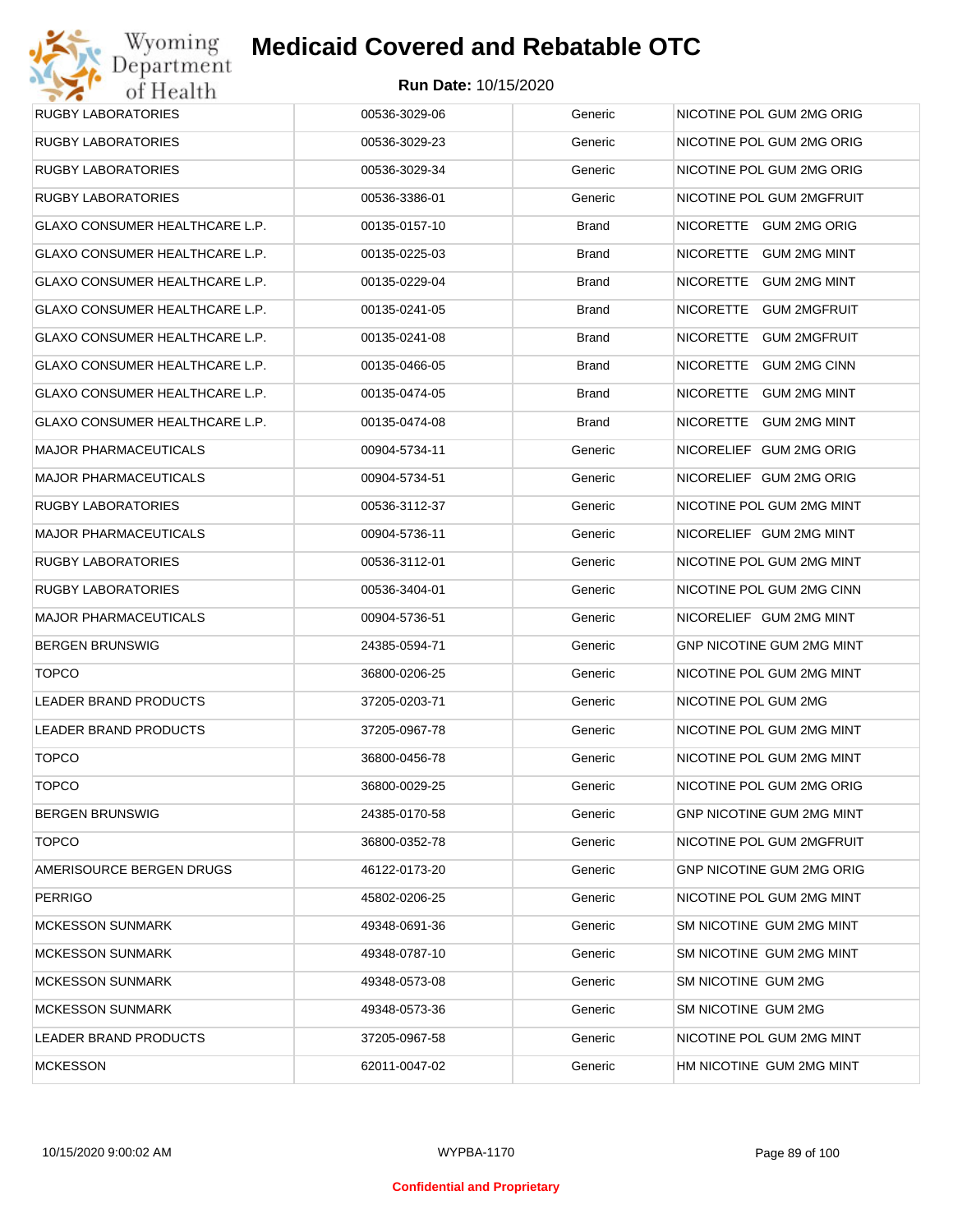

| <b>Nicotine Polacrilex Gum 4 MG</b>   |               |              |                            |
|---------------------------------------|---------------|--------------|----------------------------|
| GLAXO CONSUMER HEALTHCARE L.P.        | 00135-0226-02 | <b>Brand</b> | NICORETTE GUM 4MG MINT     |
| GLAXO CONSUMER HEALTHCARE L.P.        | 00135-0226-03 | <b>Brand</b> | NICORETTE GUM 4MG MINT     |
| <b>GLAXO CONSUMER HEALTHCARE L.P.</b> | 00135-0242-01 | <b>Brand</b> | NICORETTE GUM 4MGFRUIT     |
| GLAXO CONSUMER HEALTHCARE L.P.        | 00135-0242-02 | <b>Brand</b> | NICORETTE GUM 4MGFRUIT     |
| GLAXO CONSUMER HEALTHCARE L.P.        | 00135-0242-03 | <b>Brand</b> | NICORETTE GUM 4MGFRUIT     |
| <b>GLAXO CONSUMER HEALTHCARE L.P.</b> | 00135-0242-05 | <b>Brand</b> | NICORETTE GUM 4MGFRUIT     |
| GLAXO CONSUMER HEALTHCARE L.P.        | 00135-0242-06 | <b>Brand</b> | NICORETTE GUM 4MGFRUIT     |
| GLAXO CONSUMER HEALTHCARE L.P.        | 00135-0158-11 | <b>Brand</b> | NICORETTE GUM 4MG ORIG     |
| GLAXO CONSUMER HEALTHCARE L.P.        | 00135-0230-05 | <b>Brand</b> | NICORETTE GUM 4MG MINT     |
| GLAXO CONSUMER HEALTHCARE L.P.        | 00135-0242-08 | <b>Brand</b> | NICORETTE GUM 4MGFRUIT     |
| GLAXO CONSUMER HEALTHCARE L.P.        | 00135-0467-02 | <b>Brand</b> | NICORETTE GUM 4MG CINN     |
| GLAXO CONSUMER HEALTHCARE L.P.        | 00135-0467-05 | <b>Brand</b> | NICORETTE GUM 4MG CINN     |
| GLAXO CONSUMER HEALTHCARE L.P.        | 00135-0158-07 | <b>Brand</b> | NICORETTE ST GUM 4MG ORIG  |
| GLAXO CONSUMER HEALTHCARE L.P.        | 00135-0475-08 | <b>Brand</b> | NICORETTE GUM 4MG MINT     |
| <b>GLAXO CONSUMER HEALTHCARE L.P.</b> | 00135-0475-01 | <b>Brand</b> | NICORETTE GUM 4MG MINT     |
| GLAXO CONSUMER HEALTHCARE L.P.        | 00135-0475-02 | <b>Brand</b> | NICORETTE GUM 4MG MINT     |
| GLAXO CONSUMER HEALTHCARE L.P.        | 00135-0475-03 | <b>Brand</b> | NICORETTE GUM 4MG MINT     |
| GLAXO CONSUMER HEALTHCARE L.P.        | 00135-0475-05 | <b>Brand</b> | NICORETTE GUM 4MG MINT     |
| <b>RUGBY LABORATORIES</b>             | 00536-3387-01 | Generic      | NICOTINE POL GUM 4MG       |
| <b>PERRIGO</b>                        | 00113-0422-25 | Generic      | NICOTINE POL GUM 4MG MINT  |
| PERRIGO PHARMACEUTICALS               | 00113-0532-78 | Generic      | <b>NICOTINE</b><br>GUM 4MG |
| <b>GLAXO CONSUMER HEALTHCARE L.P.</b> | 00135-0158-10 | <b>Brand</b> | NICORETTE GUM 4MG ORIG     |
| <b>GLAXO CONSUMER HEALTHCARE L.P.</b> | 00135-0230-04 | <b>Brand</b> | NICORETTE GUM 4MG MINT     |
| GLAXO CONSUMER HEALTHCARE L.P.        | 00135-0467-03 | <b>Brand</b> | NICORETTE GUM 4MG CINN     |
| RUGBY LABORATORIES                    | 00536-1372-06 | Generic      | NICOTINE POL GUM 4MG MINT  |
| <b>RUGBY LABORATORIES</b>             | 00536-1372-34 | Generic      | NICOTINE POL GUM 4MG MINT  |
| <b>RUGBY LABORATORIES</b>             | 00536-3030-06 | Generic      | NICOTINE POL GUM 4MG ORIG  |
| RUGBY LABORATORIES                    | 00536-3113-37 | Generic      | NICOTINE POL GUM 4MG MINT  |
| <b>MAJOR PHARMACEUTICALS</b>          | 00904-5735-51 | Generic      | NICORELIEF GUM 4MG ORIG    |
| <b>MAJOR PHARMACEUTICALS</b>          | 00904-5737-11 | Generic      | NICORELIEF GUM 4MG MINT    |
| <b>MAJOR PHARMACEUTICALS</b>          | 00904-5737-51 | Generic      | NICORELIEF GUM 4MG MINT    |
| <b>RUGBY LABORATORIES</b>             | 00536-1372-23 | Generic      | NICOTINE POL GUM 4MG MINT  |
| <b>RUGBY LABORATORIES</b>             | 00536-3030-23 | Generic      | NICOTINE POL GUM 4MG ORIG  |
| RUGBY LABORATORIES                    | 00536-3113-01 | Generic      | NICOTINE POL GUM 4MG MINT  |
| RUGBY LABORATORIES                    | 00536-3405-01 | Generic      | NICOTINE POL GUM 4MG       |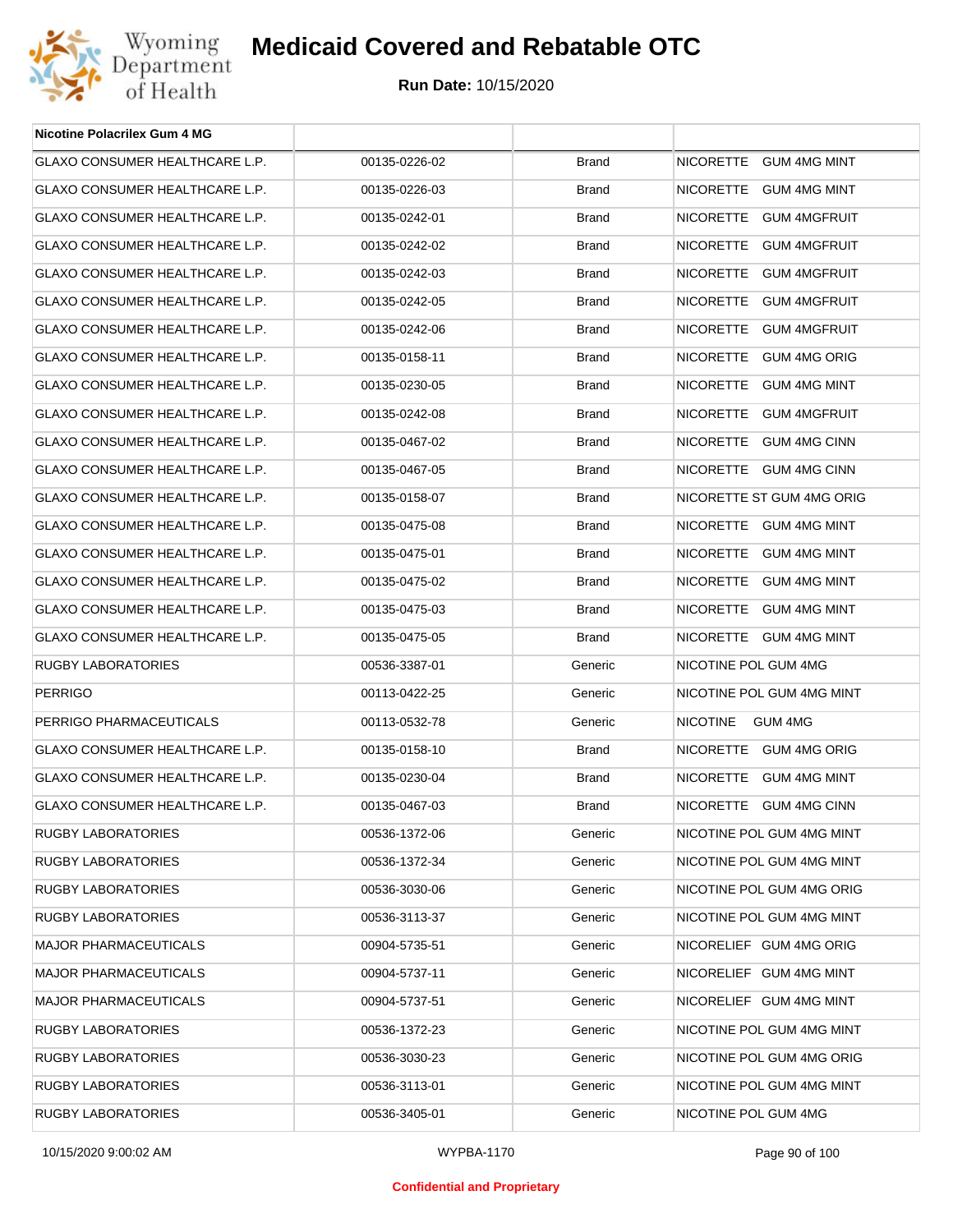

| <b>MAJOR PHARMACEUTICALS</b> | 00904-5735-11 | Generic | NICORELIEF GUM 4MG ORIG          |
|------------------------------|---------------|---------|----------------------------------|
| <b>TOPCO</b>                 | 36800-0170-25 | Generic | NICOTINE POL GUM 4MG ORIG        |
| <b>TOPCO</b>                 | 36800-0422-71 | Generic | NICOTINE POL GUM 4MG MINT        |
| <b>TOPCO</b>                 | 36800-0532-78 | Generic | NICOTINE POL GUM 4MG MINT        |
| <b>LEADER BRAND PRODUCTS</b> | 37205-0204-71 | Generic | NICOTINE POL GUM 4MG             |
| <b>BERGEN BRUNSWIG</b>       | 24385-0598-71 | Generic | <b>GNP NICOTINE GUM 4MG MINT</b> |
| <b>LEADER BRAND PRODUCTS</b> | 37205-0968-78 | Generic | NICOTINE POL GUM 4MG MINT        |
| <b>PERRIGO</b>               | 45802-0001-25 | Generic | NICOTINE POL GUM 4MG MINT        |
| <b>TOPCO</b>                 | 36800-0170-71 | Generic | NICOTINE POL GUM 4MG ORIG        |
| <b>TOPCO</b>                 | 36800-0854-78 | Generic | NICOTINE POL GUM 4MGFRUIT        |
| <b>MCKESSON SUNMARK</b>      | 49348-0572-08 | Generic | SM NICOTINE GUM 4MG              |
| <b>MCKESSON SUNMARK</b>      | 49348-0572-36 | Generic | SM NICOTINE GUM 4MG              |
| <b>LEADER BRAND PRODUCTS</b> | 37205-0968-58 | Generic | NICOTINE POL GUM 4MG MINT        |
| <b>PERRIGO</b>               | 45802-0110-78 | Generic | NICOTINE POL GUM 4MG MINT        |
| AMERISOURCE BERGEN DRUGS     | 46122-0286-60 | Generic | <b>GNP NICOTINE GUM 4MG MINT</b> |
| <b>MCKESSON SUNMARK</b>      | 49348-0692-36 | Generic | SM NICOTINE GUM 4MG MINT         |
| <b>MCKESSON SUNMARK</b>      | 49348-0788-10 | Generic | SM NICOTINE GUM 4MG MINT         |
| <b>MCKESSON</b>              | 62011-0170-01 | Generic | HM NICOTINE GUM 4MG MINT         |
|                              |               |         |                                  |

| <b>Nicotine Polacrilex Lozenge 2 MG</b> |               |              |                                         |
|-----------------------------------------|---------------|--------------|-----------------------------------------|
| <b>GLAXO CONSUMER HEALTHCARE L.P.</b>   | 00135-0508-02 | <b>Brand</b> | <b>NICORETTE</b><br>LOZ 2MG MINT        |
| <b>GLAXO CONSUMER HEALTHCARE L.P.</b>   | 00135-0510-05 | <b>Brand</b> | <b>NICORETTE</b><br>LOZ 2MG MINT        |
| <b>GLAXO CONSUMER HEALTHCARE L.P.</b>   | 00135-0512-01 | <b>Brand</b> | <b>NICORETTE</b><br>LOZ 2MG CHRY        |
| <b>GLAXO CONSUMER HEALTHCARE L.P.</b>   | 00135-0512-05 | <b>Brand</b> | <b>NICORETTE</b><br>LOZ 2MG CHRY        |
| <b>GLAXO CONSUMER HEALTHCARE L.P.</b>   | 00135-0508-03 | <b>Brand</b> | <b>NICORETTE</b><br><b>LOZ 2MG MINT</b> |
| <b>GLAXO CONSUMER HEALTHCARE L.P.</b>   | 00135-0510-01 | <b>Brand</b> | <b>NICORETTE</b><br><b>LOZ 2MG MINT</b> |
| <b>GLAXO CONSUMER HEALTHCARE L.P.</b>   | 00135-0510-02 | <b>Brand</b> | <b>NICORETTE</b><br><b>LOZ 2MG MINT</b> |
| PERRIGO PHARMACEUTICALS                 | 00113-0344-05 | Generic      | NICOTINE POL LOZ 2MG MINT               |
| <b>RUGBY LABORATORIES</b>               | 00536-1038-81 | Generic      | NICOTINE POL LOZ 2MG MINT               |
| <b>GLAXO CONSUMER HEALTHCARE L.P.</b>   | 00135-0510-03 | <b>Brand</b> | NICORETTE LOZ 2MG MINT                  |
| <b>GLAXO CONSUMER HEALTHCARE L.P.</b>   | 00135-0514-03 | <b>Brand</b> | NICORETTE LOZ 2MG ORIG                  |
| <b>TOPCO</b>                            | 36800-0344-05 | Generic      | NICOTINE POL LOZ 2MG MINT               |
| <b>LEADER BRAND PRODUCTS</b>            | 37205-0987-69 | Generic      | NICOTINE POL LOZ 2MG MINT               |
| PERRIGO PHARMACEUTICALS                 | 45802-0344-05 | Generic      | NICOTINE POL LOZ 2MG MINT               |
| AMERISOURCE BERGEN DRUGS                | 46122-0254-15 | Generic      | <b>GNP NICOTINE LOZ MINI 2MG</b>        |
| AMERISOURCE BERGEN DRUGS                | 46122-0176-08 | Generic      | <b>GNP NICOTINE LOZ 2MG MINT</b>        |
| <b>MCKESSON SUNMARK</b>                 | 49348-0852-16 | Generic      | SM NICOTINE LOZ 2MG MINT                |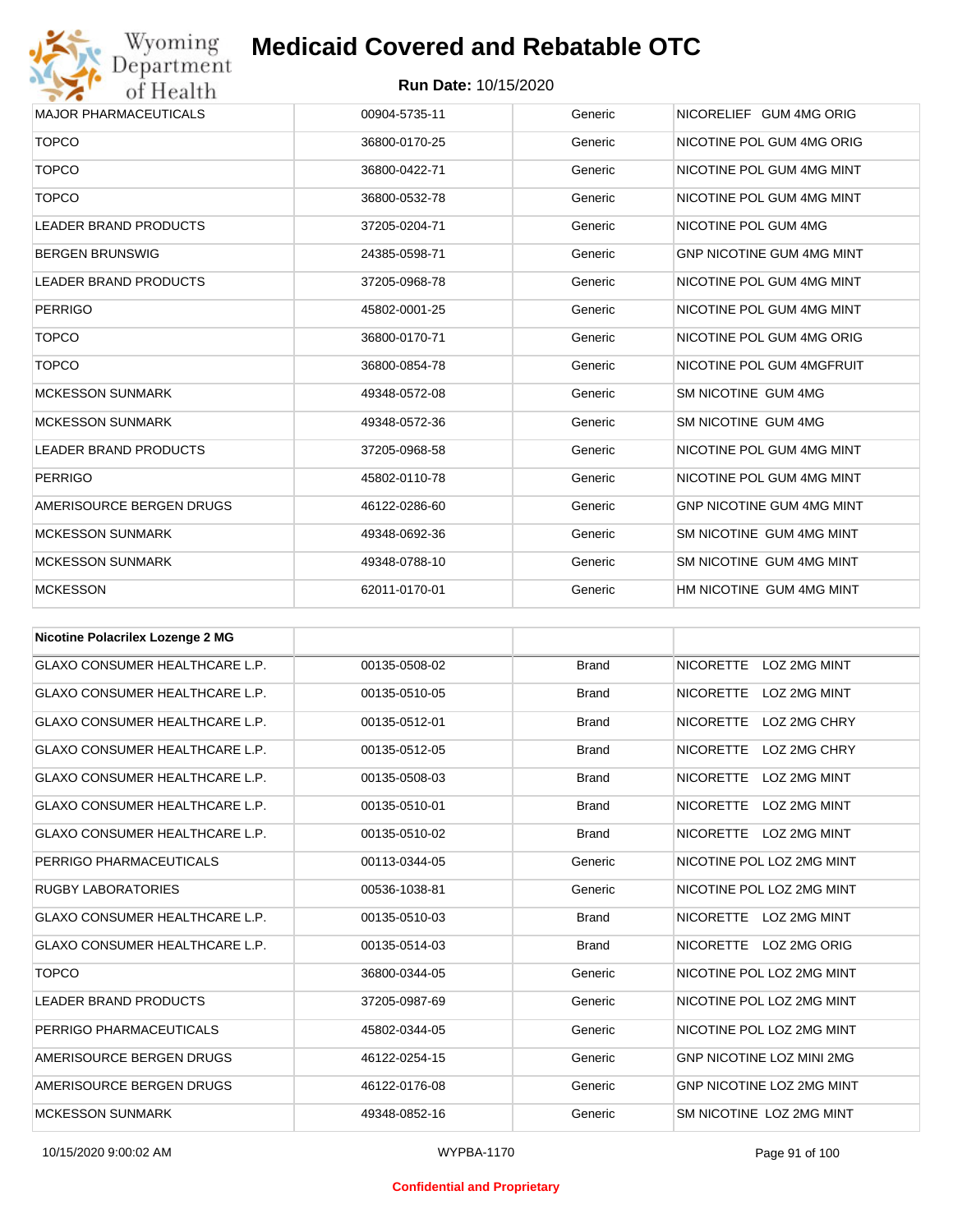

| <b>MCKESSON</b> | 62011-0048-01 | Generic | HM NICOTINE LOZ 2MG MINT |
|-----------------|---------------|---------|--------------------------|
| <b>MCKESSON</b> | 62011-0199-01 | Beneric | HM NICOTINE LOZ 2MG MINT |

| Nicotine Polacrilex Lozenge 4 MG      |               |              |                                         |
|---------------------------------------|---------------|--------------|-----------------------------------------|
| <b>GLAXO CONSUMER HEALTHCARE L.P.</b> | 00135-0511-05 | <b>Brand</b> | NICORETTE LOZ 4MG MINT                  |
| <b>GEISS DESTIN &amp; DUNN</b>        | 00113-0873-05 | Generic      | NICOTINE POL LOZ 4MG MINT               |
| <b>GLAXO CONSUMER HEALTHCARE L.P.</b> | 00135-0511-02 | <b>Brand</b> | <b>NICORETTE</b><br>LOZ 4MG MINT        |
| <b>GLAXO CONSUMER HEALTHCARE L.P.</b> | 00135-0513-05 | <b>Brand</b> | <b>NICORETTE</b><br>LOZ 4MG CHRY        |
| <b>GLAXO CONSUMER HEALTHCARE L.P.</b> | 00135-0515-03 | <b>Brand</b> | <b>NICORETTE</b><br>LOZ 4MG ORIG        |
| <b>GLAXO CONSUMER HEALTHCARE L.P.</b> | 00135-0513-01 | <b>Brand</b> | LOZ 4MG CHRY<br><b>NICORETTE</b>        |
| <b>GLAXO CONSUMER HEALTHCARE L.P.</b> | 00135-0509-02 | <b>Brand</b> | <b>NICORETTE</b><br>LOZ 4MG MINT        |
| <b>GLAXO CONSUMER HEALTHCARE L.P.</b> | 00135-0509-03 | <b>Brand</b> | <b>NICORETTE</b><br><b>LOZ 4MG MINT</b> |
| <b>GLAXO CONSUMER HEALTHCARE L.P.</b> | 00135-0511-01 | <b>Brand</b> | NICORETTE LOZ 4MG MINT                  |
| <b>RUGBY LABORATORIES</b>             | 00536-1039-81 | Generic      | NICOTINE POL LOZ 4MG MINT               |
| <b>TOPCO</b>                          | 36800-0873-05 | Generic      | NICOTINE POL LOZ 4MG MINT               |
| <b>LEADER BRAND PRODUCTS</b>          | 37205-0988-69 | Generic      | NICOTINE POL LOZ 4MG MINT               |
| PERRIGO PHARMACEUTICALS               | 45802-0873-05 | Generic      | NICOTINE POL LOZ 4MG MINT               |
| AMERISOURCE BERGEN DRUGS              | 46122-0177-08 | Generic      | <b>GNP NICOTINE LOZ 4MG MINT</b>        |
| AMERISOURCE BERGEN DRUGS              | 46122-0255-15 | Generic      | <b>GNP NICOTINE LOZ 4MG MINT</b>        |
| <b>MCKESSON SUNMARK</b>               | 49348-0853-16 | Generic      | SM NICOTINE LOZ 4MG MINT                |
| <b>MCKESSON</b>                       | 62011-0171-02 | Generic      | HM NICOTINE LOZ 4MG MINT                |
| <b>MCKESSON</b>                       | 62011-0171-01 | Generic      | HM NICOTINE LOZ 4MG MINT                |
| <b>MCKESSON</b>                       | 62011-0200-01 | Generic      | HM NICOTINE LOZ 4MG MINT                |

| Nicotine TD Patch 24 HR Kit 21-14-7<br>MG/24HR |               |         |                            |
|------------------------------------------------|---------------|---------|----------------------------|
| DR.REDDY'S LABORATORIES                        | 00067-6045-56 | Generic | INICOTINE SYS KIT TRANSDER |
| DR.REDDY'S LABORATORIES. INC.                  | 43598-0445-56 | Generic | NICOTINE SYS KIT TRANSDER  |

| Nicotine TD Patch 24HR 14 MG/24HR     |               |              |                                        |
|---------------------------------------|---------------|--------------|----------------------------------------|
| DR. REDDY'S LABORATORIES              | 00067-5125-14 | Generic      | <b>NICOTINE</b><br><b>DIS 14MG/24H</b> |
| GLAXO CONSUMER HEALTHCARE L.P.        | 00135-0195-02 | <b>Brand</b> | NICODERM CO DIS 14MG/24H               |
| <b>GLAXO CONSUMER HEALTHCARE L.P.</b> | 00135-0195-03 | <b>Brand</b> | NICODERM CO DIS 14MG/24H               |
| DR.REDDY'S LABORATORIES               | 00067-5125-07 | Generic      | <b>NICOTINE</b><br><b>DIS 14MG/24H</b> |
| <b>MCKESSON SUNMARK</b>               | 00067-6129-14 | Generic      | SM NICOTINE DIS 14MG/24H               |
| GLAXO CONSUMER HEALTHCARE L.P.        | 00135-0195-05 | <b>Brand</b> | NICODERM CO DIS 14MG/24H               |
| <b>RUGBY LABORATORIES</b>             | 00536-5895-88 | Generic      | NICOTINE TD DIS 14MG/24H               |
| LEADER BRAND PRODUCTS                 | 37205-0361-74 | Generic      | NICOTINE TD DIS 14MG/24H               |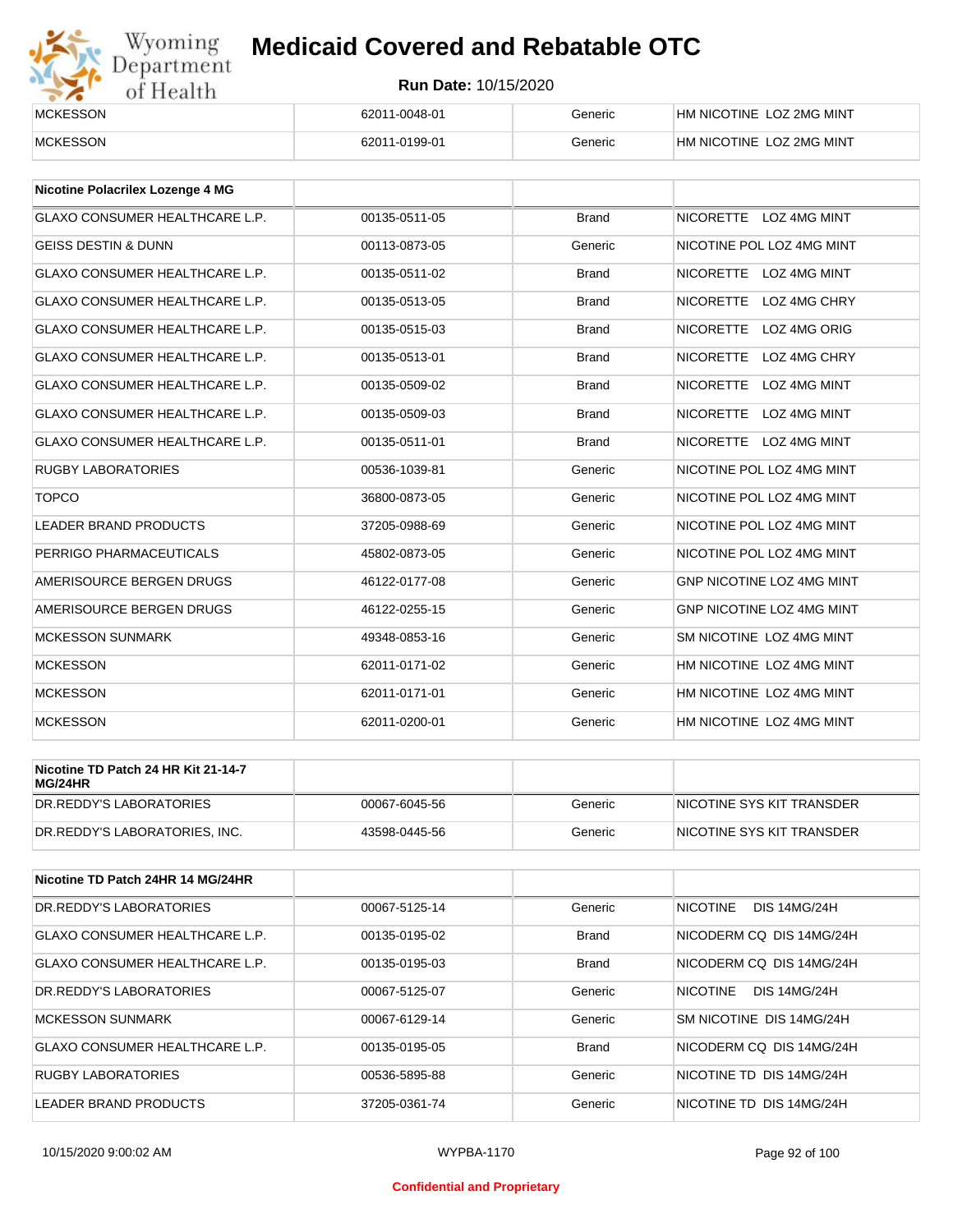| Wyoming<br><b>Medicaid Covered and Rebatable OTC</b><br>Department |                             |         |                          |
|--------------------------------------------------------------------|-----------------------------|---------|--------------------------|
| of Health                                                          | <b>Run Date: 10/15/2020</b> |         |                          |
| DR.REDDY'S LABORATORIES, INC.                                      | 43598-0447-70               | Generic | NICOTINE TD DIS 14MG/24H |
| DR.REDDY'S LABORATORIES, INC.                                      | 43598-0447-74               | Generic | NICOTINE TD DIS 14MG/24H |
| <b>MCKESSON</b>                                                    | 62011-0172-01               | Generic | HM NICOTINE DIS 14MG/24H |

| Nicotine TD Patch 24HR 21 MG/24HR     |               |              |                                        |
|---------------------------------------|---------------|--------------|----------------------------------------|
| <b>MCKESSON SUNMARK</b>               | 00067-6130-14 | Generic      | SM NICOTINE DIS 21MG                   |
| GLAXO CONSUMER HEALTHCARE L.P.        | 00135-0194-01 | <b>Brand</b> | NICODERM CO DIS 21MG/24H               |
| DR. REDDY'S LABORATORIES              | 00067-5126-14 | Generic      | <b>NICOTINE</b><br>DIS 21MG/24H        |
| DR. REDDY'S LABORATORIES              | 00067-5126-28 | Generic      | <b>NICOTINE</b><br><b>DIS 21MG/24H</b> |
| <b>GLAXO CONSUMER HEALTHCARE L.P.</b> | 00135-0145-02 | <b>Brand</b> | NICODERM CQ DIS 21MG/24H               |
| <b>GLAXO CONSUMER HEALTHCARE L.P.</b> | 00135-0194-03 | <b>Brand</b> | NICODERM CO DIS 21MG/24H               |
| <b>GLAXO CONSUMER HEALTHCARE L.P.</b> | 00135-0194-05 | <b>Brand</b> | NICODERM CO DIS 21MG/24H               |
| DR. REDDY'S LABORATORIES              | 00067-5126-07 | Generic      | <b>NICOTINE</b><br><b>DIS 21MG/24H</b> |
| <b>GLAXO CONSUMER HEALTHCARE L.P.</b> | 00135-0194-02 | <b>Brand</b> | NICODERM CO DIS 21MG/24H               |
| <b>RUGBY LABORATORIES</b>             | 00536-5896-88 | Generic      | NICOTINE TD DIS 21MG/24H               |
| DR. REDDY'S LABORATORIES. INC.        | 43598-0448-70 | Generic      | NICOTINE TD DIS 21MG/24H               |
| <b>LEADER BRAND PRODUCTS</b>          | 37205-0358-74 | Generic      | NICOTINE TD DIS 21MG/24H               |
| DR. REDDY'S LABORATORIES. INC.        | 43598-0448-28 | Generic      | NICOTINE TD DIS 21MG/24H               |
| DR.REDDY'S LABORATORIES, INC.         | 43598-0448-74 | Generic      | NICOTINE TD DIS 21MG/24H               |
| <b>MCKESSON</b>                       | 62011-0173-01 | Generic      | HM NICOTINE DIS 21MG/24H               |

| Nicotine TD Patch 24HR 7 MG/24HR                                 |               |              |                                 |
|------------------------------------------------------------------|---------------|--------------|---------------------------------|
| DR. REDDY'S LABORATORIES                                         | 00067-5124-07 | Generic      | <b>NICOTINE</b><br>DIS 7MG/24HR |
| DR. REDDY'S LABORATORIES                                         | 00067-5124-14 | Generic      | <b>NICOTINE</b><br>DIS 7MG/24HR |
| <b>MCKESSON SUNMARK</b>                                          | 00067-6128-14 | Generic      | SM NICOTINE DIS 7MG/24HR        |
| <b>GLAXO CONSUMER HEALTHCARE L.P.</b>                            | 00135-0196-02 | <b>Brand</b> | NICODERM CQ DIS 7MG/24HR        |
| GLAXO CONSUMER HEALTHCARE L.P.                                   | 00135-0196-05 | <b>Brand</b> | NICODERM CO DIS 7MG/24HR        |
| <b>RUGBY LABORATORIES</b>                                        | 00536-5894-88 | Generic      | NICOTINE TD DIS 7MG/24HR        |
| DR.REDDY'S LABORATORIES, INC.                                    | 43598-0446-70 | Generic      | NICOTINE TD DIS 7MG/24HR        |
| DR.REDDY'S LABORATORIES, INC.                                    | 43598-0446-74 | Generic      | NICOTINE TD DIS 7MG/24HR        |
| LEADER BRAND PRODUCTS                                            | 37205-0363-74 | Generic      | NICOTINE TD DIS 7MG/24HR        |
| <b>MCKESSON</b>                                                  | 62011-0050-01 | Generic      | NICOTINE TD DIS 7MG/24HR        |
| <b>ULCER</b><br>DRUGS/ANTISPASMODICS/ANTICHOLINE<br><b>RGICS</b> |               |              |                                 |

| <b>Cimetidine Tab 200 MG</b> |               |         |                                     |  |
|------------------------------|---------------|---------|-------------------------------------|--|
| <b>TOPCO</b>                 | 36800-0022-39 | Generic | <b>TAB RELIEF</b><br>EARTBURN<br>HF |  |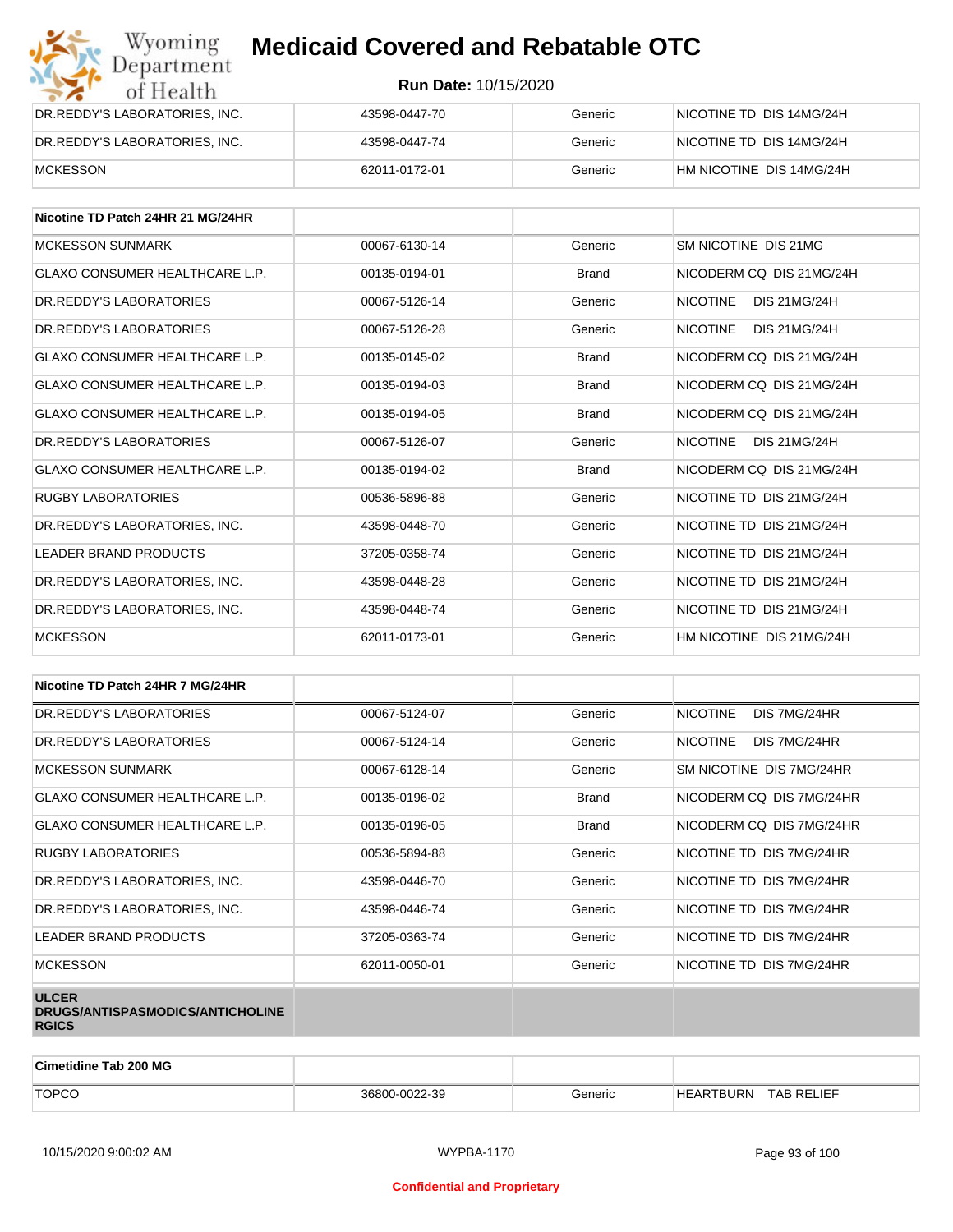| Wyoming    |
|------------|
| Department |
| of Health  |

| <b>BERGEN BRUNSWIG</b>   | 24385-0111-65 | Beneric | <b>HEARTBURN</b><br><b>TAB 200MG</b> |
|--------------------------|---------------|---------|--------------------------------------|
| <b>IMCKESSON SUNMARK</b> | 49348-0246-44 | Beneric | SM ACID REDU TAB 200MG               |

| <b>Famotidine Tab 10 MG</b>  |               |         |                             |
|------------------------------|---------------|---------|-----------------------------|
| PERRIGO PHARMACEUTICALS      | 00113-0141-65 | Generic | ACID REDUCER TAB 10MG       |
| TEVA PHARMACEUTICALS USA     | 00093-2748-65 | Generic | FAMOTIDINE TAB 10MG         |
| TEVA PHARMACEUTICALS USA     | 00093-2748-92 | Generic | FAMOTIDINE TAB 10MG         |
| TEVA PHARMACEUTICALS USA     | 00093-2748-94 | Generic | FAMOTIDINE TAB 10MG         |
| <b>MAJOR PHARMACEUTICALS</b> | 00904-5529-87 | Generic | HEARTBURN<br>TAB RELIEF     |
| <b>MAJOR PHARMACEUTICALS</b> | 00904-5529-52 | Generic | <b>HEARTBURN TAB RELIEF</b> |
| <b>TOPCO</b>                 | 36800-0141-65 | Generic | ACID REDUCER TAB 10MG       |
| <b>LEADER BRAND PRODUCTS</b> | 37205-0614-65 | Generic | ACID REDUCER TAB 10MG       |
| <b>SELECT BRAND</b>          | 15127-0370-30 | Generic | ACID REDUCER TAB 10MG       |
| <b>BERGEN BRUNSWIG</b>       | 24385-0255-72 | Generic | ACID REDUCER TAB 10MG       |
| <b>TOPCO</b>                 | 36800-0141-72 | Generic | ACID REDUCER TAB 10MG       |
| <b>MCKESSON SUNMARK</b>      | 49348-0442-13 | Generic | ACID REDUCER TAB 10MG       |
| <b>MCKESSON</b>              | 62011-0142-01 | Generic | FAMOTIDINE TAB 10MG         |
| CHAIN DRUG MARKETING ASSOC   | 63868-0714-30 | Generic | ACID CONTROL TAB 10MG       |

| <b>Famotidine Tab 20 MG</b>       |               |         |                       |
|-----------------------------------|---------------|---------|-----------------------|
| PERRIGO PHARMACEUTICALS           | 00113-0194-02 | Generic | ACID REDUCER TAB 20MG |
| <b>MAJOR PHARMACEUTICALS</b>      | 00904-5780-17 | Generic | HEARTBURN TAB 20MG    |
| <b>MAJOR PHARMACEUTICALS</b>      | 00904-5780-51 | Generic | HEARTBURN<br>TAB 20MG |
| <b>BERGEN BRUNSWIG</b>            | 24385-0385-63 | Generic | ACID REDUCER TAB 20MG |
| <b>TOPCO</b>                      | 36800-0194-71 | Generic | ACID REDUCER TAB 20MG |
| <b>BERGEN BRUNSWIG</b>            | 24385-0385-71 | Generic | ACID REDUCER TAB 20MG |
| <b>TOPCO</b>                      | 36800-0194-02 | Generic | ACID REDUCER TAB 20MG |
| <b>BERGEN BRUNSWIG</b>            | 24385-0385-51 | Generic | ACID REDUCER TAB 20MG |
| <b>TOPCO</b>                      | 36800-0194-51 | Generic | ACID REDUCER TAB 20MG |
| <b>LEADER BRAND PRODUCTS</b>      | 37205-0861-63 | Generic | ACID REDUCER TAB 20MG |
| <b>MCKESSON SUNMARK</b>           | 49348-0817-09 | Generic | ACID REDUCER TAB 20MG |
| AMERISOURCE BERGEN DRUGS          | 46122-0168-78 | Generic | ACID REDUCER TAB 20MG |
| <b>MCKESSON SUNMARK</b>           | 49348-0817-05 | Generic | ACID REDUCER TAB 20MG |
| <b>MCKESSON</b>                   | 62011-0143-01 | Generic | FAMOTIDINE TAB 20MG   |
| <b>CHAIN DRUG MARKETING ASSOC</b> | 63868-0486-25 | Generic | ACID CONTROL TAB 20MG |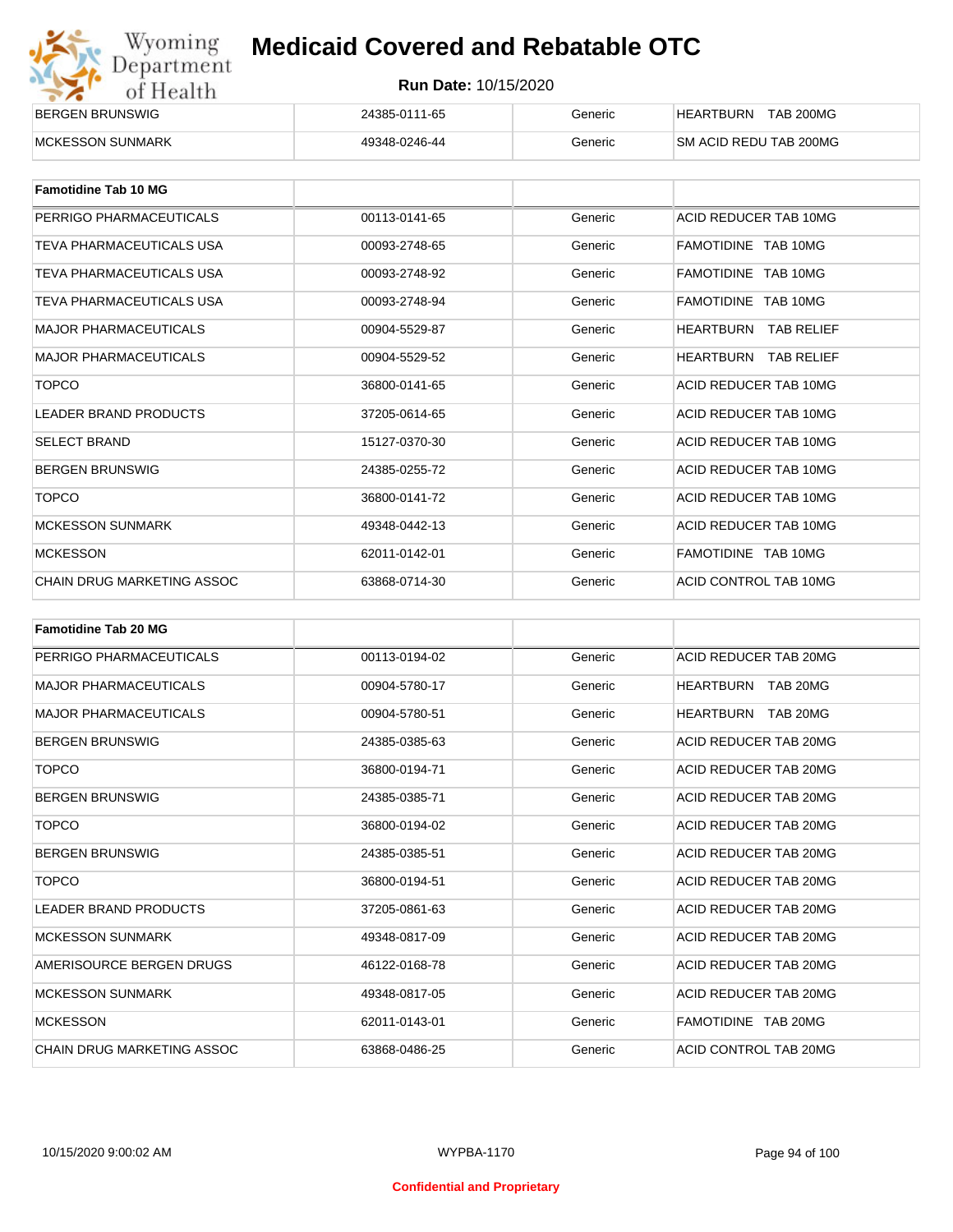

| Famotidine-Ca Carbonate-Mag Hydroxide<br>Chew Tab 10-800-165 MG |               |         |                                 |
|-----------------------------------------------------------------|---------------|---------|---------------------------------|
| PERRIGO PHARMACEUTICALS                                         | 00113-0321-63 | Generic | DUAL ACTION CHW COMPLETE        |
| <b>BERGEN BRUNSWIG</b>                                          | 24385-0201-63 | Generic | DUAL ACTION CHW COMPLETE        |
| <b>TOPCO</b>                                                    | 36800-0321-71 | Generic | DUAL ACTION CHW COMPLETE        |
| LEADER BRAND PRODUCTS                                           | 37205-0680-63 | Generic | ACID REDUCER CHW COMPLETE       |
| <b>TOPCO</b>                                                    | 36800-0546-71 | Generic | DUAL ACTION CHW COMPLETE        |
| <b>BERGEN BRUNSWIG</b>                                          | 24385-0202-63 | Generic | DUAL ACTION CHW COMPLETE        |
| <b>TOPCO</b>                                                    | 36800-0321-63 | Generic | DUAL ACTION CHW COMPLETE        |
| <b>TOPCO</b>                                                    | 36800-0546-63 | Generic | DUAL ACTION CHW COMPLETE        |
| <b>MCKESSON SUNMARK</b>                                         | 49348-0403-05 | Generic | SM COMPLETE CHW DUAL ACT        |
| <b>MCKESSON</b>                                                 | 62011-0182-01 | Generic | <b>COMPLETE</b><br>CHW DUAL ACT |

| Lansoprazole Cap Delayed Release 15 MG |               |              |                              |
|----------------------------------------|---------------|--------------|------------------------------|
| <b>GLAXO CONSUMER HEALTHCARE L.P.</b>  | 00067-6286-28 | <b>Brand</b> | PREVACID 24H CAP 15MG DR     |
| <b>GLAXO CONSUMER HEALTHCARE L.P.</b>  | 00067-6286-42 | <b>Brand</b> | PREVACID 24H CAP 15MG DR     |
| <b>RUGBY LABORATORIES</b>              | 00536-1034-13 | Generic      | <b>HEARTBURN TR CAP 15MG</b> |
| <b>RUGBY LABORATORIES</b>              | 00536-1034-71 | Generic      | <b>HEARTBURN TR CAP 15MG</b> |
| <b>RUGBY LABORATORIES</b>              | 00536-1034-88 | Generic      | <b>HEARTBURN TR CAP 15MG</b> |
| <b>GLAXO CONSUMER HEALTHCARE L.P.</b>  | 00067-6286-14 | <b>Brand</b> | PREVACID 24H CAP 15MG DR     |
| PERRIGO PHARMACEUTICALS                | 45802-0245-01 | Generic      | LANSOPRAZOLE CAP 15MG DR     |
| PERRIGO PHARMACEUTICALS                | 45802-0245-03 | Generic      | LANSOPRAZOLE CAP 15MG DR     |
| AMERISOURCE BERGEN DRUGS               | 46122-0107-03 | Generic      | LANSOPRAZOLE CAP 15MG DR     |
| <b>LEADER BRAND PRODUCTS</b>           | 37205-0661-74 | Generic      | LANSOPRAZOLE CAP 15MG DR     |
| <b>MCKESSON SUNMARK</b>                | 49348-0301-61 | Generic      | LANSOPRAZOLE CAP 15MG DR     |
| AMERISOURCE BERGEN DRUGS               | 46122-0107-04 | Generic      | LANSOPRAZOLE CAP 15MG DR     |
| AMERISOURCE BERGEN DRUGS               | 46122-0107-74 | Generic      | LANSOPRAZOLE CAP 15MG DR     |
| PERRIGO PHARMACEUTICALS                | 45802-0245-02 | Generic      | LANSOPRAZOLE CAP 15MG DR     |
| <b>MCKESSON SUNMARK</b>                | 49348-0301-46 | Generic      | LANSOPRAZOLE CAP 15MG DR     |
| <b>MCKESSON SUNMARK</b>                | 49348-0301-78 | Generic      | LANSOPRAZOLE CAP 15MG DR     |
| <b>MCKESSON</b>                        | 62011-0168-01 | Generic      | LANSOPRAZOLE CAP 15MG DR     |
| <b>MCKESSON</b>                        | 62011-0168-02 | Generic      | LANSOPRAZOLE CAP 15MG DR     |
| <b>MCKESSON</b>                        | 62011-0168-03 | Generic      | LANSOPRAZOLE CAP 15MG DR     |

| Omeprazole Delayed Release Tab 20 MG |               |         |                     |
|--------------------------------------|---------------|---------|---------------------|
| PERRIGO PHARMACEUTICALS              | 00113-0915-74 | Generic | OMEPRAZOLE TAB 20MG |
| PERRIGO PHARMACEUTICALS              | 00113-0915-30 | Generic | OMEPRAZOLE TAB 20MG |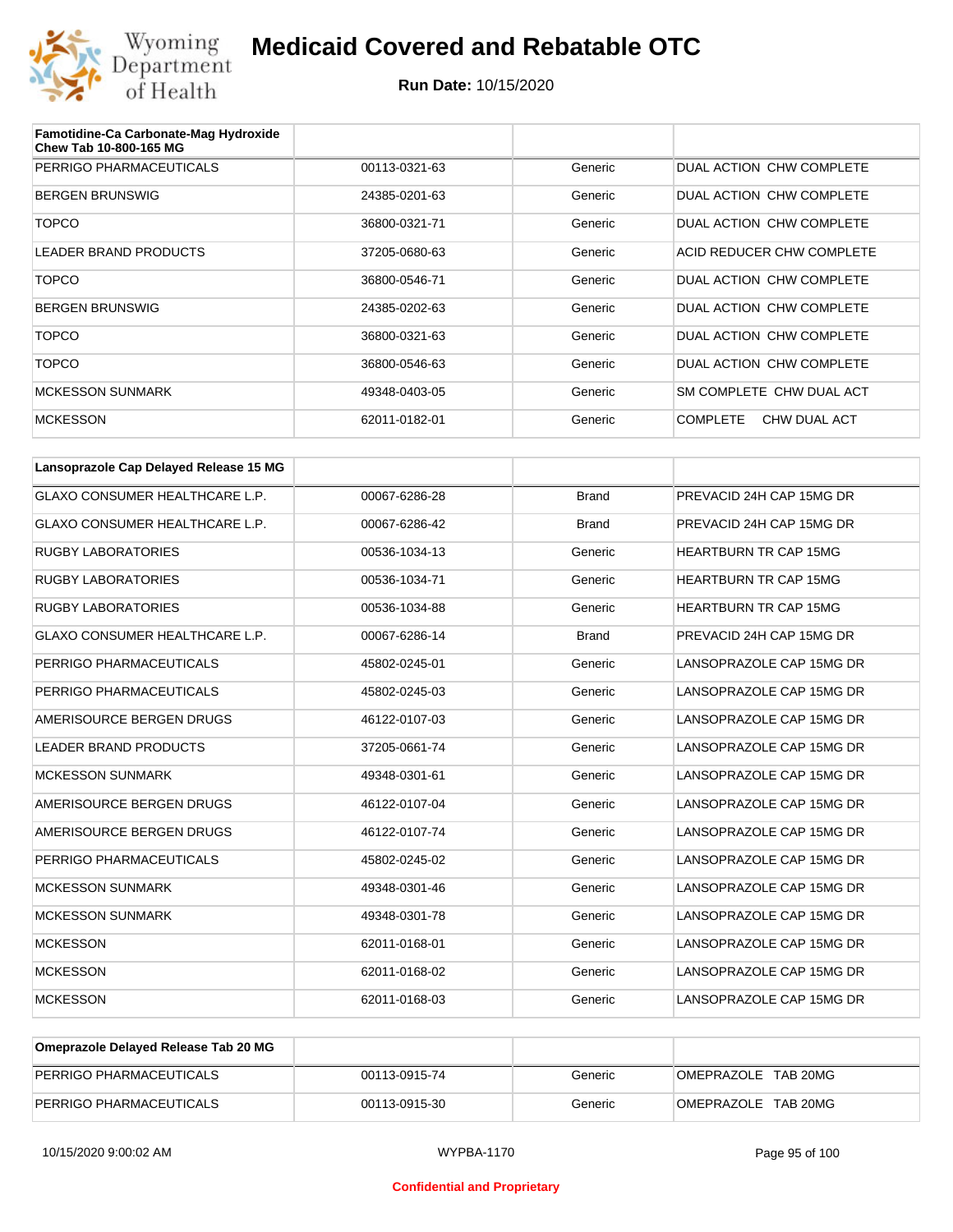

| Wyoming<br><b>Medicaid Covered and Rebatable OTC</b> |                             |         |                     |
|------------------------------------------------------|-----------------------------|---------|---------------------|
| Department<br>of Health                              | <b>Run Date: 10/15/2020</b> |         |                     |
| PERRIGO PHARMACEUTICALS                              | 00113-0915-55               | Generic | OMEPRAZOLE TAB 20MG |
| <b>MAJOR PHARMACEUTICALS</b>                         | 00904-5834-71               | Generic | OMEPRAZOLE TAB 20MG |
| <b>MAJOR PHARMACEUTICALS</b>                         | 00904-5834-41               | Generic | OMEPRAZOLE TAB 20MG |
| <b>MAJOR PHARMACEUTICALS</b>                         | 00904-5834-42               | Generic | OMEPRAZOLE TAB 20MG |
| <b>TOPCO</b>                                         | 36800-0915-30               | Generic | OMEPRAZOLE TAB 20MG |
| <b>TOPCO</b>                                         | 36800-0915-74               | Generic | OMEPRAZOLE TAB 20MG |
| <b>LEADER BRAND PRODUCTS</b>                         | 37205-0837-66               | Generic | OMEPRAZOLE TAB 20MG |
| <b>TOPCO</b>                                         | 36800-0915-01               | Generic | OMEPRAZOLE TAB 20MG |
| <b>LEADER BRAND PRODUCTS</b>                         | 37205-0837-06               | Generic | OMEPRAZOLE TAB 20MG |
| LEADER BRAND PRODUCTS                                | 37205-0837-15               | Generic | OMEPRAZOLE TAB 20MG |
| <b>PERRIGO</b>                                       | 45802-0888-55               | Generic | OMEPRAZOLE TAB 20MG |
| AMERISOURCE BERGEN DRUGS                             | 46122-0029-04               | Generic | OMEPRAZOLE TAB 20MG |
| <b>TOPCO</b>                                         | 36800-0915-55               | Generic | OMEPRAZOLE TAB 20MG |
| LEADER BRAND PRODUCTS                                | 37205-0837-74               | Generic | OMEPRAZOLE TAB 20MG |
| AMERISOURCE BERGEN DRUGS                             | 46122-0029-99               | Generic | OMEPRAZOLE TAB 20MG |
| <b>MCKESSON SUNMARK</b>                              | 49348-0846-46               | Generic | OMEPRAZOLE TAB 20MG |
| <b>MCKESSON SUNMARK</b>                              | 49348-0846-61               | Generic | OMEPRAZOLE TAB 20MG |
| <b>PERRIGO</b>                                       | 45802-0888-30               | Generic | OMEPRAZOLE TAB 20MG |
| AMERISOURCE BERGEN DRUGS                             | 46122-0029-03               | Generic | OMEPRAZOLE TAB 20MG |
| AMERISOURCE BERGEN DRUGS                             | 46122-0029-74               | Generic | OMEPRAZOLE TAB 20MG |
| <b>MCKESSON SUNMARK</b>                              | 49348-0846-78               | Generic | OMEPRAZOLE TAB 20MG |
| <b>MCKESSON</b>                                      | 62011-0157-02               | Generic | OMEPRAZOLE TAB 20MG |
| <b>MCKESSON</b>                                      | 62011-0157-01               | Generic | OMEPRAZOLE TAB 20MG |
| <b>MCKESSON</b>                                      | 62011-0157-03               | Generic | OMEPRAZOLE TAB 20MG |

| Omeprazole Magnesium Cap DR 20.6 MG<br>(20 MG Base Equiv) |               |         |                         |
|-----------------------------------------------------------|---------------|---------|-------------------------|
| CHAIN DRUG MARKETING ASSOC                                | 63868-0177-42 | Generic | OMEPRAZOLE CAP 20.6MGDR |

| Ranitidine HCI Tab 150 MG |               |              |                                   |
|---------------------------|---------------|--------------|-----------------------------------|
| <b>PERRIGO</b>            | 00113-0852-71 | Generic      | ACID REDUCER TAB 150MG            |
| <b>PERRIGO</b>            | 00113-0852-02 | Generic      | ACID REDUCER TAB 150MG            |
| CHATTEM INC               | 00597-0120-24 | <b>Brand</b> | ZANTAC<br><b>TAB 150MG</b>        |
| CHATTEM INC               | 00597-0121-68 | <b>Brand</b> | ZANTAC<br><b>TAB 150MG</b>        |
| CHATTEM INC               | 00597-0121-95 | <b>Brand</b> | ZANTAC<br><b>TAB 150MG</b>        |
| CHATTEM INC               | 00597-0120-50 | <b>Brand</b> | ZANTAC<br><b>TAB 150MG</b>        |
| CHATTEM INC               | 00597-0120-68 | <b>Brand</b> | ZANTAC<br><b>TAB 150MG</b>        |
| CHATTEM INC               | 00597-0121-24 | <b>Brand</b> | <b>ZANTAC</b><br><b>TAB 150MG</b> |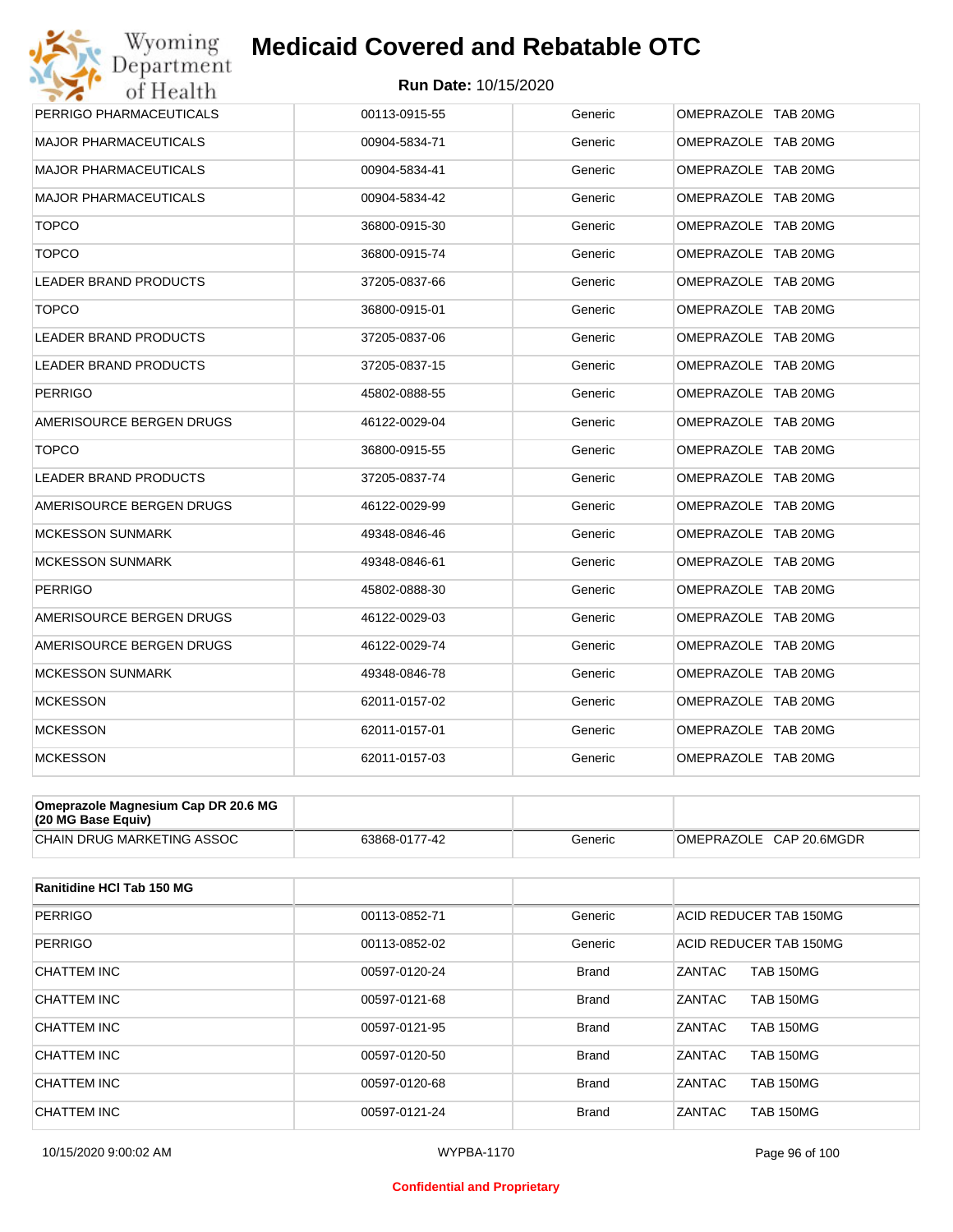| CHATTEM INC                  | 00597-0121-50 | <b>Brand</b> | <b>TAB 150MG</b><br>ZANTAC |
|------------------------------|---------------|--------------|----------------------------|
| CHATTEM INC                  | 00597-0121-90 | <b>Brand</b> | <b>TAB 150MG</b><br>ZANTAC |
| <b>MAJOR PHARMACEUTICALS</b> | 00904-6350-24 | Generic      | RANITIDINE TAB 150MG       |
| MAJOR PHARMACEUTICALS        | 00904-6350-51 | Generic      | RANITIDINE TAB 150MG       |
| <b>TOPCO</b>                 | 36800-0047-02 | Generic      | HEARTBURN TAB 150MG        |
| <b>BERGEN BRUNSWIG</b>       | 24385-0268-62 | Generic      | ACID CONTROL TAB 150MG     |
| <b>BERGEN BRUNSWIG</b>       | 24385-0268-71 | Generic      | ACID CONTROL TAB 150MG     |
| <b>TOPCO</b>                 | 36800-0047-71 | Generic      | HEARTBURN TAB 150MG        |
| AMERISOURCE BERGEN DRUGS     | 46122-0224-62 | Generic      | ACID CONTROL TAB 150MG     |
| AMERISOURCE BERGEN DRUGS     | 46122-0041-62 | Generic      | ACID CONTROL TAB 150MG     |
| AMERISOURCE BERGEN DRUGS     | 46122-0041-71 | Generic      | ACID CONTROL TAB 150MG     |
| OHM LABS                     | 51660-0351-60 | Generic      | ACID REDUCER TAB 150MG     |
| <b>MCKESSON SUNMARK</b>      | 49348-0026-54 | Generic      | ACID REDUCER TAB 150MG     |
| <b>MCKESSON</b>              | 62011-0227-01 | Generic      | ACID REDUCER TAB 150MG     |

| <b>Ranitidine HCI Tab 75 MG</b> |               |              |                              |
|---------------------------------|---------------|--------------|------------------------------|
| <b>CHATTEM INC</b>              | 00597-0122-27 | <b>Brand</b> | TAB 75MG<br>ZANTAC           |
| <b>CHATTEM INC</b>              | 00597-0122-37 | <b>Brand</b> | TAB 75MG<br>ZANTAC           |
| <b>CHATTEM INC</b>              | 00597-0122-54 | <b>Brand</b> | ZANTAC<br>TAB 75MG           |
| <b>CHATTEM INC</b>              | 00597-0122-81 | <b>Brand</b> | TAB 75MG<br>ZANTAC           |
| <b>CHATTEM INC</b>              | 00597-0122-13 | <b>Brand</b> | ZANTAC<br>TAB 75MG           |
| <b>MAJOR PHARMACEUTICALS</b>    | 00904-6349-46 | Generic      | RANITIDINE TAB 75MG          |
| <b>MAJOR PHARMACEUTICALS</b>    | 00904-6349-52 | Generic      | RANITIDINE TAB 75MG          |
| <b>TOPCO</b>                    | 36800-0271-39 | Generic      | <b>HEARTBRN REL TAB 75MG</b> |
| <b>TOPCO</b>                    | 36800-0271-72 | Generic      | <b>HEARTBRN REL TAB 75MG</b> |
| <b>MCKESSON SUNMARK</b>         | 49348-0473-44 | Generic      | ACID REDUCER TAB 75MG        |
| AMERISOURCE BERGEN DRUGS        | 46122-0223-65 | Generic      | ACID REDUCER TAB 75MG        |
| <b>MCKESSON SUNMARK</b>         | 49348-0473-12 | Generic      | ACID REDUCER TAB 75MG        |
| AMERISOURCE BERGEN DRUGS        | 46122-0223-72 | Generic      | <b>ACID REDUCER TAB 75MG</b> |
| <b>OHM LABS</b>                 | 51660-0352-30 | Generic      | ACID REDUCER TAB 75MG        |
| <b>MCKESSON</b>                 | 62011-0144-02 | Generic      | ACID REDUCER TAB 75MG        |
| <b>MCKESSON</b>                 | 62011-0225-01 | Generic      | ACID REDUCER TAB 75MG        |
| <b>MCKESSON</b>                 | 62011-0225-02 | Generic      | ACID REDUCER TAB 75MG        |
| <b>MCKESSON</b>                 | 62011-0144-01 | Generic      | <b>ACID REDUCER TAB 75MG</b> |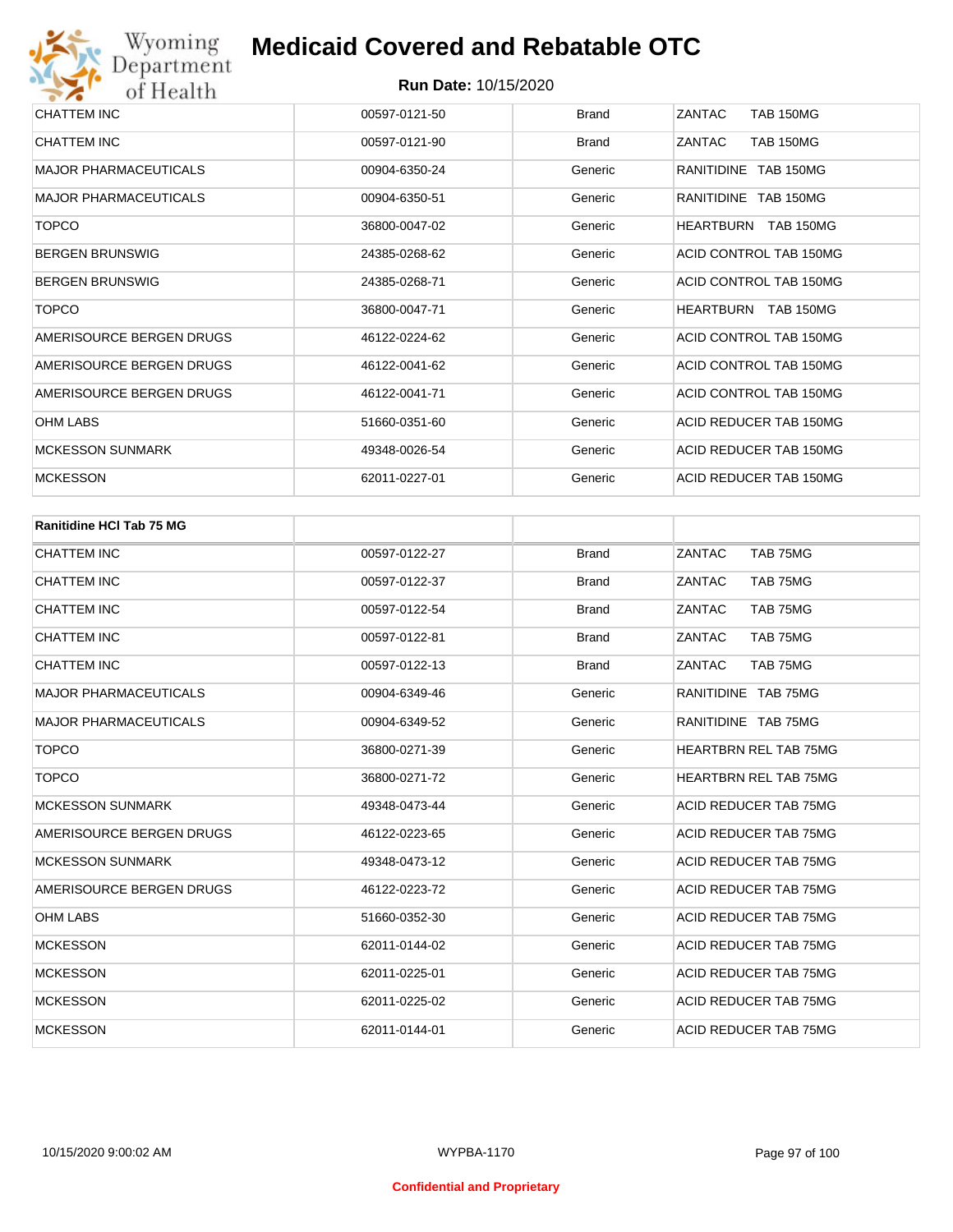

Wyoming<br>Department<br>of Health **VAGINAL AND RELATED PRODUCTS**

| <b>Clotrimazole Vaginal Cream 1%</b> |               |         |                            |
|--------------------------------------|---------------|---------|----------------------------|
| ACTAVIS MID ATLANTIC                 | 00472-0220-41 | Generic | <b>CLOTRIMAZOLE CRE 1%</b> |
| ACTAVIS MID ATLANTIC                 | 00472-0220-63 | Generic | <b>CLOTRIMAZOLE CRE 1%</b> |
| <b>MCKESSON SUNMARK</b>              | 49348-0793-76 | Generic | CLOTRIMAZOLE CRE 1% VAG    |
| <b>TARO</b>                          | 51672-2003-06 | Generic | CLOTRIMAZOLE CRE 1% VAG    |

| <b>Clotrimazole Vaginal Cream 2%</b> |               |         |                               |
|--------------------------------------|---------------|---------|-------------------------------|
| BERGEN BRUNSWIG                      | 24385-0110-09 | Generic | <b>CLOTRIMAZOLE CRE 3 DAY</b> |
| IMCKESSON SUNMARK                    | 49348-0379-54 | Generic | 3 DAY VAGINL CRE 2%           |
| <b>TARO</b>                          | 51672-2062-00 | Generic | 3 DAY VAGINL CRE 2%           |

| Miconazole Nitrate Vaginal App 200 MG &<br>2% Cream 9 GM Kit |               |         |                            |
|--------------------------------------------------------------|---------------|---------|----------------------------|
| <b>TOPCO</b>                                                 | 36800-0982-00 | Generic | MICONAZOLE 3 KIT COMBINAT  |
| MCKESSON SUNMARK                                             | 49348-0645-73 | Generic | ™IICONAZOLE 3 KIT COMBINAT |
| AMERISOURCE BERGEN DRUGS                                     | 46122-0144-04 | Generic | MICONAZOLE 3 KIT COMBO PK  |

| <b>Miconazole Nitrate Vaginal Cream 2%</b> |               |         |                           |
|--------------------------------------------|---------------|---------|---------------------------|
| <b>GEISS DESTIN &amp; DUNN</b>             | 00113-0214-29 | Generic | MICONAZOLE 7 CRE TUBE/KIT |
| <b>GEISS DESTIN &amp; DUNN</b>             | 00113-0825-29 | Generic | MICONAZOLE 7 CRE 2%       |
| ACTAVIS MID ATLANTIC                       | 00472-0730-41 | Generic | MICONAZOLE CRE 2%         |
| <b>COSETTE PHARMACEUTICALS</b>             | 00713-0252-37 | Generic | MICONAZOLE CRE 2%         |
| ACTAVIS MID ATLANTIC                       | 00472-0730-63 | Generic | MICONAZOLE CRE 2%         |
| <b>MAJOR PHARMACEUTICALS</b>               | 00904-7734-57 | Generic | MICONAZOLE 7 CRE 2%       |
| <b>BERGEN BRUNSWIG</b>                     | 24385-0590-29 | Generic | MICONAZOLE 7 CRE 2%       |
| <b>MAJOR PHARMACEUTICALS</b>               | 00904-7734-45 | Generic | MICONAZOLE 7 CRE 2%       |
| <b>TOPCO</b>                               | 36800-0825-29 | Generic | MICONAZOLE 7 CRE 2%       |
| <b>MCKESSON SUNMARK</b>                    | 49348-0530-77 | Generic | MICONAZOLE 7 CRE 2%       |
| <b>TARO</b>                                | 51672-2035-06 | Generic | MICONAZOLE CRE 2%         |
| <b>MCKESSON SUNMARK</b>                    | 49348-0872-77 | Generic | MICONAZOLE 7 CRE 2%       |

| Miconazole Nitrate Vaginal Cream 4% (200<br>MG/5GM) |               |         |                     |
|-----------------------------------------------------|---------------|---------|---------------------|
| CHAIN DRUG MARKETING ASSOC                          | 63868-0197-25 | Generic | 3 DAY VAGNAL CRE 4% |

| Miconazole Nitrate Vaginal Supp 1200 MG<br>8. 2% Cream Kit |               |         |                          |
|------------------------------------------------------------|---------------|---------|--------------------------|
| LEADER BRAND PRODUCTS                                      | 37205-0640-03 | Generic | MICONAZOLE 1 KIT 1200-2% |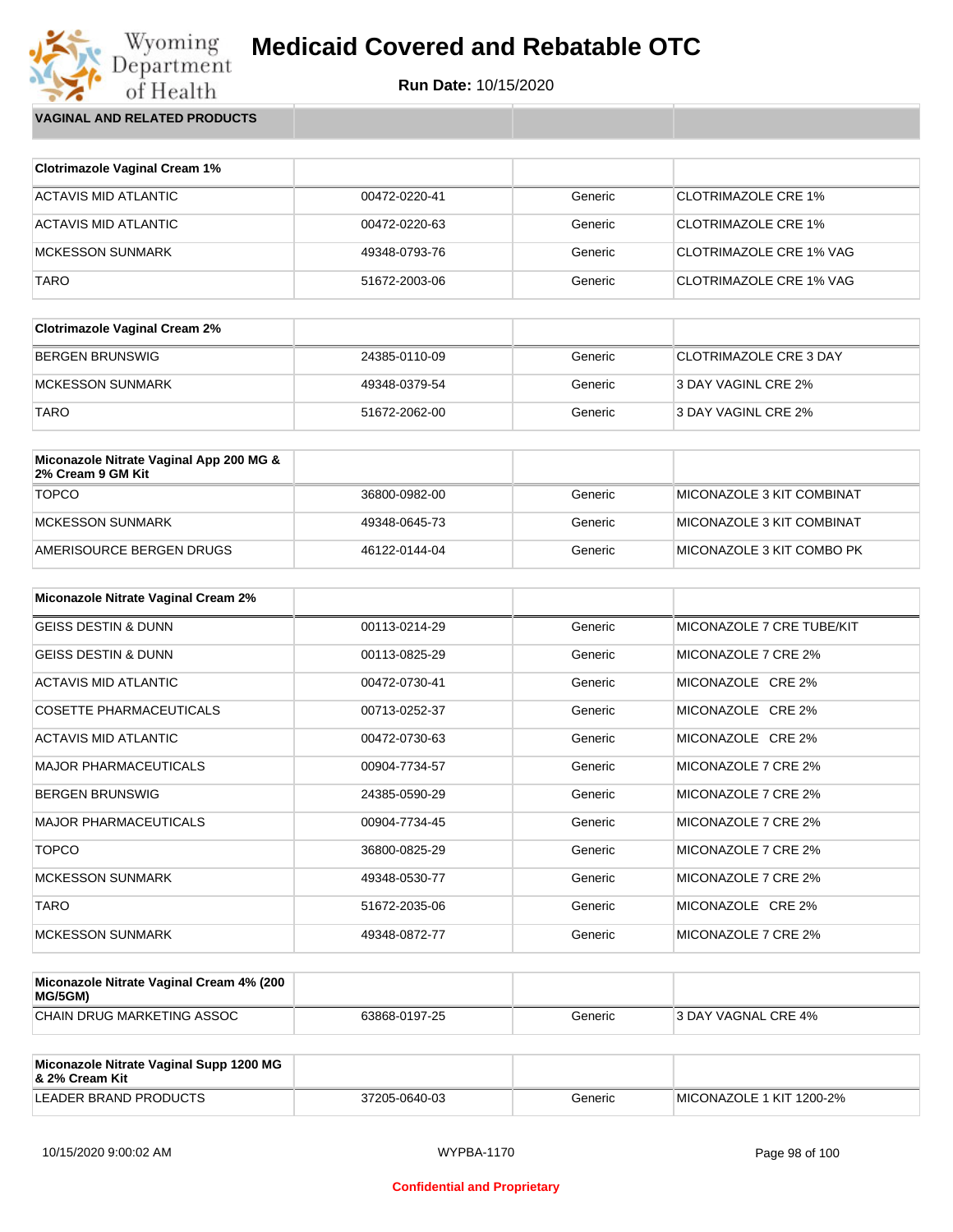| Wyoming    |
|------------|
| Department |
| of Health  |

| ---                      |               |         |                          |
|--------------------------|---------------|---------|--------------------------|
| <b>TOPCO</b>             | 36800-0737-45 | Generic | MICONAZOLE 1 KIT         |
| AMERISOURCE BERGEN DRUGS | 46122-0027-02 | Generic | <b>IMICONAZOLE 1 KIT</b> |

| Miconazole Nitrate Vaginal Supp 200 MG &<br>2% Cream 9 GM Kit |               |         |                           |
|---------------------------------------------------------------|---------------|---------|---------------------------|
| GLAXO CONSUMER HEALTHCARE L.P.                                | 00067-2091-03 | Generic | VAGISTAT-3 KIT COMBO PK   |
| <b>GEISS DESTIN &amp; DUNN</b>                                | 00113-0081-00 | Generic | MICONAZOLE 3 KIT COMBO PK |
| <b>MAJOR PHARMACEUTICALS</b>                                  | 00904-5415-01 | Generic | MICONAZOLE 3 KIT COMBO PK |
| <b>BERGEN BRUNSWIG</b>                                        | 24385-0606-02 | Generic | MICONAZOLE 3 KIT COMBO PK |
| <b>TOPCO</b>                                                  | 36800-0081-00 | Generic | MICONAZOLE 3 KIT COMBO PK |
| MCKESSON SUNMARK                                              | 49348-0355-43 | Generic | MICONAZOLE 3 KIT COMBO PK |

| Miconazole Nitrate Vaginal Suppos 100 MG |               |         |                        |
|------------------------------------------|---------------|---------|------------------------|
| ACTAVIS MID ATLANTIC                     | 00472-1736-07 | Generic | MICONAZOLE 7 SUP 100MG |
| COSETTE PHARMACEUTICALS                  | 00713-0197-57 | Generic | MICONAZOLE SUP 100MG   |
| IMCKESSON SUNMARK                        | 49348-0833-61 | Generic | SM MICON 7 SUP 100MG   |

| Nonoxynol-9 Film 28% |               |              |                          |
|----------------------|---------------|--------------|--------------------------|
| APOTHECUS            | 52925-0112-01 | <b>Brand</b> | VCF VAGINAL MIS CONTRACP |
| <b>APOTHECUS</b>     | 52925-0112-03 | Brand        | VCF VAGINAL MIS CONTRACP |
| <b>APOTHECUS</b>     | 52925-0112-02 | Brand        | VCF VAGINAL MIS CONTRACP |

| Nonoxynol-9 Foam 12.5% |               |              |                               |
|------------------------|---------------|--------------|-------------------------------|
| <b>APOTHECUS</b>       | 52925-0312-14 | <b>Brand</b> | . AER CONTRACP<br>VCF VAGINAL |

| Nonoxynol-9 Gel 2% |               |       |                            |
|--------------------|---------------|-------|----------------------------|
| <b>MILEX</b>       | 00396-4010-00 | Brand | <b>GEL 2%</b><br>SHUR-SEAL |

| Nonoxynol-9 Gel 3%              |               |       |                           |  |
|---------------------------------|---------------|-------|---------------------------|--|
| <b>CALDWELL CONSUMER HEALTH</b> | 34362-0302-13 | Brand | <b>GYNOL II</b><br>GEL 3% |  |

| Nonoxynol-9 Gel 4%              |               |       |                   |
|---------------------------------|---------------|-------|-------------------|
| <b>REVIVE PERSONAL PRODUCTS</b> | 34362-0300-10 | Brand | CONCEPTROL GEL 4% |

| Nonoxynol-9 Vaginal Sponge 1000 MG |               |       |                  |
|------------------------------------|---------------|-------|------------------|
| MAYER LABORATORIES                 | 16169-0404-03 | Brand | TODAY SPONGE MIS |

| Nonoxynol-9 Vaginal Suppos 100 MG |               |              |        |           |
|-----------------------------------|---------------|--------------|--------|-----------|
| BLAIREX LABS                      | 50486-0221-12 | <b>Brand</b> | ENCARE | SUP 100MG |